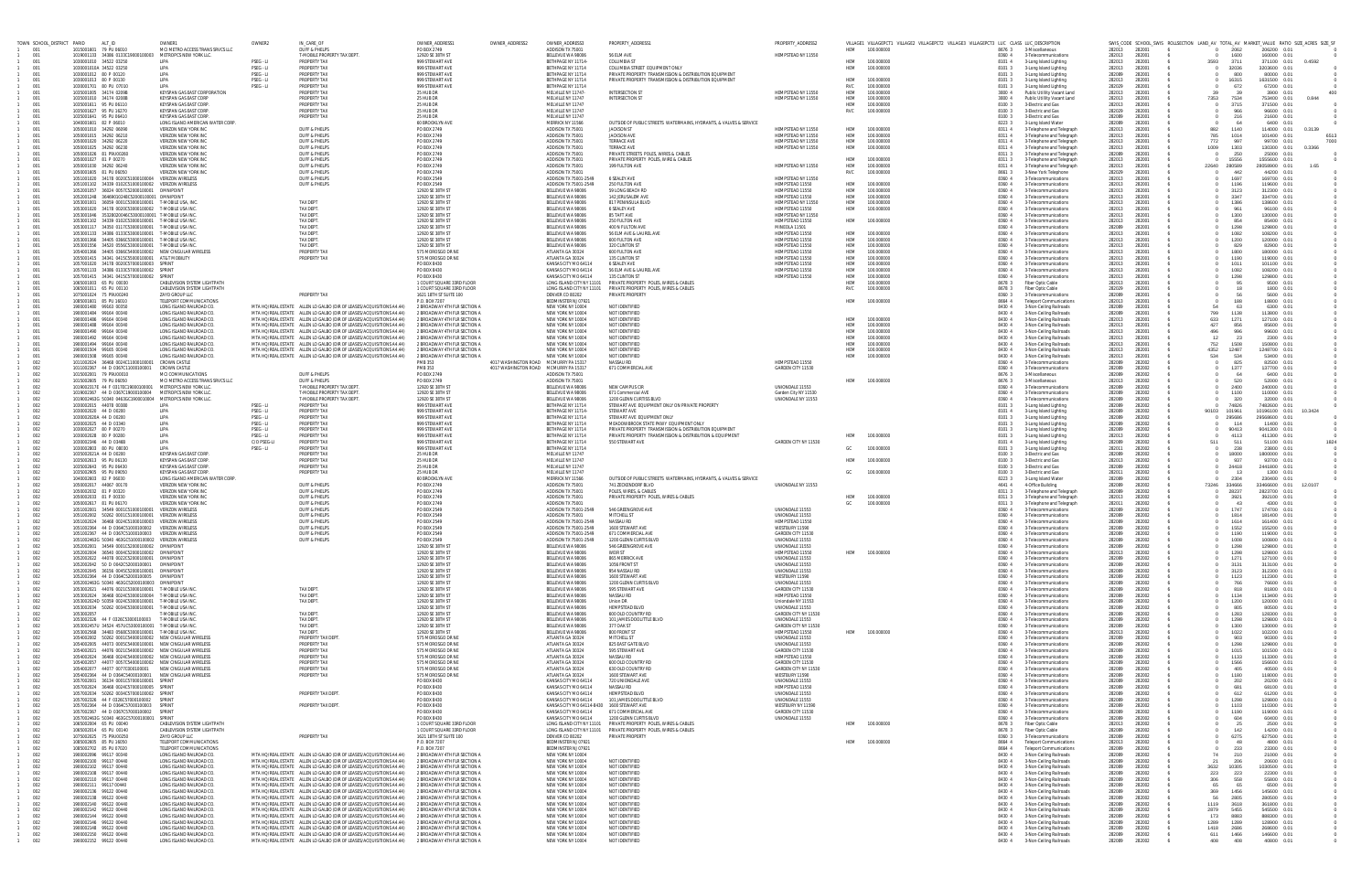| TOWN SCHOOL DISTRICT PARID |                                                   | ALT_ID                                                                                                                          | OWNFR1                                                                            | OWNER2                  | IN_CARE_OF                                                                                                                                    | OWNER_ADDRESS1                                               | OWNER_ADDRESS2                        | OWNER_ADDRESS3                               | PROPERTY_ADDRESS1                                                                                            | PROPERTY_ADDRESS2                                  | VILLAGE1 VILLAGEPCT1 VILLAGE2 VILLAGEPCT2 VILLAGE3 VILLAGEPCT3 LUC CLASS LUC_DESCRIPTION |                  |                                                                              |                  |                  | SWIS_CODE SCHOOL_SWIS ROLLSECTION LAND_AV TOTAL_AV MARKET_VALUE RATIO SIZE_ACRES SIZE_SF |            |                 |                               |        |
|----------------------------|---------------------------------------------------|---------------------------------------------------------------------------------------------------------------------------------|-----------------------------------------------------------------------------------|-------------------------|-----------------------------------------------------------------------------------------------------------------------------------------------|--------------------------------------------------------------|---------------------------------------|----------------------------------------------|--------------------------------------------------------------------------------------------------------------|----------------------------------------------------|------------------------------------------------------------------------------------------|------------------|------------------------------------------------------------------------------|------------------|------------------|------------------------------------------------------------------------------------------|------------|-----------------|-------------------------------|--------|
| 003<br>003                 | 1015003002 79 P9U00020                            |                                                                                                                                 | MCLCOMMUNICATIONS<br>1016003127 45 K 0127C16000100003 PHOENIX TOWER INTERNATIONAL |                         | DUFF & PHELPS                                                                                                                                 | PO BOX 2749<br>1001 VAMATO RD SHITE 105                      |                                       | ADDISON TX 75001<br>BOCA RATON FL 33431      | 3 BOB REED LN                                                                                                | FAST MFADOW NY 11554                               |                                                                                          | 8676 3<br>8360 4 | 3-Miscellaneous<br>3-Telecommunications                                      | 282089<br>282089 | 282003<br>282003 |                                                                                          |            | 51<br>551       | 5100 0.01<br>55100 0.01       |        |
| 003                        |                                                   | 1019003002 45572 0002C19000100002 METROPCS NEW YORK LLC.                                                                        |                                                                                   |                         | PROPERTY TAX DEPT                                                                                                                             | 12920 SE 38TH ST                                             |                                       | BELLEVUE WA 98006                            | 2201 HEMPSTEAD TPKE                                                                                          | EAST MEADOW NY 11554                               |                                                                                          | 8360 4           | 3-Telecommunications                                                         | 282089           | 282003           |                                                                                          |            | 703             | 70300 0.01                    |        |
| 003<br>003                 | 1030003030 45 H 02750<br>1030003030A 45 H 02750   |                                                                                                                                 | <b>I IPA</b>                                                                      | PSEG - LI<br>$PSFG - H$ | <b>PROPERTY TAX</b><br>PROPERTY TAX                                                                                                           | 999 STEWART AVE<br>999 STFWART AVE                           |                                       | BETHPAGE NY 11714-<br>BETHPAGE NY 11714      | NEWBRIDGE RD<br>NEWBRIDGE ROAD EQUIPMENT ONLY                                                                | LEVITTOWN NY 11756                                 |                                                                                          | 8101 4<br>8101 3 | 3-Long Island Lighting<br>3-Long Island Lighting                             | 282089<br>282089 | 282003<br>282003 |                                                                                          | 47690      | 48927<br>614020 | 4892700 0.01<br>61402000 0.01 | 7.82   |
| 003                        | 1030003036 45 K 01710                             |                                                                                                                                 | LIPA                                                                              | PSEG - LI               | PROPERTY TAX                                                                                                                                  | 999 STEWART AVE                                              |                                       | BETHPAGE NY 11714                            |                                                                                                              |                                                    |                                                                                          | 8101             | 3-Long Island Lighting                                                       | 282089           | 282003           |                                                                                          |            | 1720            | 172000 0.01                   |        |
| 003<br>003                 | 1030003040 45 N 00750<br>1030003041 80 P 00410    |                                                                                                                                 | LIPA<br>LIPA                                                                      | PSEG - LI<br>PSEG - LI  | PROPERTY TAX<br>PROPERTY TAX                                                                                                                  | 999 STEWART AVE<br>999 STEWART AVE                           |                                       | BETHPAGE NY 11714<br>BETHPAGE NY 11714       | SALISBURY PARK EQUIPMENT ONLY<br>PRIVATE PROPERTY TRANSMISSION & DISTRIBUTION EQUIPMENT                      |                                                    |                                                                                          | 8101 3<br>8101 3 | 3-Long Island Lighting<br>3-Long Island Lighting                             | 282089<br>282089 | 282003<br>282003 |                                                                                          |            | 104<br>73465    | 10400 0.01<br>7346500 0.01    |        |
| 003                        | 1030003045 51026 01910                            |                                                                                                                                 | LIPA                                                                              | PSEG - LI               | PROPERTY TAX                                                                                                                                  | 999 STEWART AVE                                              |                                       | BETHPAGE NY 11714-                           | NORTH JERUSALEM RD                                                                                           | EAST MEADOW NY 11554                               |                                                                                          | 8101 4           | 3-Long Island Lighting                                                       | 282089           | 282003           |                                                                                          | 8714       | 8843            | 884300 0.01                   |        |
| 003<br>003                 | 1030003045A 51026 01910<br>1035003645 95 PU 06450 |                                                                                                                                 | <b>IIPA</b><br>KEYSPAN GAS EAST CORP                                              | PSEG - LI               | PROPERTY TAX<br>PROPERTY TAX                                                                                                                  | 999 STEWART AVE<br>25 HUB DR                                 |                                       | BETHPAGE NY 11714<br>MELVILLE NY 11747       | OLD JERUSALEM ROAD EQUIPMENT ONLY                                                                            |                                                    |                                                                                          | 8101 3<br>8100 3 | 3-Long Island Lighting<br>3-Electric and Gas                                 | 282089<br>282089 | 282003<br>282003 |                                                                                          |            | 17019<br>19841  | 1701900 0.01<br>1984100 0.01  |        |
| 003                        | 1050003036 81 P 00360                             |                                                                                                                                 | VERIZON NEW YORK INC                                                              |                         | <b>DUFF &amp; PHELPS</b>                                                                                                                      | PO BOX 2749                                                  |                                       | ADDISON TX 75001                             | PRIVATE PROPERTY POLES, WIRES & CABLES                                                                       |                                                    |                                                                                          | 8311             | 3-Telephone and Telegraph                                                    | 282089           | 282003           |                                                                                          |            | 22944           | 2294400 0.01                  |        |
| 003                        |                                                   | 1051003005  45566  0005C51000100002  VERIZON WIRELESS                                                                           |                                                                                   |                         | DUFF & PHFLPS                                                                                                                                 | PO BOX 2549                                                  |                                       | ADDISON TX 75001-2549                        | 1400 OLD COUNTRY RD                                                                                          | WESTBURY 11590                                     |                                                                                          | 8360 4           | 3-Telecommunications                                                         | 282089           | 282003           |                                                                                          |            | 173             | 173100 0.01                   |        |
| 003<br>003                 |                                                   | 1051003021 50 C 0021C51000100002<br>1051003127  45 K  0127C51000100002  VERIZON WIRELESS                                        | <b>VERIZON WIRELESS</b>                                                           |                         | <b>DUFF &amp; PHELPS</b><br><b>DUFF &amp; PHELPS</b>                                                                                          | PO BOX 2549<br>PO BOX 2549                                   |                                       | ADDISON TX 75001-2549<br>ADDISON TX 75001    | 1900 HEMPSTEAD TPKE<br>3 BOB REED LN                                                                         | EAST MEADOW 11554<br>WESTBURY NY 11590             |                                                                                          | 8360 4<br>8360 4 | 3-Telecommunications<br>3-Telecommunications                                 | 282089<br>282089 | 282003<br>282003 |                                                                                          |            | 1298<br>75      | 129800 0.01<br>75100 0.01     |        |
| 003                        |                                                   |                                                                                                                                 |                                                                                   |                         | <b>DUFF &amp; PHELPS</b>                                                                                                                      | PO BOX 2549                                                  |                                       | ADDISON TX 75001-2549                        | 2545 - 2555 HEMPSTEAD TPKE                                                                                   | EAST MEADOW 11554                                  |                                                                                          | 8360 4           | 3-Telecommunications                                                         | 282089           | 282003           |                                                                                          |            | 1232            | 123200 0.01                   |        |
| 003<br>003                 |                                                   | 1052003005 45566 0005C52000100003 OMNIPOINT<br>1053003064  45234  0064C53000100002  T-MOBILE USA INC                            |                                                                                   |                         | <b>TAX DEPT</b>                                                                                                                               | 12920 SE 38TH ST<br>12920 SE 38TH ST                         |                                       | BELLEVUE WA 98006<br>BELLEVUE WA 98006       | 1400 OLD COUNTRY RD<br>1975 HEMPSTEAD TPKE                                                                   | WESTBURY 11590<br>EAST MEADOW 11554                |                                                                                          | 8360 4<br>8360 4 | 3-Telecommunications<br>3-Telecommunications                                 | 282089<br>282089 | 282003<br>282003 |                                                                                          |            | 1298<br>883     | 129800 0.01<br>88300 0.01     |        |
| 003                        |                                                   | 1053003127  45 K  0127C53000100001  T-MOBILE USA INC                                                                            |                                                                                   |                         | <b>TAX DFPT</b>                                                                                                                               | 12920 SE 38TH ST                                             |                                       | BELLEVUE WA 98006                            | 3 BOB REED LN                                                                                                | FAST MFADOW NY 11554                               |                                                                                          | 8360 4           | 3-Telecommunications                                                         | 282089           | 282003           |                                                                                          |            | 572             | 57200 0.01                    |        |
| 003<br>003                 |                                                   | 1053003138 45 J 0138C53000100003 T-MOBILE USA INC.<br>1053003191  51026  0191C53000100001  T-MOBILE USA INC                     |                                                                                   |                         | <b>TAX DEPT</b><br><b>TAX DEPT</b>                                                                                                            | 12920 SE 38TH ST<br>12920 SE 38TH ST                         |                                       | BELLEVUE WA 98006<br>BELLEVUE WA 98006       | 2545 - 2555 HEMPSTEAD TPKE<br>BELLMORE & N. JERUSALEM RD                                                     | EAST MEADOW NY 11554<br>EAST MEADOW NY 11554       |                                                                                          | 8360 4<br>8360 4 | 3-Telecommunications<br>3-Telecommunications                                 | 282089<br>282089 | 282003<br>282003 |                                                                                          |            | 1055<br>124     | 105500 0.01<br>12400 0.01     |        |
| 003                        |                                                   | 1053003275  45 H  0275C53000100001  T-MOBILE USA INC                                                                            |                                                                                   |                         | <b>TAX DFPT</b>                                                                                                                               | 12920 SE 38TH ST                                             |                                       | BELLEVUE WA 98006                            | NEWBRIDGE RD & SALISBURY PK D DR                                                                             | I FVITTOWN 11756                                   |                                                                                          | 8360 4           | 3-Telecommunications                                                         | 282089           | 282003           |                                                                                          |            | 347             | 34700 0.01                    |        |
| 003                        |                                                   | 1054003064 45234 0064C54000100001 NEW CINGULAR WIRELESS                                                                         |                                                                                   |                         | PROPERTY TA:                                                                                                                                  | 575 MOROSGO DR NE                                            |                                       | ATLANTA GA 30324                             | 1975 HEMPSTEAD TPKE                                                                                          | EAST MEADOW 11554                                  |                                                                                          | 8360 4           | 3-Telecommunications                                                         | 282089           | 282003           |                                                                                          |            | 1126            | 112600 0.01                   |        |
| 003<br>003                 |                                                   | 1055003275  45 H  0275C55000100003  AT&T MOBILITY                                                                               |                                                                                   |                         | PROPERTY TAX<br>PROPERTY TAX                                                                                                                  | 575 MOROSGO DR NE<br>575 MOROSGO DR NE                       |                                       | ATLANTA GA 30324<br>ATLANTA GA 30324         | 2545 - 2555 HEMPSTEAD TPKE<br>NEWBRIDGE RD                                                                   | EAST MEADOW 11554<br><b>IFVITTOWN NY 11756</b>     |                                                                                          | 8360 4<br>8360 4 | 3-Telecommunications<br>3-Telecommunications                                 | 282089<br>282089 | 282003<br>282003 |                                                                                          |            | 829<br>834      | 82900 0.01<br>83400 0.01      |        |
| 003                        |                                                   | 1055003493    50340    0493C55000100001    AT&T MOBILITY                                                                        |                                                                                   |                         | PROPERTY TAX                                                                                                                                  | 575 MOROSGO DR NE                                            |                                       | ATLANTA GA 30324                             | 90 MERRICK AVI                                                                                               | EAST MEADOW 11554                                  |                                                                                          | 8360 4           | 3-Telecommunications                                                         | 282089           | 282003           |                                                                                          |            | 1190            | 119000 0.01                   |        |
| 003<br>003                 |                                                   | 1057003002  45572  0002C57000100001  SPRINT<br>1057003275  45 H  0275C57000100001  SPRINT                                       |                                                                                   |                         | PROPERTY TAX                                                                                                                                  | PO BOX 8430<br>PO BOX 8430                                   |                                       | KANSAS CITY MO 64114<br>KANSAS CITY MO 64114 | 2201 HEMPSTEAD TPKE<br>NEWBRIDGE RD & LIRR                                                                   | EAST MEADOW NY 11554<br>LEVITTOWN 11756            |                                                                                          | 8360 4<br>8360 4 | 3-Telecommunications<br>3-Telecommunications                                 | 282089<br>282089 | 282003<br>282003 |                                                                                          |            | 561<br>1136     | 56100 0.01<br>113600 0.01     |        |
| 003                        | 1065003015 65 PU 00150                            |                                                                                                                                 | <b>CABLEVISION SYSTEM LIGHTPATH</b>                                               |                         |                                                                                                                                               | 1 COURT SQUARE 33RD FLOOR                                    |                                       | LONG ISLAND CITY NY 11101                    | PRIVATE PROPERTY POLES, WIRES & CABLES                                                                       |                                                    |                                                                                          | 8678 3           | Fiber Optic Cable                                                            | 282089           | 282003           |                                                                                          |            | 113             | 11300 0.01                    |        |
| 003<br>003                 | 1075003026 75 P9U00260<br>1085003703 85 PU 07030  |                                                                                                                                 | ZAYO GROUP LLC<br>TELEPORT COMMUNICATIONS                                         |                         | PROPERTY TAX                                                                                                                                  | 1621 18TH ST SUITE 100<br>P.O. BOX 7207                      |                                       | DENVER CO 80202<br>BEDMINSTER NJ 07921       | PRIVATE PROPERTY                                                                                             |                                                    |                                                                                          | 83603<br>8664 4  | 3-Telecommunications<br><b>Teleport Communications</b>                       | 282089<br>282089 | 282003<br>282003 |                                                                                          |            | 5099<br>186     | 509900 0.01<br>18600 0.01     |        |
| 003                        | 1900003112 99118 00440                            |                                                                                                                                 | LONG ISLAND RAILROAD CO.                                                          |                         | MTA HQ/REAL ESTATE ALLEN LO GALBO (DIR OF LEASES/ACQUISITIONS A4.44)                                                                          | 2 BROADWAY 4TH FLR SECTION A                                 |                                       | NEW YORK NY 10004                            | NOT IDENTIFIED                                                                                               |                                                    |                                                                                          | 8430 4           | 3-Non-Ceiling Railroads                                                      | 282089           | 282003           |                                                                                          | 289        | 1336            | 133600 0.01                   |        |
| 003                        | 1900003114 99118 00450                            |                                                                                                                                 | LONG ISLAND RAILROAD CO.                                                          |                         | MTA HQ/REAL ESTATE ALLEN LO GALBO (DIR OF LEASES/ACQUISITIONS A4.44)                                                                          | 2 BROADWAY 4TH FLR SECTION A<br>2 BROADWAY 4TH FLR SECTION A |                                       | NEW YORK NY 10004                            | NOT IDENTIFIED                                                                                               |                                                    |                                                                                          | 8430 4           | 3-Non-Ceiling Railroads                                                      | 282089           | 282003           |                                                                                          | 603        | 1440            | 144000 0.01                   |        |
| 003<br>003                 | 1900003116 99119 00450<br>1900003118 99119 00450  |                                                                                                                                 | LONG ISLAND RAILROAD CO.<br>LONG ISLAND RAILROAD CO                               |                         | MTA HQ/REAL ESTATE ALLEN LO GALBO (DIR OF LEASES/ACQUISITIONS A4.44)<br>MTA HO/REAL ESTATE ALLEN LO GALBO (DIR OF LEASES/ACQUISITIONS A4.44)  | 2 BROADWAY 4TH FLR SECTION A                                 |                                       | NEW YORK NY 10004<br>NEW YORK NY 10004       | NOT IDENTIFIED<br>NOT IDENTIFIED                                                                             |                                                    |                                                                                          | 8430 4<br>8430 4 | 3-Non-Ceiling Railroads<br>3-Non-Ceiling Railroads                           | 282089<br>282089 | 282003<br>282003 |                                                                                          | 285<br>226 | 682<br>540      | 68200 0.01<br>54000 0.01      |        |
| 003                        | 1900003120 99119 00450                            |                                                                                                                                 | LONG ISLAND RAILROAD CO                                                           |                         | MTA HO/REAL ESTATE ALLEN LO GALBO (DIR OF LEASES/ACQUISITIONS A4.44)                                                                          | 2 BROADWAY 4TH FLR SECTION A                                 |                                       | NFW YORK NY 10004                            | NOT IDENTIFIED                                                                                               |                                                    |                                                                                          | 8430 4           | 3-Non-Ceiling Railroads                                                      | 282089           | 282003           |                                                                                          | 704        | 704             | 70400 0.01                    |        |
| 004<br>004                 |                                                   | 1015004003 79 P9U00030<br>1019004019   56246   0019C19000100003   METROPCS   NEW YORK LLC.                                      | MCI COMMUNICATIONS                                                                |                         | DUFF & PHELPS<br>T-MOBILE PROPERTY TAX DEPT.                                                                                                  | PO BOX 2749<br>12920 SE 38TH ST                              |                                       | ADDISON TX 75001<br>BELLEVUE WA 98006        | 1500 NEWBRIDGE RD                                                                                            | BELLMORE 11710                                     |                                                                                          | 8676 3<br>8360 4 | 3-Miscellaneous<br>3-Telecommunications                                      | 282089<br>282089 | 282004<br>282004 |                                                                                          |            | 409             | 1800 0.01<br>40900 0.01       |        |
| 004                        | 1030004046 80 P 00460                             |                                                                                                                                 | <b>I IPA</b>                                                                      | PSEG - LI               | PROPERTY TAX                                                                                                                                  | 999 STFWART AVE                                              |                                       | BETHPAGE NY 11714                            | PRIVATE PROPERTY TRANSMISSION & DISTRIBUTION EQUIPMENT                                                       |                                                    |                                                                                          | 8101 3           | 3-Long Island Lighting                                                       | 282089           | 282004           |                                                                                          |            | 25967           | 2596700 0.01                  |        |
| 004<br>004                 | 1035004647 95 PU 06470<br>1050004037 81 P 00370   |                                                                                                                                 | KEYSPAN GAS EAST CORP<br><b>VERIZON NEW YORK INC</b>                              |                         | PROPERTY TAX<br><b>DUFF 7 PHELPS</b>                                                                                                          | 25 HUB DR<br>PO BOX 2749                                     |                                       | MELVILLE NY 11747<br>ADDISON TX 75001        | PRIVATE PROPERTY POLES, WIRES & CABLES                                                                       |                                                    |                                                                                          | 8100 3<br>83113  | 3-Electric and Gas<br>3-Telephone and Telegraph                              | 282089<br>282089 | 282004<br>282004 |                                                                                          |            | 7013<br>8110    | 701300 0.01<br>811000 0.01    |        |
| 004                        |                                                   | 1051004019 56246 0019C51000100001 VERIZON WIRELESS                                                                              |                                                                                   |                         | <b>DUFF &amp; PHELPS</b>                                                                                                                      | PO BOX 2549                                                  |                                       | ADDISON TX 75001-2549                        | 1500 NEWBRIDGE RD                                                                                            | BELLMORE 11710                                     |                                                                                          | 8360 4           | 3-Telecommunications                                                         | 282089           | 282004           |                                                                                          |            | 1995            | 199500 0.01                   |        |
| 004                        |                                                   | 1052004019  56246  0019C52000100002  OMNIPOINT                                                                                  |                                                                                   |                         | <b>TAX DFPT</b>                                                                                                                               | 12920 SE 38TH ST                                             |                                       | BELLEVUE WA 98006                            | 1500 NEWBRIDGE RD                                                                                            | BELLMORE 11710                                     |                                                                                          | 8360 4           | 3-Telecommunications                                                         | 282089           | 282004<br>282004 |                                                                                          |            | 727             | 72700 0.01                    |        |
| 004<br>004                 |                                                   | 1053004245    51077    0245C53000100001    T-MOBILE USA IN<br>1053004267 51071 0267C53000100001 T-MOBILE USA INC                |                                                                                   |                         | <b>TAX DEPT</b>                                                                                                                               | 12920 SE 38TH ST<br>12920 SE 38TH ST                         |                                       | BELLEVUE WA 98006<br>BELLEVUE WA 98006       | 847 Newbridge RD<br>2815 JERUSALEM AVI                                                                       | North Bellmore NY 11710<br>NORTH BELLMORE NY 11710 |                                                                                          | 8360 4<br>8360 4 | 3-Telecommunications<br>3-Telecommunications                                 | 282089<br>282089 | 282004           |                                                                                          |            | 1200<br>1250    | 120000 0.01<br>125000 0.01    |        |
| 004                        |                                                   | 1053004527 50 X 0527C53000100002                                                                                                | T-MOBILE USA IN                                                                   |                         | TAX DEPT.                                                                                                                                     | 12920 SE 38TH ST                                             |                                       | BELLEVUE WA 98006                            | 2415 JERUSALEM AV                                                                                            | BELLMORE 11710 8360                                |                                                                                          | 8360             | 3-Telecommunications                                                         | 282089           | 282004           |                                                                                          |            | 1298            | 129800 0.01                   |        |
| 004<br>004                 |                                                   | 1054004527 50 X 0527C54000100003 NEW CINGULAR WIRELESS<br>1057004527 50 X 0527C57000100004                                      | SPRINT                                                                            |                         | PROPERTY TAX                                                                                                                                  | 575 MOROSGO DR NE<br>PO BOX 8430                             |                                       | ATLANTA GA 30324<br>KANSAS CITY MO 64114     | 2415 JERUSALEM AVI<br>2415 JERUSALEM AVE                                                                     | BELLMORE 11710<br>BELLMORE 11710                   |                                                                                          | 8360 4<br>8360 4 | 3-Telecommunications<br>3-Telecommunications                                 | 282089<br>282089 | 282004<br>282004 |                                                                                          |            | 1731<br>2334    | 173100 0.01<br>233400 0.01    |        |
| 004                        | 1060004005 56 C 01400                             |                                                                                                                                 | NEW YORK WATER SERVICE CORP.                                                      |                         |                                                                                                                                               | 60 BROOKLYN AVE                                              |                                       | MERRICK NY 11566                             | JERUSALEM & NEWBRIDGE AVE                                                                                    |                                                    |                                                                                          | 8225 4           | 3-New York Water Service Corporation                                         | 282089           | 282004           |                                                                                          | 20797      | 23959           | 2395900 0.01                  |        |
| 004<br>004                 | 1060004005A 56 C 01400<br>1060004008 83 P 00080   |                                                                                                                                 | NEW YORK WATER SERVICE CORE<br>NEW YORK WATER SERVICE CORP                        |                         |                                                                                                                                               | 60 BROOKLYN AVE<br>60 BROOKLYN AVE                           |                                       | MERRICK NY 11566<br>MERRICK NY 11566         | JERUSALEM & NEWBRIDGE EQUIPMENT ONLY<br>OUTSIDE OF PUBLIC STREETS WATERMAINS, HYDRANTS & VALVES & SERVICE    |                                                    |                                                                                          | 8225 3<br>8225 3 | 3-New York Water Service Corporation<br>3-New York Water Service Corporation | 282089<br>282089 | 282004<br>282004 |                                                                                          |            | 84415<br>17440  | 8441500 0.01<br>1744000 0.01  |        |
| 004                        | 1065004016 65 PU 00160                            |                                                                                                                                 | <b>CABLEVISION SYSTEM LIGHTPATH</b>                                               |                         |                                                                                                                                               | 1 COURT SQUARE 33RD FLOOR                                    |                                       | LONG ISLAND CITY NY 11101                    | PRIVATE PROPERTY POLES, WIRES & CABLES                                                                       |                                                    |                                                                                          | 8678 3           | Fiber Optic Cable                                                            | 282089           | 282004           |                                                                                          |            |                 | 4000 0.01                     |        |
| 004                        | 1075004027 75 P9U00270                            |                                                                                                                                 | ZAYO GROUP LLC                                                                    |                         | PROPERTY TAX                                                                                                                                  | 1621 18TH ST SUITE 100                                       |                                       | DENVER CO 80202                              | PRIVATE PROPERTY                                                                                             |                                                    |                                                                                          | 8360 3           | 3-Telecommunications                                                         | 282089           | 282004           |                                                                                          |            | 1802            | 180200 0.01                   |        |
| 004<br>005                 | 1085004704 85 PU 07040<br>1015005004 79 P9U00040  |                                                                                                                                 | TELEPORT COMMUNICATIONS<br>MCLCOMMUNICATIONS                                      |                         | <b>DUFF &amp; PHELPS</b>                                                                                                                      | P.O. BOX 7207<br>PO BOX 2749                                 |                                       | BEDMINSTER NJ 07921<br>ADDISON TX 75001      |                                                                                                              |                                                    |                                                                                          | 8664 4<br>8676 3 | <b>Teleport Communications</b><br>3-Miscellaneous                            | 282089<br>282089 | 282004<br>282005 |                                                                                          |            |                 | 6600 0.01<br>3100 0.01        |        |
| 005                        | 1030005047 80 P 00470                             |                                                                                                                                 | <b>I IPA</b>                                                                      | PSEG - LI               | PROPERTY TAX                                                                                                                                  | 999 STFWART AVE                                              |                                       | BETHPAGE NY 11714                            | PRIVATE PROPERTY TRANSMISSION & DISTRIBUTION EQUIPMENT                                                       |                                                    |                                                                                          | 8101 3           | 3-Long Island Lighting                                                       | 282089           | 282005           |                                                                                          |            | 44806           | 4480600 0.01                  |        |
| 005<br>005                 | 1035005649 95 PU 06490<br>1050005038 81 P 00380   |                                                                                                                                 | KEYSPAN GAS EAST CORP.<br><b>VERIZON NEW YORK INC</b>                             |                         | PROPERTY TAX<br><b>DUFF &amp; PHELPS</b>                                                                                                      | 25 HUB DR<br>PO BOX 2749                                     |                                       | MELVILLE NY 11747<br>ADDISON TX 75001        | PRIVATE PROPERTY POLES . WIRES & CABLES                                                                      |                                                    |                                                                                          | 8100 3<br>8311 3 | 3-Electric and Gas<br>3-Telephone and Telegraph                              | 282089<br>282089 | 282005<br>282005 |                                                                                          |            | 12101<br>13993  | 1210100 0.01<br>1399300 0.01  |        |
| 005                        |                                                   | 1051005025  51379  0025C51000100003  VERIZON WIRELESS                                                                           |                                                                                   |                         | DUFF & PHFLPS                                                                                                                                 | PO BOX 2549                                                  |                                       | ADDISON TX 75001-2549                        | 628-650 WANTAGH AVE                                                                                          | <b>IFVITTOWN NY 11756</b>                          |                                                                                          | 8360 4           | 3-Telecommunications                                                         | 282089           | 282005           |                                                                                          |            | 1526            | 152600 0.01                   |        |
| 005                        |                                                   | 1051005041   51111   0041C51000100005   VERIZON WIRELESS                                                                        |                                                                                   |                         | <b>DUFF &amp; PHELPS</b>                                                                                                                      | PO BOX 2549                                                  |                                       | ADDISON TX 75001-2549                        | 3000 HEMPSTEAD TPKE                                                                                          | LEVITTOWN 11756                                    |                                                                                          | 8360 4           | 3-Telecommunications                                                         | 282089           | 282005           |                                                                                          |            | 1642            | 164200 0.01                   |        |
| 005<br>005                 |                                                   | 1051005066 52 H 0066C51000100003 VERIZON WIRELESS<br>1053005001 52 H 0066C53000100002 T-MOBILE USA INC.                         |                                                                                   |                         | <b>DUFF &amp; PHELPS</b><br>TAX DEPT.                                                                                                         | PO BOX 2549<br>12920 SE 38TH ST                              |                                       | ADDISON TX 75001-2549<br>BELLEVUE WA 98006   | RT 135 EB RAMP TO SSF<br>RTE 135 TO SOUTHERN STATE PKWY                                                      | NORTH WANTAGH NY 11783<br>NORTH WANTAGH NY 11783   |                                                                                          | 8360 4<br>8360 4 | 3-Telecommunications<br>3-Telecommunications                                 | 282089<br>282089 | 282005<br>282005 |                                                                                          |            | 2100<br>1200    | 210000 0.01<br>120000 0.01    |        |
| 005                        |                                                   | 1053005025    51379    0025C53000100002    T-MOBILE USA INC                                                                     |                                                                                   |                         | TAX DEPT.                                                                                                                                     | 12920 SE 38TH ST                                             |                                       | BELLEVUE WA 98006                            | 628-650 WANTAGH AV                                                                                           | WANTAGH 11793                                      |                                                                                          | 8360 4           | 3-Telecommunications                                                         | 282089           | 282005           |                                                                                          |            | 1085            | 108500 0.01                   |        |
| 005<br>005                 |                                                   | 1053005041   51111   0041C53000100004   T-MOBILE USA INC<br>1054005025   51379   0025C54000100001   NEW CINGULAR WIRELESS       |                                                                                   |                         | <b>TAX DEPT</b><br>PROPERTY TAX                                                                                                               | 12920 SE 38TH ST<br>575 MOROSGO DR NE                        |                                       | BELLEVUE WA 98006<br>ATLANTA GA 30324        | 3000 HEMPSTEAD TPKE<br>628 -650 WANTAGH AVI                                                                  | LEVITTOWN 11756<br>WANTAGH 11793                   |                                                                                          | 8360 4<br>8360 4 | 3-Telecommunications<br>3-Telecommunications                                 | 282089<br>282089 | 282005<br>282005 |                                                                                          |            | 1303<br>1182    | 130300 0.01<br>118200 0.01    |        |
| 005                        |                                                   | 1054005041  51111  0041C54000100001  NEW CINGULAR WIRELESS                                                                      |                                                                                   |                         | PROPERTY TAX                                                                                                                                  | 575 MOROSGO DR NE                                            |                                       | ATLANTA GA 30324                             | 3000 HEMPSTEAD TPKE                                                                                          | LEVITTOWN 11756                                    |                                                                                          | 8360 4           | 3-Telecommunications                                                         | 282089           | 282005           |                                                                                          |            | 1066            | 106600 0.01                   |        |
| 005<br>005                 |                                                   | 1055005001 52 H 0066C55000100001 AT&T MOBILITY<br>1055005007    51416    0008C55000100001    AT&T MOBILITY                      |                                                                                   |                         | PROPERTY TAX<br>PROPERTY TAX                                                                                                                  | 575 MOROSGO DR NE<br>575 MOROSGO DR NE                       |                                       | ATLANTA GA 30324<br>ATLANTA GA 30324         | RTE 135 TO SOUTHERN STATE PKWY<br>JERUSALEM & WANTAGH AVE                                                    | NORTH WANTAGH NY 11783<br>WANTAGH 11793            |                                                                                          | 8360 4<br>8360 4 | 3-Telecommunications<br>3-Telecommunications                                 | 282089<br>282089 | 282005<br>282005 |                                                                                          |            | 1300<br>896     | 130000 0.01<br>89600 0.01     |        |
| 005                        |                                                   | 1057005041  51111  0041C57000100002  SPRINT                                                                                     |                                                                                   |                         |                                                                                                                                               | PO BOX 8430                                                  |                                       | KANSAS CITY MO 64114                         | 3000 HEMPSTEAD TPKE                                                                                          | LEVITTOWN 11756                                    |                                                                                          | 8360             | 3-Telecommunications                                                         | 282089           | 282005           |                                                                                          |            | 680             | 68000 0.01                    |        |
| 005                        | 1060005010 51276 00710                            |                                                                                                                                 | NEW YORK WATER SERVICE CORE                                                       |                         |                                                                                                                                               | 60 BROOKLYN AVE                                              |                                       | MERRICK NY 11566                             | <b>IFRUSALEM AVE</b>                                                                                         |                                                    |                                                                                          | 8225 4           | 3-New York Water Service Corporation                                         | 282089           | 282005           |                                                                                          | 14493      | 17911           | 1791100 0.01                  | 1.94   |
| 005<br>005                 | 1060005010A 51276 00710<br>1060005015 51403 00270 |                                                                                                                                 | NEW YORK WATER SERVICE CORP<br>NEW YORK WATER SERVICE CORE                        |                         |                                                                                                                                               | 60 BROOKLYN AVE<br>60 BROOKLYN AVE                           |                                       | MERRICK NY 11566<br>MERRICK NY 11566         | JERUSALEM AVENUE EQUIPMENT ONLY<br><b>670 SEAMANS NECK RD</b>                                                | LEVITTOWN NY 11756                                 |                                                                                          | 8225 3<br>8225 4 | 3-New York Water Service Corporation<br>3-New York Water Service Corporation | 282089<br>282089 | 282005<br>282005 |                                                                                          | 11424      | 42234<br>17647  | 4223400 0.01<br>1764700 0.01  | 1.0705 |
| 005                        | 1060005015A 51403 00270                           |                                                                                                                                 | NEW YORK WATER SERVICE CORE                                                       |                         |                                                                                                                                               | 60 BROOKLYN AVE                                              |                                       | MERRICK NY 11566                             | REDNECK DRIVE & SEAMENS EQUIPMENT ONLY                                                                       |                                                    |                                                                                          | 8225 3           | 3-New York Water Service Corporation                                         | 282089           | 282005           |                                                                                          |            | 30274           | 3027400 0.01                  |        |
| 005<br>005                 | 1060005017 51413 00270<br>1060005607 83 PU 06070  |                                                                                                                                 | NEW YORK WATER SERVICE CORP<br>NEW YORK WATER SERVICE CORP                        |                         |                                                                                                                                               | 60 BROOKLYN AVE<br>60 BROOKLYN AVE                           |                                       | MERRICK NY 11566<br>MERRICK NY 11566         | BALSAM CT EQUIPMENT ONLY                                                                                     | WANTAGH NY 11793                                   |                                                                                          | 8225 3<br>8225 3 | 3-New York Water Service Corporation<br>3-New York Water Service Corporation | 282089<br>282089 | 282005<br>282005 |                                                                                          |            | 1596<br>17865   | 159600 0.01<br>1786500 0.01   |        |
| 005                        | 1065005017 65 PU 00170                            |                                                                                                                                 | <b>CABLEVISION SYSTEM LIGHTPATH</b>                                               |                         |                                                                                                                                               | 1 COURT SQUARE 33RD FLOOR                                    |                                       |                                              | LONG ISLAND CITY NY 11101 PRIVATE PROPERTY POLES, WIRES & CABLES                                             |                                                    |                                                                                          | 8678 3           | Fiber Optic Cable                                                            | 282089           | 282005           |                                                                                          |            | - 69            | 6900 0.01                     |        |
| 005                        | 1075005028 75 P9U00280                            |                                                                                                                                 | ZAYO GROUP LLC<br>TELEPORT COMMUNICATIONS                                         |                         | PROPERTY TAX                                                                                                                                  | 1621 18TH ST SUITE 100                                       |                                       | <b>DENVER CO 80202</b>                       | PRIVATE PROPERTY                                                                                             |                                                    |                                                                                          | 8360 3           | 3-Telecommunications                                                         | 282089           | 282005           |                                                                                          |            | 3110            | 311000 0.01                   |        |
| 005<br>005                 | 1085005705 85 PU 07050<br>1900005122 99119 00450  |                                                                                                                                 | LONG ISLAND RAILROAD CO.                                                          |                         | MTA HO/REAL ESTATE ALLEN LO GALBO (DIR OF LEASES/ACQUISITIONS A4.44)                                                                          | P.O. BOX 7207<br>2 BROADWAY 4TH FLR SECTION A                |                                       | BEDMINSTER NJ 07921<br>NEW YORK NY 10004     | NOT IDENTIFIED                                                                                               |                                                    |                                                                                          | 8664 4<br>8430 4 | <b>Teleport Communications</b><br>3-Non-Ceiling Railroads                    | 282089<br>282089 | 282005<br>282005 |                                                                                          | 78         | 113<br>78       | 11300 0.01<br>7800 0.01       |        |
| 006                        | 1015006006 79 P9U00060                            |                                                                                                                                 | MCI COMMUNICATIONS                                                                |                         | <b>DUFF &amp; PHELPS</b>                                                                                                                      | PO BOX 2749                                                  |                                       | ADDISON TX 75001                             |                                                                                                              |                                                    |                                                                                          | 8676 3           | 3-Miscellaneous                                                              | 282089           | 282006           |                                                                                          |            | - 25            | 2500 0.01                     |        |
| 006                        |                                                   | 1010006037 57201 0037010<br>1019006322 57 G 0322C19000100002 METROPCS NEW YORK LLC.                                             | METROPCS NEW YORK LL                                                              |                         | T.MORILE DDODEDT<br>T-MOBILE PROPERTY TAX DEPT.                                                                                               | 12920 SE 38TH ST<br>12920 SE 38TH ST                         |                                       | BELLEVUE WA 98006<br>BELLEVUE WA 98006       | 3740 Sunrise HWY<br>4007 Merrick RD                                                                          | Seaford NY 11783<br>Seaford NY 11783               |                                                                                          | 8360 4<br>8360 4 | 2. Tolocommunicat<br>3-Telecommunications                                    | 282089<br>282089 | 282006<br>282006 |                                                                                          |            | 1100<br>1100    | 110000 0.01<br>110000 0.01    |        |
| 006                        | 1030006048 80 P 00480                             |                                                                                                                                 |                                                                                   | PSEG - LI               | PROPERTY TAX                                                                                                                                  | 999 STEWART AVE                                              |                                       | BETHPAGE NY 11714                            | PRIVATE PROPERTY TRANSMISSION & DISTRIBUTION EQUIPMENT                                                       |                                                    |                                                                                          | 8101 3           | 3-Long Island Lighting                                                       | 282089           | 282006           |                                                                                          |            | 36005           | 3600500 0.01                  |        |
| 006<br>006                 | 1035006651 95 PU 06510<br>1050006039 81 P 00390   |                                                                                                                                 | KEYSPAN GAS EAST CORP<br>VERIZON NEW YORK INC                                     |                         | PROPERTY TAX<br><b>DUFF &amp; PHELPS</b>                                                                                                      | 25 HUB DR<br>PO BOX 2749                                     |                                       | MELVILLE NY 11747<br>ADDISON TX 75001        | PRIVATE PROPERTY POLES, WIRES & CABLES                                                                       |                                                    |                                                                                          | 8100 3<br>8311 3 | 3-Electric and Gas<br>3-Telephone and Telegraph                              | 282089<br>282089 | 282006<br>282006 |                                                                                          |            | 9724<br>11245   | 972400 0.01<br>1124500 0.01   |        |
| 006                        |                                                   | 1051006037 57291 0037C51000100005 VERIZON WIRELESS                                                                              |                                                                                   |                         | <b>DUFF &amp; PHELPS</b>                                                                                                                      | PO BOX 2549                                                  |                                       | ADDISON TX 75001-2549                        | 3740 Sunrise HWY                                                                                             | Seaford NY 11783                                   |                                                                                          | 8360 4           | 3-Telecommunications                                                         | 282089           | 282006           |                                                                                          |            | 1400            | 140000 0.01                   |        |
| 006<br>006                 |                                                   | 1051006322 57 G 0322C51000100001 VERIZON WIRELESS<br>1053006037 57291 0037C53000100002 T-MOBILE USA INC.                        |                                                                                   |                         | DUFF & PHFLPS<br>TAX DEPT.                                                                                                                    | PO BOX 2549<br>12920 SE 38TH ST                              |                                       | ADDISON TX 75001-2549<br>BELLEVUE WA 98006   | 4007 MERRICK RD<br>3740 SUNRISE HWY                                                                          | SFAFORD 11783<br>SEAFORD 11783                     |                                                                                          | 83604<br>8360 4  | 3-Telecommunications<br>3-Telecommunications                                 | 282089<br>282089 | 282006<br>282006 |                                                                                          |            | 1298<br>1298    | 129800 0.01<br>129800 0.01    |        |
| 006                        |                                                   | 1053006451 57137 0451C53000100001 T-MOBILE USA INC                                                                              |                                                                                   |                         | <b>TAX DEPT</b>                                                                                                                               | 12920 SE 38TH ST                                             |                                       | BELLEVUE WA 98006                            | 3401 Merrick RD                                                                                              | Wantagh NY 11793                                   |                                                                                          | 8360 4           | 3-Telecommunications                                                         | 282089           | 282006           |                                                                                          |            | 1100            | 110000 0.01                   |        |
| 006<br>006                 |                                                   | 1053006639 65080 0639C53000100001 T-MOBILE USA INC<br>1054006037 57291 0037C54000100003 NEW CINGULAR WIRELESS                   |                                                                                   |                         | <b>TAX DEPT</b><br>PROPERTY TAX                                                                                                               | 12920 SE 38TH ST<br>575 MOROSGO DR NE                        |                                       | BELLEVIJE WA 98006<br>ATLANTA GA 30324       | 3860 MERRICK RD<br>3740 SUNRISE HWY                                                                          | SEAFORD 11783<br>SEAFORD 11783                     |                                                                                          | 8360 4<br>8360 4 | 3-Telecommunications<br>3-Telecommunications                                 | 282089<br>282089 | 282006<br>282006 |                                                                                          |            | 974<br>1298     | 97400 0.01<br>129800 0.01     |        |
| 006                        |                                                   | 1056006037 57291 0037C56000100006 NEXTEL                                                                                        |                                                                                   |                         | PROPERTY TAX                                                                                                                                  | PO BOX 8430                                                  |                                       | KANSAS CITY MO 64114                         | 3740 Sunrise HWY                                                                                             | Seaford NY 11783                                   |                                                                                          | 8360 4           | 3-Telecommunications                                                         | 282089           | 282006           |                                                                                          |            | 1200            | 120000 0.01                   |        |
| 006                        | 1060006018 83 P 00180                             | 1057006037 57291 0037C57000100004 SPRINT                                                                                        |                                                                                   |                         |                                                                                                                                               | PO BOX 8430                                                  |                                       | KANSAS CITY MO 64114<br>MERRICK NY 11566     | 3740 SUNRISE HWY                                                                                             | SEAFORD 11783                                      |                                                                                          | 8360 4           | 3-Telecommunications                                                         | 282089           | 282006           |                                                                                          |            | 1298            | 129800 0.01                   |        |
| 006<br>006                 | 1065006018 65 PU 00180                            |                                                                                                                                 | NEW YORK WATER SERVICE CORP.<br><b>CABLEVISION SYSTEM LIGHTPATH</b>               |                         |                                                                                                                                               | 60 BROOKLYN AVI<br>1 COURT SQUARE 33RD FLOOR                 |                                       | LONG ISLAND CITY NY 11101                    | OUTSIDE OF PUBLIC STREETS WATERMAINS, HYDRANTS & VALVES & SERVICES<br>PRIVATE PROPERTY POLES, WIRES & CABLES |                                                    |                                                                                          | 8225 3<br>8678 3 | 3-New York Water Service Corporation<br>Fiber Optic Cable                    | 282089<br>282089 | 282006<br>282006 |                                                                                          |            | 17927<br>55     | 1792700 0.01<br>5500 0.01     |        |
| 006                        | 1075006029 75 P9H00290                            |                                                                                                                                 | <b>ZAYO GROUP LLC</b>                                                             |                         | PROPERTY TAX                                                                                                                                  | 1621 18TH ST SUITE 100                                       |                                       | DENVER CO 80202                              | PRIVATE PROPERTY                                                                                             |                                                    |                                                                                          | 8360 3           | 3-Telecommunications                                                         | 282089           | 282006           |                                                                                          |            | 2499            | 249900 0.01                   |        |
| 006<br>006                 | 1085006706 85 PU 07060<br>1900006346 99149 00570  |                                                                                                                                 | TELEPORT COMMUNICATIONS<br>LONG ISLAND RAILROAD CO.                               |                         | MTA HO/REAL ESTATE ALLEN LO GALBO (DIR OF LEASES/ACQUISITIONS A4.44)                                                                          | P.O. BOX 7207<br>2 BROADWAY 4TH FLR SECTION A                |                                       | BEDMINSTER NJ 0792<br>NEW YORK NY 10004      | NOT IDENTIFIED                                                                                               |                                                    |                                                                                          | 8664<br>8430 4   | <b>Teleport Communication</b><br>3-Non-Ceiling Railroads                     | 282089<br>282089 | 282006<br>282006 |                                                                                          | 410        | 63141           | 9100 0.01<br>6314100 0.01     |        |
| 006                        | 1900006358 99150 00570                            |                                                                                                                                 | LONG ISLAND RAILROAD CO.                                                          |                         | MTA HO/REAL ESTATE ALLEN LO GALBO (DIR OF LEASES/ACQUISITIONS A4.44)                                                                          | 2 BROADWAY 4TH FLR SECTION A                                 |                                       | NEW YORK NY 10004                            | NOT IDENTIFIED                                                                                               |                                                    |                                                                                          | 8430 4           | 3-Non-Ceiling Railroads                                                      | 282089           | 282006           |                                                                                          | 137        | 21047           | 2104700 0.01                  |        |
| 006<br>006                 | 1900006360 99150 00570<br>1900006362 99150 00570  |                                                                                                                                 | LONG ISLAND RAILROAD CO.<br>LONG ISLAND RAILROAD CO.                              |                         | MTA HO/REAL ESTATE ALLEN LO GALBO (DIR OF LEASES/ACQUISITIONS A4.44)<br>MTA HO/REAL ESTATE ALLEN LO GALBO (DIR OF LEASES/ACQUISITIONS A4.44)  | 2 BROADWAY 4TH FLR SECTION A<br>2 RROADWAY 4TH ELR SECTION A |                                       | NEW YORK NY 10004<br>NEW YORK NY 10004       | NOT IDENTIFIED                                                                                               |                                                    |                                                                                          | 8430 4<br>8430 4 | 3-Non-Ceiling Railroads<br>3-Non-Ceiling Railroads                           | 282089<br>282089 | 282006<br>282006 |                                                                                          | 263<br>11  | 263<br>11       | 26300 0.01<br>1100 0.01       |        |
| 006                        |                                                   | 1900006364 99150 00570                                                                                                          | LONG ISLAND RAILROAD CO.                                                          |                         | MTA HQ/REAL ESTATE ALLEN LO GALBO (DIR OF LEASES/ACQUISITIONS A4.44)                                                                          | 2 BROADWAY 4TH FLR SECTION A                                 |                                       | NEW YORK NY 10004                            | NOT IDENTIFIED                                                                                               |                                                    |                                                                                          | 8430 4           | 3-Non-Ceiling Railroads                                                      | 282089           | 282006           |                                                                                          | 22         | - 22            | 2200 0.01                     |        |
| 006<br>006                 | 1900006366 99150 00570<br>1900006368 99150 00570  |                                                                                                                                 | LONG ISLAND RAILROAD CO.<br>LONG ISLAND RAILROAD CO.                              |                         | MTA HQ/REAL ESTATE ALLEN LO GALBO (DIR OF LEASES/ACQUISITIONS A4.44)<br>MTA HO/REAL ESTATE ALLEN LO GALBO (DIR OF LEASES/ACOUJISITIONS A4 44) | 2 BROADWAY 4TH FLR SECTION A<br>2 RROADWAY 4TH ELR SECTION A |                                       | NEW YORK NY 10004<br>NEW YORK NY 10004       | NOT IDENTIFIED<br>NOT IDENTIFIED                                                                             |                                                    |                                                                                          | 8430<br>8430 4   | 3-Non-Ceiling Railroads<br>3-Non-Ceiling Railroads                           | 282089<br>282089 | 282006<br>282006 |                                                                                          | 547        | 84188           | 600 0.01<br>8418800 0.01      |        |
| 007                        |                                                   | 1011007314    56339    0314C11000100001    CROWN CASTLE                                                                         |                                                                                   |                         |                                                                                                                                               | <b>PMB 353</b>                                               | 4017 WASHINGTON ROAD MCMURRY PA 15317 |                                              | 2108 BELLMORE AVE                                                                                            | BELLMORE 11710                                     |                                                                                          | 8360 4           | 3-Telecommunications                                                         | 282089           | 282007           |                                                                                          |            | 595             | 59500 0.01                    |        |
| 007                        | 1015007007 79 P9U00070                            |                                                                                                                                 | MCLCOMMUNICATIONS                                                                 |                         | <b>DUFF &amp; PHELPS</b>                                                                                                                      | PO BOX 2749                                                  |                                       | ADDISON TX 75001                             |                                                                                                              |                                                    |                                                                                          | 8676 3           | 3-Miscellaneous                                                              | 282089           | 282007           |                                                                                          |            | - 18            | 1800 0.01                     |        |
| 007<br>007                 | 1030007050 56 V 02440<br>1030007050A 56 V 02440   |                                                                                                                                 | I IPA<br><b>I IPA</b>                                                             | $PSFG - H$<br>PSEG - LI | PROPERTY TAX<br>PROPERTY TAX                                                                                                                  | 999 STFWART AVE<br>999 STEWART AVE                           |                                       | BETHPAGE NY 11714-<br>BETHPAGE NY 11714      | NEWBRIDGE RD                                                                                                 | BELLMORE NY 11710                                  |                                                                                          | 8101 4<br>8101 3 | 3-Long Island Lighting<br>3-Long Island Lightin                              | 282089<br>282089 | 282007<br>282007 |                                                                                          | 1790       | 1790<br>5000    | 179000 0.01<br>500000 0.01    | 1.0078 |
| 007                        | 1030007055 56 W 12990                             |                                                                                                                                 | NATIONAL GRID CORPORATE SERVICES LLC                                              |                         | PROPERTY TAX                                                                                                                                  | 25 HUB DR                                                    |                                       | MELVILLE NY 11747                            | <b>REAR NEWBRIDGE RD</b>                                                                                     |                                                    |                                                                                          | 8101 4           | 3-Long Island Lightin                                                        | 282089           | 282007           |                                                                                          | 77467      | 106868          | 10686800 0.01                 | 8.892  |
| 007<br>007                 | 1030007060 56 V 02430<br>1030007061 56168 03270   |                                                                                                                                 | I IPA<br>LIPA                                                                     | $PSFG - H$<br>PSEG - LI | PROPERTY TAX<br>PROPERTY TAX                                                                                                                  | 999 STFWART AVE<br>999 STEWART AVE                           |                                       | BETHPAGE NY 11714-<br>BETHPAGE NY 11714-     | NEWBRIDGE RD<br>NEWBRIDGE RD                                                                                 | BELLMORE NY 11710<br>BELLMORE NY 11710             |                                                                                          | 8101 4<br>8101 4 | 3-Long Island Lighting<br>3-Long Island Lighting                             | 282089<br>282089 | 282007<br>282007 |                                                                                          | 84<br>3654 | 84<br>3654      | 8400 0.01<br>365400 0.01      | 1.9839 |
| 007                        | 1030007061A 56168 03270                           |                                                                                                                                 | <b>I IPA</b>                                                                      | PSEG - LI               | PROPERTY TAX                                                                                                                                  | 999 STEWART AVE                                              |                                       | BETHPAGE NY 11714                            | NEWBRIDGE ROAD EQUIPMENT ONLY                                                                                |                                                    |                                                                                          | 8101 3           | 3-Long Island Lighting                                                       | 282089           | 282007           |                                                                                          |            | 123146          | 12314600 0.01                 |        |
| 007                        | 1030007063 80 P 00630                             |                                                                                                                                 | <b>I IPA</b>                                                                      | PSEG - LI               | PROPERTY TAX                                                                                                                                  | 999 STFWART AVE                                              |                                       | <b>BETHPAGE NY 11714</b>                     | PRIVATE PROPERTY TRANSMISSION & DISTRIBUTION FOURMENT                                                        |                                                    |                                                                                          | 8101 3           | 3-Long Island Lighting                                                       | 282089           | 282007           |                                                                                          |            | 26477           | 2647700 0.01                  |        |
| 007<br>007                 | 1035007653 95 PU 06530<br>1050007040 81 P 00400   |                                                                                                                                 | <b>KEYSPAN GAS EAST CORE</b><br>VERIZON NEW YORK INC                              |                         | PROPERTY TAX<br>DUFF & PHELPS                                                                                                                 | 25 HUB DR<br>PO BOX 2749                                     |                                       | MELVILLE NY 11747<br>ADDISON TX 75001        | PRIVATE PROPERTY POLES, WIRES, & CABLES                                                                      |                                                    |                                                                                          | 8100<br>8311 3   | 3-Electric and Gas<br>3-Telephone and Telegraph                              | 282089<br>282089 | 282007<br>282007 |                                                                                          |            | 715<br>8269     | 715100 0.01<br>826900 0.01    |        |
| 007                        |                                                   | 1051007314   56339   0314C51000100003   VERIZON WIRELESS                                                                        |                                                                                   |                         | <b>DUFF &amp; PHELPS</b>                                                                                                                      | PO BOX 2549                                                  |                                       | ADDISON TX 75001-2549                        | 2108 BELLMORE AVE                                                                                            | BELLMORE 11710                                     |                                                                                          | 8360 4           | 3-Telecommunications                                                         | 282089           | 282007           |                                                                                          |            | 1240            | 124000 0.01                   |        |
| 007<br>007                 |                                                   | 1053007080    56336    0080C53000100001    T-MOBILE USA INC<br>1054007080    56336    0080C54000100002    NEW CINGULAR WIRELESS |                                                                                   |                         | <b>TAX DEPT</b><br>PROPERTY TAX                                                                                                               | 12920 SE 38TH ST<br>575 MOROSGO DR NE                        |                                       | BELLEVUE WA 98006<br>ATLANTA GA 30324        | 2631 MERRICK RD<br>2631 MERRICK RD                                                                           | BELLMORE 11710<br>BELLMORE 11710                   |                                                                                          | 8360 4<br>8360 4 | 3-Telecommunications<br>3-Telecommunications                                 | 282089<br>282089 | 282007<br>282007 |                                                                                          |            | 855<br>1212     | 85500 0.01<br>121200 0.01     |        |
| 007                        |                                                   | 1057007080  56336  0080C57000100003  SPRINT                                                                                     |                                                                                   |                         |                                                                                                                                               | PO BOX 8430                                                  |                                       | KANSAS CITY MO 64114                         | 2631 MERRICK RD                                                                                              | BELLMORE 11710                                     |                                                                                          | 8360 4           | 3-Telecommunications                                                         | 282089           | 282007           |                                                                                          |            | 721             | 72100 0.01                    |        |
| 007<br>007                 | 1060007019 83 P 00190                             | 1057007314   56339   0314C57000100002   SPRINT                                                                                  | NEW YORK WATER SERVICE CORE                                                       |                         |                                                                                                                                               | PO BOX 8430<br>60 BROOKLYN AVI                               |                                       | KANSAS CITY MO 64114<br>MERRICK NY 11566     | 2108 BELLMORE AV<br>OUTSIDE OF PUBLIC STREETS WATERMAINS, HYDRANTS & VALVES & SERVICE                        | BELLMORE 11710                                     |                                                                                          | 8360 4<br>8225 3 | 3-Telecommunications<br>3-New York Water Service Corporation                 | 282089<br>282089 | 282007<br>282007 |                                                                                          |            | 365<br>12336    | 36500 0.01<br>1233600 0.01    |        |
| 007                        | 1065007019 65 PU 00190                            |                                                                                                                                 | CABLEVISION SYSTEM LIGHTPATH                                                      |                         |                                                                                                                                               | 1 COURT SQUARE 33RD FLOOR                                    |                                       | LONG ISLAND CITY NY 11101                    | PRIVATE PROPERTY POLES, WIRES & CABLES                                                                       |                                                    |                                                                                          | 8678 3           | Fiber Optic Cable                                                            | 282089           | 282007           |                                                                                          |            |                 | 4100 0.01                     |        |
| 007<br>007                 | 1075007030 75 P9U00300<br>1085007707 85 PU 07070  |                                                                                                                                 | ZAYO GROUP LLC<br>TELEPORT COMMUNICATIONS                                         |                         | PROPERTY TAX                                                                                                                                  | 1621 18TH ST SUITE 100<br>P.O. BOX 7207                      |                                       | DENVER CO 80202<br>BEDMINSTER NJ 07921       | PRIVATE PROPERTY                                                                                             |                                                    |                                                                                          | 8360 3<br>8664 4 | 3-Telecommunications                                                         | 282089<br>282089 | 282007<br>282007 |                                                                                          |            | 1838<br>67      | 183800 0.01<br>6700 0.01      |        |
| 007                        | 1900007304 99148 00560                            |                                                                                                                                 | LONG ISLAND RAILROAD CO.                                                          |                         | MTA HQ/REAL ESTATE ALLEN LO GALBO (DIR OF LEASES/ACQUISITIONS A4.44)                                                                          | 2 BROADWAY 4TH FLR SECTION A                                 |                                       | NEW YORK NY 10004                            | NOT IDENTIFIED                                                                                               |                                                    |                                                                                          | 8430 4           | Teleport Communications<br>3-Non-Ceiling Railroads                           | 282089           | 282007           |                                                                                          | 1502       | 4627            | 462700 0.01                   |        |
| 007                        | 1900007306 99148 00560                            |                                                                                                                                 | LONG ISLAND RAILROAD CO.                                                          |                         | MTA HO/REAL ESTATE ALLEN LO GALBO (DIR OF LEASES/ACQUISITIONS A4.44)                                                                          | 2 BROADWAY 4TH FLR SECTION A                                 |                                       | NEW YORK NY 10004                            | NOT IDENTIFIED                                                                                               |                                                    |                                                                                          | 8430 4           | 3-Non-Ceiling Railroads                                                      | 282089           | 282007           |                                                                                          | 1249       | 3847            | 384700 0.01                   |        |
| 007<br>007                 | 1900007308 99148 00560<br>1900007310 99148 00560  |                                                                                                                                 | LONG ISLAND RAILROAD CO.<br>LONG ISLAND RAILROAD CO.                              |                         | MTA HO/REAL ESTATE ALLEN LO GALBO (DIR OF LEASES/ACQUISITIONS A4.44)<br>MTA HQ/REAL ESTATE ALLEN LO GALBO (DIR OF LEASES/ACQUISITIONS A4.44)  | 2 BROADWAY 4TH FLR SECTION A<br>2 BROADWAY 4TH FLR SECTION A |                                       | NEW YORK NY 10004<br>NEW YORK NY 10004       | NOT IDENTIFIED<br>NOT IDENTIFIED                                                                             |                                                    |                                                                                          | 8430 4<br>8430 4 | 3-Non-Ceiling Railroads<br>3-Non-Ceiling Railroads                           | 282089<br>282089 | 282007<br>282007 |                                                                                          | 419<br>186 | 1291<br>186     | 129100 0.01<br>18600 0.01     |        |
| 007                        | 1900007316 99148 00560                            |                                                                                                                                 | LONG ISLAND RAILROAD CO.                                                          |                         | MTA HO/REAL ESTATE ALLEN LO GALBO (DIR OF LEASES/ACQUISITIONS A4.44)                                                                          | 2 BROADWAY 4TH FLR SECTION A                                 |                                       | NEW YORK NY 10004                            | NOT IDENTIFIED                                                                                               |                                                    |                                                                                          | 8430 4           | 3-Non-Ceiling Railroads                                                      | 282089           | 282007           |                                                                                          | 93         | 93              | 9300 0.01                     |        |
| 007                        | 1900007320 99148 00560                            |                                                                                                                                 | LONG ISLAND RAILROAD CO.                                                          |                         | MTA HO/REAL ESTATE ALLEN LO GALBO (DIR OF LEASES/ACQUISITIONS A4.44)                                                                          | 2 BROADWAY 4TH FLR SECTION A                                 |                                       | NEW YORK NY 10004                            | NOT IDENTIFIED                                                                                               |                                                    |                                                                                          |                  | 8430 4 3-Non-Ceiling Railroads                                               | 282089           | 282007           |                                                                                          | 646        | 1991            | 199100 0.01                   |        |

|        | CLASS LUC_DESCRIPTION                                                        | SWIS_CODE        | SCHOOL_SWIS      |        |                            |                | ROLLSECTION LAND_AV TOTAL_AV MARKET_VALUE |              | RATIO SIZE_ACRES SIZE_SF |                            |
|--------|------------------------------------------------------------------------------|------------------|------------------|--------|----------------------------|----------------|-------------------------------------------|--------------|--------------------------|----------------------------|
| 4      | 3-Miscellaneous                                                              | 282089           | 282003           | 6      | $\mathbf 0$                | 51             | 5100                                      | 0.01         |                          | O                          |
| 4      | 3-Telecommunications<br>3-Telecommunications                                 | 282089<br>282089 | 282003<br>282003 | 6<br>6 | 0<br>0                     | 551<br>703     | 55100<br>70300                            | 0.01<br>0.01 |                          | 0<br>0                     |
|        | 3-Long Island Lighting                                                       | 282089           | 282003           | 6      | 47690                      | 48927          | 4892700                                   | 0.01         | 7.82                     |                            |
| 3      | 3-Long Island Lighting                                                       | 282089           | 282003           | 6      | 0                          | 614020         | 61402000                                  | 0.01         |                          | 0                          |
| 3<br>3 | 3-Long Island Lighting<br>3-Long Island Lighting                             | 282089<br>282089 | 282003<br>282003 | 6<br>6 | $\mathbf 0$<br>0           | 1720<br>104    | 172000<br>10400                           | 0.01<br>0.01 |                          | $\mathbf 0$<br>$\mathbf 0$ |
| 3      | 3-Long Island Lighting                                                       | 282089           | 282003           | 6      | $^{\circ}$                 | 73465          | 7346500                                   | 0.01         |                          | 0                          |
| 4      | 3-Long Island Lighting                                                       | 282089           | 282003           | 6      | 8714                       | 8843           | 884300                                    | 0.01         | 0.7834                   |                            |
| 3      | 3-Long Island Lighting                                                       | 282089           | 282003           | 6      | 0                          | 17019          | 1701900                                   | 0.01         |                          | $\mathbf{0}$               |
| 3<br>3 | 3-Electric and Gas<br>3-Telephone and Telegraph                              | 282089<br>282089 | 282003<br>282003 | 6<br>6 | 0<br>$\mathbf 0$           | 19841<br>22944 | 1984100<br>2294400                        | 0.01<br>0.01 |                          | 0<br>$\mathbf 0$           |
| 4      | 3-Telecommunications                                                         | 282089           | 282003           | 6      | 0                          | 1731           | 173100                                    | 0.01         |                          | 0                          |
| 4      | 3-Telecommunications                                                         | 282089           | 282003           | 6      | 0                          | 1298           | 129800                                    | 0.01         |                          | 0                          |
| 4      | 3-Telecommunications                                                         | 282089           | 282003           | 6      | $\mathbf 0$                | 751            | 75100                                     | 0.01         |                          | $\mathbf 0$                |
| 4      | 3-Telecommunications<br>3-Telecommunications                                 | 282089<br>282089 | 282003<br>282003 | 6<br>6 | 0<br>$\mathbf 0$           | 1232<br>1298   | 123200<br>129800                          | 0.01<br>0.01 |                          | 0<br>$\mathbf 0$           |
|        | 3-Telecommunications                                                         | 282089           | 282003           | 6      | 0                          | 883            | 88300                                     | 0.01         |                          | 0                          |
| 4      | 3-Telecommunications                                                         | 282089           | 282003           | 6      | 0                          | 572            | 57200                                     | 0.01         |                          | 0                          |
| 4      | 3-Telecommunications                                                         | 282089           | 282003           | 6      | $\mathbf 0$                | 1055           | 105500                                    | 0.01         |                          | 0                          |
| 4      | 3-Telecommunications                                                         | 282089           | 282003           | 6      | 0                          | 124            | 12400                                     | 0.01         |                          | 0                          |
| 4<br>4 | 3-Telecommunications<br>3-Telecommunications                                 | 282089<br>282089 | 282003<br>282003 | 6<br>6 | 0<br>$\mathbf 0$           | 347<br>1126    | 34700<br>112600                           | 0.01<br>0.01 |                          | 0<br>$\mathbf 0$           |
|        | 3-Telecommunications                                                         | 282089           | 282003           | 6      | $\mathbf 0$                | 829            | 82900                                     | 0.01         |                          | $\mathbf 0$                |
|        | 3-Telecommunications                                                         | 282089           | 282003           | 6      | 0                          | 834            | 83400                                     | 0.01         |                          | 0                          |
| 4      | 3-Telecommunications                                                         | 282089           | 282003           | 6      | $\mathbf 0$                | 1190           | 119000                                    | 0.01         |                          | $\mathbf 0$                |
|        | 3-Telecommunications                                                         | 282089<br>282089 | 282003<br>282003 | 6<br>6 | $\mathbf 0$<br>$\mathbf 0$ | 561<br>1136    | 56100<br>113600                           | 0.01<br>0.01 |                          | 0<br>$\mathbf 0$           |
| 3      | 3-Telecommunications<br>Fiber Optic Cable                                    | 282089           | 282003           | 6      | $\mathbf 0$                | 113            | 11300                                     | 0.01         |                          | $\mathbf 0$                |
| 3      | 3-Telecommunications                                                         | 282089           | 282003           | 6      | 0                          | 5099           | 509900                                    | 0.01         |                          | 0                          |
| 4      | <b>Teleport Communications</b>                                               | 282089           | 282003           | 6      | 0                          | 186            | 18600                                     | 0.01         |                          | 0                          |
| 4      | 3-Non-Ceiling Railroads                                                      | 282089           | 282003           | 6      | 289                        | 1336           | 133600                                    | 0.01         |                          | $\mathbf 0$                |
| 4      | 3-Non-Ceiling Railroads<br>3-Non-Ceiling Railroads                           | 282089<br>282089 | 282003<br>282003 | 6<br>6 | 603<br>285                 | 1440<br>682    | 144000<br>68200                           | 0.01<br>0.01 |                          | 0<br>$\mathbf 0$           |
|        | 3-Non-Ceiling Railroads                                                      | 282089           | 282003           | 6      | 226                        | 540            | 54000                                     | 0.01         |                          | $\mathbf 0$                |
| 4      | 3-Non-Ceiling Railroads                                                      | 282089           | 282003           | 6      | 704                        | 704            | 70400                                     | 0.01         |                          | 0                          |
| 3      | 3-Miscellaneous                                                              | 282089           | 282004           | 6      | $^{\circ}$                 | 18             | 1800                                      | 0.01         |                          | $\mathbf 0$                |
| 3      | 3-Telecommunications<br>3-Long Island Lighting                               | 282089<br>282089 | 282004<br>282004 | 6<br>6 | $\mathbf 0$<br>$\mathbf 0$ | 409<br>25967   | 40900<br>2596700                          | 0.01<br>0.01 |                          | 0<br>0                     |
| 3      | 3-Electric and Gas                                                           | 282089           | 282004           | 6      | $\mathbf 0$                | 7013           | 701300                                    | 0.01         |                          | $\mathbf 0$                |
| 3      | 3-Telephone and Telegraph                                                    | 282089           | 282004           | 6      | 0                          | 8110           | 811000                                    | 0.01         |                          | $\mathbf 0$                |
| 4      | 3-Telecommunications                                                         | 282089           | 282004           | 6      | 0                          | 1995           | 199500                                    | 0.01         |                          | 0                          |
| 4      | 3-Telecommunications                                                         | 282089           | 282004           | 6      | $\mathbf 0$                | 727            | 72700                                     | 0.01         |                          | $\mathbf 0$                |
| 4      | 3-Telecommunications<br>3-Telecommunications                                 | 282089<br>282089 | 282004<br>282004 | 6<br>6 | $\mathbf 0$<br>$\mathbf 0$ | 1200<br>1250   | 120000<br>125000                          | 0.01<br>0.01 |                          | $\mathbf 0$<br>$\mathbf 0$ |
| 4      | 3-Telecommunications                                                         | 282089           | 282004           | 6      | $\mathbf 0$                | 1298           | 129800                                    | 0.01         |                          | $\mathbf{0}$               |
|        | 3-Telecommunications                                                         | 282089           | 282004           | 6      | $\mathbf 0$                | 1731           | 173100                                    | 0.01         |                          | $\mathbf 0$                |
| 4      | 3-Telecommunications                                                         | 282089           | 282004           | 6      | 0                          | 2334           | 233400                                    | 0.01         |                          | 0                          |
| 4<br>3 | 3-New York Water Service Corporation<br>3-New York Water Service Corporation | 282089<br>282089 | 282004<br>282004 | 6<br>6 | 20797<br>0                 | 23959<br>84415 | 2395900<br>8441500                        | 0.01<br>0.01 | 2.984                    | 0                          |
| 3      | 3-New York Water Service Corporation                                         | 282089           | 282004           | 6      | $\mathbf 0$                | 17440          | 1744000                                   | 0.01         |                          | 0                          |
| 3      | Fiber Optic Cable                                                            | 282089           | 282004           | 6      | $\mathbf 0$                | 40             | 4000                                      | 0.01         |                          | $\mathbf 0$                |
| 3      | 3-Telecommunications                                                         | 282089           | 282004           | 6      | 0                          | 1802           | 180200                                    | 0.01         |                          | 0                          |
| 4      | <b>Teleport Communications</b>                                               | 282089           | 282004           | 6      | $\mathbf 0$                | 66             | 6600                                      | 0.01         |                          | 0                          |
| 3<br>3 | 3-Miscellaneous<br>3-Long Island Lighting                                    | 282089<br>282089 | 282005<br>282005 | 6<br>6 | 0<br>0                     | 31<br>44806    | 3100<br>4480600                           | 0.01<br>0.01 |                          | 0<br>0                     |
| 3      | 3-Electric and Gas                                                           | 282089           | 282005           | 6      | $\mathbf 0$                | 12101          | 1210100                                   | 0.01         |                          | $\mathbf 0$                |
| 3      | 3-Telephone and Telegraph                                                    | 282089           | 282005           | 6      | $\mathbf 0$                | 13993          | 1399300                                   | 0.01         |                          | $\mathbf 0$                |
| 4      | 3-Telecommunications                                                         | 282089           | 282005           | 6      | 0                          | 1526           | 152600                                    | 0.01         |                          | 0                          |
| 4      | 3-Telecommunications                                                         | 282089<br>282089 | 282005<br>282005 | 6      | $\mathbf 0$<br>$\mathbf 0$ | 1642           | 164200<br>210000                          | 0.01<br>0.01 |                          | $\mathbf 0$                |
|        | 3-Telecommunications<br>3-Telecommunications                                 | 282089           | 282005           | 6<br>6 | $\mathbf 0$                | 2100<br>1200   | 120000                                    | 0.01         |                          | 0<br>$\mathbf 0$           |
| 4      | 3-Telecommunications                                                         | 282089           | 282005           | 6      | $\mathbf 0$                | 1085           | 108500                                    | 0.01         |                          | $\mathbf 0$                |
|        | 3-Telecommunications                                                         | 282089           | 282005           | 6      | $\mathbf 0$                | 1303           | 130300                                    | 0.01         |                          | $\mathbf 0$                |
| 4      | 3-Telecommunications                                                         | 282089           | 282005           | 6      | 0                          | 1182           | 118200                                    | 0.01         |                          | $\mathbf 0$                |
| 4      | 3-Telecommunications<br>3-Telecommunications                                 | 282089<br>282089 | 282005<br>282005 | 6<br>6 | $\mathbf 0$<br>0           | 1066<br>1300   | 106600<br>130000                          | 0.01<br>0.01 |                          | $\mathbf 0$<br>0           |
| 4      | 3-Telecommunications                                                         | 282089           | 282005           | 6      | $\mathbf 0$                | 896            | 89600                                     | 0.01         |                          | $\mathbf 0$                |
| 4      | 3-Telecommunications                                                         | 282089           | 282005           | 6      | $\mathbf 0$                | 680            | 68000                                     | 0.01         |                          | $\mathbf 0$                |
|        | 3-New York Water Service Corporation                                         | 282089           | 282005           | 6      | 14493                      | 17911          | 1791100                                   | 0.01         | 1.94                     |                            |
| 3      | 3-New York Water Service Corporation                                         | 282089           | 282005           | 6      | 0                          | 42234          | 4223400                                   | 0.01         |                          | $\mathbf 0$                |
| 3      | 3-New York Water Service Corporation<br>3-New York Water Service Corporation | 282089<br>282089 | 282005<br>282005 | 6<br>6 | 11424<br>0                 | 17647<br>30274 | 1764700<br>3027400                        | 0.01<br>0.01 | 1.0705                   | 0                          |
|        | 3-New York Water Service Corporation                                         | 282089           | 282005           | 6      | $\mathbf 0$                | 1596           | 159600                                    | 0.01         |                          | $\mathbf 0$                |
|        | 3-New York Water Service Corporation                                         | 282089           | 282005           | 6      | 0                          | 17865          | 1786500                                   | 0.01         |                          | 0                          |
| 3      | Fiber Optic Cable                                                            | 282089           | 282005           | 6      | 0                          | 69             | 6900                                      | 0.01         |                          | 0                          |
| 3      | 3-Telecommunications                                                         | 282089           | 282005           | 6      | $\mathbf 0$<br>$\mathbf 0$ | 3110<br>113    | 311000                                    | 0.01         |                          | $\mathbf 0$                |
| 4      | <b>Teleport Communications</b><br>3-Non-Ceiling Railroads                    | 282089<br>282089 | 282005<br>282005 | 6<br>6 | 78                         | 78             | 11300<br>7800                             | 0.01<br>0.01 |                          | 0<br>0                     |
| 3      | 3-Miscellaneous                                                              | 282089           | 282006           | 6      | $\mathbf 0$                | 25             | 2500                                      | 0.01         |                          | $\mathbf 0$                |
| 4      | 3-Telecommunications                                                         | 282089           | 282006           | 6      | $\mathbf 0$                | 1100           | 110000                                    | 0.01         |                          | $\mathbf 0$                |
| 4      | 3-Telecommunications                                                         | 282089           | 282006           | 6      | 0                          | 1100           | 110000                                    | 0.01         |                          | $\mathbf 0$                |
| 3<br>3 | 3-Long Island Lighting<br>3-Electric and Gas                                 | 282089<br>282089 | 282006<br>282006 | 6<br>6 | $\mathbf 0$<br>0           | 36005<br>9724  | 3600500<br>972400                         | 0.01<br>0.01 |                          | $\mathbf 0$<br>0           |
| 3      | 3-Telephone and Telegraph                                                    | 282089           | 282006           | 6      | $\mathbf 0$                | 11245          | 1124500                                   | 0.01         |                          | $\mathbf 0$                |
| 4      | 3-Telecommunications                                                         | 282089           | 282006           | 6      | $\mathbf 0$                | 1400           | 140000                                    | 0.01         |                          | $\mathbf 0$                |
| 4      | 3-Telecommunications                                                         | 282089           | 282006           | 6      | 0                          | 1298           | 129800                                    | 0.01         |                          | 0                          |
| 4<br>4 | 3-Telecommunications<br>3-Telecommunications                                 | 282089<br>282089 | 282006<br>282006 | 6<br>6 | $\mathbf 0$<br>0           | 1298<br>1100   | 129800<br>110000                          | 0.01<br>0.01 |                          | 0<br>0                     |
| 4      | 3-Telecommunications                                                         | 282089           | 282006           | 6      | 0                          | 974            | 97400                                     | 0.01         |                          | 0                          |
| 4      | 3-Telecommunications                                                         | 282089           | 282006           | 6      | $\mathbf 0$                | 1298           | 129800                                    | 0.01         |                          | $\mathbf 0$                |
| 4      | 3-Telecommunications                                                         | 282089           | 282006           | 6      | $\mathbf 0$                | 1200           | 120000                                    | 0.01         |                          | $\mathbf 0$                |
| 4<br>3 | 3-Telecommunications<br>3-New York Water Service Corporation                 | 282089<br>282089 | 282006<br>282006 | 6<br>6 | 0<br>$\mathbf 0$           | 1298<br>17927  | 129800<br>1792700                         | 0.01<br>0.01 |                          | 0<br>$\mathbf 0$           |
| 3      | Fiber Optic Cable                                                            | 282089           | 282006           | 6      | $\mathbf 0$                | 55             | 5500                                      | 0.01         |                          | 0                          |
| 3      | 3-Telecommunications                                                         | 282089           | 282006           | 6      | 0                          | 2499           | 249900                                    | 0.01         |                          | 0                          |
| 4      | <b>Teleport Communications</b>                                               | 282089           | 282006           | 6      | $\mathbf 0$                | 91             | 9100                                      | 0.01         |                          | $\mathbf 0$                |
| 4<br>4 | 3-Non-Ceiling Railroads                                                      | 282089<br>282089 | 282006<br>282006 | 6<br>6 | 410<br>137                 | 63141<br>21047 | 6314100<br>2104700                        | 0.01<br>0.01 |                          | $\mathbf 0$<br>0           |
| 4      | 3-Non-Ceiling Railroads<br>3-Non-Ceiling Railroads                           | 282089           | 282006           | 6      | 263                        | 263            | 26300                                     | 0.01         |                          | $\mathbf 0$                |
| 4      | 3-Non-Ceiling Railroads                                                      | 282089           | 282006           | 6      | 11                         | 11             | 1100                                      | 0.01         |                          | $\mathbf 0$                |
| 4      | 3-Non-Ceiling Railroads                                                      | 282089           | 282006           | 6      | 22                         | 22             | 2200                                      | 0.01         |                          | $\mathbf 0$                |
| 4      | 3-Non-Ceiling Railroads                                                      | 282089           | 282006           | 6      | 6                          | 6              | 600                                       | 0.01         |                          | $\mathbf 0$                |
| 4<br>4 | 3-Non-Ceiling Railroads<br>3-Telecommunications                              | 282089<br>282089 | 282006<br>282007 | 6<br>6 | 547<br>$\Omega$            | 84188<br>595   | 8418800<br>59500                          | 0.01<br>0.01 |                          | 0<br>$\mathbf 0$           |
| 3      | 3-Miscellaneous                                                              | 282089           | 282007           | 6      | $\mathbf 0$                | 18             | 1800                                      | 0.01         |                          | $\mathbf 0$                |
| 4      | 3-Long Island Lighting                                                       | 282089           | 282007           | 6      | 1790                       | 1790           | 179000                                    | 0.01         | 1.0078                   |                            |
| 3      | 3-Long Island Lighting                                                       | 282089           | 282007           | 6      | $^{\circ}$                 | 5000           | 500000                                    | 0.01         |                          | $\mathbf 0$                |
| 4<br>4 | 3-Long Island Lighting<br>3-Long Island Lighting                             | 282089<br>282089 | 282007<br>282007 | 6<br>6 | 77467<br>84                | 106868<br>84   | 10686800<br>8400                          | 0.01<br>0.01 | 8.892                    | 1200                       |
| 4      | 3-Long Island Lighting                                                       | 282089           | 282007           | 6      | 3654                       | 3654           | 365400                                    | 0.01         | 1.9839                   |                            |
| 3      | 3-Long Island Lighting                                                       | 282089           | 282007           | 6      | 0                          | 123146         | 12314600                                  | 0.01         |                          | $\mathbf 0$                |
| 3      | 3-Long Island Lighting                                                       | 282089           | 282007           | 6      | 0                          | 26477          | 2647700                                   | 0.01         |                          | 0                          |
| 3<br>3 | 3-Electric and Gas                                                           | 282089<br>282089 | 282007<br>282007 | 6<br>6 | $\mathbf 0$<br>$\mathbf 0$ | 7151<br>8269   | 715100<br>826900                          | 0.01<br>0.01 |                          | $\mathbf 0$<br>$\mathbf 0$ |
| 4      | 3-Telephone and Telegraph<br>3-Telecommunications                            | 282089           | 282007           | 6      | $^{\circ}$                 | 1240           | 124000                                    | 0.01         |                          | 0                          |
| 4      | 3-Telecommunications                                                         | 282089           | 282007           | 6      | $\mathbf 0$                | 855            | 85500                                     | 0.01         |                          | $\mathbf 0$                |
| 4      | 3-Telecommunications                                                         | 282089           | 282007           | 6      | $\mathbf 0$                | 1212           | 121200                                    | 0.01         |                          | 0                          |
| 4      | 3-Telecommunications                                                         | 282089           | 282007           | 6      | $\mathbf 0$                | 721            | 72100                                     | 0.01         |                          | $\mathbf 0$                |
| 4<br>3 | 3-Telecommunications<br>3-New York Water Service Corporation                 | 282089<br>282089 | 282007<br>282007 | 6<br>6 | $\mathbf 0$<br>0           | 365<br>12336   | 36500<br>1233600                          | 0.01<br>0.01 |                          | $\mathbf 0$<br>0           |
| 3      | Fiber Optic Cable                                                            | 282089           | 282007           | 6      | $\mathbf 0$                | 41             | 4100                                      | 0.01         |                          | 0                          |
| 3      | 3-Telecommunications                                                         | 282089           | 282007           | 6      | $\mathbf 0$                | 1838           | 183800                                    | 0.01         |                          | $\mathbf 0$                |
| 4      | <b>Teleport Communications</b>                                               | 282089           | 282007           | 6      | 0                          | 67             | 6700                                      | 0.01         |                          | 0                          |
| 4<br>4 | 3-Non-Ceiling Railroads                                                      | 282089           | 282007           | 6<br>6 | 1502                       | 4627<br>3847   | 462700                                    | 0.01<br>0.01 |                          | $\mathbf 0$<br>$\mathbf 0$ |
| 4      | 3-Non-Ceiling Railroads<br>3-Non-Ceiling Railroads                           | 282089<br>282089 | 282007<br>282007 | 6      | 1249<br>419                | 1291           | 384700<br>129100                          | 0.01         |                          | 0                          |
| 4      | 3-Non-Ceiling Railroads                                                      | 282089           | 282007           | 6      | 186                        | 186            | 18600                                     | 0.01         |                          | $\mathbf 0$                |
| 4      | 3-Non-Ceiling Railroads                                                      | 282089           | 282007           | 6      | 93                         | 93             | 9300                                      | 0.01         |                          | $\mathbf 0$                |
| 4      | 3-Non-Ceiling Railroads                                                      | 282089           | 282007           | 6      | 646                        | 1991           | 199100                                    | 0.01         |                          | 0                          |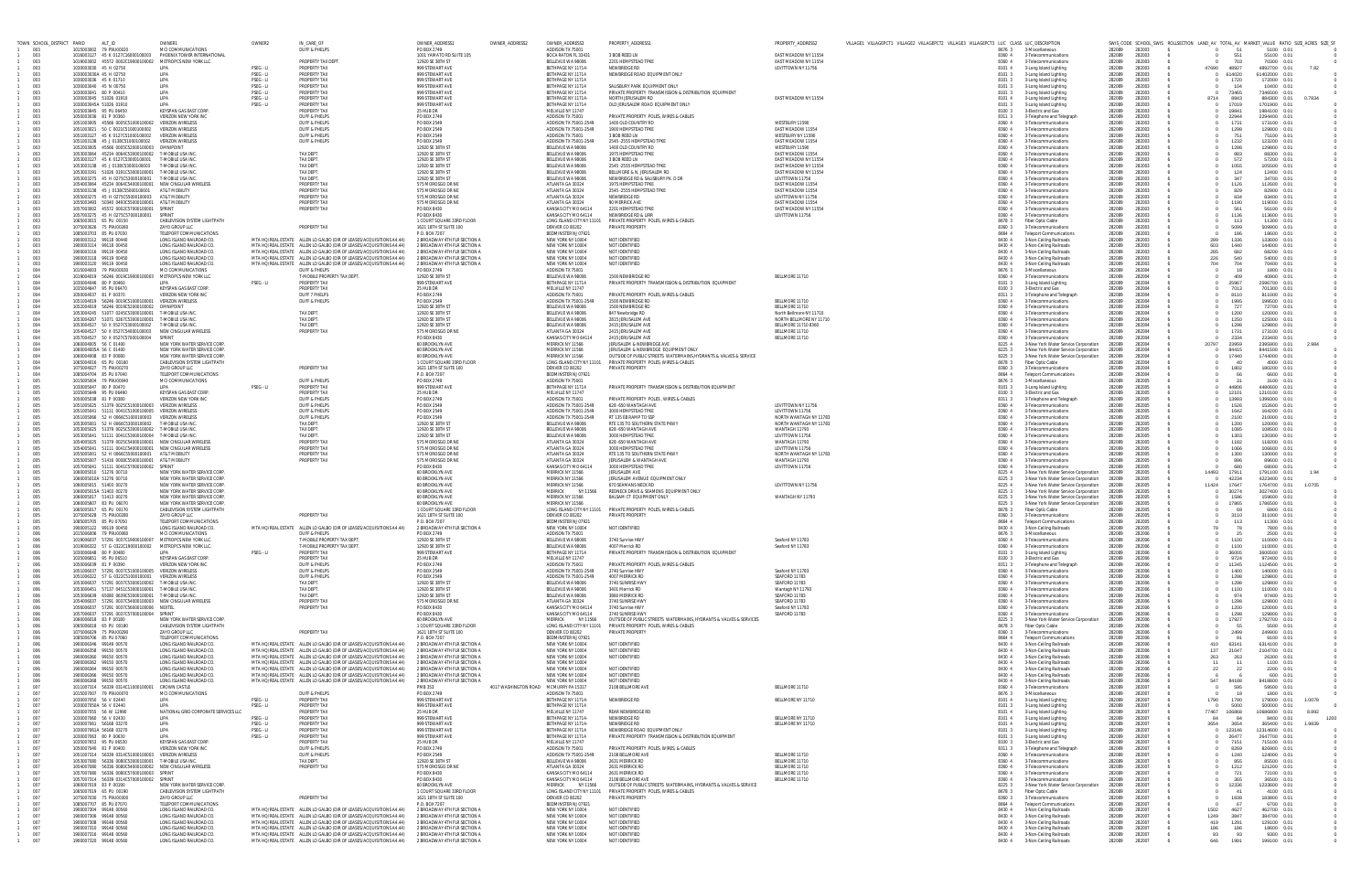| TOWN SCHOOL_DISTRICT PARID<br>007 |                                                    | ALT ID                                                                                                                         | OWNFR1<br>LONG ISLAND RAILROAD CO                                                                                              | OWNER2                 | IN CARE OF<br>MTA HO/REAL ESTATE ALLEN LO GALBO (DIR OF LEASES/ACQUISITIONS A4.44)                                                           | OWNER ADDRESS1<br>OWNER_ADDRESS2<br>2 BROADWAY 4TH FLR SECTION | OWNER ADDRESS3<br>NEW YORK NY 10004           | PROPERTY ADDRESS:<br>NOT IDENTIFIED                                                                                | PROPERTY ADDRESS2                        |                          | VILLAGE1 VILLAGEPCT1 VILLAGE2 VILLAGEPCT2 VILLAGE3 VILLAGEPCT3 LUC CLASS LUC_DESCRIPTION |                  |                                                          | 282089<br>282007                     | SWIS_CODE SCHOOL_SWIS ROLLSECTION LAND_AV TOTAL_AV MARKET_VALUE RATIO SIZE_ACRES SIZE_SI | 464<br>464                  | 46400 0.01                    |                          |                |
|-----------------------------------|----------------------------------------------------|--------------------------------------------------------------------------------------------------------------------------------|--------------------------------------------------------------------------------------------------------------------------------|------------------------|----------------------------------------------------------------------------------------------------------------------------------------------|----------------------------------------------------------------|-----------------------------------------------|--------------------------------------------------------------------------------------------------------------------|------------------------------------------|--------------------------|------------------------------------------------------------------------------------------|------------------|----------------------------------------------------------|--------------------------------------|------------------------------------------------------------------------------------------|-----------------------------|-------------------------------|--------------------------|----------------|
| 007                               | 1900007328 99148 00560<br>1900007330 99148 00560   |                                                                                                                                | LONG ISLAND RAILROAD CO                                                                                                        |                        | MTA HO/REAL ESTATE ALLEN LO GALBO (DIR OF LEASES/ACQUISITIONS A4.44)                                                                         | 2 RROADWAY 4TH ELR SECTION 4                                   | NEW YORK NY 10004                             | NOT IDENTIFIED                                                                                                     |                                          |                          |                                                                                          | 8430 4<br>8430 4 | 3-Non-Ceiling Railroads<br>3-Non-Ceiling Railroads       | 282089<br>282007                     |                                                                                          | 19<br>19                    |                               | 1900 0.01                |                |
| 007                               | 1900007332 99148 00560                             |                                                                                                                                | LONG ISLAND RAILROAD CO                                                                                                        |                        | MTA HO/REAL ESTATE ALLEN LO GALBO (DIR OF LEASES/ACOLIISITIONS A4 44)                                                                        | 2 BROADWAY 4TH FLR SECTION A                                   | NFW YORK NY 10004                             | NOT IDENTIFIED                                                                                                     |                                          |                          |                                                                                          | 8430 4           | 3-Non-Ceiling Railroads                                  | 282089<br>282007                     | 1020                                                                                     | 1020                        | 102000 0.01                   |                          |                |
| 007<br>007                        | 1900007334 99149 00560<br>1900007342 99149 00560   |                                                                                                                                | LONG ISLAND RAILROAD CI<br>LONG ISLAND RAILROAD CO                                                                             |                        | MTA HO/REAL ESTATE ALLEN LO GALBO (DIR OF LEASES/ACQUISITIONS A4.44)<br>MTA HO/REAL ESTATE ALLEN LO GALBO (DIR OF LEASES/ACQUISITIONS A4.44) | 2 BROADWAY 4TH FLR SECTION A<br>2 BROADWAY 4TH FLR SECTION A   | NEW YORK NY 10004<br>NEW YORK NY 10004        |                                                                                                                    |                                          |                          |                                                                                          | 8430 4<br>8430 4 | 3-Non-Ceiling Railroads<br>3-Non-Ceiling Railroads       | 282089<br>282007<br>282089<br>282007 |                                                                                          | 550<br>1695<br>947<br>1067  | 169500 0.0<br>106700 0.01     |                          |                |
| 008                               | 1030008065 55477 00080                             |                                                                                                                                | <b>IIPA</b>                                                                                                                    | PSEG - LI              | PROPERTY TAX                                                                                                                                 | 999 STEWART AVE                                                | BETHPAGE NY 11714-                            | <b>CENTENIAL AVE</b>                                                                                               |                                          |                          |                                                                                          | 8101 4           | 3-Long Island Lighting                                   | 282089<br>282008                     |                                                                                          | 889<br>889                  | 88900 0.01                    |                          | 5437           |
| 008<br>008                        | 1030008065A 55477 00080<br>1030008066 80 P 00660   |                                                                                                                                | LIPA<br>LIPA                                                                                                                   | PSEG - LI<br>PSEG - LI | PROPERTY TAX<br>PROPERTY TAX                                                                                                                 | 999 STEWART AVE<br>999 STEWART AVE                             | BETHPAGE NY 11714<br>BETHPAGE NY 11714        | CENTENIAL AVE EQUIPMENT ONLY<br>PRIVATE PROPERTY TRANSMISSION & DISTRIBUTION EQUIPMENT                             |                                          |                          |                                                                                          | 8101<br>8101 3   | 3-Long Island Lighting<br>3-Long Island Lighting         | 282089<br>282008<br>282089<br>282008 |                                                                                          | 5505<br>9820                | 550500 0.01<br>982000 0.01    |                          |                |
| 008                               | 1030008802 80 PU 08020                             |                                                                                                                                | LIPA                                                                                                                           | PSEG - LI              | PROPERTY TAX                                                                                                                                 | 999 STEWART AVE                                                | BETHPAGE NY 11714                             |                                                                                                                    |                                          |                          | 100,000000                                                                               | 8101 3           | 3-Long Island Lighting                                   | 282009<br>282008                     |                                                                                          | - 28                        |                               | 2800 0.01                |                |
| 008<br>008                        | 1035008655 95 PU 06550<br>1035008701 95 PU 17010   |                                                                                                                                | KEYSPAN GAS EAST CORP.<br><b>KEYSPAN GAS EAST CORP</b>                                                                         |                        | <b>PROPERTY TAX</b><br>PROPERTY TAX                                                                                                          | 25 HUB DR<br>25 HUB DR                                         | MELVILLE NY 11747<br>MELVILLE NY 11747        |                                                                                                                    |                                          | <b>FPT</b>               | 100,000000                                                                               | 8100<br>8100 3   | 3-Electric and Gas<br>3-Electric and Gas                 | 282089<br>282008<br>282009<br>282008 |                                                                                          | 2652<br>-16                 | 265200 0.01                   | 1600 0.01                |                |
| 008                               | 1040008005 55 F 00070                              |                                                                                                                                | LONG ISLAND AMERICAN WATER CORP                                                                                                |                        |                                                                                                                                              | 60 BROOKLYN AVE                                                | MERRICK NY 11566-                             | <b>LEE STREET</b>                                                                                                  |                                          |                          |                                                                                          | 8223 4           | 3-Long Island Water                                      | 282089<br>282008                     | 7917                                                                                     | 8616                        | 861600 0.01                   |                          | 0.989          |
| 008                               | 1040008005A 55 F 00070                             |                                                                                                                                | LONG ISLAND AMERICAN WATER CORP.<br>LONG ISLAND AMERICAN WATER CORP                                                            |                        |                                                                                                                                              | 60 BROOKLYN AVI                                                | MERRICK NY 11566                              | LEE STREET EQUIPMENT ONLY                                                                                          |                                          |                          |                                                                                          | 8223 3           | 3-Long Island Wate                                       | 282089<br>282008                     |                                                                                          | 15168                       | 1516800 0.01                  |                          |                |
| 008<br>008                        | 1040008010 55 K 00600<br>1040008010A 55 K 00600    |                                                                                                                                | LONG ISLAND AMERICAN WATER CORP.                                                                                               |                        |                                                                                                                                              | 60 BROOKLYN AVI<br>60 BROOKLYN AVE                             | MERRICK NY 11566<br>MERRICK NY 11566          | <b>WHITEHOUSE AVE</b><br>WHITEHOUSE AVENUE EQUIPMENT ONLY                                                          |                                          |                          |                                                                                          | 8223 4<br>8223 3 | 3-Long Island Water<br>3-Long Island Water               | 282089<br>282008<br>282089<br>282008 | 42048                                                                                    | 49368<br>152118             | 4936800 0.01<br>15211800 0.01 |                          |                |
| 008                               | 1040008013 82 P 00130                              |                                                                                                                                | LONG ISLAND AMERICAN WATER CORP                                                                                                |                        |                                                                                                                                              | 60 BROOKLYN AVI                                                | MERRICK NY 11566                              | OUTSIDE OF PUBLIC STREETS WATERMAINS, HYDRANTS, & VALVES & SERVICE                                                 |                                          |                          |                                                                                          | 8223 3           | 3-Long Island Water                                      | 282089<br>282008                     |                                                                                          | 16005                       | 1600500 0.01                  |                          |                |
| 008<br>008                        | 1050008041 81 P 00410<br>1050008613 81 PU 06130    |                                                                                                                                | VERIZON NEW YORK INC<br><b>VERIZON NEW YORK IN</b>                                                                             |                        | DUFF & PHFLPS<br>DUFF & PHELPS                                                                                                               | PO BOX 2749<br>PO BOX 2749                                     | ADDISON TX 75001<br>ADDISON TX 7500           | PRIVATE PROPERTY POLES, WIRES & CABLES                                                                             |                                          | <b>FPT</b>               | 100,000000                                                                               | 8311 3<br>8311   | 3-Telephone and Telegraph<br>3-Telephone and Telegraph   | 282089<br>282008<br>282009<br>282008 |                                                                                          | 3067<br>222                 | 306700 0.01<br>22200 0.01     |                          |                |
| 008                               |                                                    | 1051008518  55476  0518C51000100001  VERIZON WIRELESS                                                                          |                                                                                                                                |                        | DUFF & PHELPS                                                                                                                                | P.O. BOX 2549                                                  | ADDISON TX 75001-2549                         | <b>BABYLON TPKE</b>                                                                                                | ROOSEVELT 11575                          |                          |                                                                                          | 8360 4           | 3-Telecommunications                                     | 282089<br>282008                     |                                                                                          | 2550                        | 255000 0.01                   |                          |                |
| 008<br>008                        |                                                    | 10520081392 55307 1392C52000100001 OMNIPOINT<br>1053008023 55548 0023C53000100002 T-MOBILE USA INC                             |                                                                                                                                |                        | <b>TAX DEPT</b>                                                                                                                              | 12920 SE 38TH S'<br>12920 SE 38TH S'                           | BELLEVUE WA 98006<br>BELLEVUE WA 98006        | 325 BABYLON TPKE<br>E CLINTON AVE                                                                                  | ROOSEVELT 11575<br>ROOSEVELT 11575       |                          |                                                                                          | 8360 4<br>8360 4 | 3-Telecommunications<br>3-Telecommunications             | 282089<br>282008<br>282089<br>282008 |                                                                                          | 3239<br>1298                | 323900 0.01<br>129800 0.01    |                          |                |
| 008                               |                                                    | 1053008119 36423 0119C53000100001 T-MOBILE USA INC.                                                                            |                                                                                                                                |                        | TAX DEPT.                                                                                                                                    | 12920 SE 38TH ST                                               | BELLEVUE WA 98006                             | 230 BROOKSIDE AVI                                                                                                  | ROOSEVELT NY 1157                        |                          |                                                                                          | 8360 4           | 3-Telecommunications                                     | 282089<br>282008                     |                                                                                          | 3015                        | 301500 0.01                   |                          |                |
| 008                               |                                                    | 1054008023  55548  0023C54000100003  NEW CINGULAR WIRELESS                                                                     |                                                                                                                                |                        | PROPERTY TAX                                                                                                                                 | 575 MOROSGO DR NE                                              | ATLANTA GA 30324                              | E CLINTON AVE                                                                                                      | ROOSEVELT 11575                          |                          |                                                                                          | 8360 4           | 3-Telecommunications                                     | 282089<br>282008                     |                                                                                          | 1298                        | 129800 0.01                   |                          |                |
| 008<br>008                        | 1065008020 65 PU 00200                             | 1054008036 55192 0036C54000100001 NEW CINGULAR WIRELES                                                                         | CABLEVISION SYSTEM LIGHTPATH                                                                                                   |                        | <b>PROPERTY TAX</b>                                                                                                                          | 575 MOROSGO DR NI<br>1 COURT SQUARE 33RD FLOOR                 | ATLANTA GA 30324<br>LONG ISLAND CITY NY 11101 | 160 NASSAU RE<br>PRIVATE PROPERTY POLES, WIRES & CABLES                                                            | ROOSEVELT 11575                          |                          |                                                                                          | 8360<br>8678 3   | 3-Telecommunications<br>Fiber Optic Cable                | 282089<br>282008<br>282089<br>282008 |                                                                                          | 1298<br>- 15                | 129800 0.01                   | 1500 0.01                |                |
| 008                               | 1075008001 75 P9U00010                             |                                                                                                                                | ZAYO GROUP LLC                                                                                                                 |                        | PROPERTY TAX                                                                                                                                 | 1621 18TH ST SUITE 100                                         | DENVER CO 80202                               | <b>PRIVATE PROPERTY</b>                                                                                            |                                          | <b>FPT</b>               | 100.000000                                                                               | 8360 3           | 3-Telecommunications                                     | 282008<br>282009                     |                                                                                          | 252                         | 25200 0.01                    |                          |                |
| 008<br>008                        | 1075008031 75 P9U00310                             |                                                                                                                                | ZAYO GROUP LLC<br>TELEPORT COMMUNICATIONS                                                                                      |                        | PROPERTY TAX                                                                                                                                 | 1621 18TH ST SUITE 100                                         | <b>DENVER CO 80202</b>                        | PRIVATE PROPERTY                                                                                                   |                                          |                          |                                                                                          | 8360<br>8664 4   | 3-Telecommunications                                     | 282089<br>282008<br>282089<br>282008 |                                                                                          | 682<br>- 25                 | 68200 0.01                    |                          |                |
| 009                               | 1085008708 85 PU 07080                             | 1019009611  62051  0611C19000100002  METROPCS NEW YORK LLC                                                                     |                                                                                                                                |                        | T-MOBILE PROPERTY TAX DEPT.                                                                                                                  | P.O. BOX 7207<br>12920 SE 38TH ST                              | BEDMINSTER NJ 07921<br>BELLEVUE WA 98006      | 408 SOUTH MAIN ST                                                                                                  | FREEPORT NY 11520                        | <b>FPT</b>               | 100,000000                                                                               | 8360 4           | <b>Teleport Communication</b><br>3-Telecommunications    | 282009<br>282009                     |                                                                                          | 1800                        | 180000 0.01                   | 2500 0.01                |                |
| 009                               | 1030009070 54073 00500                             |                                                                                                                                | LIPA                                                                                                                           | PSEG - LI              | PROPERTY TAX                                                                                                                                 | 999 STEWART AVE                                                | BETHPAGE NY 11714                             | REAR SUNRISE HWY EQUIPMENT ONLY                                                                                    |                                          | FPT                      | 100,000000                                                                               | 8101 3           | 3-Long Island Lighting                                   | 282009<br>282009                     |                                                                                          | 156                         | 15600 0.01                    |                          |                |
| 009<br>009                        | 1030009071 80 P 00710<br>1030009072 80 P 00720     |                                                                                                                                | LIPA<br>LIPA                                                                                                                   | PSEG - LI<br>PSEG - LI | PROPERTY TAX<br>PROPERTY TAX                                                                                                                 | 999 STEWART AVE<br>999 STEWART AVE                             | BETHPAGE NY 11714<br>BETHPAGE NY 11714        | PRIVATE PROPERTY TRANSMISSION, DISTRIBUTION & FOURMENT<br>PRIVATE PROPERTY TRANSMISSION, DISTRIBUTION & EQUIPMENT  |                                          | FPT                      | 100.000000                                                                               | 8101 3<br>8101 3 | 3-Long Island Lighting<br>3-Long Island Lighting         | 282089<br>282009<br>282009<br>282009 |                                                                                          | 7565<br>1281                | 756500 0.01<br>128100 0.01    |                          |                |
| 009                               | 1030009671 54074 00010                             |                                                                                                                                | <b>I IPA</b>                                                                                                                   | PSEG - LI              | PROPERTY TAX                                                                                                                                 | 999 STEWART AVE                                                | BETHPAGE NY 11714                             |                                                                                                                    |                                          | FPT                      | 100,000000                                                                               | 8101 3           | 3-Long Island Lighting                                   | 282009<br>282009                     |                                                                                          | 30000                       | 3000000 0.01                  |                          |                |
| 009                               | 1035009607 95 PU 06070                             |                                                                                                                                | KEYSPAN GAS EAST CORP                                                                                                          |                        | <b>PROPERTY TAX</b>                                                                                                                          | 25 HUB DR                                                      | MELVILLE NY 11747                             |                                                                                                                    |                                          | FPT                      | 100,000000                                                                               | 8100 3           | 3-Electric and Gas                                       | 282009<br>282009                     |                                                                                          | 724                         |                               | 72400 0.01               |                |
| 009<br>009                        | 1035009657 95 PU 06570<br>1050009045 62108 00090   |                                                                                                                                | <b>KEYSPAN GAS EAST COR</b><br>VERIZON NEW YORK INC                                                                            |                        | PROPERTY TAX<br><b>DUFF &amp; PHELPS</b>                                                                                                     | 25 HUB DR<br>PO BOX 2749                                       | MELVILLE NY 11747<br>ADDISON TX 75001         | 120 SOUTH GROVE ST                                                                                                 | FREEPORT NY 11520                        | FPT                      | 100.000000                                                                               | 8100 3<br>8312 4 | 3-Electric and Gas<br>4-Telephone & Telegraph - Other    | 282089<br>282009<br>282009<br>282009 | 6984                                                                                     | 2043<br>72894               | 204300 0.01<br>7289400 0.01   |                          |                |
| 009                               | 1050009046 81 P 00460                              |                                                                                                                                | VERIZON NEW YORK IN                                                                                                            |                        | DUFF & PHFLPS                                                                                                                                | PO BOX 2749                                                    | ADDISON TX 75001                              | PRIVATE PROPERTY POLES, WIRES, & CABLES                                                                            |                                          |                          |                                                                                          | 8311 3           | 3-Telephone and Telegraph                                | 282089<br>282009                     |                                                                                          | 2363                        | 236300 0.01                   |                          |                |
| 009<br>009                        | 1050009047 81 P 00470                              | 1051009028  55288  0028C51000100001  VERIZON WIRELESS                                                                          | <b>VERIZON NEW YORK IN</b>                                                                                                     |                        | DUFF & PHELPS<br><b>DUFF &amp; PHELPS</b>                                                                                                    | PO BOX 2749<br>PO BOX 2549                                     | ADDISON TX 75001<br>ADDISON TX 75001-2549     | PRIVATE PROPERTY POLES, WIRES, & CABLE:<br>80 MERRICK RD                                                           | FREEPORT 11520                           | <b>FPT</b><br><b>FPT</b> | 100,000000<br>100,000000                                                                 | 8311 3<br>8360 4 | 3-Telephone and Telegraph<br>3-Telecommunications        | 282009<br>282009<br>282009<br>282009 |                                                                                          | 10133<br>1550               | 1013300 0.01<br>155000 0.01   |                          |                |
| 009                               |                                                    | 1051009051 55 G 0051C51000100002 VERIZON WIRELESS                                                                              |                                                                                                                                |                        | DUFF & PHELPS                                                                                                                                | PO BOX 2549                                                    | ADDISON TX 75001                              | 150 LAKEVIEW AVE                                                                                                   | FREEPORT NY 11520                        | <b>FPT</b>               | 100.000000                                                                               | 8360 4           | 3-Telecommunications                                     | 282009<br>282009                     |                                                                                          | 1800                        | 180000 0.01                   |                          |                |
| 009                               |                                                    | 1051009064  62230  0064C51000100001  VERIZON WIRELESS                                                                          |                                                                                                                                |                        | <b>DUFF &amp; PHELPS</b>                                                                                                                     | PO BOX 2549                                                    | ADDISON TX 75001-2549                         | 143 HANSE AVE                                                                                                      | FREEPORT 11520                           | <b>FPT</b>               | 100,000000                                                                               | 8360             | 3-Telecommunications                                     | 282009<br>282009                     |                                                                                          | 2396                        | 239600 0.01                   |                          |                |
| 009<br>009                        |                                                    | 1052009003 62112 0003C52000100001 OMNIPOINT<br>1052009522 54092 0522C52000100001 OMNIPOINT                                     |                                                                                                                                |                        |                                                                                                                                              | 12920 SE 38TH S'<br>12920 SE 38TH S'                           | BELLEVUE WA 98006<br>BELLEVUE WA 98006        | <b>GUY LOMBARDO AVE</b><br>125 BAYVIEW AVE                                                                         | FREEPORT 11520<br>FREEPORT 11520         | FPT<br><b>FPT</b>        | 100,000000<br>100,000000                                                                 | 8360 4<br>8360 4 | 3-Telecommunications<br>3-Telecommunications             | 282009<br>282009<br>282009<br>282009 |                                                                                          | 955<br>1298                 | 95500 0.01<br>129800 0.01     |                          |                |
| 009                               |                                                    | 1053009012  55482  0012C53000100001  T-MOBILE USA INC                                                                          |                                                                                                                                |                        | TAX DEPT.                                                                                                                                    | 12920 SE 38TH ST                                               | BELLEVUE WA 98006                             | 14 - 18 SUNRISE HW                                                                                                 | FREEPORT 11520                           |                          | 100,000000                                                                               | 8360 4           | 3-Telecommunications                                     | 282009<br>282009                     |                                                                                          |                             | 86900 0.01                    |                          |                |
| 009                               |                                                    | 1053009397 62 D 0397C53000100001 T-MOBILE USA INC                                                                              |                                                                                                                                |                        | <b>TAX DEPT</b>                                                                                                                              | 12920 SE 38TH S'                                               | BELLEVUE WA 98006                             | 289 BUFFALO AVE                                                                                                    | FREEPORT 11520                           | <b>FPT</b>               | 100,000000                                                                               | 8360 4           | 3-Telecommunications                                     | 282009<br>282009                     |                                                                                          | 1298                        | 129800 0.01                   |                          |                |
| 009<br>009                        |                                                    | 1053009445   55389   0445C53000100001   T-MOBILE USA IN<br>1054009003 62112 0003C54000100002 NEW CINGULAR WIRELES              |                                                                                                                                |                        | TAX DEPT.<br><b>PROPERTY TA</b>                                                                                                              | 12920 SE 38TH ST<br>575 MOROSGO DR NI                          | BELLEVUE WA 98006<br>ATLANTA GA 30324         | 333 MAIN ST<br>GUY LOMBARDO AVI                                                                                    | FREEPORT 11520<br>FREEPORT 11520         | FPT<br><b>FPT</b>        | 100.000000<br>100.000000                                                                 | 8360 4<br>8360   | 3-Telecommunications<br>3-Telecommunications             | 282009<br>282009<br>282009<br>282009 |                                                                                          | 1406<br>696                 | 140600 0.01<br>69600 0.0      |                          |                |
| 009                               |                                                    | 1054009012  55482  0012C54000100003  NEW CINGULAR WIRELES                                                                      |                                                                                                                                |                        | <b>PROPERTY TAX</b>                                                                                                                          | 575 MOROSGO DR NE                                              | ATLANTA GA 30324                              | 14 - 18 SUNRISE HW                                                                                                 | FREEPORT 11520                           | <b>FPT</b>               | 100,000000                                                                               | 8360 4           | 3-Telecommunications                                     | 282009<br>282009                     |                                                                                          | 671                         | 67100 0.01                    |                          |                |
| 009                               |                                                    | 1054009341  62035  0341C54000100001  NEW CINGULAR WIRELESS                                                                     |                                                                                                                                |                        | PROPERTY TAX                                                                                                                                 | 575 MOROSGO DR NE                                              | ATLANTA GA 30324                              | 206 E MERRICK RD                                                                                                   | FREEPORT 11520                           | <b>FPT</b>               | 100.000000                                                                               | 8360 4           | 3-Telecommunications                                     | 282009<br>282009                     |                                                                                          | 828                         | 82800 0.01                    |                          |                |
| 009<br>009                        |                                                    | 1055009051 55 G 0051C55000100004 AT&T MOBILITY<br>1057009028 55288 0028C57000100002 SPRINT                                     |                                                                                                                                |                        | <b>PROPERTY TAX</b>                                                                                                                          | 575 MOROSGO DR NE<br>PO BOX 8430                               | ATLANTA GA 30324<br>KANSAS CITY MO 64114      | 150 LAKEVIEW AVI<br>80 MERRICK RD                                                                                  | FREEPORT 11520<br>FRFFPORT 11520         | <b>FPT</b><br>FPT        | 100,000000<br>100,000000                                                                 | 8360 4<br>8360 4 | 3-Telecommunications<br>3-Telecommunications             | 282009<br>282009<br>282009<br>282009 |                                                                                          | 1600<br>1298                | 160000 0.01<br>129800 0.01    |                          |                |
| 009                               |                                                    | 1057009051 55 G 0051C57000100003 SPRINT                                                                                        |                                                                                                                                |                        |                                                                                                                                              | PO BOX 8430                                                    | KANSAS CITY MO 64114                          | 150 LAKEVIEW AVE                                                                                                   | FREEPORT 11520                           | FPT                      | 100.000000                                                                               | 8360 4           | 3-Telecommunications                                     | 282009<br>282009                     |                                                                                          | 1200                        | 120000 0.01                   |                          |                |
| 009                               |                                                    | 1057009611 62051 0611C57000100001 SPRINT                                                                                       |                                                                                                                                |                        | <b>PROPERTY TAX</b>                                                                                                                          | PO BOX 8430                                                    | KANSAS CITY MO 64114                          | 408 SOUTH MAIN ST<br>PRIVATE PROPERTY POLES, WIRES & CABLES                                                        | FREEPORT NY 11520                        | FPT                      | 100,000000                                                                               | 8360 4           | 3-Telecommunications                                     | 282009<br>282009                     |                                                                                          | 1400                        | 140000 0.01                   |                          |                |
| 009<br>009                        | 1065009021 65 PU 00210<br>1075009002 75 P9U00020   |                                                                                                                                | CABLEVISION SYSTEM LIGHTPATH<br>ZAYO GROUP LLC                                                                                 |                        | <b>PROPERTY TAX</b>                                                                                                                          | 1 COURT SQUARE 33RD FLOOR<br>1621 18TH ST SUITE 100            | LONG ISLAND CITY NY 11101<br>DENVER CO 80202  | PRIVATE PROPERTY                                                                                                   |                                          | FPT                      | 100,000000                                                                               | 8678 3<br>8360   | Fiber Optic Cable<br>3-Telecommunications                | 282089<br>282009<br>282009<br>282009 |                                                                                          | - 12<br>11519               | 1151900 0.01                  | 1200 0.01                |                |
| 009                               | 1075009032 75 P9U00320                             |                                                                                                                                | ZAYO GROUP LLC                                                                                                                 |                        | <b>PROPERTY TAX</b>                                                                                                                          | 1621 18TH ST SUITE 100                                         | DENVER CO 80202                               | PRIVATE PROPERT                                                                                                    |                                          |                          |                                                                                          | 8360 7           | 3-Telecommunications                                     | 282089<br>282009                     |                                                                                          | 525                         |                               | 52500 0.01               |                |
| 009<br>009                        | 1085009730 85 PU 07300<br>1900009262 99146 00540   |                                                                                                                                | TELEPORT COMMUNICATIONS<br>LONG ISLAND RAILROAD CO.                                                                            |                        | MTA HO/REAL ESTATE ALLEN LO GALBO (DIR OF LEASES/ACQUISITIONS A4.44)                                                                         | P.O. BOX 7207<br>2 BROADWAY 4TH FLR SECTION A                  | BEDMINSTER NJ 07921<br>NEW YORK NY 10004      | PRIVATE PROPERT<br>NOT IDENTIFIED                                                                                  |                                          | <b>FPT</b>               | 100,000000                                                                               | 8664 4<br>8430 4 | <b>Teleport Communication</b><br>3-Non-Ceiling Railroads | 282089<br>282009<br>282009<br>282009 |                                                                                          | 19<br>240<br>7273           | 727300 0.01                   | 1900 0.01                |                |
| 009                               | 1900009264 99146 00540                             |                                                                                                                                | LONG ISLAND RAILROAD CO                                                                                                        |                        | MTA HO/REAL ESTATE ALLEN LO GALBO (DIR OF LEASES/ACQUISITIONS A4.44)                                                                         | 2 BROADWAY 4TH FLR SECTION A                                   | NEW YORK NY 10004                             | NOT IDENTIFIED                                                                                                     |                                          | <b>FPT</b>               | 100,000000                                                                               | 8430 4           | 3-Non-Ceiling Railroads                                  | 282009<br>282009                     |                                                                                          | 555<br>16868                | 1686800 0.01                  |                          |                |
| 009                               | 1900009266 99146 00540                             |                                                                                                                                | LONG ISLAND RAILROAD CO                                                                                                        |                        | MTA HO/REAL ESTATE ALLEN LO GALBO (DIR OF LEASES/ACQUISITIONS A4.44)                                                                         | 2 BROADWAY 4TH FLR SECTION A                                   | NEW YORK NY 10004                             | NOT IDENTIFIED                                                                                                     |                                          | <b>FPT</b>               | 100.000000                                                                               | 8430 4           | 3-Non-Ceiling Railroads                                  | 282009<br>282009                     |                                                                                          | 360<br>360                  | 36000 0.01                    |                          |                |
| 009<br>009                        | 1900009268 99146 00540<br>1900009270 99146 00540   |                                                                                                                                | LONG ISLAND RAILROAD CO.<br>LONG ISLAND RAILROAD CO                                                                            |                        | MTA HQ/REAL ESTATE ALLEN LO GALBO (DIR OF LEASES/ACQUISITIONS A4.44)<br>MTA HO/REAL ESTATE ALLEN LO GALBO (DIR OF LEASES/ACQUISITIONS A4.44) | 2 BROADWAY 4TH FLR SECTION A<br>2 BROADWAY 4TH FLR SECTION A   | NEW YORK NY 10004<br>NEW YORK NY 10004        | NOT IDENTIFIED<br>NOT IDENTIFIED                                                                                   |                                          | <b>FPT</b>               | 100,000000<br>100,000000                                                                 | 8430 4<br>8430 4 | 3-Non-Ceiling Railroads<br>3-Non-Ceiling Railroads       | 282009<br>282009<br>282009<br>282009 |                                                                                          | 607<br>607<br>283<br>283    | 60700 0.01<br>28300 0.01      |                          |                |
| 009                               | 1900009272 99146 00540                             |                                                                                                                                | LONG ISLAND RAILROAD CO.                                                                                                       |                        | MTA HO/REAL ESTATE ALLEN LO GALBO (DIR OF LEASES/ACQUISITIONS A4.44)                                                                         | 2 BROADWAY 4TH FLR SECTION A                                   | NEW YORK NY 10004                             | NOT IDENTIFIED                                                                                                     |                                          | FPT                      | 100.000000                                                                               | 8430 4           | 3-Non-Ceiling Railroads                                  | 282009<br>282009                     |                                                                                          | - 21<br>- 21                |                               | 2100 0.01                |                |
| 009                               | 1900009274 99146 00540                             |                                                                                                                                | LONG ISLAND RAILROAD CO                                                                                                        |                        | MTA HO/REAL ESTATE ALLEN LO GALBO (DIR OF LEASES/ACQUISITIONS A4.44)                                                                         | 2 BROADWAY 4TH FLR SECTION                                     | NEW YORK NY 10004                             | NOT IDENTIFIED                                                                                                     |                                          | <b>FPT</b>               | 100,000000                                                                               | 8430             | 3-Non-Ceiling Railroads                                  | 282009<br>282009                     | 1483                                                                                     | 45032                       | 4503200 0.01                  |                          |                |
| 009<br>009                        | 1900009276 99146 00550<br>1900009278 99146 00550   |                                                                                                                                | LONG ISLAND RAILROAD CO<br>LONG ISLAND RAILROAD CO.                                                                            |                        | MTA HO/REAL ESTATE ALLEN LO GALBO (DIR OF LEASES/ACQUISITIONS A4.44)<br>MTA HO/REAL ESTATE ALLEN LO GALBO (DIR OF LEASES/ACQUISITIONS A4.44) | 2 BROADWAY 4TH FLR SECTION A<br>2 BROADWAY 4TH FLR SECTION A   | NEW YORK NY 10004<br>NEW YORK NY 10004        | NOT IDENTIFIED<br>NOT IDENTIFIED                                                                                   |                                          | <b>FPT</b><br><b>FPT</b> | 100,000000<br>100,000000                                                                 | 8430 4<br>8430 4 | 3-Non-Ceiling Railroads<br>3-Non-Ceiling Railroads       | 282009<br>282009<br>282009<br>282009 |                                                                                          | 341<br>10368<br>194<br>5880 | 1036800 0.01<br>588000 0.01   |                          |                |
| 009                               | 1900009280 99146 00550                             |                                                                                                                                | LONG ISLAND RAILROAD CO                                                                                                        |                        | MTA HO/REAL ESTATE ALLEN LO GALBO (DIR OF LEASES/ACQUISITIONS A4.44)                                                                         | 2 BROADWAY 4TH FLR SECTION A                                   | NEW YORK NY 10004                             | NOT IDENTIFIED                                                                                                     |                                          | <b>FPT</b>               | 100,000000                                                                               | 8430 4           | 3-Non-Ceiling Railroads                                  | 282009<br>282009                     |                                                                                          | 194<br>5880                 | 588000 0.01                   |                          |                |
| 009                               | 1900009282 99146 00550                             |                                                                                                                                | LONG ISLAND RAILROAD CO                                                                                                        |                        | MTA HO/REAL ESTATE ALLEN LO GALBO (DIR OF LEASES/ACQUISITIONS A4.44)                                                                         | 2 BROADWAY 4TH FLR SECTION A                                   | NEW YORK NY 10004                             | NOT IDENTIFIED                                                                                                     |                                          | FPT                      | 100,000000                                                                               | 8430 4           | 3-Non-Ceiling Railroads                                  | 282009<br>282009                     |                                                                                          | 720<br>720                  | 72000 0.01                    |                          |                |
| 009<br>009                        | 1900009284 99146 00550<br>1900009290 99147 00550   |                                                                                                                                | LONG ISLAND RAILROAD CO<br>LONG ISLAND RAILROAD CO                                                                             |                        | MTA HQ/REAL ESTATE ALLEN LO GALBO (DIR OF LEASES/ACQUISITIONS A4.44)<br>MTA HO/REAL ESTATE ALLEN LO GALBO (DIR OF LEASES/ACQUISITIONS A4.44) | 2 BROADWAY 4TH FLR SECTION A<br>2 BROADWAY 4TH FLR SECTION     | NEW YORK NY 10004<br>NEW YORK NY 10004        | NOT IDENTIFIED<br>NOT IDENTIFIED                                                                                   |                                          | FPT<br>FPT               | 100,000000<br>100,000000                                                                 | 8430 4<br>8430 4 | 3-Non-Ceiling Railroads<br>3-Non-Ceiling Railroads       | 282009<br>282009<br>282009<br>282009 |                                                                                          | 347<br>347<br>102<br>3095   | 34700 0.01<br>309500 0.01     |                          |                |
| 009                               | 1900009292 99147 00550                             |                                                                                                                                | LONG ISLAND RAILROAD CO                                                                                                        |                        | MTA HO/REAL ESTATE ALLEN LO GALBO (DIR OF LEASES/ACQUISITIONS A4.44)                                                                         | 2 BROADWAY 4TH FLR SECTION A                                   | NEW YORK NY 10004                             | NOT IDENTIFIED                                                                                                     |                                          | <b>FPT</b>               | 100,000000                                                                               | 8430 4           | 3-Non-Ceiling Railroads                                  | 282009<br>282009                     | 1988                                                                                     | 60351                       | 6035100 0.01                  |                          |                |
| 009                               | 1900009296 99147 00550                             |                                                                                                                                | LONG ISLAND RAILROAD CO                                                                                                        |                        | MTA HO/REAL ESTATE ALLEN LO GALBO (DIR OF LEASES/ACQUISITIONS A4.44)                                                                         | 2 BROADWAY 4TH FLR SECTION A                                   | NEW YORK NY 10004                             | NOT IDENTIFIED                                                                                                     |                                          | <b>FPT</b>               | 100,000000                                                                               | 8430 4           | 3-Non-Ceiling Railroads                                  | 282009<br>282009                     | 1030                                                                                     | 1030                        | 103000 0.01                   |                          |                |
| 009<br>010                        | 1900009298 99147 00550<br>1015010008 79 P9U00080   |                                                                                                                                | LONG ISLAND RAILROAD CO<br>MCLCOMMUNICATIONS                                                                                   |                        | MTA HO/REAL ESTATE ALLEN LO GALBO (DIR OF LEASES/ACQUISITIONS A4.44)<br>DUFF & PHFLPS                                                        | 2 BROADWAY 4TH FLR SECTION A<br>PO BOX 2749                    | NEW YORK NY 10004<br>ADDISON TX 75001         | NOT IDENTIFIED                                                                                                     |                                          | <b>FPT</b>               | 100.000000                                                                               | 8430 4<br>8676 3 | 3-Non-Ceiling Railroads<br>3-Miscellaneous               | 282009<br>282009<br>282089<br>282010 | 4096                                                                                     | 4096<br>- 26                | 409600 0.01                   | 2600 0.01                |                |
| 010                               |                                                    | 1019010006    54105    0006C19000100003    METROPCS                           NEW YORK    LL                                   |                                                                                                                                |                        | T-MOBILE PROPERTY TAX DEPT                                                                                                                   | 12920 SE 38TH S                                                | BELLEVUE WA 98006                             | 13 - 15 GRAND AVI                                                                                                  | BALDWIN 11510                            |                          |                                                                                          | 8360             | 3-Telecommunications                                     | 282089<br>282010                     |                                                                                          | 499                         | 49900 0.01                    |                          |                |
| 010<br>010                        | 1030010075 36532 00240<br>1030010075A 36532 00240  |                                                                                                                                | LIPA<br>LIPA                                                                                                                   | PSEG - LI<br>PSEG - LI | <b>PROPERTY TAX</b><br><b>PROPERTY TAX</b>                                                                                                   | 999 STEWART AVE<br>999 STEWART AVE                             | BETHPAGE NY 11714-<br>BETHPAGE NY 11714       | COES NECK RD<br>COES NECK RD EQUIPMENT ONLY                                                                        |                                          |                          |                                                                                          | 8101 4<br>8101 3 | 3-Long Island Lighting<br>3-Long Island Lighting         | 282089<br>282010<br>282089<br>282010 | 3438                                                                                     | 3438<br>6297                | 629700 0.01                   | 343800 0.01              | 0.879          |
| 010                               | 1030010080 54100 00790                             |                                                                                                                                | LIPA                                                                                                                           | PSEG - LI              | <b>PROPERTY TAX</b>                                                                                                                          | 999 STEWART AVE                                                | BETHPAGE NY 11714                             | <b>CENTRAL AVE</b>                                                                                                 | BALDWIN NY 11510                         |                          |                                                                                          | 8101 4           | 3-Long Island Lighting                                   | 282089<br>282010                     | 9708                                                                                     | 10274                       | 1027400 0.01                  |                          |                |
| 010                               | 1030010080A 54100 00790                            |                                                                                                                                | <b>I IPA</b>                                                                                                                   | PSEG - LI              | <b>PROPERTY TAX</b>                                                                                                                          | 999 STFWART AVE                                                | BETHPAGE NY 11714                             | CENTRAL AVE EQUIPMENT ONLY                                                                                         |                                          |                          |                                                                                          | 8101 3           | 3-Long Island Lighting                                   | 282089<br>282010                     |                                                                                          | 15771                       | 1577100 0.01                  |                          |                |
| 010                               | 1030010091 80 P 00910<br>1030010092 80 P 00920     |                                                                                                                                | LIPA<br><b>I IPA</b>                                                                                                           | PSEG - LI<br>PSEG - LI | PROPERTY TAX<br>PROPERTY TAX                                                                                                                 | 999 STEWART AVE<br>999 STEWART AVE                             | BETHPAGE NY 11714<br>BETHPAGE NY 11714        | PRIVATE PROPERTY TRANSMISSION, DISTRIBUTION & EQUIPMENT<br>PRIVATE PROPERTY TRANSMISSION, DISTRIBUTION & EQUIPMENT |                                          |                          | 100,000000                                                                               | 8101 3<br>8101 3 | 3-Long Island Lighting<br>3-Long Island Lighting         | 282089<br>282010<br>282009<br>282010 |                                                                                          | 30332<br>44                 | 3033200 0.01                  | 4400 0.01                |                |
| 010                               | 1030010807 80 PU 08070                             |                                                                                                                                |                                                                                                                                | PSEG - LI              | <b>PROPERTY TAX</b>                                                                                                                          | 999 STEWART AVE                                                | BETHPAGE NY 11714                             |                                                                                                                    |                                          | <b>RVC</b>               | 100.000000                                                                               | 8101 3           | 3-Long Island Lighting                                   | 282029<br>282010                     |                                                                                          |                             |                               | 9100 0.01                |                |
| 010<br>010                        | 1035010659 95 PU 06590<br>1035010815 95 PU 08150   |                                                                                                                                | KEYSPAN GAS EAST CORP.<br>KEYSPAN GAS EAST CORP.                                                                               |                        | PROPERTY TAX<br>PROPERTY TAX                                                                                                                 | 25 HUB DR<br>25 HUB DR                                         | MELVILLE NY 11747<br>MELVILLE NY 11747        |                                                                                                                    |                                          | FPT                      | 100.000000                                                                               | 8100 3<br>8100 3 | 3-Electric and Gas<br>3-Electric and Gas                 | 282089<br>282010<br>282009<br>282010 |                                                                                          | 8192<br>- 25                | 819200 0.01                   | 2500 0.01                |                |
| 010                               | 1035010819 95 PU 08190                             |                                                                                                                                | KEYSPAN GAS EAST CORP.                                                                                                         |                        | PROPERTY TAX                                                                                                                                 | 25 HUB DR                                                      | MELVILLE NY 11747                             |                                                                                                                    |                                          | RVC                      | 100.000000                                                                               | 8100 3           | 3-Electric and Gas                                       | 282029<br>282010                     |                                                                                          | 132                         |                               | 13200 0.01               |                |
| 010                               | 1040010015 362360102370                            |                                                                                                                                | LONG ISLAND AMERICAN WATER CORP.                                                                                               |                        |                                                                                                                                              | 60 BROOKLYN AVE                                                | MERRICK NY 11566-                             | DARTMOUTH ST                                                                                                       |                                          |                          |                                                                                          | 8223 4           | 3-Long Island Water                                      | 282089<br>282010                     | 5972                                                                                     | 6599                        | 659900 0.01                   |                          | 0.5596         |
| 010<br>010                        | 1040010015A 362360102370<br>1040010020 36536 00450 |                                                                                                                                | LONG ISLAND AMERICAN WATER CORP<br>LONG ISLAND AMERICAN WATER CORP                                                             |                        |                                                                                                                                              | 60 BROOKLYN AVE<br>60 BROOKLYN AVE                             | MERRICK NY 11566<br>MERRICK NY 11566-         | DARTMOUTH STREET EQUIPMENT ONLY<br>SFAMAN AVE                                                                      | BAI DWIN NY 11510                        |                          |                                                                                          | 8223 3<br>8223 4 | 3-Long Island Water<br>3-Long Island Water               | 282089<br>282010<br>282089<br>282010 | 21931                                                                                    | 12107<br>24073              | 1210700 0.01<br>2407300 0.01  |                          |                |
| 010                               | 1040010020A 36536 00450                            |                                                                                                                                | LONG ISLAND AMERICAN WATER CORP                                                                                                |                        |                                                                                                                                              | 60 BROOKLYN AVI                                                | MERRICK NY 11566                              | SEAMAN AVENUE EQUIPMENT ONLY                                                                                       | BALDWIN NY 11510                         |                          |                                                                                          | 8223 3           | 3-Long Island Water                                      | 282089<br>282010                     |                                                                                          | 7672                        | 767200 0.01                   |                          |                |
| 010<br>010                        | 1040010025 54018 07560<br>1040010030 54018 07580   |                                                                                                                                | LONG ISLAND AMERICAN WATER CORP.<br>LONG ISLAND AMERICAN WATER CORP                                                            |                        |                                                                                                                                              | 60 BROOKLYN AVE<br>60 BROOKLYN AVE                             | MERRICK NY 11566-<br>MERRICK NY 11566-        | PORTLAND AVE<br><b>GROVE ST</b>                                                                                    |                                          |                          |                                                                                          | 8223 4<br>8223 4 | 3-Long Island Water                                      | 282089<br>282010<br>282089<br>282010 | 1313<br>4911                                                                             | 1313<br>7156                | 131300 0.01<br>715600 0.01    |                          | 6250<br>0.5369 |
| 010                               | 1040010030A 54018 07580                            |                                                                                                                                | LONG ISLAND AMERICAN WATER CORP                                                                                                |                        |                                                                                                                                              | 60 BROOKLYN AV                                                 | MERRICK NY 11566                              | GROVE STREET FOURMENT ONLY                                                                                         |                                          |                          |                                                                                          | 8223 3           | 3-Long Island Water<br>3-Long Island Water               | 282089<br>282010                     |                                                                                          | 26182                       | 2618200 0.01                  |                          |                |
| 010                               | 1040010033 82 P 00330                              |                                                                                                                                | LONG ISLAND AMERICAN WATER CORP.                                                                                               |                        |                                                                                                                                              | 60 BROOKLYN AVI                                                | MERRICK NY 11566                              | OUTSIDE OF PUBLIC STREETS WATERMAINS, HYDRANTS & VALVES & SERVICE                                                  |                                          |                          |                                                                                          | 8223 3           | 3-Long Island Water                                      | 282089<br>282010                     |                                                                                          | 39224                       | 3922400 0.01                  |                          |                |
| 010<br>010                        | 1050010051 81 P 00510<br>1050010052 81 P 00520     |                                                                                                                                | VERIZON NEW YORK INC<br>VERIZON NEW YORK INC                                                                                   |                        | DUFF & PHELPS<br>DUFF & PHELPS                                                                                                               | PO BOX 2749<br>PO BOX 2749                                     | ADDISON TX 75001<br>ADDISON TX 75001          | PRIVATE PROPERTY POLES, WIRES & CABLES<br>PRIVATE PROPERTY POLES, WIRES & CABLES                                   |                                          | <b>FPT</b>               | 100,000000                                                                               | 8311 3<br>8311 3 | 3-Telephone and Telegraph<br>3-Telephone and Telegraph   | 282010<br>282089<br>282009<br>282010 |                                                                                          | 9473<br>349                 | 947300 0.01<br>34900 0.01     |                          |                |
| 010                               | 1050010631 81 PU 06310                             |                                                                                                                                | <b>VERIZON NEW YORK INC</b>                                                                                                    |                        | DUFF & PHELPS                                                                                                                                | PO BOX 2749                                                    | ADDISON TX 75001                              |                                                                                                                    |                                          | <b>RVC</b>               | 100.000000                                                                               | 8311 3           | 3-Telephone and Telegraph                                | 282029<br>282010                     |                                                                                          | - 60                        |                               | 6000 0.01                |                |
| 010<br>010                        |                                                    | 1051010118  54104  0118C51000100001  VERIZON WIRELESS<br>1052010254 36424 0254C52000100003 OMNIPOINT                           |                                                                                                                                |                        | DUFF & PHELPS                                                                                                                                | PO BOX 2549<br>12920 SE 38TH S'                                | ADDISON TX 75001-2549<br>BELLEVUE WA 98006    | 715 PROSPECT ST<br>1861 GRAND AVE                                                                                  | BALDWIN 11510<br>BALDWIN 11510           |                          |                                                                                          | 8360 4<br>8360 4 | 3-Telecommunications<br>3-Telecommunications             | 282089<br>282010<br>282089<br>282010 |                                                                                          | 1311<br>706                 | 131100 0.01<br>70600 0.01     |                          |                |
| 010                               |                                                    | 1052010424 36212 0424C52000100002 OMNIPOINT                                                                                    |                                                                                                                                |                        |                                                                                                                                              | 12920 SE 38TH ST                                               | BELLEVUE WA 98006                             | 1250 GRAND AVE                                                                                                     | BALDWIN 11510                            |                          |                                                                                          | 8360 4           | 3-Telecommunications                                     | 282089<br>282010                     |                                                                                          | 373                         |                               | 37300 0.01               |                |
| 010                               |                                                    | 1053010014   54   0014C53000100003   T-MOBILE USA INC.                                                                         |                                                                                                                                |                        | TAX DEPT.                                                                                                                                    | 12920 SE 38TH ST                                               | BELLEVUE WA 98006                             | 2 ATLANTIC AVE                                                                                                     | BALDWIN 11510                            |                          |                                                                                          | 8360 4           | 3-Telecommunications                                     | 282089<br>282010                     |                                                                                          | 545                         |                               | 54500 0.01               |                |
| 010<br>010                        |                                                    | 1053010031  54281010031C53000100001  T-MOBILE USA INC<br>1053010062 54046 0062C53000100002 T-MOBILE USA INC                    |                                                                                                                                |                        |                                                                                                                                              | 12920 SE 38TH ST<br>12920 SE 38TH ST                           | BELLEVUE WA 98006<br>BELLEVUE WA 98006        | 2504 GRAND AVE<br>1170 ATLANTIC AVE                                                                                | BALDWIN NY 11510<br>BALDWIN NY 11510     |                          | FPT 051.700000                                                                           | 8360 4<br>8360 4 | 3-Telecommunications<br>3-Telecommunications             | 282089<br>282010<br>282009<br>282010 |                                                                                          | 1100<br>1100                | 110000 0.01<br>110000 0.01    |                          |                |
| 010                               |                                                    | 1053010079  54100  0079C53000100001  T-MOBILE USA INC.                                                                         |                                                                                                                                |                        | TAX DEPT.                                                                                                                                    | 12920 SE 38TH ST                                               | BELLEVUE WA 98006                             | CENTRAL AVE                                                                                                        | BALDWIN NY 11510                         |                          |                                                                                          | 8360 4           | 3-Telecommunications                                     | 282089<br>282010                     |                                                                                          | 222                         |                               | 22200 0.01               |                |
| 010<br>010                        |                                                    | 1054010062    54046    0062C54000100001    NEW CINGULAR WIRELESS<br>1054010467  54029  0467C54000100001  NEW CINGULAR WIRELESS |                                                                                                                                |                        | <b>PROPERTY TAX</b><br><b>PROPERTY TAX</b>                                                                                                   | 575 MOROSGO DR NE<br>575 MOROSGO DR NE                         | ATLANTA GA 30324<br>ATLANTA GA 30324          | 1170 ATLANTIC AVE<br>2080 GRAND AVE                                                                                | BALDWIN NY 11510<br>BALDWIN 11510        |                          | FPT 051.700000                                                                           | 8360 4<br>8360 4 | 3-Telecommunications<br>3-Telecommunications             | 282009<br>282010<br>282089<br>282010 |                                                                                          | 1100<br>2226                | 110000 0.01<br>222600 0.01    |                          |                |
| 010                               |                                                    |                                                                                                                                |                                                                                                                                |                        | <b>PROPERTY TAX</b>                                                                                                                          | 575 MOROSGO DR NE                                              | ATLANTA GA 30324                              | 2 ATLANTIC AVE                                                                                                     | BALDWIN 11510                            |                          |                                                                                          | 8360 4           | 3-Telecommunications                                     | 282089<br>282010                     |                                                                                          | 1960                        | 196000 0.01                   |                          |                |
| 010                               |                                                    | 1055010424 36212 0424C55000100001 AT&T MOBILITY                                                                                |                                                                                                                                |                        | <b>PROPERTY TAX</b>                                                                                                                          | 575 MOROSGO DR NE                                              | ATLANTA GA 30324                              | 1250 GRAND AVE                                                                                                     | BALDWIN 11510                            |                          |                                                                                          | 8360 4           | 3-Telecommunications                                     | 282089<br>282010                     |                                                                                          | 1102                        | 110200 0.01                   |                          |                |
| 010<br>010                        |                                                    | 1057010006  54105  0006C57000100002  SPRINT<br>1057010014  54  U  0014C57000100004  SPRINT                                     |                                                                                                                                |                        |                                                                                                                                              | PO BOX 8430<br>PO BOX 8430                                     | KANSAS CITY MO 64114<br>KANSAS CITY MO 64114  | 13-15 GRAND AV<br>2 ATLANTIC AVE                                                                                   | BALDWIN 11510<br>BALDWIN 11510           |                          |                                                                                          | 8360 4<br>8360 4 | 3-Telecommunications<br>3-Telecommunications             | 282089<br>282010<br>282089<br>282010 |                                                                                          | 851<br>333                  | 85100 0.01<br>33300 0.01      |                          |                |
| 010                               |                                                    | 1057010254 36424 0254C57000100002 SPRINT                                                                                       |                                                                                                                                |                        |                                                                                                                                              | PO BOX 8430                                                    | KANSAS CITY MO 64114                          | 1861 GRAND AVE                                                                                                     | BALDWIN 11510                            |                          |                                                                                          | 8360 4           | 3-Telecommunications                                     | 282089<br>282010                     |                                                                                          | 631                         |                               | 63100 0.01               |                |
| 010                               | 1065010022 65 PU 00220                             |                                                                                                                                | CABLEVISION SYSTEM LIGHTPATH                                                                                                   |                        |                                                                                                                                              | 1 COURT SQUARE 33RD FLOOR                                      | LONG ISLAND CITY NY 11101                     | PRIVATE PROPERTY POLES, WIRES & CABLES                                                                             |                                          |                          |                                                                                          | 8678 3           | Fiber Optic Cable                                        | 282089<br>282010                     |                                                                                          | 47                          |                               | 4700 0.01                |                |
| 010<br>010                        | 1075010003 75 P9U00030<br>1075010033 75 P9U00330   |                                                                                                                                | ZAYO GROUP LLC<br>ZAYO GROUP LLC                                                                                               |                        | <b>PROPERTY TAX</b><br><b>PROPERTY TAX</b>                                                                                                   | 1621 18TH ST SUITE 100<br>1621 18TH ST SUITE 100               | <b>DENVER CO 80202</b><br>DENVER CO 80202     | <b>PRIVATE PROPERTY</b><br><b>PRIVATE PROPERTY</b>                                                                 |                                          | <b>FPT</b>               | 100,000000                                                                               | 8360 3<br>8360 3 | 3-Telecommunications<br>3-Telecommunications             | 282009<br>282010<br>282089<br>282010 |                                                                                          | 397<br>2105                 | 210500 0.01                   | 39700 0.01               |                |
| 010                               | 1085010710 85 PU 07100                             |                                                                                                                                | TELEPORT COMMUNICATIONS                                                                                                        |                        |                                                                                                                                              | P.O. BOX 7207                                                  | BEDMINSTER NJ 07921                           |                                                                                                                    |                                          |                          |                                                                                          | 8664 4           | <b>Teleport Communication</b>                            | 282089<br>282010                     |                                                                                          | 82                          |                               | 8200 0.01                |                |
| 010<br>010                        | 1900010256 99145 00540<br>1900010258 99145 00540   |                                                                                                                                | LONG ISLAND RAILROAD CO<br>LONG ISLAND RAILROAD CO                                                                             |                        | MTA HO/REAL ESTATE ALLEN LO GALBO (DIR OF LEASES/ACQUISITIONS A4.44)<br>MTA HO/REAL ESTATE ALLEN LO GALBO (DIR OF LEASES/ACQUISITIONS A4.44) | 2 BROADWAY 4TH FLR SECTION A<br>2 BROADWAY 4TH FLR SECTION A   | NEW YORK NY 10004<br>NEW YORK NY 10004        | NOT IDENTIFIED<br>NOT IDENTIFIED                                                                                   |                                          |                          |                                                                                          | 8430 4<br>84304  | 3-Non-Ceiling Railroads<br>3-Non-Ceiling Railroads       | 282089<br>282010<br>282089<br>282010 | 2425                                                                                     | 69946<br>106<br>106         | 6994600 0.01<br>10600 0.01    |                          |                |
| 010                               | 1900010260 99146 00540                             |                                                                                                                                | LONG ISLAND RAILROAD CO.                                                                                                       |                        | MTA HO/REAL ESTATE ALLEN LO GALBO (DIR OF LEASES/ACQUISITIONS A4.44)                                                                         | 2 BROADWAY 4TH FLR SECTION A                                   | NEW YORK NY 10004                             | NOT IDENTIFIED                                                                                                     |                                          |                          |                                                                                          | 8430 4           | 3-Non-Ceiling Railroads                                  | 282089<br>282010                     |                                                                                          | 518<br>36299                | 3629900 0.01                  |                          |                |
| 011                               |                                                    |                                                                                                                                | 1012011030   60090   0030C12000100001   SBA COMMUNICATIONS CORP.                                                               |                        | TAX DEPARTMENT                                                                                                                               | 8051 CONGRESS AVE                                              | BOCA RATON FL 33487                           | 3671 OCEANSIDE RD                                                                                                  | OCEANSIDE 11572                          |                          |                                                                                          | 8360 4           | 3-Telecommunications                                     | 282089<br>282011                     |                                                                                          | 2145                        | 214500 0.01                   |                          |                |
| 011<br>011                        |                                                    |                                                                                                                                | 10120111178  43380  1178C12000100001  SBA COMMUNICATIONS CORP<br>1012011150  43194  0150C12000100001  SBA COMMUNICATIONS CORP. |                        | TAX DEPT. - NY41508-A<br>TAX DEPARTMENT                                                                                                      | 8051 CONGRESS AVE<br>8051 CONGRESS AVE                         | BOCA RATON FL 33487<br>BOCA RATON FL 33487    | 3375 ROYAL AVE<br>3001 NEW ST                                                                                      | OCEANSIDE NY 11572<br>OCEANSIDE 11572    |                          |                                                                                          | 8360 4<br>8360 4 | 3-Telecommunications<br>3-Telecommunications             | 282089<br>282011<br>282089<br>282011 |                                                                                          | 394<br>1377                 | 39400 0.01<br>137700 0.01     |                          |                |
| 011                               | 1015011009 79 P9U00090                             |                                                                                                                                | MCI COMMUNICATIONS                                                                                                             |                        | <b>DUFF &amp; PHELPS</b>                                                                                                                     | PO BOX 2749                                                    | ADDISON TX 75001                              |                                                                                                                    |                                          |                          |                                                                                          | 8676 3           | 3-Miscellaneous                                          | 282089<br>282011                     |                                                                                          | - 49                        |                               | 4900 0.01                |                |
| 011<br>011                        | 1030011100 43 E 00040<br>1030011105 43206 00240    |                                                                                                                                | <b>IIPA</b><br>KEYSPAN GAS EAST CORP.                                                                                          | PSEG - LI              | <b>PROPERTY TAX</b><br>PROPERTY TAX                                                                                                          | 999 STEWART AVE<br>25 HUB DR                                   | BETHPAGE NY 11714-<br>MELVILLE NY 11747-      | <b>ISLAND CHANNEL</b><br><b>BAYSIDE AVE &amp; POWELL</b>                                                           | ISLAND PARK NY 11558                     |                          |                                                                                          | 8101 4<br>8101 4 | 3-Long Island Lighting<br>3-Long Island Lighting         | 282089<br>28201<br>282089<br>282011  | 9600                                                                                     | 9600<br>65                  |                               | 960000 0.01<br>6500 0.01 | 5.74           |
| 011                               | 1030011110 43368 03560                             |                                                                                                                                | LIPA                                                                                                                           | PSEG - LI              | <b>PROPERTY TAX</b>                                                                                                                          | 999 STEWART AVE                                                | BETHPAGE NY 11714-                            | <b>WINDSOR PKWY</b>                                                                                                |                                          |                          |                                                                                          | 8101 4           | 3-Long Island Lighting                                   | 282089<br>282011                     |                                                                                          | 376<br>376                  |                               | 37600 0.01               | 2734           |
| 011                               | 1030011116A 43399 02040                            |                                                                                                                                | <b>I IPA</b>                                                                                                                   | PSEG - LI              | PROPERTY TAX                                                                                                                                 | 999 STFWART AVE                                                | BETHPAGE NY 11714                             |                                                                                                                    |                                          |                          |                                                                                          | 8101 3           | 3-Long Island Lighting                                   | 282089<br>282011                     |                                                                                          | 132182                      | 13218200 0.01                 |                          |                |
| 011<br>011                        | 1030011120 43399 02870<br>1030011125 43399 02880   |                                                                                                                                | LIPA<br>LIPA                                                                                                                   | PSEG - LI<br>PSEG - LI | <b>PROPERTY TAX</b><br><b>PROPERTY TAX</b>                                                                                                   | 999 STEWART AVE<br>999 STEWART AVE                             | BETHPAGE NY 11714-<br>BETHPAGE NY 11714-      | DALY BLVD<br>DALY BLVD                                                                                             | OCEANSIDE NY 11572<br>OCEANSIDE NY 11572 |                          |                                                                                          | 8101 4<br>8101 4 | 3-Long Island Lighting<br>3-Long Island Lighting         | 282089<br>282011<br>282089<br>282011 |                                                                                          | 21<br>1650<br>1650          |                               | 2100 0.01<br>165000 0.01 | 0.2732         |
| 011                               | 1030011126 80 P 01260                              |                                                                                                                                | <b>IIPA</b>                                                                                                                    | PSEG - LI              | PROPERTY TAX                                                                                                                                 | 999 STEWART AVE                                                | BETHPAGE NY 11714                             | PRIVATE PROPERTY TRANSMISSION. DISTRIBUTION & FOURMENT                                                             |                                          |                          |                                                                                          | 8101 3           | 3-Long Island Lighting                                   | 282011<br>282089                     |                                                                                          | 70337                       | 7033700 0.01                  |                          |                |
| 011<br>011                        | 1030011127 80 P 01270<br>1035011115 43399 02040    |                                                                                                                                | NATIONAL GRID GENERATION LLC                                                                                                   | PSEG - LI              | <b>PROPERTY TAX</b><br><b>PROPERTY TAX</b>                                                                                                   | 999 STEWART AVE<br>25 HUB DR                                   | BETHPAGE NY 11714<br>MELVILLE NY 11747        | PRIVATE PROPERTY TRANSMISSION, DISTRIBUTION & EQUIPMENT<br><b>DALY BLVD</b>                                        | OCEANSIDE NY 11572                       | <b>RVC</b>               | 100.000000                                                                               | 8101 3<br>8101 4 | 3-Long Island Lighting<br>3-Long Island Lighting         | 282029<br>282011<br>282089<br>282011 | 67830                                                                                    | 1251<br>80000               | 125100 0.01<br>8000000 0.01   |                          | 46.51          |
|                                   |                                                    |                                                                                                                                |                                                                                                                                |                        |                                                                                                                                              |                                                                |                                               |                                                                                                                    |                                          |                          |                                                                                          |                  |                                                          |                                      |                                                                                          |                             |                               |                          |                |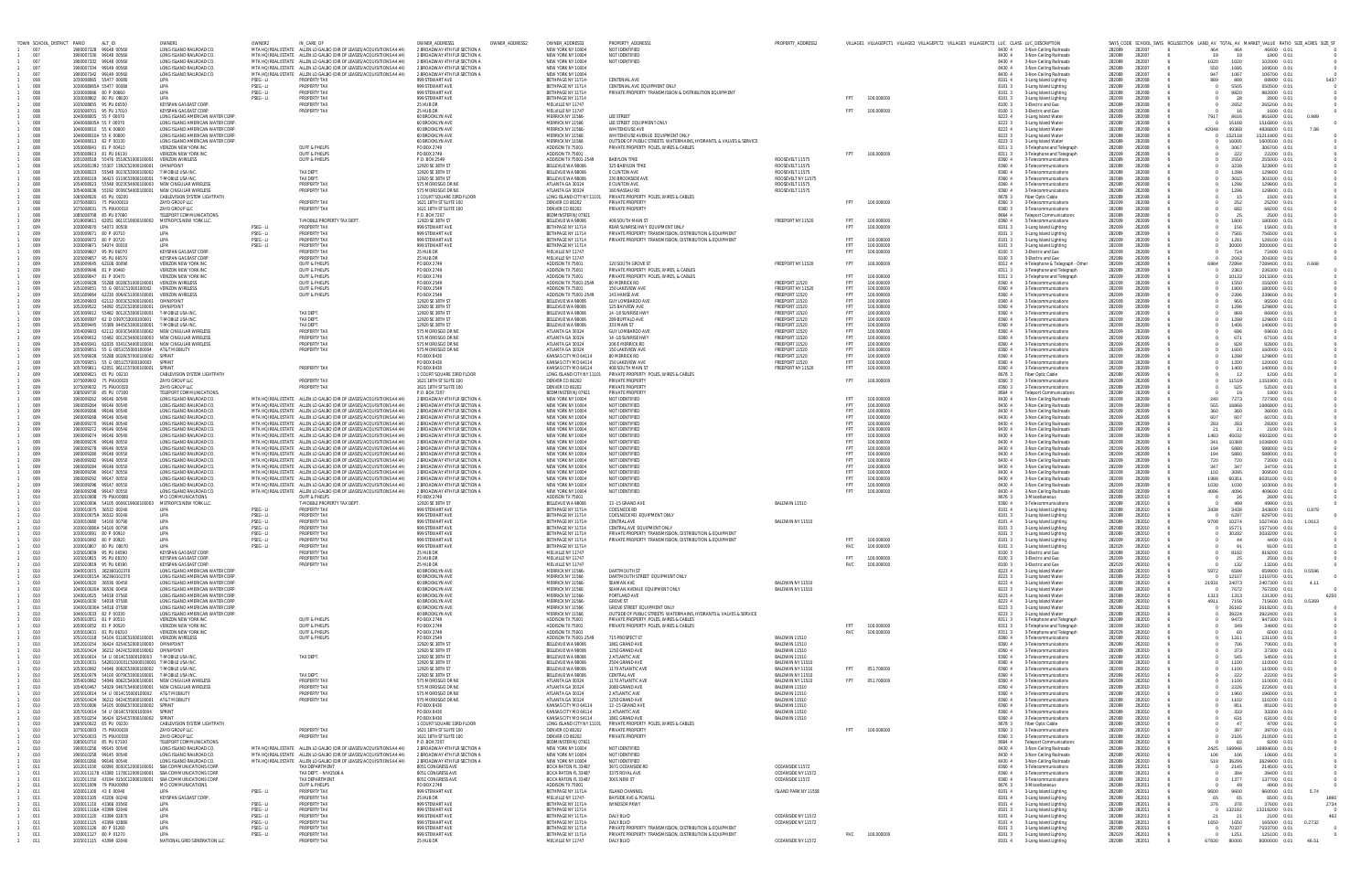| TOWN SCHOOL_DISTRICT PARID<br>011 | ALT ID<br>1035011115A 43399 02040                                                                            | OWNER1<br>NATIONAL GRID GENERATION LLC                             | OWNER2                 | IN CARE OF<br>PROPERTY TAX                                                                                                                    | <b>OWNER ADDRESS</b><br>25 HUB DR                            | OWNER_ADDRESS2 | OWNER_ADDRESS3<br>MELVILLE NY 11747               | <b>PROPERTY ADDRESS1</b><br>DALY BLVD                                                                                                  | PROPERTY ADDRESS2<br>OCEANSIDE NY 11572          |                          | VILLAGE1 VILLAGEPCT1 VILLAGE2 VILLAGEPCT2 VILLAGE3 VILLAGEPCT3 LUC CLASS LUC_DESCRIPTION | 81013             |                                                          | 282089           | SWIS_CODE SCHOOL_SWIS ROLLSECTION LAND_AV TOTAL_AV MARKET_VALUE RATIO SIZE_ACRES SIZE_SF<br>282011 |              | 0 2171000      | 217100000 0.01               |              |
|-----------------------------------|--------------------------------------------------------------------------------------------------------------|--------------------------------------------------------------------|------------------------|-----------------------------------------------------------------------------------------------------------------------------------------------|--------------------------------------------------------------|----------------|---------------------------------------------------|----------------------------------------------------------------------------------------------------------------------------------------|--------------------------------------------------|--------------------------|------------------------------------------------------------------------------------------|-------------------|----------------------------------------------------------|------------------|----------------------------------------------------------------------------------------------------|--------------|----------------|------------------------------|--------------|
| 011                               | 1035011629 95 PU 06290                                                                                       | KEYSPAN GAS EAST CORP.                                             |                        | PROPERTY TAX                                                                                                                                  | 25 HUB DR                                                    |                | MELVILLE NY 11747                                 |                                                                                                                                        |                                                  |                          | RVC 100.000000                                                                           | 8100 3            | 3-Long Island Lighting<br>3-Electric and Gas             | 282029           | 282011                                                                                             |              | 1793           | 179300 0.01                  |              |
| 011<br>011                        | 1035011661 95 PU 0661<br>1040011035 43209 00470                                                              | <b>KEYSPAN GAS EAST CORP</b><br>LONG ISLAND AMERICAN WATER CORF    |                        | PROPERTY TAX                                                                                                                                  | 25 HUB DR<br><b>60 BROOKLYN AV</b>                           |                | MELVILLE NY 11747<br>MERRICK NY 11566             | <b>LAWSON BLVD</b>                                                                                                                     |                                                  |                          |                                                                                          | 8100 3<br>82234   | 3-Electric and Gas<br>3-Long Island Wate                 | 282089<br>282089 | 282011<br>282011                                                                                   | 4800         | 18996<br>12980 | 1899600 0.01<br>1298000 0.01 | 0.551        |
| 011                               | 1040011035A 43209 00470                                                                                      | LONG ISLAND AMERICAN WATER CORP                                    |                        |                                                                                                                                               | 60 BROOKLYN AVI                                              |                | MERRICK NY 11566                                  | LAWSON BOULEVARD EQUIPMENT ONLY                                                                                                        |                                                  |                          |                                                                                          | 8223 3            | 3-Long Island Water                                      | 282089           | 282011                                                                                             |              | 4485           | 448500 0.01                  |              |
| 011<br>011                        | 1040011040 54479 01720<br>1040011040A 54479 01720                                                            | LONG ISLAND AMERICAN WATER CORF<br>LONG ISLAND AMERICAN WATER CORE |                        |                                                                                                                                               | 60 BROOKLYN AVI<br>60 BROOKLYN AV                            |                | MERRICK NY 11566-<br>MERRICK NY 11566             | <b>ANDERSON ST</b><br>ANDERSON STREET EQUIPMENT ONLY                                                                                   |                                                  |                          |                                                                                          | 8223 4<br>8223 3  | 3-Long Island Water<br>3-Long Island Water               | 282089<br>282089 | 282011<br>282011                                                                                   | 8269         | 14516<br>6372  | 1451600 0.01<br>637200 0.01  | 1.13         |
| 011                               | 1040011043 82 P 0043                                                                                         | LONG ISLAND AMERICAN WATER COR                                     |                        |                                                                                                                                               | 60 BROOKLYN AVI                                              |                | MERRICK NY 11566                                  | OUTSIDE OF PUBLIC STREETS WATERMAINS, HYDRANTS & VALVES & SERVICE                                                                      |                                                  |                          |                                                                                          | 8223 3            | 3-Long Island Water                                      | 282089           | 282011                                                                                             |              | 51863          | 5186300 0.01                 |              |
| 011<br>011                        | 1050011053 81 P 00530<br>1050011607 81 PU 06070                                                              | <b>VERIZON NEW YORK INC</b><br><b>VERIZON NEW YORK INC</b>         |                        | <b>DUFF &amp; PHELPS</b><br><b>DUFF &amp; PHELPS</b>                                                                                          | PO BOX 2749<br>PO BOX 2749                                   |                | ADDISON TX 75001<br>ADDISON TX 75001              | PRIVATE PROPERTY POLES, WIRES & CABLES                                                                                                 |                                                  |                          |                                                                                          | 8311 3            | 3-Telephone and Telegraph                                | 282089           | 282011                                                                                             |              | 21967          | 2196700 0.01<br>82600 0.01   |              |
| 011                               | 1051011026 38378 0026C51000100002 VERIZON WIRELESS                                                           |                                                                    |                        | <b>DUFF &amp; PHELPS</b>                                                                                                                      | PO BOX 2549                                                  |                | ADDISON TX 75001-2549                             | 2838 LONG BEACH RD                                                                                                                     | OCEANSIDE NY 11572                               |                          | RVC 100.000000                                                                           | 83113<br>8360 4   | 3-Telephone and Telegraph<br>3-Telecommunications        | 282029<br>282089 | 282011<br>282011                                                                                   |              | 826<br>626     | 62600 0.01                   |              |
| 011                               | 1051011030  60090  0030C51000100004  VERIZON WIRELESS                                                        |                                                                    |                        | <b>DUFF &amp; PHELPS</b>                                                                                                                      | PO BOX 2549                                                  |                | ADDISON TX 75001-2549                             | 3671 OCEANSIDE RD                                                                                                                      |                                                  |                          |                                                                                          | 8360 4            | 3-Telecommunication                                      | 282089           | 282011                                                                                             |              | 1731           | 173100 0.01                  |              |
| 011<br>011                        | 10510111178 43380 1178C51000100002 VERIZON WIRELESS<br>1053011026 38378 0026C53000100001 T-MOBILE USA IN     |                                                                    |                        | <b>DUFF &amp; PHELPS</b><br><b>TAX DEPT</b>                                                                                                   | PO BOX 2549<br>12920 SE 38TH ST                              |                | ADDISON TX 75001-2549<br>BELLEVUE WA 98006        | 3375 ROYAL AVE<br>2838 LONG BEACH RD                                                                                                   | OCEANSIDE 11572<br>OCEANSIDE NY 11572            |                          |                                                                                          | 8360 4<br>8360 4  | 3-Telecommunication<br>3-Telecommunication               | 282089<br>282089 | 282011<br>282011                                                                                   |              | 1498<br>350    | 149800 0.01<br>35000 0.01    |              |
| 011                               | 1053011030    60090    0030C53000100005    T-MOBILE USA INC                                                  |                                                                    |                        | <b>TAX DEPT</b>                                                                                                                               | 12920 SE 38TH ST                                             |                | BELLEVUE WA 98006                                 | 3671 OCEANSIDE RD                                                                                                                      | OCEANSIDE 11572                                  |                          |                                                                                          | 83604             | 3-Telecommunications                                     | 282089           | 282011                                                                                             |              | 1298           | 129800 0.01                  |              |
| 011<br>011                        | 1053011051  54142  0051C53000100001  T-MOBILE USA IN(<br>10530111178 43380 1178C53000100001 T-MOBILE USA INC |                                                                    |                        | <b>TAX DEPT</b><br><b>TAX DEPT</b>                                                                                                            | 12920 SE 38TH S'<br>12920 SE 38TH S'                         |                | BELLEVUE WA 98006<br>BELLEVUE WA 98006            | 2445 OCEANSIDE RD<br>3375 ROYAL AVE                                                                                                    | OCEANSIDE NY 11572<br>OCEANSIDE 11572            |                          |                                                                                          | 8360 4<br>8360 4  | 3-Telecommunications<br>3-Telecommunication              | 282089<br>282089 | 282011<br>282011                                                                                   |              | 1328<br>889    | 132800 0.01<br>88900 0.01    |              |
| 011                               | 1054011026 38378 0026C54000100003 NEW CINGULAR WIRELESS                                                      |                                                                    |                        | PROPERTY TAX DEPT                                                                                                                             | 575 MOROSGO DR                                               |                | ATLANTA GA 30324                                  | 2838 LONG BEACH RD                                                                                                                     | OCEANSIDE NY 11572                               |                          |                                                                                          | 8360 4            | 3-Telecommunications                                     | 282089           | 282011                                                                                             |              | 593            | 59300 0.01                   |              |
| 011                               | 1055011030  60090  0030C55000100006  AT&T MOBILITY<br>1055011150  43194  0150C55000100003  AT&T MOBILITY     |                                                                    |                        | <b>PROPERTY TAX</b><br>PROPERTY TAX                                                                                                           | 575 MOROSGO DR NE<br>575 MOROSGO DR NE                       |                | ATLANTA GA 30324<br>ATLANTA GA 30324              | 3671 OCEANSIDE RD<br>3001 NEW ST                                                                                                       | OCEANSIDE 11572<br>OCEANSIDE NY 1157             |                          |                                                                                          | 8360 4<br>8360    | 3-Telecommunication<br>3-Telecommunication               | 282089<br>282089 | 282011<br>282011                                                                                   |              | 1731<br>1298   | 173100 0.01<br>129800 0.01   |              |
| 011                               | 1057011030    60090    0030C57000100003    SPRINT                                                            |                                                                    |                        |                                                                                                                                               | PO BOX 8430                                                  |                | KANSAS CITY MO 6411                               | 3671 OCEANSIDE RD                                                                                                                      | OCEANSIDE 11572                                  |                          |                                                                                          | 83604             | 3-Telecommunication                                      | 282089           | 282011                                                                                             |              | 1298           | 129800 0.01                  |              |
| 011<br>011                        | 1057011150  43194  0150C57000100002  SPRINT<br>1065011012 65 PU 00120                                        | CABLEVISION SYSTEM LIGHTPATH                                       |                        |                                                                                                                                               | PO BOX 8430<br>1 COURT SQUARE 33RD FLOOR                     |                | KANSAS CITY MO 64114<br>LONG ISLAND CITY NY 11101 | 3001 NEW ST<br>PRIVATE PROPERTY POLES, WIRES & CABLES                                                                                  | OCEANSIDE 11572                                  |                          | RVC 100.000000                                                                           | 8360 4<br>8678 3  | 3-Telecommunications<br>Fiber Optic Cable                | 282089<br>282029 | 282011<br>282011                                                                                   |              | 1298<br>19     | 129800 0.01<br>1900 0.01     |              |
| 011                               | 1065011023 65 PU 00230                                                                                       | CABLEVISION SYSTEM LIGHTPATH                                       |                        |                                                                                                                                               | 1 COURT SQUARE 33RD FLOOR                                    |                | LONG ISLAND CITY NY 11101                         | PRIVATE PROPERTY POLES, WIRES & CABLES                                                                                                 |                                                  |                          |                                                                                          | 86783             | Fiber Optic Cable                                        | 282089           | 282011                                                                                             |              | 108            | 10800 0.01                   |              |
| 011                               | 1075011034 75 P9U00340                                                                                       | ZAYO GROUP LLC                                                     |                        | PROPERTY TAX                                                                                                                                  | 1621 18TH ST SUITE 100<br>P.O. BOX 7207                      |                | DENVER CO 80202                                   | PRIVATE PROPERTY                                                                                                                       |                                                  |                          |                                                                                          | 8360 3            | 3-Telecommunication                                      | 282089<br>282089 | 282011<br>282011                                                                                   |              | 4882           | 488200 0.01<br>18900 0.01    |              |
| 011<br>011                        | 1085011711 85 PU 07110<br>1900011192 99144 0038A                                                             | TELEPORT COMMUNICATION:<br>LONG ISLAND RAILROAD CO                 |                        | MTA HO/REAL ESTATE ALLEN LO GALBO (DIR OF LEASES/ACQUISITIONS A4.44)                                                                          | 2 BROADWAY 4TH FLR SECTION A                                 |                | BEDMINSTER NJ 07921<br>NEW YORK NY 10004          |                                                                                                                                        |                                                  | <b>RVC</b>               | 100,000000                                                                               | 8664 4<br>8430 4  | <b>Teleport Communication</b><br>3-Non-Ceiling Railroads | 282029           | 282011                                                                                             | 550          | 189<br>1695    | 169500 0.01                  |              |
| 011                               | 1900011194 99144 0038                                                                                        | LONG ISLAND RAILROAD CO                                            |                        | MTA HO/REAL ESTATE ALLEN LO GALBO (DIR OF LEASES/ACQUISITIONS A4.44)                                                                          | 2 BROADWAY 4TH FLR SECTION                                   |                | NEW YORK NY 10004                                 | NOT IDENTIFIED                                                                                                                         |                                                  | <b>RVC</b>               | 100,000000                                                                               | 8430 4            | 3-Non-Ceiling Railroads                                  | 282029           | 282011                                                                                             | 143          | 587            | 58700 0.01                   |              |
| 011<br>011                        | 1900011218 99144 00380<br>1900011252 99145 00540                                                             | LONG ISLAND RAILROAD CO<br>LONG ISLAND RAILROAD CO                 |                        | MTA HO/REAL ESTATE ALLEN LO GALBO (DIR OF LEASES/ACQUISITIONS A4.44)<br>MTA HQ/REAL ESTATE ALLEN LO GALBO (DIR OF LEASES/ACQUISITIONS A4.44)  | 2 BROADWAY 4TH FLR SECTION A<br>2 BROADWAY 4TH FLR SECTION A |                | NEW YORK NY 10004<br>NEW YORK NY 10004            | NOT IDENTIFIED<br>NOT IDENTIFIED                                                                                                       |                                                  | <b>RVC</b><br><b>RVC</b> | 100.000000<br>100,000000                                                                 | 8430 4<br>8430 4  | 3-Non-Ceiling Railroads<br>3-Non-Ceiling Railroads       | 282029<br>282029 | 282011<br>282011                                                                                   | 1417         | 48<br>5811     | 4800 0.01<br>581100 0.01     |              |
| 011                               | 1900011254 99145 00540                                                                                       | LONG ISLAND RAILROAD CI                                            |                        | MTA HO/REAL ESTATE ALLEN LO GALBO (DIR OF LEASES/ACQUISITIONS A4.44)                                                                          | 2 BROADWAY 4TH FLR SECTION                                   |                | NEW YORK NY 10004                                 | NOT IDENTIFIED                                                                                                                         |                                                  |                          |                                                                                          | 8430 4            | 3-Non-Ceiling Railroads                                  | 282089           | 282011                                                                                             | 141          | 509            | 50900 0.01                   |              |
| 011                               | 1900011430 99157 00430<br>1900011432 99157 00430                                                             | LONG ISLAND RAILROAD CO<br>LONG ISLAND RAILROAD CO                 |                        | MTA HO/REAL ESTATE ALLEN LO GALBO (DIR OF LEASES/ACQUISITIONS A4.44)<br>MTA HO/REAL ESTATE ALLEN LO GALBO (DIR OF LEASES/ACQUISITIONS A4.44)  | 2 BROADWAY 4TH FLR SECTION A<br>2 BROADWAY 4TH FLR SECTION A |                | NEW YORK NY 10004<br>NEW YORK NY 10004            | NOT IDENTIFIED<br>NOT IDENTIFIED                                                                                                       |                                                  |                          |                                                                                          | 8430 4<br>8430 4  | 3-Non-Ceiling Railroads<br>3-Non-Ceiling Railroads       | 282089<br>282089 | 282011<br>282011                                                                                   | 1181<br>237  | 9710<br>1949   | 971000 0.01<br>194900 0.01   |              |
|                                   | 1900011434 99157 00430                                                                                       | LONG ISLAND RAILROAD CO                                            |                        | MTA HO/REAL ESTATE ALLEN LO GALBO (DIR OF LEASES/ACQUISITIONS A4.44)                                                                          | 2 BROADWAY 4TH FLR SECTION                                   |                | NEW YORK NY 10004                                 | NOT IDENTIFIED                                                                                                                         |                                                  |                          |                                                                                          | 8430 4            | 3-Non-Ceiling Railroads                                  | 282089           | 282011                                                                                             | 399          | 3279           | 327900 0.01                  |              |
| 011<br>011                        | 1900011436 99157 00430<br>1900011438 99157 00430                                                             | LONG ISLAND RAILROAD CO<br>LONG ISLAND RAILROAD CO                 |                        | MTA HO/REAL ESTATE ALLEN LO GALBO (DIR OF LEASES/ACQUISITIONS A4.44)<br>MTA HQ/REAL ESTATE ALLEN LO GALBO (DIR OF LEASES/ACQUISITIONS A4.44)  | 2 BROADWAY 4TH FLR SECTION A<br>2 BROADWAY 4TH FLR SECTION A |                | NEW YORK NY 10004<br>NEW YORK NY 10004            | NOT IDENTIFIED<br>NOT IDENTIFIED                                                                                                       |                                                  |                          |                                                                                          | 8430 4<br>8430 4  | 3-Non-Ceiling Railroads<br>3-Non-Ceiling Railroads       | 282089<br>282089 | 282011<br>282011                                                                                   | 275<br>360   | 2259<br>360    | 225900 0.01<br>36000 0.01    |              |
|                                   | 1900011442 99158 0043                                                                                        | LONG ISLAND RAILROAD CO                                            |                        | MTA HO/REAL ESTATE ALLEN LO GALBO (DIR OF LEASES/ACQUISITIONS A4.44)                                                                          | 2 BROADWAY 4TH FLR SECTION A                                 |                | NEW YORK NY 10004                                 | NOT IDENTIFIED                                                                                                                         |                                                  |                          |                                                                                          | 8430 4            | 3-Non-Ceiling Railroads                                  | 282089           | 282011                                                                                             | 1468         | 1468           | 146800 0.01                  |              |
| 011<br>011                        | 1900011444 99158 00430<br>1900011456 99160 00430                                                             | LONG ISLAND RAILROAD CO<br>LONG ISLAND RAILROAD CO                 |                        | MTA HO/REAL ESTATE ALLEN LO GALBO (DIR OF LEASES/ACQUISITIONS A4.44)<br>MTA HO/REAL ESTATE ALLEN LO GALBO (DIR OF LEASES/ACQUISITIONS A4.44)  | 2 BROADWAY 4TH FLR SECTION A<br>2 BROADWAY 4TH FLR SECTION A |                | NEW YORK NY 10004<br>NEW YORK NY 10004            | NOT IDENTIFIED<br>NOT IDENTIFIED                                                                                                       |                                                  |                          |                                                                                          | 8430 4<br>8430 4  | 3-Non-Ceiling Railroads<br>3-Non-Ceiling Railroads       | 282089<br>282089 | 282011<br>282011                                                                                   | -45<br>3216  | -45<br>3216    | 4500 0.01<br>321600 0.01     |              |
| 012                               | 1010012457 37 E 0457C10000100001                                                                             | AMERICAN TOWER                                                     |                        | PROPERTY TAX                                                                                                                                  | PO BOX 723597                                                |                | ATLANTA GA 31139-0597                             | 9 HEMPSTEAD AVE                                                                                                                        | MALVERNE NY 11565                                | MAL                      | 100.000000                                                                               | 8360 4            | 3-Telecommunication                                      | 282027           | 282012                                                                                             |              | 1250           | 125000 0.01                  |              |
| 012<br>012                        | 1019012457 37 E 0457C19000100005<br>1030012130 35281 00380                                                   | METROPCS NEW YORK LLC<br>LIPA                                      | PSEG - LI              | T-MOBILE PROPERTY TAX DEPT<br>PROPERTY TAX                                                                                                    | 12920 SE 38TH ST<br>999 STEWART AVE                          |                | BELLEVUE WA 98006<br>BETHPAGE NY 11714            | 9 HEMPSTEAD AV<br>310 TRINITY PL                                                                                                       | MALVERNE 11565<br>MALVERNE NY 11565              | MAL<br>MAL               | 100.000000<br>100,000000                                                                 | 8360 4<br>8101 4  | 3-Telecommunication<br>3-Long Island Lighting            | 282027<br>282027 | 282012<br>282012                                                                                   | 2679         | 1082<br>2761   | 108200 0.01<br>276100 0.01   | 0.4109       |
| 012                               | 1030012130A 35281 00380                                                                                      | LIPA                                                               | PSEG - LI              | PROPERTY TAX                                                                                                                                  | 999 STEWART AVE                                              |                | BETHPAGE NY 11714                                 | EQUIPMENT ONLY                                                                                                                         |                                                  | MAL                      | 100,000000                                                                               | 8101 3            | 3-Long Island Lighting                                   | 282027           | 282012                                                                                             |              | 5843           | 584300 0.01                  |              |
| 012<br>012                        | 1030012135 38097 02550<br>1030012135A 38097 02550                                                            | <b>KEYSPAN GAS EAST CORP</b><br>LIPA                               | PSEG - LI              | PROPERTY TAX<br>PROPERTY TAX                                                                                                                  | 25 HUB DR<br>999 STEWART AV                                  |                | MELVILLE NY 11747<br>BETHPAGE NY 1171             | <b>MERRICK RD</b><br>REAR MERRICK ROAD EQUIPMENT ONLY                                                                                  | ROCKVILLE CENTRE NY 11570                        | LYN<br><b>RVC</b>        | 043.003986 RVC<br>056 996014<br>057.000000 LYN<br>043.000000                             | 8101 4<br>8101 3  | 3-Long Island Lighting<br>3-Long Island Lighting         | 282029<br>282029 | 282012<br>282012                                                                                   | 18539        | 18539          | 1853900 0.01<br>400 0.01     |              |
| 012                               | 1030012138 80 P 01380                                                                                        | LIPA                                                               | PSEG - LI              | <b>PROPERTY TAX</b>                                                                                                                           | 999 STEWART AVE                                              |                | BETHPAGE NY 11714                                 | PRIVATE PROPERTY TRANSMISSION & DISTRIBUTION EQUIPMENT                                                                                 |                                                  |                          |                                                                                          | 8101 3            | 3-Long Island Lighting                                   | 282089           | 282012                                                                                             |              | 5310           | 531000 0.01                  |              |
| 012                               | 1030012139 80 P 01390                                                                                        | <b>IIPA</b>                                                        | PSEG - LI              | PROPERTY TAX                                                                                                                                  | 999 STFWART AV                                               |                | BETHPAGE NY 11714                                 | PRIVATE PROPERTY TRANSMISSION. DISTRIBUTION & FOURMEN<br>PRIVATE PROPERTY TRANSMISSION DISTRIBUTION & FOURMENT                         |                                                  | MAL                      | 100.000000                                                                               | 8101 3            | 3-Long Island Lighting                                   | 282027           | 282012                                                                                             |              | 5494           | 549400 0.01                  |              |
| 012<br>012                        | 1030012140 80 P9U01400<br>1030012719 80 PU 07190                                                             | LIPA<br>LIPA                                                       | PSEG - LI<br>PSEG - LI | PROPERTY TAX<br><b>PROPERTY TAX</b>                                                                                                           | 999 STEWART AV<br>999 STEWART AVE                            |                | BETHPAGE NY 1171<br>BETHPAGE NY 11714             |                                                                                                                                        |                                                  | <b>LYN</b><br><b>RVC</b> | 100.000000<br>100.000000                                                                 | 8101 3<br>8100 3  | 3-Long Island Lighting<br>3-Electric and Gas             | 282025<br>282029 | 282012<br>282012                                                                                   |              | 1502<br>323    | 150200 0.01<br>32300 0.01    |              |
| 012                               | 1035012136A 38097 02550                                                                                      | KEYSPAN GAS EAST CORP.                                             |                        | PROPERTY TAX                                                                                                                                  | 25 HUB DR                                                    |                | MELVILLE NY 11747                                 |                                                                                                                                        |                                                  | <b>RVC</b>               | 040.000000 LYN<br>060.000000                                                             | 8100 3            | 3-Electric and Gas                                       | 282029           | 282012                                                                                             |              | 18000          | 1800000 0.01                 |              |
| 012<br>012                        | 1035012619 95 PU 06190<br>1035012663 95 PU 06630                                                             | KEYSPAN GAS FAST COR<br>KEYSPAN GAS EAST CORP                      |                        | PROPERTY TAX<br>PROPERTY TAX                                                                                                                  | 25 HUB DR<br>25 HUB DR                                       |                | MELVILLE NY 1174<br>MELVILLE NY 11747             |                                                                                                                                        |                                                  | <b>LYN</b>               | 100,000000                                                                               | 8100 3<br>8100 3  | 3-Electric and Gas<br>3-Electric and Gas                 | 282025<br>282089 | 282012<br>282012                                                                                   |              | 945<br>1434    | 94500 0.01<br>143400 0.01    |              |
| 012                               | 1035012820 95 PU 08200                                                                                       | <b>KEYSPAN GAS EAST CORP</b>                                       |                        | PROPERTY TAX                                                                                                                                  | 25 HUB DR                                                    |                | MELVILLE NY 11747                                 |                                                                                                                                        |                                                  | <b>RVC</b>               | 100,000000                                                                               | 8100 3            | 3-Electric and Gas                                       | 282029           | 282012                                                                                             |              | 465            | 46500 0.01                   |              |
| 012<br>012                        | 1040012045 35 N 02910<br>1040012045A 35 N 02910                                                              | LONG ISLAND AMERICAN WATER COR<br>LONG ISLAND AMERICAN WATER CORE  |                        |                                                                                                                                               | 60 BROOKLYN AV<br>60 BROOKLYN AVI                            |                | MERRICK NY 11566<br>MERRICK NY 11566              | CHAUTAUQUA AVI<br>CHAUTAUQUA AVENUE EQUIPMENT ONLY                                                                                     |                                                  |                          |                                                                                          | 8223 4<br>8223 3  | 3-Long Island Water<br>3-Long Island Water               | 282089<br>282089 | 282012<br>282012                                                                                   | 4900         | 5416<br>25428  | 541600 0.01<br>2542800 0.01  | 0.4591       |
| 012                               | 1040012050 37 E 04390                                                                                        | LONG ISLAND AMERICAN WATER CORP                                    |                        |                                                                                                                                               | 60 BROOKLYN AVE                                              |                | MERRICK NY 11566-                                 | 10 FRANKLIN AVE                                                                                                                        | LYNBROOK NY 11563                                |                          |                                                                                          | 82234             | 3-Long Island Water                                      | 282089           | 282012                                                                                             | 4150         | 14072          | 1407200 0.01                 | 0.5556       |
| 012                               | 1040012050A 37 E 04390                                                                                       | LONG ISLAND AMERICAN WATER CORF                                    |                        |                                                                                                                                               | 60 BROOKLYN AVE                                              |                | MERRICK NY 11566<br>MERRICK NY 11566              | FRANKLIN AVE EQUIPMENT ONLY                                                                                                            | LYNBROOK NY 11563                                |                          |                                                                                          | 8223              | 3-Long Island Water                                      | 282089           | 282012                                                                                             |              | 24702          | 2470200 0.01                 |              |
| 012<br>012                        | 1040012055 38 C 05150<br>1040012055A 38 C 05150                                                              | LONG ISLAND AMERICAN WATER COR<br>LONG ISLAND AMERICAN WATER COR   |                        |                                                                                                                                               | 60 BROOKLYN AVI<br>60 BROOKLYN AVI                           |                | MERRICK NY 11566                                  | TANGLEWOOD RD<br>TANGLEWOOD ROAD EQUIPMENT ONLY                                                                                        |                                                  |                          |                                                                                          | 82234<br>8223     | 3-Long Island Water<br>3-Long Island Water               | 282089<br>282089 | 282012<br>282012                                                                                   | 7332         | 8234<br>3378   | 823400 0.01<br>337800 0.01   | 0.916        |
| 012                               | 1040012060 38129 00810                                                                                       | LONG ISLAND AMERICAN WATER CORF                                    |                        |                                                                                                                                               | 60 BROOKLYN AVI                                              |                | MERRICK NY 11566-                                 | LAKEVIEW AVE                                                                                                                           | ROCKVILLE CENTRE NY 11570                        |                          |                                                                                          | 82234             | 3-Long Island Water                                      | 282089           | 282012                                                                                             | 5582         | 6191           | 619100 0.01                  | 0.7472       |
| 012<br>012                        | 1040012060A 38129 00810<br>1040012061 82 P 00610                                                             | LONG ISLAND AMERICAN WATER CORF<br>LONG ISLAND AMERICAN WATER CORF |                        |                                                                                                                                               | 60 BROOKLYN AVE<br>60 BROOKLYN AV                            |                | MERRICK NY 11566<br>MERRICK NY 11566              | LAKEVIEW AVE EQUIPMENT ONLY<br>OUTSIDE OF PUBLIC STREETS WATERMAINS, HYDRANTS & VALVES & SERVICE                                       | ROCKVILLE CENTRE NY 11570                        |                          |                                                                                          | 82233<br>8223 3   | 3-Long Island Water<br>3-Long Island Water               | 282089<br>282089 | 282012<br>282012                                                                                   |              | 12745<br>9702  | 1274500 0.01<br>970200 0.01  |              |
| 012                               | 1040012062 82 P 00620                                                                                        | LONG ISLAND AMERICAN WATER CORP                                    |                        |                                                                                                                                               | 60 BROOKLYN AVI                                              |                | MERRICK NY 11566                                  | OUTSIDE OF PUBLIC STREETS WATERMAINS, HYDRANTS & VALVES & SERVICE                                                                      |                                                  | LYN                      | 100.000000                                                                               | 8223 3            | 3-Long Island Water                                      | 282025           | 282012                                                                                             |              | 2729           | 272900 0.01                  |              |
| 012<br>012                        | 1040012063 82 P 00630<br>1050012060 38084 00480                                                              | LONG ISLAND AMERICAN WATER CORF<br><b>VERIZON NEW YORK INC</b>     |                        | <b>DUFF &amp; PHELPS</b>                                                                                                                      | 60 BROOKLYN AVI<br>PO BOX 2749                               |                | MERRICK NY 11566<br>ADDISON TX 75001              | OUTSIDE OF PUBLIC STREETS WATERMAINS, HYDRANTS & VALVES & SERVICE<br>14 JEFFERSON AVE                                                  |                                                  | MAL<br>LYN               | 100,000000<br>100,000000                                                                 | 8223 3<br>8311 4  | 3-Long Island Water<br>3-Telephone and Telegraph         | 282027<br>282025 | 282012<br>282012                                                                                   | 1209         | 11288<br>1209  | 1128800 0.01<br>120900 0.01  | 5000         |
| 012                               | 1050012065 38084 00500                                                                                       | VERIZON NEW YORK INC                                               |                        | <b>DUFF &amp; PHELPS</b>                                                                                                                      | PO BOX 2749                                                  |                | ADDISON TX 75001                                  | 18 JEFFERSON AVE                                                                                                                       |                                                  | LYN                      | 100.000000                                                                               | 8311 4            | 3-Telephone and Telegraph                                | 282025           | 282012                                                                                             | 1209         | 1209           | 120900 0.01                  | 5000         |
| 012                               | 1050012070 38084 00740<br>1050012075 38084 00760                                                             | VERIZON NEW YORK INC<br><b>VERIZON NEW YORK INC</b>                |                        | <b>DUFF &amp; PHELPS</b><br><b>DUFF &amp; PHELPS</b>                                                                                          | PO BOX 2749<br>PO BOX 2749                                   |                | ADDISON TX 75001<br>ADDISON TX 75001              | 13 WASHINGTON AVE<br>17 WASHINGTON AVE                                                                                                 | LYNBROOK NY 11563<br>LYNBROOK NY 11563           | LYN                      | 100,000000<br>100,000000                                                                 | 83114<br>83114    | 3-Telephone and Telegraph                                | 282025           | 282012<br>282012                                                                                   | 2419         | 2419<br>605    | 241900 0.01                  | 5000<br>5000 |
| 012<br>012                        | 1050012076 81 P 00760                                                                                        | <b>VERIZON NEW YORK INC</b>                                        |                        | <b>DUFF &amp; PHELPS</b>                                                                                                                      | PO BOX 2749                                                  |                | ADDISON TX 75001                                  | PRIVATE PROPERTY POLES, WIRES, & CABLES                                                                                                |                                                  | LYN                      |                                                                                          | 8311 3            | 3-Telephone and Telegraph<br>3-Telephone and Telegraph   | 282025<br>282089 | 282012                                                                                             |              | 1658           | 60500 0.01<br>165800 0.01    |              |
| 012                               | 1050012077 81 P 00770                                                                                        | <b>VERIZON NEW YORK IN</b>                                         |                        | <b>DUFF &amp; PHELPS</b>                                                                                                                      | PO BOX 2749                                                  |                | ADDISON TX 75001                                  | PRIVATE PROPERTY POLES, WIRES, & CABLES                                                                                                |                                                  | <b>LYN</b>               | 100,000000                                                                               | 8311 3            | 3-Telephone and Telegraph                                | 282025           | 282012                                                                                             |              | 715            | 71500 0.01                   |              |
| 012<br>012                        | 1050012078 81 P 00780<br>1050012080 38084 0147/                                                              | <b>VERIZON NEW YORK IN</b><br>VERIZON NEW YORK INC                 |                        | DUFF & PHELPS<br>DUFF & PHELPS                                                                                                                | PO BOX 274<br>PO BOX 2749                                    |                | ADDISON TX 75001<br>ADDISON TX 75001              | PRIVATE PROPERTY POLES, WIRES, & CABLES<br>7 WASHINGTON AVI                                                                            | LYNBROOK NY 11563                                | MAL<br>LYN               | 100,000000<br>100.000000                                                                 | 8311 3<br>83114   | 3-Telephone and Telegraph<br>3-Telephone and Telegraph   | 282027<br>282025 | 282012<br>282012                                                                                   | 7350         | 229<br>48223   | 22900 0.01<br>4822300 0.01   | 0.6887       |
| 012                               | 1050012635 81 PU 06350                                                                                       | VERIZON NEW YORK INC                                               |                        | <b>DUFF &amp; PHELPS</b>                                                                                                                      | PO BOX 2749                                                  |                | ADDISON TX 75001                                  |                                                                                                                                        |                                                  | <b>RVC</b>               | 100,000000                                                                               | 8311 3            | 3-Telephone and Telegraph                                | 282029           | 282012                                                                                             |              | 213            | 21300 0.01                   |              |
| 012<br>012                        | 1051012006  35287  0006C51000100002  VERIZON WIRELESS<br>1051012457 37 E 0457C51000100003 VERIZON WIRELESS   |                                                                    |                        | <b>DUFF &amp; PHELPS</b><br>DUFF & PHELPS                                                                                                     | PO BOX 2549<br>P.O. BOX 2549                                 |                | ADDISON TX 75001<br>ADDISON TX 75001-2549         | 34 - 40 CHURCH ST<br>9 HEMPSTEAD AVE                                                                                                   | MALVERNE NY 11565<br>MALVERNE NY 11565           | MAL<br>MAL               | 100,000000<br>100.000000                                                                 | 8360 4<br>8360 4  | 3-Telecommunications<br>3-Telecommunications             | 282027<br>282027 | 282012<br>282012                                                                                   |              | 1900           | 76600 0.01<br>190000 0.01    |              |
| 012                               | 1052012796 38117 0796C52000100001 OMNIPOINT                                                                  |                                                                    |                        |                                                                                                                                               | 12920 SE 38TH ST                                             |                | BELLEVUE WA 98006                                 | 1290 WOODFIELD RD                                                                                                                      | ROCKVILLE CENTRE 11570                           |                          |                                                                                          | 8360 4            | 3-Telecommunications                                     | 282089           | 282012                                                                                             |              | 1081           | 108100 0.01                  |              |
| 012<br>012                        | 1053012006 35287 0006C53000100001 T-MOBILE USA INC<br>1053012457 37 F 0457C53000100002 T-MOBILE USA INC      |                                                                    |                        | TAX DEPT.                                                                                                                                     | 12920 SE 38TH ST<br>12920 SE 38TH ST                         |                | BELLEVUE WA 98006<br>BELLEVUE WA 98006            | 34 - 40 CHURCH ST<br>9 HEMPSTEAD AVE                                                                                                   | MALVERNE 11565<br>MALVERNE NY 11565              | MAL<br>MAL               | 100.000000<br>100,000000                                                                 | 8360 4<br>83604   | 3-Telecommunication<br>3-Telecommunications              | 282027<br>282027 | 282012<br>282012                                                                                   |              | 1300<br>1100   | 130000 0.01<br>110000 0.01   |              |
| 012                               | 1054012457 37 E 0457C54000100004 NEW CINGULAR WIRELESS                                                       |                                                                    |                        | PROPERTY TAX                                                                                                                                  | 575 MOROSGO DR NE                                            |                | ATLANTA GA 30324                                  | 9 HEMPSTEAD AVE                                                                                                                        | MALVERNE NY 11565                                | MAL                      | 100,000000                                                                               | 8360 4            | 3-Telecommunications                                     | 282027           | 282012                                                                                             |              | 1200           | 120000 0.01                  |              |
| 012                               | 1056012457 37 E 0457C56000100006 NEXTEL                                                                      | CABLEVISION SYSTEM LIGHTPATH                                       |                        | <b>PROPERTY TAX</b>                                                                                                                           | PO BOX 8430<br>1 COURT SQUARE 33RD FLOOR                     |                | KANSAS CITY MO 64114                              | 9 HEMPSTEAD AVE<br>LONG ISLAND CITY NY 11101 PRIVATE PROPERTY POLES, WIRES & CABLES                                                    | MALVERNE NY 11565                                | MAL                      | 100,000000<br>100,000000                                                                 | 8360 4<br>8678 3  | 3-Telecommunications                                     | 282027<br>282025 | 282012                                                                                             |              | 1400<br>-29    | 140000 0.01                  |              |
| 012<br>012                        | 1065012006 65 PU 00060<br>1075012006 75 P9U00060                                                             | ZAYO GROUP LLC                                                     |                        | PROPERTY TAX                                                                                                                                  | 1621 18TH ST SUITE 100                                       |                | DENVER CO 80202                                   | PRIVATE PROPERT                                                                                                                        |                                                  | LYN                      | LYN 100.000000                                                                           | 8360 3            | Fiber Optic Cable<br>3-Telecommunication                 | 282025           | 282012<br>282012                                                                                   |              | 1784           | 2900 0.01<br>178400 0.01     |              |
| 012<br>012                        | 1075012035 75 P9U00350<br>1085012731 85 PU 07310                                                             | ZAYO GROUP LLC<br>TELEPORT COMMUNICATIONS                          |                        | PROPERTY TAX                                                                                                                                  | 1621 18TH ST SUITE 100<br>P.O. BOX 7207                      |                | DENVER CO 80202<br>BEDMINSTER NJ 07921            | PRIVATE PROPERTY<br>PRIVATE PROPERT                                                                                                    |                                                  |                          |                                                                                          | 8360 3<br>-8664-4 | 3-Telecommunication<br><b>Teleport Communications</b>    | 282089<br>282089 | 282012<br>282012                                                                                   |              | 369<br>- 13    | 36900 0.01<br>1300 0.01      |              |
| 012                               | 1900012182 99143 0038                                                                                        | LONG ISLAND RAILROAD CO                                            |                        | MTA HO/REAL ESTATE ALLEN LO GALBO (DIR OF LEASES/ACQUISITIONS A4.44)                                                                          | 2 BROADWAY 4TH FLR SECTION A                                 |                | NEW YORK NY 10004                                 | NOT IDENTIFIED                                                                                                                         |                                                  | <b>LYN</b>               | 100,000000                                                                               | 8430 4            | 3-Non-Ceiling Railroads                                  | 282025           | 282012                                                                                             |              | 261            | 26100 0.01                   |              |
| 012                               | 1900012186 99144 00380<br>1900012208 99144 0038                                                              | LONG ISLAND RAILROAD CO<br>LONG ISLAND RAILROAD CO                 |                        | MTA HO/REAL ESTATE ALLEN LO GALBO (DIR OF LEASES/ACQUISITIONS A4.44)<br>MTA HO/REAL ESTATE ALLEN LO GALBO (DIR OF LEASES/ACOUJISITIONS A4-44) | 2 BROADWAY 4TH FLR SECTION A<br>2 BROADWAY 4TH FLR SECTION A |                | NEW YORK NY 10004<br>NEW YORK NY 10004            | NOT IDENTIFIED<br>NOT IDENTIFIED                                                                                                       |                                                  | <b>RVC</b><br><b>RVC</b> | 100,000000<br>100,000000                                                                 | 8430 4<br>8430 4  | 3-Non-Ceiling Railroads                                  | 282029<br>282029 | 282012<br>282012                                                                                   | 101<br>83    | 1450<br>83     | 145000 0.01<br>8300 0.01     |              |
| 012<br>012                        | 1900012216 99144 0038                                                                                        | LONG ISLAND RAILROAD CO                                            |                        | MTA HO/REAL ESTATE ALLEN LO GALBO (DIR OF LEASES/ACQUISITIONS A4.44)                                                                          | 2 BROADWAY 4TH FLR SECTION A                                 |                | NEW YORK NY 10004                                 | NOT IDENTIFIED                                                                                                                         |                                                  | <b>RVC</b>               | 100,000000                                                                               | 8430 4            | 3-Non-Ceiling Railroads<br>3-Non-Ceiling Railroads       | 282029           | 282012                                                                                             |              |                | 4900 0.01                    |              |
| 012                               | 1900012220 99144 00380                                                                                       | LONG ISLAND RAILROAD CO                                            |                        | MTA HO/REAL ESTATE ALLEN LO GALBO (DIR OF LEASES/ACQUISITIONS A4.44)                                                                          | 2 BROADWAY 4TH FLR SECTION A                                 |                | NEW YORK NY 10004                                 | NOT IDENTIFIED                                                                                                                         |                                                  | <b>LYN</b>               | 100.000000                                                                               | 8430 4            | 3-Non-Ceiling Railroads                                  | 282025           | 282012                                                                                             | 1519         | 11403          | 1140300 0.01                 |              |
| 012<br>012                        | 1900012244 99144 00380<br>1900012246 99144 0038                                                              | LONG ISLAND RAILROAD CO.<br>LONG ISLAND RAILROAD CO                |                        | MTA HQ/REAL ESTATE ALLEN LO GALBO (DIR OF LEASES/ACQUISITIONS A4.44)<br>MTA HO/REAL ESTATE ALLEN LO GALBO (DIR OF LEASES/ACQUISITIONS A4.44)  | 2 BROADWAY 4TH FLR SECTION A<br>2 BROADWAY 4TH FLR SECTION A |                | NEW YORK NY 10004<br>NEW YORK NY 10004            | NOT IDENTIFIED<br>NOT IDENTIFIED                                                                                                       |                                                  | <b>LYN</b><br><b>RVC</b> | 100,000000<br>100,000000                                                                 | 8430 4<br>8430 4  | 3-Non-Ceiling Railroads<br>3-Non-Ceiling Railroads       | 282025<br>282029 | 282012<br>282012                                                                                   | -28<br>302   | 214<br>4141    | 21400 0.01<br>414100 0.01    |              |
| 012                               | 1900012248 99144 00380                                                                                       | LONG ISLAND RAILROAD CO                                            |                        | MTA HO/REAL ESTATE ALLEN LO GALBO (DIR OF LEASES/ACQUISITIONS A4.44)                                                                          | 2 BROADWAY 4TH FLR SECTION A<br>2 BROADWAY 4TH FLR SECTION A |                | NEW YORK NY 10004                                 | NOT IDENTIFIED                                                                                                                         |                                                  | <b>RVC</b><br><b>RVC</b> | 100.000000                                                                               | 8430 4            | 3-Non-Ceiling Railroads                                  | 282029           | 282012                                                                                             | 207          | 241            | 24100 0.01                   |              |
| 012<br>012                        | 1900012250 99144 00380<br>1900012464 99162 00350                                                             | LONG ISLAND RAILROAD CO<br>LONG ISLAND RAILROAD CO                 |                        | MTA HQ/REAL ESTATE ALLEN LO GALBO (DIR OF LEASES/ACQUISITIONS A4.44)<br>MTA HO/REAL ESTATE ALLEN LO GALBO (DIR OF LEASES/ACQUISITIONS A4.44)  | 2 BROADWAY 4TH FLR SECTION A                                 |                | NEW YORK NY 10004<br>NEW YORK NY 10004            | NOT IDENTIFIED<br>NOT IDENTIFIED                                                                                                       |                                                  | MAL                      | 100,000000<br>100.000000                                                                 | 8430 4<br>8430 4  | 3-Non-Ceiling Railroads<br>3-Non-Ceiling Railroads       | 282029<br>282027 | 282012<br>282012                                                                                   | 538          | - 32<br>887    | 3200 0.01<br>88700 0.01      |              |
| 012                               | 1900012466 99162 00350                                                                                       | LONG ISLAND RAILROAD CO                                            |                        | MTA HO/REAL ESTATE ALLEN LO GALBO (DIR OF LEASES/ACQUISITIONS A4.44)                                                                          | 2 BROADWAY 4TH FLR SECTION A                                 |                | NEW YORK NY 10004                                 | NOT IDENTIFIED                                                                                                                         |                                                  |                          |                                                                                          | 8430 4            | 3-Non-Ceiling Railroads                                  | 282089           | 282012                                                                                             | 138          | 959            | 95900 0.01                   |              |
| 012<br>012                        | 1900012470 99162 00350<br>1900012474 99162 00370                                                             | LONG ISLAND RAILROAD CO<br>LONG ISLAND RAILROAD CO                 |                        | MTA HQ/REAL ESTATE ALLEN LO GALBO (DIR OF LEASES/ACQUISITIONS A4.44)<br>MTA HO/REAL ESTATE ALLEN LO GALBO (DIR OF LEASES/ACQUISITIONS A4.44)  | 2 BROADWAY 4TH FLR SECTION A<br>2 BROADWAY 4TH FLR SECTION A |                | NEW YORK NY 10004<br>NEW YORK NY 10004            | NOT IDENTIFIED<br>NOT IDENTIFIED                                                                                                       |                                                  | MAL<br>MAL               | 100,000000<br>100,000000                                                                 | 84304<br>8430 4   | 3-Non-Ceiling Railroads<br>3-Non-Ceiling Railroads       | 282027<br>282027 | 282012<br>282012                                                                                   | 2467<br>2071 | 4067<br>3414   | 406700 0.01<br>341400 0.01   |              |
| 013                               | 10190131334 37509 1334C19000100002 METROPCS NEW YORK LLC.                                                    |                                                                    |                        | T-MOBILE PROPERTY TAX DEPT.                                                                                                                   | 12920 SE 38TH ST                                             |                | BELLEVUE WA 98006                                 | ARLINGTON AVE                                                                                                                          | VALLEY STREAM NY 11580                           | <b>VS</b>                | 100,000000                                                                               | 8360 4            | 3-Telecommunications                                     | 282035           | 282013                                                                                             |              | 1100           | 110000 0.01                  |              |
| 013<br>013                        | 1030013145 37 U080238E<br>1030013145A 37 U080238E                                                            | LIPA<br>LIPA                                                       | PSEG - LI<br>PSEG - LI | <b>PROPERTY TAX</b><br><b>PROPERTY TAX</b>                                                                                                    | 999 STEWART AV<br>999 STEWART AVE                            |                | BETHPAGE NY 11714<br>BETHPAGE NY 11714            | 350 CENTRAL AVI<br>CENTRAL AVE EQUIPMENT ONLY                                                                                          | VALLEY STREAM NY 11580                           | <b>VS</b>                | 100,000000<br>100,000000                                                                 | 8101 4<br>8101 3  | 3-Long Island Lighting<br>3-Long Island Lighting         | 282035<br>282035 | 282013<br>282013                                                                                   | 2568         | 2612<br>10489  | 261200 0.01<br>1048900 0.01  | 0.2943       |
| 013                               | 1030013150 37014 01230                                                                                       | lipa                                                               | PSEG - LI              | PROPERTY TAX                                                                                                                                  | 999 STEWART AVE                                              |                | BETHPAGE NY 11714                                 | <b>WEBSTER ST</b>                                                                                                                      | VALLEY STREAM NY 11580                           | VS                       | 100.000000                                                                               | 8101 4            | 3-Long Island Lighting                                   | 282035           | 282013                                                                                             | 112          | 112            | 11200 0.01                   | 3580         |
| 013<br>013                        | 1030013155 37048 00360<br>1030013160 37574 00500                                                             | LIPA<br>LIPA                                                       | PSEG - LI<br>PSEG - LI | <b>PROPERTY TAX</b><br><b>PROPERTY TAX</b>                                                                                                    | 999 STEWART AVE<br>999 STEWART AVE                           |                | BETHPAGE NY 11714<br>BETHPAGE NY 11714            | <b>FOSTER AVI</b><br><b>CORONA AVE</b>                                                                                                 | VALLEY STREAM NY 11580<br>VALLEY STREAM NY 11580 | VS                       | 100,000000                                                                               | 8101 4<br>8101 4  | 3-Long Island Lighting<br>3-Long Island Lighting         | 282035<br>282089 | 282013<br>282013                                                                                   | 1010<br>6291 | 1017<br>6360   | 101700 0.01<br>636000 0.01   | 1.43         |
| 013                               | 1030013160A 37574 00500                                                                                      | LIPA                                                               | PSEG - LI              | <b>PROPERTY TAX</b>                                                                                                                           | 999 STEWART AVE                                              |                | BETHPAGE NY 11714                                 | CORONA AVE EQUIPMENT ONLY                                                                                                              |                                                  |                          |                                                                                          | 8101 3            | 3-Long Island Lighting                                   | 282089           | 282013                                                                                             |              | 12442          | 1244200 0.01                 |              |
| 013                               | 1030013161 80 P 01610                                                                                        | LIPA<br>LIPA                                                       | PSEG - LI              | PROPERTY TAX<br>PROPERTY TAX                                                                                                                  | 999 STEWART AV<br>999 STEWART AVE                            |                | BETHPAGE NY 1171<br>BETHPAGE NY 11714             | PRIVATE PROPERTY TRANSMISSION, DISTRIBUTION & EQUIPMENT<br>PRIVATE PROPERTY TRANSMISSION. DISTRIBUTION & EQUIPMENT                     |                                                  |                          | 100.000000                                                                               | 8101 3            | 3-Long Island Lighting                                   | 282089<br>282035 | 282013<br>282013                                                                                   |              | 13675<br>9195  | 1367500 0.01                 |              |
| 013<br>013                        | 1030013162 80 P 01620<br>1030013163 80 P 01630                                                               | <b>IIPA</b>                                                        | PSEG - LI<br>PSEG - LI | <b>PROPERTY TAX</b>                                                                                                                           | 999 STEWART AVE                                              |                | BETHPAGE NY 11714                                 | PRIVATE PROPERTY TRANSMISSION, DISTRIBUTION & EQUIPMENT                                                                                |                                                  | VS<br>MAL                | 100,000000                                                                               | 8101 3<br>8101 3  | 3-Long Island Lighting<br>3-Long Island Lighting         | 282027           | 282013                                                                                             |              | 2794           | 919500 0.01<br>279400 0.01   |              |
| 013                               | 1035013633 95 PU 06330                                                                                       | <b>KEYSPAN GAS EAST CORF</b>                                       |                        | PROPERTY TAX                                                                                                                                  | 25 HUB DR                                                    |                | MELVILLE NY 11747                                 |                                                                                                                                        |                                                  | <b>VS</b>                | 100,000000                                                                               | 8100 3            | 3-Electric and Gas                                       | 282035           | 282013                                                                                             |              | 329            | 32900 0.01                   |              |
| 013<br>013                        | 1035013665 95 PU 06650<br>1040013065 35226 01220                                                             | <b>KEYSPAN GAS EAST CORP</b><br>LONG ISLAND AMERICAN WATER CORP    |                        | PROPERTY TA)                                                                                                                                  | 25 HUB DR<br>60 BROOKLYN AVE                                 |                | MELVILLE NY 11747<br>MERRICK NY 11566-            | <b>CORNWELL AVE</b>                                                                                                                    | MALVERNE NY 11565                                | MAL                      | 100.000000                                                                               | 8100 3<br>8223 4  | 3-Electric and Gas<br>3-Long Island Wate                 | 282089<br>282027 | 282013<br>282013                                                                                   | 2877         | 3693<br>3848   | 369300 0.01<br>384800 0.01   | 0.674        |
| 013                               | 1040013065A 35226 01220                                                                                      | LONG ISLAND AMERICAN WATER CORP.                                   |                        |                                                                                                                                               | 60 BROOKLYN AVE                                              |                | MERRICK NY 11566                                  | CORNWELL AVE EQUIPMENT ONLY                                                                                                            | MALVERNE NY 11565                                | MAL                      | 100.000000                                                                               | 8223 3            | 3-Long Island Wate                                       | 282027           | 282013                                                                                             |              | 26187          | 2618700 0.01                 |              |
| 013<br>013                        | 1040013070 37 M 05270<br>1040013070A 37 M 05270                                                              | LONG ISLAND AMERICAN WATER CORP<br>LONG ISLAND AMERICAN WATER CORP |                        |                                                                                                                                               | 60 BROOKLYN AVE<br>60 BROOKLYN AVE                           |                | MERRICK NY 11566-<br>MERRICK NY 11566             | <b>HENDRICKSON AVE</b><br>HENDRICKSON AVE EQUIPMENT ONLY                                                                               | VALLEY STREAM NY 11580<br>VALLEY STREAM NY 11580 | VS<br>VS                 | 100.000000<br>100,000000                                                                 | 8223 4<br>8223 3  | 3-Long Island Water<br>3-Long Island Water               | 282035<br>282035 | 282013<br>282013                                                                                   | 9818         | 11132<br>7327  | 1113200 0.01<br>732700 0.01  |              |
| 013                               | 1040013071 82 P 00710                                                                                        | LONG ISLAND AMERICAN WATER CORP                                    |                        |                                                                                                                                               | 60 BROOKLYN AVE                                              |                | MERRICK NY 11566                                  | OUTSIDE OF PUBLIC STREETS WATERMAINS, HYDRANTS & VALVES & SERVICE                                                                      |                                                  |                          |                                                                                          | 8223              | 3-Long Island Water                                      | 282089           | 282013                                                                                             |              | 181            | 18100 0.01                   |              |
| 013<br>013                        | 1040013072 82 P 00720<br>1040013073 82 P 00730                                                               | LONG ISLAND AMERICAN WATER CORE<br>LONG ISLAND AMERICAN WATER CORF |                        |                                                                                                                                               | 60 BROOKLYN AV<br>60 BROOKLYN AV                             |                | MERRICK NY 11566<br>MERRICK NY 11566              | OUTSIDE OF PUBLIC STREETS WATERMAINS. HYDRANTS & VALVES & SERVICE<br>OUTSIDE OF PUBLIC STREETS WATERMAINS. HYDRANTS & VALVES & SERVICE |                                                  | MAL<br><b>VS</b>         | 100,000000<br>100,000000                                                                 | 82233<br>8223 3   | 3-Long Island Water<br>3-Long Island Water               | 282027<br>282035 | 282013<br>282013                                                                                   |              | 5743<br>2488   | 574300 0.01<br>248800 0.01   |              |
| 013                               | 1050013081 81 P 00810                                                                                        | VERIZON NEW YORK INC                                               |                        | DUFF & PHELPS                                                                                                                                 | PO BOX 2749                                                  |                | ADDISON TX 75001                                  | PRIVATE PROPERTY POLES, WIRES, & CABLES                                                                                                |                                                  |                          |                                                                                          | 8311 3            | 3-Telephone and Telegraph                                | 282089           | 282013                                                                                             |              | 4271           | 427100 0.01                  |              |
| 013                               | 1050013082 81 P 00820<br>1050013083 81 P 00830                                                               | VERIZON NEW YORK INC<br><b>VERIZON NEW YORK IN</b>                 |                        | <b>DUFF &amp; PHELPS</b>                                                                                                                      | PO BOX 2749<br>PO BOX 2749                                   |                | ADDISON TX 75001<br>ADDISON TX 75001              | PRIVATE PROPERTY POLES, WIRES, & CABLES                                                                                                |                                                  | MAL<br><b>VS</b>         | 100,000000<br>100,000000                                                                 | 83113<br>8311 3   | 3-Telephone and Telegraph                                | 282027<br>282035 | 282013<br>282013                                                                                   |              | 116<br>1312    | 11600 0.01                   |              |
| 013<br>013                        | 1051013001 37630 0001C51000100002 VERIZON WIRELESS                                                           |                                                                    |                        | DUFF & PHELPS<br>DUFF & PHELPS                                                                                                                | PO BOX 2549                                                  |                | ADDISON TX 75001                                  | PRIVATE PROPERTY POLES, WIRES & CABLES<br>118 AI BERMARI E AVE                                                                         | VALLEY STREAM NY 11580                           | VS                       | 100.000000                                                                               | 8360 4            | 3-Telephone and Telegraph<br>3-Telecommunications        | 282035           | 282013                                                                                             |              | 1104           | 131200 0.01<br>110400 0.01   |              |
| 013                               | 1051013046  35497  0046C51000100001  VERIZON WIRELESS                                                        |                                                                    |                        | <b>DUFF &amp; PHELPS</b>                                                                                                                      | PO BOX 2549                                                  |                | ADDISON TX 75001                                  | 629 FRANKLIN AVE                                                                                                                       | FRANKLIN SQUARE NY 11010                         |                          |                                                                                          | 8360 4            | 3-Telecommunications                                     | 282089           | 282013                                                                                             |              | 257            | 25700 0.01                   |              |
| 013<br>013                        | 1051013205A 37 M 205AC51000100004 VERIZON WIRELESS<br>1052013119 35239 0119C52000100001 OMNIPOINT            |                                                                    |                        | DUFF & PHELPS                                                                                                                                 | PO BOX 2549<br>12920 SE 38TH ST                              |                | ADDISON TX 75001-2549<br>BELLEVUE WA 98006        | VALLEY STRM. ST. PK & SS PKWY<br>270 FRANKLIN AVE                                                                                      | VALLEY STREAM NY 11580<br>MALVERNE 11565         | MAL                      | 100.000000                                                                               | 8360<br>8360 4    | 3-Telecommunications<br>3-Telecommunication              | 282089<br>282027 | 282013<br>282013                                                                                   |              | 1298<br>1298   | 129800 0.01<br>129800 0.01   |              |
| 013                               | 1053013001 37630 0001C53000100001 T-MOBILE USA INC                                                           |                                                                    |                        | <b>TAX DEPT</b>                                                                                                                               | 12920 SE 38TH ST                                             |                | BELLEVUE WA 98006                                 | 118 ALBERMARLE AVE                                                                                                                     | VALLEY STREAM NY 11580                           | VS                       | 100,000000                                                                               | 83604             | 3-Telecommunications                                     | 282035           | 282013                                                                                             |              | 1500           | 150000 0.01                  |              |
| 013<br>013                        | 1053013050 37574 0050C53000100001 T-MOBILE USA INC<br>10530131334 37509 1334C53000100001 T-MOBILE USA INC    |                                                                    |                        | TAX DEPT.                                                                                                                                     | 12920 SE 38TH ST<br>12920 SE 38TH ST                         |                | BELLEVUE WA 98006<br>BELLEVUE WA 98006            | BETWN FRANKLIN & CORONA AV<br>ARLINGTON AVE                                                                                            | VALLEY STREAM 11580<br>VALLEY STREAM NY 11580    | VS                       | 100,000000                                                                               | 8360 4<br>8360 4  | 3-Telecommunication<br>3-Telecommunication               | 282089<br>282035 | 282013<br>282013                                                                                   |              | 299<br>2400    | 29900 0.01<br>240000 0.01    |              |
| 013                               | 1054013205A 37 M 205AC54000100003 NEW CINGULAR WIRELESS                                                      |                                                                    |                        | PROPERTY TAX DEPT.                                                                                                                            | 575 MOROSGO DR NE                                            |                | ATLANTA GA 30324                                  | VALLEY STRM. ST. PRK &SS PKWY                                                                                                          | VALLEY STREAM NY 11580                           |                          |                                                                                          | 8360 4            | 3-Telecommunication                                      | 282089           | 282013                                                                                             |              | 485            | 48500 0.01                   |              |
| 013<br>013                        | 1057013205A 37 M 205AC57000100002 SPRINT<br>1065013024 65 PU 00240                                           | CABLEVISION SYSTEM LIGHTPATH                                       |                        |                                                                                                                                               | PO BOX 8430<br>1 COURT SQUARE 33RD FLOOR                     |                | KANSAS CITY MO 64114<br>LONG ISLAND CITY NY 11101 | VALLEY STRM. ST. PRK &SS PKWY<br>PRIVATE PROPERTY POLES, WIRES & CABLES                                                                | VALLEY STREAM NY 11580                           |                          |                                                                                          | 8360 4<br>86783   | 3-Telecommunication<br>Fiber Optic Cable                 | 282089<br>282089 | 282013<br>282013                                                                                   |              | 1298<br>-44    | 129800 0.01<br>4400 0.01     |              |
| 013                               | 1075013036 75 P9U00360                                                                                       | ZAYO GROUP LLC                                                     |                        | PROPERTY TAX                                                                                                                                  | 1621 18TH ST SUITE 100                                       |                | DENVER CO 80202                                   | PRIVATE PROPERTY                                                                                                                       |                                                  |                          |                                                                                          | 8360 3            | 3-Telecommunication                                      | 282089           | 282013                                                                                             |              | 949            | 94900 0.01                   |              |
|                                   |                                                                                                              |                                                                    |                        |                                                                                                                                               |                                                              |                |                                                   |                                                                                                                                        |                                                  |                          |                                                                                          |                   |                                                          |                  |                                                                                                    |              |                |                              |              |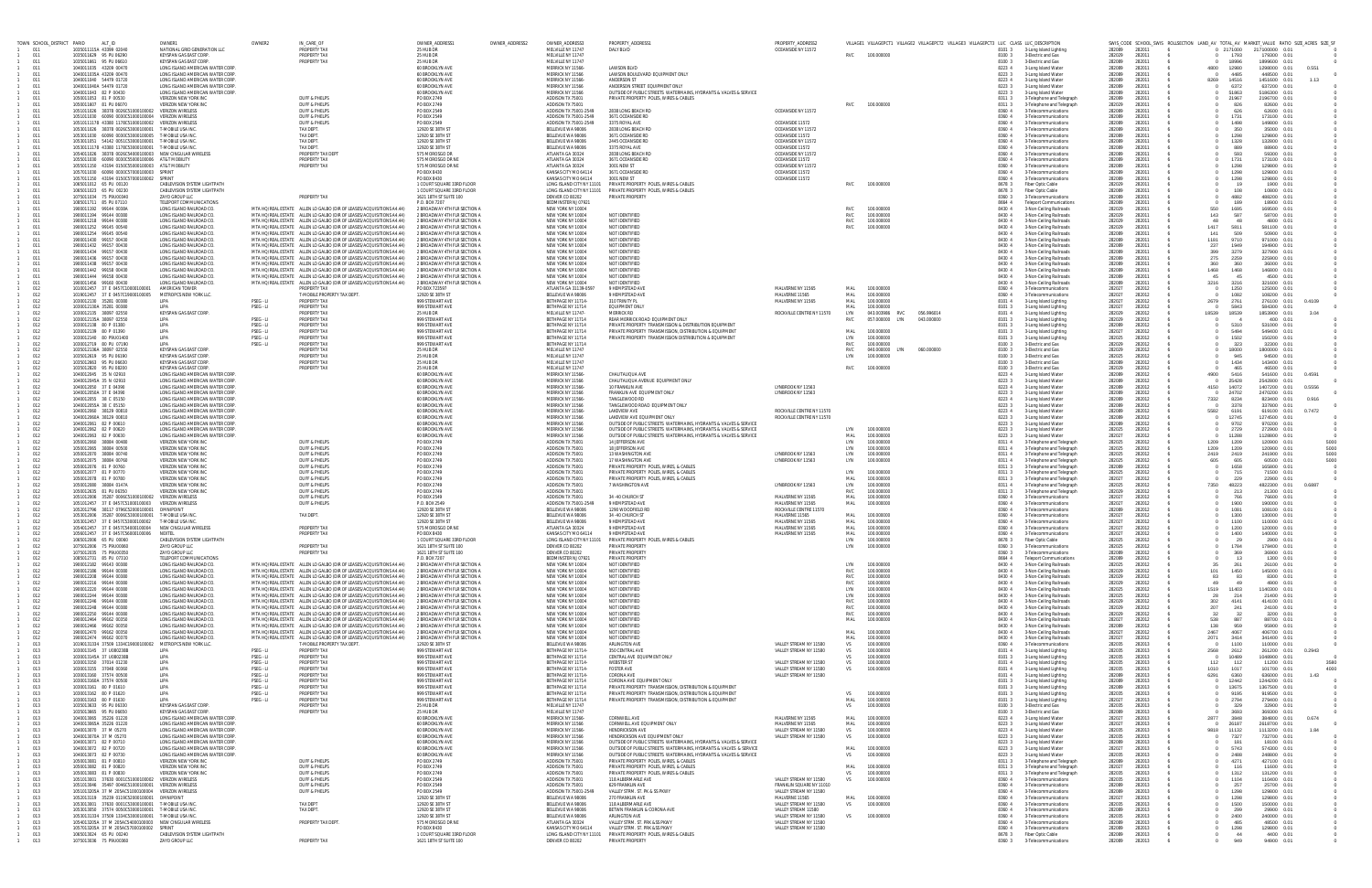| TOWN SCHOOL_DISTRICT PARID |                                                   | ALT ID                                                                                                         | OWNFR1                                                              | OWNER2                 | IN_CARE_OF                                                                                                                                   | <b>OWNER ADDRESS1</b>                                        | OWNER ADDRESS2                        | <b>OWNER ADDRESS3</b>                           | PROPERTY_ADDRESS1                                                                                                                      | PROPERTY ADDRESS2                                |                  | VILLAGE1 VILLAGEPCT1 VILLAGE2 VILLAGEPCT2 VILLAGE3 VILLAGEPCT3 LUC CLASS LUC_DESCRIPTION |                  |                                                               |                                      | SWIS_CODE SCHOOL_SWIS ROLLSECTION LAND_AV TOTAL_AV MARKET_VALUE RATIO SIZE_ACRES SIZE_SF |                         |                              |         |
|----------------------------|---------------------------------------------------|----------------------------------------------------------------------------------------------------------------|---------------------------------------------------------------------|------------------------|----------------------------------------------------------------------------------------------------------------------------------------------|--------------------------------------------------------------|---------------------------------------|-------------------------------------------------|----------------------------------------------------------------------------------------------------------------------------------------|--------------------------------------------------|------------------|------------------------------------------------------------------------------------------|------------------|---------------------------------------------------------------|--------------------------------------|------------------------------------------------------------------------------------------|-------------------------|------------------------------|---------|
| 013<br>013                 | 1085013713 85 PU 07130<br>1900013458 99161 00370  |                                                                                                                | TELEPORT COMMUNICATIONS<br>LONG ISLAND RAILROAD CO                  |                        | MTA HO/REAL ESTATE ALLEN LO GALBO (DIR OF LEASES/ACQUISITIONS A4.44)                                                                         | P.O. BOX 7207<br>2 BROADWAY 4TH FLR SECTION A                |                                       | BEDMINSTER NJ 07921<br>NEW YORK NY 10004        | NOT IDENTIFIED                                                                                                                         |                                                  | <b>VS</b>        | 100,000000                                                                               | 8664 4<br>8430 4 | <b>Teleport Communication</b><br>3-Non-Ceiling Railroads      | 282089<br>282013<br>282013<br>282035 | $^{\circ}$<br>1189                                                                       | - 42<br>2754            | 4200 0.01<br>275400 0.01     |         |
| 013                        | 1900013460 99161 00370                            |                                                                                                                | LONG ISLAND RAILROAD CO                                             |                        | MTA HO/REAL ESTATE ALLEN LO GALBO (DIR OF LEASES/ACQUISITIONS A4.44)                                                                         | 2 BROADWAY 4TH FLR SECTION A                                 |                                       | NEW YORK NY 10004                               | NOT IDENTIFIED                                                                                                                         |                                                  | <b>VS</b>        | 100.000000                                                                               | 8430 4           | 3-Non-Ceiling Railroads                                       | 282035<br>282013                     | 896                                                                                      | 6312                    | 631200 0.01                  |         |
| 013                        | 1900013462 99161 00370                            |                                                                                                                | LONG ISLAND RAILROAD CO                                             |                        | MTA HO/REAL ESTATE ALLEN LO GALBO (DIR OF LEASES/ACQUISITIONS A4.44)                                                                         | 2 BROADWAY 4TH FLR SECTION A                                 |                                       | NEW YORK NY 10004                               | NOT IDENTIFIED                                                                                                                         |                                                  | MAL              | 100,000000                                                                               | 8430 4           | 3-Non-Ceiling Railroads                                       | 282027<br>282013                     | 1495                                                                                     | 3874                    | 387400 0.01                  |         |
| 013                        | 1900013472 99162 00370                            |                                                                                                                | LONG ISLAND RAILROAD CO                                             |                        | MTA HQ/REAL ESTATE ALLEN LO GALBO (DIR OF LEASES/ACQUISITIONS A4.44)                                                                         | 2 BROADWAY 4TH FLR SECTION A                                 |                                       | NEW YORK NY 10004                               | NOT IDENTIFIED                                                                                                                         |                                                  | MAL              | 100.000000                                                                               | 8430 4           | 3-Non-Ceiling Railroads                                       | 282027<br>282013                     | -38                                                                                      | 9 <sup>c</sup>          | 9900 0.01                    |         |
| 014                        |                                                   | 1011014031 39121 0031C11000100001 CROWN CASTLE                                                                 |                                                                     |                        |                                                                                                                                              | <b>PMB 353</b>                                               | 4017 WASHINGTON ROAD MCMURRY PA 15317 |                                                 | 1176 BROADWAY                                                                                                                          | HEWLETT 11557                                    |                  |                                                                                          | 8360             | 3-Telecommunications                                          | 282089<br>282014                     |                                                                                          | 1036                    | 103600 0.01                  |         |
| 014<br>014                 | 1015014011 79 P9U00110                            | 1019014129 39447 0129C19000100002 METROPCS NEW YORK LL                                                         | MCI COMMUNICATION                                                   |                        | <b>DUFF &amp; PHELPS</b><br>T-MOBILE PROPERTY TAX DEPT.                                                                                      | PO BOX 2749<br>12920 SE 38TH ST                              |                                       | ADDISON TX 75001<br>BELLEVUE WA 98006           | PENINSULA BLVD & MILL RD                                                                                                               | VALLEY STREAM 11582                              | <b>VS</b>        | 100.000000                                                                               | 8676 3           | 3-Miscellaneous<br>3-Telecommunications                       | 282089<br>282014<br>282035<br>282014 |                                                                                          | - 29<br>1190            | 2900 0.01<br>119000 0.01     |         |
| 014                        | 1030014165 39085 01690                            |                                                                                                                | LIPA                                                                | PSEG - LI              | <b>PROPERTY TAX</b>                                                                                                                          | 999 STEWART AVE                                              |                                       | BETHPAGE NY 11714                               | <b>BROADWAY &amp; ROCKAWAY</b>                                                                                                         |                                                  |                  |                                                                                          | 8360 4<br>8101.  | 3-Long Island Lighting                                        | 282089<br>282014                     | 2944                                                                                     | 2944                    | 294400 0.01                  |         |
| 014                        | 1030014165A 39085 01690                           |                                                                                                                | LIPA                                                                | PSEG - LI              | <b>PROPERTY TAX</b>                                                                                                                          | 999 STEWART AVE                                              |                                       | BETHPAGE NY 11714                               | BROADWAY&ROCKAWAY EQUIPMENT ONLY                                                                                                       |                                                  |                  |                                                                                          | 8101 3           | 3-Long Island Lighting                                        | 282089<br>282014                     |                                                                                          | 4282                    | 428200 0.01                  |         |
| 014                        | 1030014170 39427 02490                            |                                                                                                                | LIPA                                                                | PSEG - LI              | <b>PROPERTY TAX</b>                                                                                                                          | 999 STEWART AVE                                              |                                       | BETHPAGE NY 11714                               | <b>WEST BROADWAY</b>                                                                                                                   | HEWLETT NY 11557                                 |                  |                                                                                          | 8101 4           | 3-Long Island Lighting                                        | 282089<br>282014                     | 15595                                                                                    | 16239                   | 1623900 0.01                 | 2.21    |
| 014                        | 1030014170A 39427 02490                           |                                                                                                                | LIPA                                                                | PSEG - LI              | PROPERTY TAX                                                                                                                                 | 999 STEWART AV                                               |                                       | BETHPAGE NY 1171                                | WEST BROADWAY EQUIPMENT ONLY                                                                                                           |                                                  |                  |                                                                                          | 8101             | 3-Long Island Lighting                                        | 282089<br>282014                     |                                                                                          | 49445                   | 4944500 0.01                 |         |
| 014                        | 1030014171 39205 02080                            |                                                                                                                | <b>I IPA</b>                                                        | PSEG - LI              | PROPERTY TAX                                                                                                                                 | 999 STEWART AVE                                              |                                       | BETHPAGE NY 11714                               |                                                                                                                                        |                                                  |                  |                                                                                          | 8101 3           | 3-Long Island Lighting                                        | 282089<br>282014                     |                                                                                          | 15000                   | 1500000 0.01                 |         |
| 014                        | 1030014174 80 P 01740                             |                                                                                                                | <b>I IPA</b>                                                        | PSEG - LI              | PROPERTY TAX                                                                                                                                 | 999 STEWART AVE                                              |                                       | BETHPAGE NY 11714                               | PRIVATE PROPERTY TRANSMISSION, DISTRIBUTION & EQUIPMENT                                                                                |                                                  |                  |                                                                                          | 8101 3           | 3-Long Island Lighting                                        | 282089<br>282014                     |                                                                                          | 22403                   | 2240300 0.01                 |         |
| 014<br>014                 | 1030014175 39581 01170<br>1030014176 80 P 01760   |                                                                                                                | NATIONAL GRID CORPORATE SERVICES LLC<br><b>I IPA</b>                | PSEG - LI              | <b>PROPERTY TAX</b><br>PROPERTY TAX                                                                                                          | 25 HUB DR<br>999 STEWART AVE                                 |                                       | MELVILLE NY 11747<br>BETHPAGE NY 11714          | PENINSULA BLVD AND MILL RD<br>PRIVATE PROPERTY TRANSMISSION. DISTRIBUTION & EQUIPMENT                                                  |                                                  | HBP              | 100,000000                                                                               | 8101 4<br>8101 3 | 3-Long Island Lighting                                        | 282089<br>282014<br>282015<br>282014 | 83487                                                                                    | 156463<br>1658          | 15646300 0.01<br>165800 0.01 |         |
| 014                        | 1030014177 80 P 01770                             |                                                                                                                | LIPA                                                                | PSEG - LI              | PROPERTY TAX                                                                                                                                 | 999 STEWART AVE                                              |                                       | BETHPAGE NY 11714                               | PRIVATE PROPERTY TRANSMISSION, DISTRIBUTION & EQUIPMENT                                                                                |                                                  | HH               | 100.000000                                                                               | 8101             | 3-Long Island Lighting<br>3-Long Island Lighting              | 282017<br>282014                     |                                                                                          | 3501                    | 350100 0.01                  |         |
| 014                        | 1030014178 80 P 01780                             |                                                                                                                | LIPA                                                                | PSEG - LI              | <b>PROPERTY TAX</b>                                                                                                                          | 999 STEWART AVE                                              |                                       | BETHPAGE NY 11714                               | PRIVATE PROPERTY TRANSMISSION. DISTRIBUTION & EQUIPMENT                                                                                |                                                  | HN               | 100,000000                                                                               | 8101 3           | 3-Long Island Lighting                                        | 282019<br>282014                     |                                                                                          | 810                     | 81000 0.01                   |         |
| 014                        | 1030014179 80 P 01790                             |                                                                                                                | LIPA                                                                | PSEG - LI              | PROPERTY TAX                                                                                                                                 | 999 STEWART AVE                                              |                                       | BETHPAGE NY 11714                               | PRIVATE PROPERTY TRANSMISSION. DISTRIBUTION & FOURMENT                                                                                 |                                                  | WBG              | 100,000000                                                                               | 8101             | 3-Long Island Lighting                                        | 282037<br>282014                     |                                                                                          | 572                     | 57200 0.01                   |         |
| 014                        | 1030014721 80 PU 07210                            |                                                                                                                | LIPA                                                                | PSEG - LI              | PROPERTY TAX                                                                                                                                 | 999 STEWART AVE                                              |                                       | BETHPAGE NY 11714                               |                                                                                                                                        |                                                  | <b>VS</b>        | 100.000000                                                                               | 8100 3           | 3-Electric and Gas                                            | 282035<br>282014                     |                                                                                          | 2578                    | 257800 0.01                  |         |
| 014                        | 1030014806 80 PU 08060                            |                                                                                                                | <b>I IPA</b>                                                        | PSEG - LI              | PROPERTY TAX                                                                                                                                 | 999 STEWART AVE                                              |                                       | BETHPAGE NY 11714                               |                                                                                                                                        |                                                  | LYN              | 100,000000                                                                               | 8101 3           | 3-Long Island Lighting                                        | 282025<br>282014                     |                                                                                          | - 70                    | 7000 0.01                    |         |
| 014<br>014                 | 1035014667 95 PU 06670<br>1035014818 95 PU 08180  |                                                                                                                | <b>KEYSPAN GAS FAST CORP</b><br><b>KEYSPAN GAS EAST CORE</b>        |                        | PROPERTY TAX<br>PROPERTY TAX                                                                                                                 | 25 HUB DR<br>25 HUB DR                                       |                                       | MFI VII I F NY 11747<br>MELVILLE NY 1174        |                                                                                                                                        |                                                  |                  | 100,00000                                                                                | 8100 3<br>8100 3 | 3-Electric and Gas                                            | 282089<br>282014<br>282025<br>282014 |                                                                                          | 6051                    | 605100 0.01<br>4800 0.01     |         |
| 014                        | 1035014843 95 PU 08430                            |                                                                                                                | <b>KEYSPAN GAS EAST CORP</b>                                        |                        | PROPERTY TAX                                                                                                                                 | 25 HUB DR                                                    |                                       | MELVILLE NY 11747                               |                                                                                                                                        |                                                  | LYN<br><b>VS</b> | 100,000000                                                                               | 8100 3           | 3-Electric and Gas<br>3-Electric and Gas                      | 282035<br>282014                     |                                                                                          | -92                     | 9200 0.01                    |         |
| 014                        | 1040014074 82 P 00740                             |                                                                                                                | LONG ISLAND AMERICAN WATER CORP                                     |                        |                                                                                                                                              | 60 BROOKLYN AVI                                              |                                       | MERRICK NY 11566                                | OUTSIDE OF PUBLIC STREETS WATERMAINS, HYDRANTS & VALVES & SERVICE                                                                      |                                                  |                  |                                                                                          | 8223.3           | 3-Long Island Water                                           | 282089<br>282014                     |                                                                                          | 19376                   | 1937600 0.01                 |         |
| 014                        | 1040014075 39578 0037A                            |                                                                                                                | LONG ISLAND AMERICAN WATER CORP.                                    |                        |                                                                                                                                              | 60 BROOKLYN AVI                                              |                                       | MERRICK NY 11566                                | <b>STARFIRE CT</b>                                                                                                                     | HEWLETT NY 11557                                 | <b>VS</b>        | 000.000000                                                                               | 8623 4           | 3-Long Island Water                                           | 282035<br>282014                     | 105161                                                                                   | 155412                  | 15541200 0.01                | 43.11   |
| 014                        | 1040014075A 39578 0037A                           |                                                                                                                | LONG ISLAND AMERICAN WATER CORP                                     |                        |                                                                                                                                              | 60 BROOKLYN AVI                                              |                                       | MERRICK NY 11566                                | STARFIRE CT_EQUIPMENT ONLY                                                                                                             | HEWLETT NY 11557                                 |                  |                                                                                          | 8223 3           | 3-Long Island Water                                           | 282089<br>282014                     |                                                                                          | 81406                   | 8140600 0.01                 |         |
| 014                        | 1040014076 82 P 00760                             |                                                                                                                | LONG ISLAND AMERICAN WATER CORP                                     |                        |                                                                                                                                              | 60 BROOKLYN AVE                                              |                                       | MERRICK NY 11566                                | OUTSIDE OF PUBLIC STREETS WATERMAINS, HYDRANTS & VALVES & SERVICE                                                                      |                                                  | HBP              | 100.000000                                                                               | 8223 3           | 3-Long Island Water                                           | 282014<br>282015                     |                                                                                          | 6072                    | 607200 0.01                  |         |
| 014                        | 1040014077 82 P 00770                             |                                                                                                                | LONG ISLAND AMERICAN WATER CORE                                     |                        |                                                                                                                                              | 60 BROOKLYN AV                                               |                                       | MERRICK NY 11566                                | OUTSIDE OF PUBLIC STREETS WATERMAINS, HYDRANTS & VALVES & SERVICE                                                                      |                                                  | HH               | 100,000000                                                                               | 8223             | 3-Long Island Water                                           | 282017<br>282014                     |                                                                                          | 20954                   | 2095400 0.01                 |         |
| 014<br>014                 | 1040014078 82 P 00780<br>1040014079 82 P 00790    |                                                                                                                | LONG ISLAND AMERICAN WATER CORP<br>LONG ISLAND AMERICAN WATER CORP. |                        |                                                                                                                                              | 60 BROOKLYN AVI<br>60 BROOKLYN AVE                           |                                       | MERRICK NY 11566<br>MERRICK NY 11566            | OUTSIDE OF PUBLIC STREETS WATERMAINS. HYDRANTS & VALVES & SERVICE<br>OUTSIDE OF PUBLIC STREETS WATERMAINS, HYDRANTS & VALVES & SERVICE |                                                  | HN<br>WBG        | 100,000000<br>100.000000                                                                 | 8223<br>8223 3   | 3-Long Island Water<br>3-Long Island Water                    | 282019<br>282014<br>282037<br>282014 |                                                                                          | 2656<br>172             | 265600 0.01<br>17200 0.01    |         |
| 014                        | 1040014645 82 PU 06450                            |                                                                                                                | LONG ISLAND AMERICAN WATER CORE                                     |                        |                                                                                                                                              | 60 BROOKLYN AVI                                              |                                       | MERRICK NY 11566                                |                                                                                                                                        |                                                  | VS.              | 100,000000                                                                               | 8223 3           | 3-Long Island Water                                           | 282035<br>282014                     |                                                                                          | 697                     | 69700 0.01                   |         |
| 014                        | 1040014647 82 PU 06470                            |                                                                                                                | LONG ISLAND AMERICAN WATER CORP                                     |                        |                                                                                                                                              | <b>60 BROOKLYN AVE</b>                                       |                                       | MERRICK NY 11566                                |                                                                                                                                        |                                                  | LYN              | 100.000000                                                                               | 8223 3           | 3-Long Island Water                                           | 282025<br>282014                     |                                                                                          | 127                     | 12700 0.01                   |         |
| 014                        | 1050014085 39212 00440                            |                                                                                                                | VERIZON NEW YORK INC                                                |                        | DUFF & PHELPS                                                                                                                                | PO BOX 2749                                                  |                                       | ADDISON TX 75001                                | <b>FRANKLIN AVE</b>                                                                                                                    |                                                  |                  |                                                                                          | 8311 4           | 3-Telephone and Telegraph                                     | 282089<br>282014                     | 1712                                                                                     | 1908                    | 190800 0.01                  | 7500    |
| 014                        | 1050014086 81 P 00860                             |                                                                                                                | <b>VERIZON NEW YORK INC</b>                                         |                        | DUFF & PHELPS                                                                                                                                | PO BOX 2749                                                  |                                       | ADDISON TX 75001                                | PRIVATE PROPERTY POLES, WIRES & CABLES                                                                                                 |                                                  |                  |                                                                                          | 8311 3           | 3-Telephone and Telegraph                                     | 282089<br>282014                     |                                                                                          | 6997                    | 699700 0.01                  |         |
| 014                        | 1050014087 81 P 00870                             |                                                                                                                | <b>VERIZON NEW YORK INC</b>                                         |                        | <b>DUFF &amp; PHELPS</b>                                                                                                                     | PO BOX 2749                                                  |                                       | ADDISON TX 75001                                | PRIVATE PROPERTY POLES, WIRES & CABLES                                                                                                 |                                                  | HBP              | 100,000000                                                                               | 8311 3           | 3-Telephone and Telegraph                                     | 282015<br>282014                     |                                                                                          | 346                     | 34600 0.01                   |         |
| 014                        | 1050014088 81 P 00880                             |                                                                                                                | VERIZON NEW YORK INC                                                |                        | <b>DUFF &amp; PHELPS</b>                                                                                                                     | PO BOX 2749                                                  |                                       | ADDISON TX 75001                                | PRIVATE PROPERTY POLRD. WIRES & CABLES                                                                                                 |                                                  |                  | 100.000000                                                                               | 8311 3           | 3-Telephone and Telegraph                                     | 282017<br>282014                     |                                                                                          | 1374                    | 137400 0.01                  |         |
| 014<br>014                 | 1050014090 39212 00470<br>1050014091 81 P 00910   |                                                                                                                | VERIZON NEW YORK INC<br><b>VERIZON NEW YORK INC</b>                 |                        | DUFF & PHELPS<br>DUFF & PHFLPS                                                                                                               | PO BOX 2749<br>PO BOX 2749                                   |                                       | ADDISON TX 75001<br>ADDISON TX 75001            | <b>108 FRANKLIN PARK</b><br>PRIVATE PROPERTY POLES, WIRES & CABLES                                                                     | HEWLETT NY 11598                                 | WBG              | 100,000000                                                                               | 8311 4<br>8311 3 | 3-Telephone and Telegraph<br>3-Telephone and Telegraph        | 282089<br>282014<br>282037<br>282014 | 6047                                                                                     | 32967<br>143            | 3296700 0.01<br>14300 0.01   | 0.4958  |
| 014                        | 1050014609 81 PU 06090                            |                                                                                                                | <b>VERIZON NEW YORK INC</b>                                         |                        | DUFF & PHELPS                                                                                                                                | PO BOX 2749                                                  |                                       | ADDISON TX 75001                                |                                                                                                                                        |                                                  | <b>VS</b>        | 100,000000                                                                               | 8311 3           | 3-Telephone and Telegraph                                     | 282035<br>282014                     |                                                                                          | 368                     | 36800 0.01                   |         |
| 014                        | 1050014629 81 PU 06290                            |                                                                                                                | <b>VERIZON NEW YORK INC</b>                                         |                        | DUFF & PHELPS                                                                                                                                | PO BOX 2749                                                  |                                       | ADDISON TX 75001                                |                                                                                                                                        |                                                  | LYN              | 100,000000                                                                               | 8311 3           | 3-Telephone and Telegraph                                     | 282025<br>282014                     |                                                                                          | - 33                    | 3300 0.01                    |         |
| 014                        |                                                   | 1051014002 39411 0002C51000100002 VERIZON WIRELESS                                                             |                                                                     |                        | <b>DUFF &amp; PHELPS</b>                                                                                                                     | PO BOX 2549                                                  |                                       | ADDISON TX 75001-2549                           | 510 530 DUBOIS                                                                                                                         | VALLEY STREAM 11580                              | <b>VS</b>        | 100,000000                                                                               | 8360 4           | 3-Telecommunications                                          | 282035<br>282014                     |                                                                                          | 1056                    | 105600 0.01                  |         |
| 014                        |                                                   | 1051014031 39121 0031C51000100003 VERIZON WIRELES                                                              |                                                                     |                        | <b>DUFF &amp; PHELPS</b>                                                                                                                     | PO BOX 2549                                                  |                                       | ADDISON TX 75001-2549                           | 1176 BROADWAY                                                                                                                          | HEWLETT 11557                                    |                  |                                                                                          | 8360             | 3-Telecommunications                                          | 282089<br>282014                     |                                                                                          | 1747                    | 174700 0.01                  |         |
| 014                        |                                                   | 1053014005 39207 0005C53000100001 T-MOBILE USA INC                                                             |                                                                     |                        | TAX DEPT.                                                                                                                                    | 12920 SE 38TH ST                                             |                                       | BELLEVUE WA 98006                               | 16 NEW ST                                                                                                                              | HEWLETT 11557                                    |                  |                                                                                          | 8360 4           | 3-Telecommunications                                          | 282089<br>282014                     |                                                                                          | 1298                    | 129800 0.01                  |         |
| 014                        |                                                   | 1053014011 39086 0011C53000100001 T-MOBILE USA INC                                                             |                                                                     |                        | TAX DEPT.                                                                                                                                    | 12920 SE 38TH S                                              |                                       | BELLEVUE WA 98006                               | 1800 ROCKAWAY AVI                                                                                                                      | HEWLETT NY 11557                                 |                  |                                                                                          | 8360 4           | 3-Telecommunications                                          | 282089<br>282014                     |                                                                                          | 1056                    | 105600 0.01                  |         |
| 014<br>014                 |                                                   | 1053014031 39121 0031C53000100004 T-MOBILE USA IN<br>1053014129 39447 0129C53000100001 T-MOBILE USA IN         |                                                                     |                        | <b>TAX DEPARTMENT</b><br>TAX DEPT.                                                                                                           | 12920 SE 38TH S<br>12920 SE 38TH ST                          |                                       | BELLEVUE WA 98006                               | 1176 BROADWAY<br>MILL RD                                                                                                               | HEWLETT NY 11557                                 |                  | 100,000000                                                                               | 8360<br>8360 4   | 3-Telecommunications                                          | 282089<br>282014<br>282035<br>282014 |                                                                                          | 533<br>2334             | 53300 0.01                   |         |
| 014                        |                                                   | 1053014174 39228 0174C53000100001 T-MOBILE USA INC                                                             |                                                                     |                        | TAX DEPT.                                                                                                                                    | 12920 SE 38TH ST                                             |                                       | BELLEVUE WA 98006<br>BELLEVUE WA 98006          | 141 WOODMERE BLVD                                                                                                                      | VALLEY STREAM 11580<br>WOODMERE 11598            | VS <sub>1</sub>  |                                                                                          | 8360 4           | 3-Telecommunications<br>3-Telecommunications                  | 282089<br>282014                     |                                                                                          | 888                     | 233400 0.01<br>88800 0.01    |         |
| 014                        |                                                   | 1054014011 39086 0011C54000100002 NEW CINGULAR WIRELES!                                                        |                                                                     |                        | PROPERTY TAX DEPT.                                                                                                                           | 575 MOROSGO DR N                                             |                                       | ATLANTA GA 30324                                | 1800 ROCKAWAY AVI                                                                                                                      | HEWLETT NY 11557                                 |                  |                                                                                          | 8360             | 3-Telecommunications                                          | 282089<br>282014                     |                                                                                          | 1415                    | 141500 0.01                  |         |
| 014                        |                                                   | 1054014026 39216 0026C54000100001 NEW CINGULAR WIRELES                                                         |                                                                     |                        | PROPERTY TAX                                                                                                                                 | 575 MOROSGO DR N                                             |                                       | ATLANTA GA 30324                                | 20 IRVING PL                                                                                                                           | WOODMERE NY 11598                                |                  |                                                                                          | 8360 4           | 3-Telecommunications                                          | 282089<br>282014                     |                                                                                          | 928                     | 92800 0.01                   |         |
| 014                        |                                                   | 1054014174 39228 0174C54000100002 NEW CINGULAR WIRELES!                                                        |                                                                     |                        | PROPERTY TAX DEPT                                                                                                                            | 575 MOROSGO DR NI                                            |                                       | ATLANTA GA 30324                                | 141 WYCOFF PL                                                                                                                          | WOODMERE NY 11598                                |                  |                                                                                          | 8360 4           | 3-Telecommunications                                          | 282089<br>282014                     |                                                                                          | 2136                    | 213600 0.01                  |         |
| 014                        |                                                   | 1054014250  39427  0250C54000100001  NEW CINGULAR WIRELES!                                                     |                                                                     |                        | PROPERTY TAX                                                                                                                                 | 575 MOROSGO DR NI                                            |                                       | ATLANTA GA 30324                                | 1175 W BROADWAY                                                                                                                        | WOODMERE 11598                                   |                  |                                                                                          | 8360             | 3-Telecommunications                                          | 282089<br>282014                     |                                                                                          | 1298                    | 129800 0.01                  |         |
| 014                        |                                                   | 1055014002 39411 0002C55000100001 AT&T MOBILITY                                                                |                                                                     |                        | <b>PROPERTY TAX</b>                                                                                                                          | 575 MOROSGO DR NI                                            |                                       | ATLANTA GA 30324                                | 510 530 DUBOIS                                                                                                                         | VALLEY STREAM 11580                              | VS.              | 100,000000                                                                               | 8360 4           | 3-Telecommunications                                          | 282035<br>282014                     |                                                                                          | 760<br>1158             | 76000 0.01                   |         |
| 014<br>014                 |                                                   | 1055014120 39549 0120C55000100001 AT&T MOBILITY<br>1056014031 39121 0031C56000100002 NEXTEL                    |                                                                     |                        | PROPERTY TAX<br>PROPERTY TAX                                                                                                                 | 575 MOROSGO DR NE<br>PO BOX 8430                             |                                       | ATLANTA GA 30324<br>KANSAS CITY MO 64114        | 410 HUNGRY HARBOR RD<br>1176 BROADWAY                                                                                                  | VALLEY STREAM NY 11580<br>HEWLETT 11557          | VS               | 100.000000                                                                               | 8360 4<br>8360 4 | 3-Telecommunications<br>3-Telecommunications                  | 282035<br>282014<br>282089<br>282014 |                                                                                          | 1731                    | 115800 0.01<br>173100 0.01   |         |
| 014                        | 1065014025 65 PU 00250                            |                                                                                                                | CABLEVISION SYSTEM LIGHTPATH                                        |                        |                                                                                                                                              | 1 COURT SQUARE 33RD FLOOR                                    |                                       | LONG ISLAND CITY NY 11101                       | PRIVATE PROPERTY POLES, WIRES & CABLES                                                                                                 |                                                  |                  |                                                                                          | 86783            | Fiber Optic Cable                                             | 282089<br>282014                     |                                                                                          | 34                      | 3400 0.01                    |         |
| 014                        | 1075014007 75 P9U00070                            |                                                                                                                | ZAYO GROUP LL                                                       |                        | PROPERTY TAX                                                                                                                                 | 1621 18TH ST SUITE 100                                       |                                       | DENVER CO 80202                                 | <b>PRIVATE PROPER</b>                                                                                                                  |                                                  | LYN              | 100,000000                                                                               | 8360             | 3-Telecommunications                                          | 282025<br>282014                     |                                                                                          | 83                      | 8300 0.01                    |         |
| 014                        | 1075014037 75 P9U00370                            |                                                                                                                | ZAYO GROUP LLC                                                      |                        | PROPERTY TAX                                                                                                                                 | 1621 18TH ST SUITE 100                                       |                                       | DENVER CO 80202                                 | PRIVATE PROPERTY                                                                                                                       |                                                  |                  |                                                                                          | 8360 3           | 3-Telecommunication                                           | 282089<br>282014                     |                                                                                          | 1555                    | 155500 0.01                  |         |
| 014                        | 1085014714 85 PU 07140                            |                                                                                                                | TELEPORT COMMUNICATIONS                                             |                        |                                                                                                                                              | P.O. BOX 7207                                                |                                       | BEDMINSTER NJ 0792                              |                                                                                                                                        |                                                  |                  |                                                                                          | 8664 4           | <b>Teleport Communications</b>                                | 282089<br>282014                     |                                                                                          | - 57                    | 5700 0.01                    |         |
| 014<br>014                 | 1900014390 99154 00390<br>1900014400 99155 00390  |                                                                                                                | LONG ISLAND RAILROAD CO<br>LONG ISLAND RAILROAD CO                  |                        | MTA HO/REAL ESTATE ALLEN LO GALBO (DIR OF LEASES/ACQUISITIONS A4.44)<br>MTA HO/REAL ESTATE ALLEN LO GALBO (DIR OF LEASES/ACQUISITIONS A4.44) | 2 BROADWAY 4TH FLR SECTION A<br>2 BROADWAY 4TH FLR SECTION A |                                       | NEW YORK NY 10004                               | NOT IDENTIFIED<br>NOT IDENTIFIED                                                                                                       |                                                  |                  |                                                                                          | 8430 4<br>8430 4 | 3-Non-Ceiling Railroads                                       | 282089<br>282014<br>282089<br>282014 | 225<br>156                                                                               | 1046                    | 104600 0.01                  |         |
| 014                        | 1900014402 99155 00390                            |                                                                                                                | LONG ISLAND RAILROAD CO                                             |                        | MTA HO/REAL ESTATE ALLEN LO GALBO (DIR OF LEASES/ACQUISITIONS A4.44)                                                                         | 2 BROADWAY 4TH FLR SECTION A                                 |                                       | NEW YORK NY 10004<br>NEW YORK NY 10004          | NOT IDENTIFIED                                                                                                                         |                                                  |                  |                                                                                          | 8430 4           | 3-Non-Ceiling Railroads<br>3-Non-Ceiling Railroads            | 282089<br>282014                     | 1416                                                                                     | 728<br>4086             | 72800 0.01<br>408600 0.01    |         |
| 014                        | 1900014404 99155 00390                            |                                                                                                                | LONG ISLAND RAILROAD CO                                             |                        | MTA HO/REAL ESTATE ALLEN LO GALBO (DIR OF LEASES/ACQUISITIONS A4.44)                                                                         | 2 BROADWAY 4TH FLR SECTION A                                 |                                       | NEW YORK NY 10004                               | NOT IDENTIFIED                                                                                                                         |                                                  | <b>VS</b>        | 100,00000                                                                                | 8430 4           | 3-Non-Ceiling Railroads                                       | 282035<br>282014                     | 1101                                                                                     | 3176                    | 317600 0.01                  |         |
| 014                        | 1900014406 99155 00390                            |                                                                                                                | LONG ISLAND RAILROAD CO                                             |                        | MTA HO/REAL ESTATE ALLEN LO GALBO (DIR OF LEASES/ACQUISITIONS A4.44)                                                                         | 2 BROADWAY 4TH FLR SECTION A                                 |                                       | NEW YORK NY 10004                               | NOT IDENTIFIED                                                                                                                         |                                                  | <b>VS</b>        | 100,000000                                                                               | 8430 4           | 3-Non-Ceiling Railroads                                       | 282035<br>282014                     | - 25                                                                                     | - 73                    | 7300 0.01                    |         |
| 014                        | 1900014408 99155 00390                            |                                                                                                                | LONG ISLAND RAILROAD CO                                             |                        | MTA HO/REAL ESTATE ALLEN LO GALBO (DIR OF LEASES/ACQUISITIONS A4.44)                                                                         | 2 BROADWAY 4TH FLR SECTION A                                 |                                       | NEW YORK NY 10004                               | NOT IDENTIFIED                                                                                                                         |                                                  |                  |                                                                                          | 8430 4           | 3-Non-Ceiling Railroads                                       | 282089<br>282014                     | 880                                                                                      | 4094                    | 409400 0.01                  |         |
| 014                        | 1900014410 99155 00390                            |                                                                                                                | LONG ISLAND RAILROAD CO                                             |                        | MTA HO/REAL ESTATE ALLEN LO GALBO (DIR OF LEASES/ACQUISITIONS A4.44)                                                                         | 2 BROADWAY 4TH FLR SECTION A                                 |                                       | NEW YORK NY 10004                               | NOT IDENTIFIED                                                                                                                         |                                                  |                  |                                                                                          | 8430             | 3-Non-Ceiling Railroads                                       | 282089<br>282014                     | 860                                                                                      | 4003                    | 400300 0.01                  |         |
| 014                        | 1900014412 99155 00390                            |                                                                                                                | LONG ISLAND RAILROAD CO                                             |                        | MTA HO/REAL ESTATE ALLEN LO GALBO (DIR OF LEASES/ACQUISITIONS A4.44)                                                                         | 2 BROADWAY 4TH FLR SECTION A                                 |                                       | NEW YORK NY 10004                               | NOT IDENTIFIED                                                                                                                         |                                                  |                  |                                                                                          | 8430 4           | 3-Non-Ceiling Railroads                                       | 282089<br>282014                     | 328                                                                                      | 328                     | 32800 0.01                   |         |
| 014                        | 1900014414 99155 00390                            |                                                                                                                | LONG ISLAND RAILROAD CO                                             |                        | MTA HQ/REAL ESTATE ALLEN LO GALBO (DIR OF LEASES/ACQUISITIONS A4.44)                                                                         | 2 BROADWAY 4TH FLR SECTION A                                 |                                       | NEW YORK NY 10004                               | NOT IDENTIFIED                                                                                                                         |                                                  |                  |                                                                                          | 8430 4           | 3-Non-Ceiling Railroads                                       | 282089<br>282014                     | 323                                                                                      | 1501                    | 150100 0.01                  |         |
| 015<br>015                 | 1015015012 79 P9U00120                            | 1010015079  40030  0079C10000100001  AMERICAN TOWER                                                            | MCI COMMUNICATIONS                                                  |                        | PROPERTY TAX<br>DUFF & PHELPS                                                                                                                | PO BOX 723597<br>PO BOX 2749                                 |                                       | ATLANTA GA 31139-0597<br>ADDISON TX 75001       | 280 HENRY ST                                                                                                                           | INWOOD NY 11096                                  |                  |                                                                                          | 8360<br>86763    | 3-Telecommunications<br>3-Miscellaneous                       | 282089<br>282015<br>282089<br>282015 |                                                                                          | 1036<br>- 21            | 103600 0.01<br>2100 0.01     |         |
| 015                        |                                                   | 1019015001 39259 0001C19000100002 METROPCS NEW YORK LL                                                         |                                                                     |                        | T-MOBILE PROPERTY TAX DEPT.                                                                                                                  | 12920 SE 38TH ST                                             |                                       | BELLEVUE WA 98006                               | 623 CENTRAL AVE                                                                                                                        | CEDARHURST NY 11516                              |                  |                                                                                          | 8360 4           | 3-Telecommunications                                          | 282003<br>282015                     |                                                                                          | 1200                    | 120000 0.01                  |         |
| 015                        |                                                   | 1019015027 39352 0027C19000100005 METROPCS NEW YORK LLO                                                        |                                                                     |                        | T-MOBILE PROPERTY TAX DEPT                                                                                                                   | 12920 SE 38TH ST                                             |                                       | BELLEVUE WA 98006                               | 700 NASSAU PKWY                                                                                                                        | LAWRENCE 11559                                   |                  |                                                                                          | 8360 4           | 3-Telecommunications                                          | 282089<br>282015                     |                                                                                          | 1190                    | 119000 0.01                  |         |
| 015                        | 1030015180 39252 03060                            |                                                                                                                | <b>I IPA</b>                                                        | PSEG - LI              | <b>PROPERTY TAX</b>                                                                                                                          | 999 STEWART AVE                                              |                                       | BETHPAGE NY 11714-                              | <b>GROVE &amp; CENTRAL AVE</b>                                                                                                         |                                                  | CED              | 100,000000                                                                               | 8101 4           | 3-Long Island Lighting                                        | 282003<br>282015                     | 1917                                                                                     | 1917                    | 191700 0.01                  | 0.3846  |
| 015                        | 1030015180A 39252 03060                           |                                                                                                                | LIPA                                                                | PSEG - LI              | PROPERTY TAX                                                                                                                                 | 999 STEWART AVE<br>999 STEWART AVE                           |                                       | BETHPAGE NY 11714                               | GROVE&CENTRAL AVE EQUIPMENT ONLY                                                                                                       |                                                  | CED              | 100.000000                                                                               | 8101             | 3-Long Island Lighting                                        | 282003<br>282015<br>282089<br>282015 |                                                                                          | 4433                    | 443300 0.01                  | 2781    |
| 015<br>015                 | 1030015185 39357 01070<br>1030015190 39358 00270  |                                                                                                                | LIPA<br><b>I IPA</b>                                                | PSEG - LI<br>PSEG - LI | PROPERTY TAX<br><b>PROPERTY TAX</b>                                                                                                          | 999 STEWART AVE                                              |                                       | BETHPAGE NY 11714-<br><b>BETHPAGE NY 11714-</b> | ISOBEL & DORIS ST<br>REAR ISAREL ST                                                                                                    |                                                  |                  |                                                                                          | 8101<br>8101 -   | 3-Long Island Lighting                                        | 282089<br>282015                     | 273                                                                                      | 273<br>10               | 27300 0.01<br>1000 0.01      | 1540    |
| 015                        | 1030015195 39393 01080                            |                                                                                                                | LIPA                                                                | PSEG - LI              | PROPERTY TAX                                                                                                                                 | 999 STEWART AVE                                              |                                       | BETHPAGE NY 11714                               | DORIS ST & HELEN PL                                                                                                                    |                                                  |                  |                                                                                          | 8101             | 3-Long Island Lighting<br>3-Long Island Lighting              | 282089<br>282015                     |                                                                                          | 53                      | 5300 0.01                    | 4092    |
| 015                        | 1030015200 39618 00020                            |                                                                                                                | LIPA                                                                | PSEG - LI              | PROPERTY TAX                                                                                                                                 | 999 STEWART AVE                                              |                                       | BETHPAGE NY 11714                               | 11TH ST & OAKLAND AVE                                                                                                                  |                                                  |                  |                                                                                          | 8101 4           | 3-Long Island Lighting                                        | 282089<br>282015                     | 4718                                                                                     | 4718                    | 471800 0.01                  | 2.54    |
| 015                        | 1030015200A 39618 00020                           |                                                                                                                | <b>IIPA</b>                                                         | PSEG - LI              | PROPERTY TAX                                                                                                                                 | 999 STFWART AVE                                              |                                       | <b>BETHPAGE NY 11714</b>                        | 11TH ST&OAKLAND AVE EQUIPMENT ONLY                                                                                                     |                                                  |                  |                                                                                          | 8101 3           | 3-Long Island Lighting                                        | 282089<br>282015                     |                                                                                          | 13194                   | 1319400 0.01                 |         |
|                            | 1030015205 39620 00170                            |                                                                                                                | LIPA                                                                | PSEG - LI              | PROPERTY TAX                                                                                                                                 | 999 STEWART AV                                               |                                       | BETHPAGE NY 11714                               | SMITH ST                                                                                                                               |                                                  |                  |                                                                                          | 8101.            | 3-Long Island Lighting                                        | 282089<br>282015                     | 74                                                                                       | 74                      | 7400 0.01                    | 3040    |
| 015                        | 1030015210 39620 00180                            |                                                                                                                | <b>IIPA</b>                                                         | PSEG - LI              | PROPERTY TAX                                                                                                                                 |                                                              |                                       |                                                 |                                                                                                                                        |                                                  |                  |                                                                                          |                  | 3-Long Island Lighting                                        |                                      | 64                                                                                       | -64                     | 6400 0.01                    | 2600    |
|                            | 030015215<br>1030015220 40 A 11130                | 39627 01280                                                                                                    | <b>IIPA</b><br>LIPA                                                 |                        |                                                                                                                                              | 999 STEWART AVE                                              |                                       | BETHPAGE NY 11714-                              | SMITH ST                                                                                                                               |                                                  |                  |                                                                                          | 8101 4           |                                                               | 282089<br>282015                     |                                                                                          |                         | 21100 0.01<br>11600 0.01     | 5900    |
| 015                        | 1030015230 40125 01460                            |                                                                                                                |                                                                     | PSEG - LI              | PROPERTY TA)                                                                                                                                 | 999 STEWART AVE                                              |                                       | BETHPAGE NY 11714-                              | LONGACRE AVE                                                                                                                           |                                                  |                  |                                                                                          | 8101 4           | 3-Long Island Lightin                                         | 28201<br>282089                      | 211                                                                                      |                         |                              | 2400    |
| 015                        | 1030015235 40153 05660                            |                                                                                                                | <b>IIPA</b>                                                         | PSEG - LI<br>PSEG - LI | <b>PROPERTY TAX</b><br>PROPERTY TAX                                                                                                          | 999 STEWART AVE<br>999 STEWART AVE                           |                                       | BETHPAGE NY 11714-<br>BETHPAGE NY 11714-        | <b>REAR BURNSIDE AVE</b><br>CEDER ROAD & PARK PLACE                                                                                    |                                                  |                  |                                                                                          | 8101 4<br>8101 4 | 3-Long Island Lighting                                        | 282089<br>282015<br>282089<br>282015 | 116<br>- 32                                                                              | 116<br>- 32             | 3200 0.01                    | 6000    |
| 015                        |                                                   |                                                                                                                | LIPA                                                                | PSEG - LI              | PROPERTY TAX                                                                                                                                 | 999 STEWART AVE                                              |                                       | BETHPAGE NY 11714-                              | ROGER AVE                                                                                                                              | INWOOD NY 11096                                  |                  |                                                                                          | 8101 4           | 3-Long Island Lighting<br>3-Long Island Lighting              | 282089<br>282015                     | 849                                                                                      | 849                     | 84900 0.01                   | 0.2796  |
| 015                        | 1030015240 40195 00010                            |                                                                                                                | LIPA                                                                | PSEG - LI              | PROPERTY TA)                                                                                                                                 | 999 STEWART AVE                                              |                                       | BETHPAGE NY 11714-                              | SHERIDAN BLVD                                                                                                                          | <b>INWOOD NY 11096</b>                           |                  |                                                                                          | 8101             | 3-Long Island Lighting                                        | 282089<br>282015                     | 3289                                                                                     | 3289                    | 328900 0.01                  |         |
| 015                        | 1030015245  41096  02070                          |                                                                                                                | LIPA                                                                | PSEG - LI              | <b>PROPERTY TAX</b>                                                                                                                          | 999 STEWART AVE                                              |                                       | BETHPAGE NY 11714                               | PEARSALL AVE                                                                                                                           | CEDARHURST NY 11516                              | CED              | 100,000000                                                                               | 8101 -           | 3-Long Island Lighting                                        | 282003<br>282015                     | 1426                                                                                     | 1426                    | 142600 0.01                  | 9624    |
| 015<br>015                 | 1030015245A 41096 02070                           |                                                                                                                | <b>LIPA</b>                                                         | PSEG - LI              | PROPERTY TAX                                                                                                                                 | 999 STEWART AVE                                              |                                       | BETHPAGE NY 11714                               | PEARSALL AVE EQUIPMENT ONLY                                                                                                            |                                                  | CED              | 100.000000                                                                               | 8101 3           | 3-Long Island Lighting                                        | 282015<br>282003                     |                                                                                          | 15911                   | 1591100 0.01                 |         |
| 015                        | 1030015250 58150 00400                            |                                                                                                                | LIPA<br><b>IIPA</b>                                                 | PSEG - LI              | PROPERTY TAX<br>PROPERTY TAX                                                                                                                 | 999 STEWART AVE<br>999 STEWART AVE                           |                                       | BETHPAGE NY 11714-<br><b>BETHPAGE NY 11714</b>  | <b>SCOTT DR &amp; BEECH ST</b>                                                                                                         | ATLANTIC BEACH NY 11509                          |                  |                                                                                          | 8101 4<br>8101 3 | 3-Long Island Lighting                                        | 282089<br>282015<br>282089<br>282015 | 2268                                                                                     | 2268                    | 226800 0.01                  | 8400    |
| 015                        | 1030015254 80 P 02540<br>1030015255 58150 00430   |                                                                                                                | LIPA                                                                | PSEG - LI<br>PSEG - LI | PROPERTY TAX                                                                                                                                 | 999 STEWART AVE                                              |                                       | BETHPAGE NY 11714-                              | PRIVATE PROPERTY TRANSMISSION, DISTRIBUTION & EQUIPMENT<br>SCOTT DR & BEECH ST                                                         | ATLANTIC BEACH NY 11509                          |                  |                                                                                          | 8101             | 3-Long Island Lighting<br>3-Long Island Lighting              | 282089<br>282015                     | 2025                                                                                     | 30768<br>2025           | 3076800 0.01<br>202500 0.01  | 7500    |
| 015                        | 1030015255A 58150 00430                           |                                                                                                                | LIPA                                                                | PSEG - LI              | PROPERTY TAX                                                                                                                                 | 999 STEWART AVE                                              |                                       | BETHPAGE NY 11714                               | SCOTT DR & BEACH BLVD EQUIPMENT ONLY                                                                                                   |                                                  |                  |                                                                                          | 8101             | 3-Long Island Lighting                                        | 282089<br>282015                     |                                                                                          | 6156                    | 615600 0.01                  |         |
| 015                        | 1030015256 80 P 02560                             |                                                                                                                | <b>IIPA</b>                                                         | PSEG - LI              | PROPERTY TAX                                                                                                                                 | 999 STEWART AVE                                              |                                       | <b>BETHPAGE NY 11714</b>                        | PRIVATE PROPERTY TRANSMISSION. DISTRIBUTION & EQUIPMENT                                                                                |                                                  | AB               | 100,000000                                                                               | 8101 3           | 3-Long Island Lighting                                        | 282043<br>282015                     |                                                                                          | 1334                    | 133400 0.01                  |         |
|                            | 1030015257 80 P 02570                             |                                                                                                                | LIPA                                                                | PSEG - LI              | <b>PROPERTY TAX</b>                                                                                                                          | 999 STEWART AV                                               |                                       | BETHPAGE NY 11714                               | PRIVATE PROPERTY TRANSMISSION. DISTRIBUTION & EQUIPMENT                                                                                |                                                  | CED              | 100,000000                                                                               | 8101 3           | 3-Long Island Lighting                                        | 282003<br>282015                     |                                                                                          | 3134                    | 313400 0.01                  |         |
| 015                        | 1030015258 80 P 02580                             |                                                                                                                | LIPA                                                                | PSEG - LI              | PROPERTY TAX                                                                                                                                 | 999 STEWART AVE                                              |                                       | BETHPAGE NY 11714                               | PRIVATE PROPERTY TRANSMISSION, DISTRIBUTION & EQUIPMENT                                                                                |                                                  | LAW              | 100.000000                                                                               | 8101 3           | 3-Long Island Lighting                                        | 282023<br>282015                     |                                                                                          | 6255                    | 625500 0.01                  |         |
| 015                        | 1030015259 80 P 02590<br>1035015225 40 L 00170    |                                                                                                                | <b>I IPA</b><br><b>KEYSPAN GAS EAST CORE</b>                        | PSEG - LI              | PROPERTY TAX<br>PROPERTY TA)                                                                                                                 | 999 STEWART AVE<br>25 HUB DR                                 |                                       | <b>BETHPAGE NY 11714</b><br>MELVILLE NY 11747   | PRIVATE PROPERTY TRANSMISSION. DISTRIBUTION & EQUIPMENT<br>NASSAU AVE                                                                  | <b>INWOOD NY 11096</b>                           | WBG              | 100.000000                                                                               | 8101 3<br>8180 4 | 3-Long Island Lighting<br>4-Gas Transmission and Distribution | 282037<br>282015<br>282089<br>282015 | 93957                                                                                    | 182<br>94510            | 18200 0.01                   | 26,9618 |
| 015<br>015                 | 1035015225A 40 L 00170                            |                                                                                                                | KEYSPAN GAS EAST CORP.                                              |                        | <b>PROPERTY TAX</b>                                                                                                                          | 25 HUB DR                                                    |                                       | MELVILLE NY 11747                               | NASSAU AVE                                                                                                                             | <b>INWOOD NY 11096</b>                           |                  |                                                                                          | 8100 3           | 3-Electric and Gas                                            | 282089<br>282015                     |                                                                                          | 54000                   | 9451000 0.01<br>5400000 0.01 |         |
| 015                        | 1035015601 95 PU 06010                            |                                                                                                                | KEYSPAN GAS EAST CORP.                                              |                        | PROPERTY TAX                                                                                                                                 | 25 HUB DR                                                    |                                       | MELVILLE NY 11747                               |                                                                                                                                        |                                                  | AB               | 100,000000                                                                               | 8100 3           | 3-Electric and Gas                                            | 282043<br>282015                     |                                                                                          | 1648                    | 164800 0.01                  |         |
| 015                        | 1035015603 95 PU 16030                            |                                                                                                                | <b>KEYSPAN GAS EAST CORP</b>                                        |                        | PROPERTY TA)                                                                                                                                 | 25 HUB DR                                                    |                                       | MELVILLE NY 11747                               |                                                                                                                                        |                                                  | CED              | 100,000000                                                                               | 8100 3           | 3-Electric and Gas                                            | 282003<br>282015                     |                                                                                          | 133                     | 13300 0.01                   |         |
| 015                        | 1035015669 95 PU 06690                            |                                                                                                                | <b>KEYSPAN GAS EAST CORP</b>                                        |                        | PROPERTY TAX                                                                                                                                 | 25 HUB DR                                                    |                                       | MELVILLE NY 11747                               |                                                                                                                                        |                                                  |                  |                                                                                          | 8100 3           | 3-Electric and Gas                                            | 282089<br>282015                     |                                                                                          | 8310                    | 831000 0.01                  |         |
| 015                        | 1035015817 95 PU 08170                            |                                                                                                                | <b>KEYSPAN GAS EAST CORP</b>                                        |                        | PROPERTY TAX                                                                                                                                 | 25 HUB DR                                                    |                                       | MELVILLE NY 11747                               |                                                                                                                                        |                                                  | LAW              | 100,000000                                                                               | 8100 3           | 3-Electric and Gas                                            | 282023<br>282015                     |                                                                                          | 244                     | 24400 0.01                   |         |
| 015                        | 1040015080 40082 00170                            |                                                                                                                | LONG ISLAND AMERICAN WATER CORE                                     |                        |                                                                                                                                              | 60 BROOKLYN AV                                               |                                       | MERRICK NY 11566                                | <b>BAYVIEW AVE</b><br><b>BAYVIFW AVE</b>                                                                                               | INWOOD NY 11096                                  |                  |                                                                                          | 8223             | 3-Long Island Wate                                            | 282089<br>282015<br>282089<br>282015 | 1050                                                                                     | 1050                    | 105000 0.01                  |         |
| 015<br>015                 | 1040015085 40082 00250<br>1040015085A 40082 00250 |                                                                                                                | LONG ISLAND AMERICAN WATER CORP<br>LONG ISLAND AMERICAN WATER CORP. |                        |                                                                                                                                              | <b>60 BROOKLYN AV</b><br>60 BROOKLYN AVI                     |                                       | MERRICK NY 11566<br>MERRICK NY 11566            | BAYVIEW AVENUE EQUIPMENT ONLY                                                                                                          | <b>INWOOD NY 11096</b><br><b>INWOOD NY 11096</b> |                  |                                                                                          | 82234<br>8223 3  | 3-Long Island Water<br>3-Long Island Water                    | 282089<br>282015                     | 6495                                                                                     | 10959<br>6389           | 1095900 0.01<br>638900 0.01  | 0.8875  |
| 015                        | 1040015086 82 P 00860                             |                                                                                                                | LONG ISLAND AMERICAN WATER CORP.                                    |                        |                                                                                                                                              | 60 BROOKLYN AVE                                              |                                       | MERRICK NY 11566                                | OUTSIDE OF PUBLIC STREETS WATERMAINS, HYDRANTS & VALVES & SERVICE                                                                      |                                                  |                  |                                                                                          | 8223             | 3-Long Island Water                                           | 282089<br>282015                     |                                                                                          | 38186                   | 3818600 0.01                 |         |
| 015                        | 1040015087 82 P 00870                             |                                                                                                                | LONG ISLAND AMERICAN WATER CORP                                     |                        |                                                                                                                                              | 60 BROOKLYN AVI                                              |                                       | MERRICK NY 11566                                | OUTSIDE OF PUBLIC STREETS WATERMAINS, HYDRANTS & VALVES & SERVICE                                                                      |                                                  | AB               | 100,000000                                                                               | 8223             | 3-Long Island Water                                           | 282043<br>282015                     |                                                                                          | 11244                   | 1124400 0.01                 |         |
| 015                        | 1040015090 58061 00050                            |                                                                                                                | LONG ISLAND AMERICAN WATER CORP.                                    |                        |                                                                                                                                              | 60 BROOKLYN AVE                                              |                                       | MERRICK NY 11566-                               | <b>BFFCH ST</b>                                                                                                                        | ATLANTIC BEACH NY 11509                          | AB               | 100.000000                                                                               | 8223             | 3-Long Island Wate                                            | 282043<br>282015                     | 18250                                                                                    | 23342                   | 2334200 0.01                 | 1.71    |
| 015                        | 1040015090A 58061 00050                           |                                                                                                                | LONG ISLAND AMERICAN WATER CORP                                     |                        |                                                                                                                                              | 60 BROOKLYN AVE                                              |                                       | MERRICK NY 11566                                | BEECH ST_EQUIPMENT ONLY                                                                                                                | ATLANTIC BEACH NY 11509                          | AB               | 100,000000                                                                               | 8223             | 3-Long Island Water                                           | 282043<br>282015                     |                                                                                          | 8222                    | 822200 0.01                  |         |
| 015                        | 1040015091 82 P 00910                             |                                                                                                                | LONG ISLAND AMERICAN WATER CORP                                     |                        |                                                                                                                                              | 60 BROOKLYN AVI                                              |                                       | MERRICK NY 11566                                | OUTSIDE OF PUBLIC STREETS WATERMAINS. HYDRANTS & VALVES & SERVICE                                                                      |                                                  | CED              | 100,000000                                                                               | 8223             | 3-Long Island Water                                           | 282003<br>282015                     |                                                                                          | 8550                    | 855000 0.01                  |         |
| 015<br>015                 | 1040015092 82 P 00920<br>1040015651 82 PU 06510   |                                                                                                                | LONG ISLAND AMERICAN WATER CORE<br>LONG ISLAND AMERICAN WATER CORP  |                        |                                                                                                                                              | 60 BROOKLYN AVI<br>60 BROOKLYN AVI                           |                                       | MERRICK NY 11566<br>MERRICK NY 11566            | OUTSIDE OF PUBLIC STREETS WATERMAINS, HYDRANTS & VALVES & SERVICE                                                                      |                                                  | LAW<br>WBG       | 100,000000<br>100,000000                                                                 | 8223<br>8223 3   | 3-Long Island Water<br>3-Long Island Water                    | 282023<br>282015<br>282037<br>282015 |                                                                                          | 4155<br>- 55            | 415500 0.01                  |         |
| 015                        | 1050015094 81 P 00940                             |                                                                                                                | VERIZON NEW YORK INC.                                               |                        | DUFF & PHELPS                                                                                                                                | PO BOX 2749                                                  |                                       | ADDISON TX 75001                                | PRIVATE PROPERTY POLES, WIRES & CABLES                                                                                                 |                                                  |                  |                                                                                          | 8311 3           | 3-Telephone and Telegraph                                     | 282089<br>282015                     |                                                                                          | 9609                    | 5500 0.01<br>960900 0.01     |         |
| 015                        | 1050015095 81 P9U00950                            |                                                                                                                | <b>VERIZON NEW YORK IN</b>                                          |                        | DUFF & PHELPS                                                                                                                                | PO BOX 2749                                                  |                                       | ADDISON TX 75001                                | PRIVATE PROPERTY POLES, WIRES & CABLES                                                                                                 |                                                  | AB               | 100.00000                                                                                | 8311             | 3-Telephone and Telegraph                                     | 282043<br>282015                     |                                                                                          | 756                     | 75600 0.01                   |         |
| 015                        | 1050015096 81 P 00960                             |                                                                                                                | <b>VERIZON NEW YORK INC</b>                                         |                        | <b>DUFF &amp; PHELPS</b>                                                                                                                     | PO BOX 2749                                                  |                                       | ADDISON TX 75001                                | PRIVATE PROPERTY POLES, WIRES & CABLES                                                                                                 |                                                  | CED              | 100,000000                                                                               | 8311 3           | 3-Telephone and Telegraph                                     | 282003<br>282015                     |                                                                                          | 808                     | 80800 0.01                   |         |
| 015                        | 1050015097 81 P 00970                             |                                                                                                                | VERIZON NEW YORK INC                                                |                        | <b>DUFF &amp; PHELPS</b>                                                                                                                     | PO BOX 2749                                                  |                                       | ADDISON TX 75001                                | PRIVATE PROPERTY POLES, WIRES & CABLE                                                                                                  |                                                  | WBG              | 100,000000                                                                               | 8311 3           | 3-Telephone and Telegraph                                     | 282037<br>282015                     |                                                                                          |                         | 4600 0.01                    |         |
| 015                        | 1050015098 81 P 00980                             |                                                                                                                | <b>VERIZON NEW YORK INC</b>                                         |                        | DUFF & PHELPS                                                                                                                                | PO BOX 2749                                                  |                                       | ADDISON TX 75001                                | PRIVATE PROPERTY POLES, WIRES & CABLES                                                                                                 |                                                  | LAW              | 100,000000                                                                               | 8311 3           | 3-Telephone and Telegraph                                     | 282023<br>282015                     |                                                                                          | 1762                    | 176200 0.01                  |         |
| 015<br>015                 |                                                   | 1051015025  58146  0025C51000100002  VERIZON WIRELESS<br>1051015027 39352 0027C51000100001 VERIZON WIRELESS    |                                                                     |                        | DUFF & PHELPS<br><b>DUFF &amp; PHELPS</b>                                                                                                    | PO BOX 2549<br>PO BOX 2549                                   |                                       | ADDISON TX 75001-2549<br>ADDISON TX 75001-2549  | 2001 OCEAN BLVD<br>700 ROCKAWAY                                                                                                        | ATLANTIC BEACH 11509<br>LAWRENCE 11559           | AB               | 100.000000                                                                               | 8360 4<br>8360 4 | 3-Telecommunications<br>3-Telecommunications                  | 282043<br>282015<br>282089<br>282015 |                                                                                          | 2180<br>1190            | 218000 0.01<br>119000 0.01   |         |
| 015                        |                                                   | 1051015079  40030  0079C51000100007  VERIZON WIRELES                                                           |                                                                     |                        | DUFF & PHELPS                                                                                                                                | PO BOX 2549                                                  |                                       | ADDISON TX 75001-2549                           | 280 HENRY ST                                                                                                                           | <b>INWOOD 11096</b>                              |                  |                                                                                          | 8360             | 3-Telecommunications                                          | 282089<br>28201                      |                                                                                          | 1731                    | 173100 0.01                  |         |
| 015                        |                                                   | 1051015240  41048  0240C51000100002  VERIZON WIRELESS                                                          |                                                                     |                        | DUFF & PHELPS                                                                                                                                | PO BOX 2549                                                  |                                       | ADDISON TX 75001-2549                           | 292 CENTRAL AVI                                                                                                                        | LAWRENCE 11559                                   | LAW              | 100,000000                                                                               | 8360 4           | 3-Telecommunications                                          | 282023<br>282015                     |                                                                                          | 1298                    | 129800 0.01                  |         |
| 015                        |                                                   | 1052015027 39352 0027C52000100003 OMNIPOINT                                                                    |                                                                     |                        |                                                                                                                                              | 12920 SE 38TH ST                                             |                                       | BELLEVUE WA 98006                               | 700 ROCKAWAY                                                                                                                           | LAWRENCE 11559                                   |                  |                                                                                          | 8360 4           | 3-Telecommunications                                          | 282089<br>282015                     |                                                                                          | 1298                    | 129800 0.01                  |         |
| 015                        |                                                   | 1053015001 39259 0001C53000100003 T-MOBILE USA IN                                                              |                                                                     |                        | TAX DEPT.                                                                                                                                    | 12920 SE 38TH ST                                             |                                       | BELLEVUE WA 98006                               | 623 CENTRAL AVI                                                                                                                        | CEDARHURST NY 1151                               |                  |                                                                                          | 8360             | 3-Telecommunications                                          | 282003<br>282015                     |                                                                                          | 1300                    | 130000 0.01                  |         |
| 015                        |                                                   | 1053015079  40030  0079C53000100006  T-MOBILE USA INC<br>1053015240  41048  0240C53000100001  T-MOBILE USA INC |                                                                     |                        | <b>TAX DFPT</b>                                                                                                                              | 12920 SE 38TH ST                                             |                                       | BELLEVUE WA 98006                               | 280 HENRY ST                                                                                                                           | <b>INWOOD 11096</b>                              | LAW              | 100,000000                                                                               | 8360 4           | 3-Telecommunications<br>3-Telecommunications                  | 282089<br>282015<br>282015           |                                                                                          | 1298<br>1298            | 129800 0.01                  |         |
| 015<br>015                 |                                                   | 1054015001 39259 0001C54000100001 NEW CINGULAR WIRELES                                                         |                                                                     |                        | TAX DEPT.<br>PROPERTY TA)                                                                                                                    | 12920 SE 38TH ST<br>575 MOROSGO DR NI                        |                                       | BELLEVUE WA 98006<br>ATLANTA GA 30324           | 292 CENTRAL AVE<br>623 CENTRAL AVE                                                                                                     | LAWRENCE 11559<br>CEDARHURST NY 1151             |                  |                                                                                          | 8360 4<br>8360 4 | 3-Telecommunications                                          | 282023<br>282003<br>282015           |                                                                                          | 1300                    | 129800 0.01<br>130000 0.01   |         |
| 015                        |                                                   | 1054015024 39626 0024C54000100001 NEW CINGULAR WIRELES!                                                        |                                                                     |                        | PROPERTY TAX                                                                                                                                 | 575 MOROSGO DR NI                                            |                                       | ATLANTA GA 30324                                | 253 -01 ROCKAWAY BLVD                                                                                                                  | WOODMERE NY 11598                                |                  |                                                                                          | 8360 4           | 3-Telecommunications                                          | 282089<br>282015                     |                                                                                          | 1236                    | 123600 0.01                  |         |
| 015                        |                                                   | 1054015025  58146  0025C54000100003  NEW CINGULAR WIRELESS                                                     |                                                                     |                        | PROPERTY TAX                                                                                                                                 | 575 MOROSGO DR NI                                            |                                       | ATLANTA GA 30324                                | 2001 OCEAN BLVD                                                                                                                        | ATLANTIC BEACH 11509                             | AB               | 100,000000                                                                               | 8360 4           | 3-Telecommunications                                          | 282043<br>282015                     |                                                                                          | 1731                    | 173100 0.01                  |         |
| 015<br>015                 |                                                   | 1055015007  40080  0007C55000100001  AT&T MOBILITY<br>1055015020  40085  0020C55000100002  AT&T MOBILITY       |                                                                     |                        | <b>PROPERTY TAX</b><br>PROPERTY TAX                                                                                                          | 575 MOROSGO DR NE<br>575 MOROSGO DR NE                       |                                       | ATLANTA GA 30324<br>ATLANTA GA 30324            | 148 DOUGHTY BLVD<br>2 HERRICK DR                                                                                                       | <b>INWOOD 11096</b><br>LAWRENCE 11559            | <b>JAW</b>       | 100,000000                                                                               | 8360 4<br>8360 4 | 3-Telecommunications<br>3-Telecommunications                  | 282089<br>282015<br>282023<br>282015 |                                                                                          | 45 <sub>C</sub><br>1190 | 45000 0.01<br>119000 0.01    |         |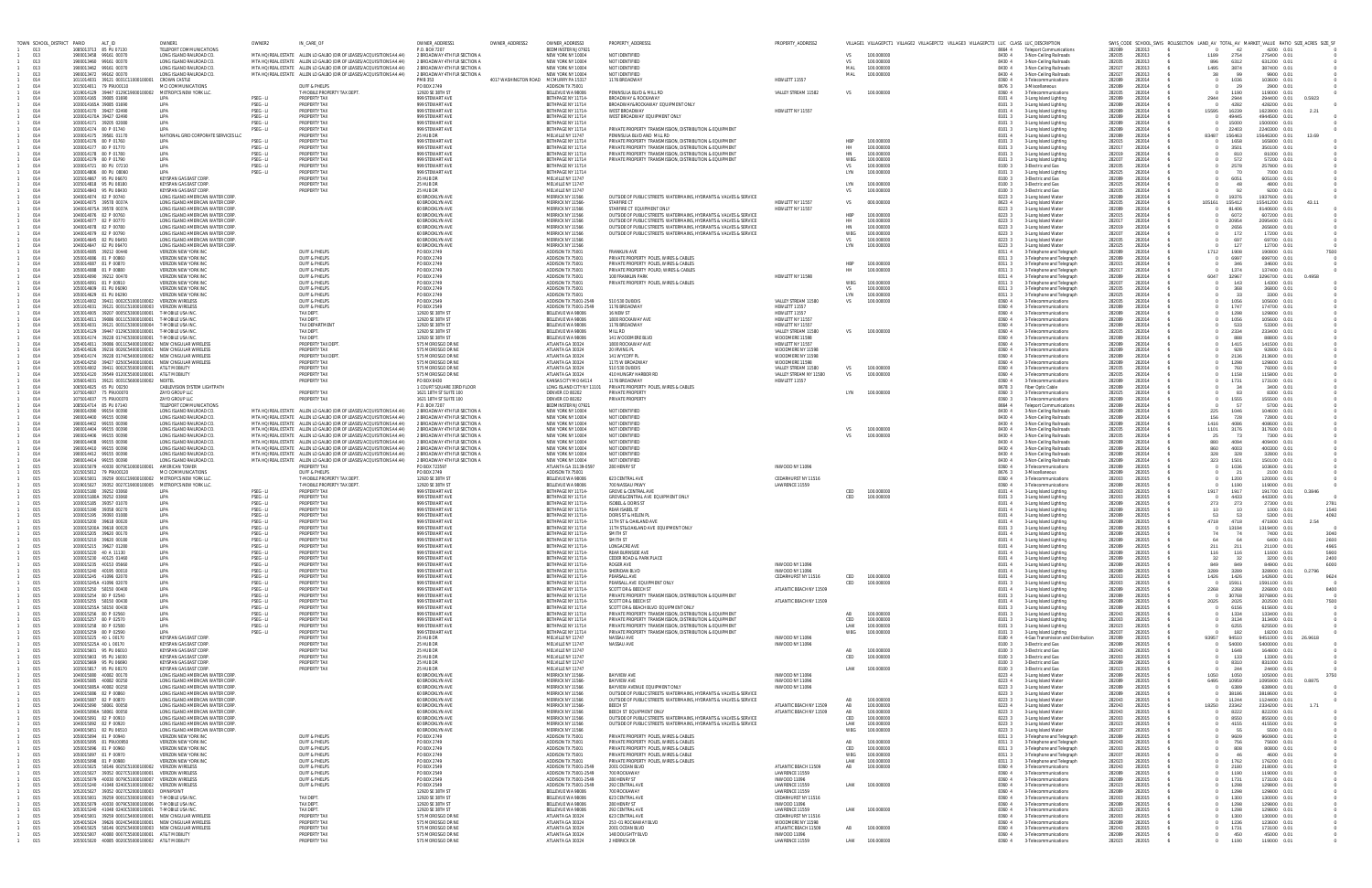| TOWN SCHOOL_DISTRICT PARID | ALT ID                                                                                                                | OWNER <sup>®</sup>                                            | OWNER2                   | IN CARE OF                                                                                                                                   | OWNER_ADDRESS1                                               | OWNER_ADDRESS2                        | OWNER_ADDRESS3                               | PROPERTY ADDRESS                                                                                | PROPERTY_ADDRESS2                                 |                   | VILLAGE1 VILLAGEPCT1 VILLAGE2 VILLAGEPCT2 VILLAGE3 VILLAGEPCT3 LUC CLASS LUC_DESCRIPTION |                  |                                                               |                                      | SWIS_CODE SCHOOL_SWIS ROLLSECTION LAND_AV TOTAL_AV MARKET_VALUE RATIO SIZE_ACRES SIZE_SF |                 |                              |                     |
|----------------------------|-----------------------------------------------------------------------------------------------------------------------|---------------------------------------------------------------|--------------------------|----------------------------------------------------------------------------------------------------------------------------------------------|--------------------------------------------------------------|---------------------------------------|----------------------------------------------|-------------------------------------------------------------------------------------------------|---------------------------------------------------|-------------------|------------------------------------------------------------------------------------------|------------------|---------------------------------------------------------------|--------------------------------------|------------------------------------------------------------------------------------------|-----------------|------------------------------|---------------------|
| 015<br>015                 | 1055015079  40030  0079C55000100002  AT&T MOBILITY<br>1056015027 39352 0027C56000100004 NEXTE                         |                                                               |                          | PROPERTY TAX<br>PROPERTY TAX                                                                                                                 | 575 MOROSGO DR NE<br>PO BOX 8430                             |                                       | ATLANTA GA 30324<br>KANSAS CITY MO 64114     | 280 HENRY ST<br>700 NASSAU PKW                                                                  | <b>INWOOD 11096</b><br><b>LAWRENCE 11559</b>      |                   |                                                                                          | 83604<br>8360 4  | 3-Telecommunications<br>3-Telecommunications                  | 282089<br>282015<br>282089<br>282015 |                                                                                          | 1298<br>1515    | 129800 0.01<br>151500 0.01   |                     |
| 015                        | 1057015001 39422 0001C57000100001 SPRIN                                                                               |                                                               |                          |                                                                                                                                              | PO BOX 8430                                                  |                                       | KANSAS CITY MO 64114                         | 97 CEDARHURST                                                                                   | CEDARHURST 11516                                  | CED               | 100,000000                                                                               | 8360 4           | 3-Telecommunications                                          | 282003<br>282015                     |                                                                                          | 1200            | 120000 0.01                  |                     |
| 015                        | 1057015020  40085  0020C57000100001  SPRINT                                                                           |                                                               |                          |                                                                                                                                              | PO BOX 8430                                                  |                                       | KANSAS CITY MO 64114                         | 2 HERRICK DR                                                                                    | LAWRENCE 11559                                    | LAW               | 100.000000                                                                               | 8360 4           | 3-Telecommunications                                          | 282023<br>282015                     |                                                                                          | 1190            | 119000 0.01                  |                     |
| 015<br>015                 | 1057015025 58146 0025C57000100004 SPRIN<br>1057015027 39352 0027C57000100002 SPRINT                                   |                                                               |                          |                                                                                                                                              | PO BOX 8430<br>PO BOX 8430                                   |                                       | KANSAS CITY MO 64114<br>KANSAS CITY MO 64114 | 2001 OCEAN BLVI<br>700 ROCKAWAY                                                                 | ATLANTIC BEACH 11509<br>LAWRENCE 11559            | AB                | 100,000000                                                                               | 8360<br>8360 4   | 3-Telecommunications<br>3-Telecommunications                  | 282043<br>282015<br>282089<br>282015 |                                                                                          | 1298<br>1731    | 129800 0.0<br>173100 0.01    |                     |
| 015                        | 1057015079  40030  0079C57000100005  SPRINT                                                                           |                                                               |                          |                                                                                                                                              | PO BOX 8430                                                  |                                       | KANSAS CITY MO 64114                         | 280 HENRY S                                                                                     | <b>INWOOD 11096</b>                               |                   |                                                                                          | 8360 4           | 3-Telecommunications                                          | 282089<br>282015                     |                                                                                          | 298             | 29800 0.01                   |                     |
| 015                        | 1065015005 65 PU 00050                                                                                                | CABLEVISION SYSTEM LIGHTPATH                                  |                          |                                                                                                                                              | 1 COURT SQUARE 33RD FLOOR                                    |                                       | LONG ISLAND CITY NY 11101                    | PRIVATE PROPERTY POLES, WIRES & CABLES                                                          |                                                   | LAW               | 100,000000                                                                               | 8678 3           | Fiber Optic Cable                                             | 282023<br>282015                     |                                                                                          | 124             | 12400 0.01                   |                     |
| 015                        | 1065015026 65 PU 00260                                                                                                | CABLEVISION SYSTEM LIGHTPATH<br><b>ZAYO GROUP LLC</b>         |                          |                                                                                                                                              | 1 COURT SQUARE 33RD FLOOR                                    |                                       |                                              | LONG ISLAND CITY NY 11101 PRIVATE PROPERTY POLES, WIRES & CABLES<br>PRIVATE PROPERTY            |                                                   |                   |                                                                                          | 8678 3           | Fiber Optic Cable                                             | 282089<br>282015<br>282015           |                                                                                          | 47              | 4700 0.01                    |                     |
| 015<br>015                 | 1075015038 75 P9U00380<br>1083015005 40 A 07550                                                                       | BUCKEYE PIPELINE CO. L.P.                                     |                          | PROPERTY TAX<br>PROPERTY TAX DEPT                                                                                                            | 1621 18TH ST SUITE 100<br>PO BOX 56169                       |                                       | DENVER CO 80202<br>HOUSTON TX 77256          | 4 JOHNSON RD EQUIPMENT ONLY ON PRIVATE PROPERTY                                                 | <b>INWOOD 11096</b>                               |                   |                                                                                          | 8360 3<br>8470 4 | 3-Telecommunications<br>4-Pipelines                           | 282089<br>282089<br>282015           |                                                                                          | 2136<br>8904    | 213600 0.01<br>890400 0.01   |                     |
| 015                        | 1083015010 40 A 11920                                                                                                 | <b>BUCKEYE PIPELINE CO. L.P</b>                               |                          | PROPERTY TAX DEPT                                                                                                                            | PO BOX 56169                                                 |                                       | HOUSTON TX 77256                             | DOUGHTY RIVEL FOURMENT ONLY ON PRIVATE PROPERT                                                  |                                                   |                   |                                                                                          | 8470 4           | 4-Pipelines                                                   | 282089<br>282015                     |                                                                                          | 6716            | 671600 0.01                  |                     |
| 015                        | 1083015015 40 M 00070                                                                                                 | <b>BUCKEYE PIPELINE CO. L.</b>                                |                          | PROPERTY TAX DEPT                                                                                                                            | PO BOX 56169                                                 |                                       | HOUSTON TX 77256                             | JOHNSON RD EQUIPMENT ON PRIVATE PROPERTY                                                        | <b>INWOOD 11096</b>                               |                   |                                                                                          | 8470 4           | 4-Pipelines                                                   | 282089<br>28201                      |                                                                                          | 39886           | 3988600 0.0                  |                     |
| 015<br>015                 | 1085015715 85 PU 07150<br>1900015370 99153 00400                                                                      | TELEPORT COMMUNICATION!<br>LONG ISLAND RAILROAD CO            |                          | MTA HO/REAL ESTATE ALLEN LO GALBO (DIR OF LEASES/ACQUISITIONS A4.44)                                                                         | P.O. BOX 7207<br>2 BROADWAY 4TH FLR SECTION A                |                                       | BEDMINSTER NJ 07921<br>NEW YORK NY 10004     | NOT IDENTIFIED                                                                                  |                                                   |                   |                                                                                          | 8664 4<br>8430 4 | <b>Teleport Communications</b><br>3-Non-Ceiling Railroads     | 282089<br>282015<br>282089<br>282015 | 205                                                                                      | 78<br>722       | 7800 0.01<br>72200 0.01      |                     |
| 015                        | 1900015372 99153 00400                                                                                                | LONG ISLAND RAILROAD CO.                                      |                          | MTA HO/REAL ESTATE ALLEN LO GALBO (DIR OF LEASES/ACQUISITIONS A4.44)                                                                         | 2 BROADWAY 4TH FLR SECTION A                                 |                                       | NEW YORK NY 10004                            | NOT IDENTIFIED                                                                                  |                                                   |                   |                                                                                          | 8430 4           | 3-Non-Ceiling Railroads                                       | 282089<br>282015                     | 134                                                                                      | 473             | 47300 0.01                   |                     |
| 015                        | 1900015374 99153 00400                                                                                                | LONG ISLAND RAILROAD CO                                       |                          | MTA HO/REAL ESTATE ALLEN LO GALBO (DIR OF LEASES/ACQUISITIONS A4.44)                                                                         | 2 BROADWAY 4TH FLR SECTION A                                 |                                       | NEW YORK NY 10004                            | NOT IDENTIFIED                                                                                  |                                                   |                   |                                                                                          | 8430 4           | 3-Non-Ceiling Railroads                                       | 282089<br>282015                     | -14                                                                                      | - 50            | 5000 0.01                    |                     |
| 015<br>015                 | 1900015376 99153 00400<br>1900015378 99153 00400                                                                      | LONG ISLAND RAILROAD CO.<br>LONG ISLAND RAILROAD CO           |                          | MTA HO/REAL ESTATE ALLEN LO GALBO (DIR OF LEASES/ACQUISITIONS A4.44)<br>MTA HO/REAL ESTATE ALLEN LO GALBO (DIR OF LEASES/ACQUISITIONS A4.44) | 2 BROADWAY 4TH FLR SECTION A<br>2 BROADWAY 4TH FLR SECTION A |                                       | NEW YORK NY 10004<br>NEW YORK NY 10004       | NOT IDENTIFIED<br>NOT IDENTIFIED                                                                |                                                   | <b>IAW</b><br>LAW | 100,000000<br>100,000000                                                                 | 8430 4<br>8430 4 | 3-Non-Ceiling Railroads                                       | 282023<br>282015<br>282023<br>282015 | 636<br>2437                                                                              | 2240<br>8587    | 224000 0.01<br>858700 0.0    |                     |
| 015                        | 1900015380 99153 00400                                                                                                | LONG ISLAND RAILROAD CO                                       |                          | MTA HO/REAL ESTATE ALLEN LO GALBO (DIR OF LEASES/ACQUISITIONS A4.44)                                                                         | 2 BROADWAY 4TH FLR SECTION A                                 |                                       | NEW YORK NY 10004                            | NOT IDENTIFIED                                                                                  |                                                   | LAW               | 100,000000                                                                               | 8430 4           | 3-Non-Ceiling Railroads<br>3-Non-Ceiling Railroads            | 282023<br>282015                     | 2055                                                                                     | 7243            | 724300 0.01                  |                     |
| 015                        | 1900015382 99153 00410                                                                                                | LONG ISLAND RAILROAD CO                                       |                          | MTA HO/REAL ESTATE ALLEN LO GALBO (DIR OF LEASES/ACOUJSITIONS A4.44)                                                                         | 2 BROADWAY 4TH FLR SECTION A                                 |                                       | NEW YORK NY 10004                            | NOT IDENTIFIED                                                                                  |                                                   | LAW               | 100,000000                                                                               | 8430 4           | 3-Non-Ceiling Railroads                                       | 282023<br>282015                     | 1582                                                                                     | 5576            | 557600 0.01                  |                     |
| 015                        | 1900015384 99153 0041                                                                                                 | LONG ISLAND RAILROAD CO                                       |                          | MTA HO/REAL ESTATE ALLEN LO GALBO (DIR OF LEASES/ACQUISITIONS A4.44)                                                                         | 2 BROADWAY 4TH FLR SECTION A                                 |                                       | NEW YORK NY 10004                            | NOT IDENTIFIED                                                                                  |                                                   | CED               | 100.000000                                                                               | 8430 4           | 3-Non-Ceiling Railroads                                       | 282003<br>282015                     | 381                                                                                      |                 | 38100 0.01                   |                     |
| 015                        | 1900015386 99154 00390                                                                                                | LONG ISLAND RAILROAD CO                                       |                          | MTA HO/REAL ESTATE ALLEN LO GALBO (DIR OF LEASES/ACQUISITIONS A4.44)                                                                         | 2 BROADWAY 4TH FLR SECTION A                                 |                                       | NEW YORK NY 10004                            | NOT IDENTIFIED                                                                                  |                                                   | CED               | 100,000000                                                                               | 8430 4           | 3-Non-Ceiling Railroads                                       | 282003<br>282015                     | 400                                                                                      | 1647            | 164700 0.01                  |                     |
| 015<br>015                 | 1900015388 99154 00390<br>1900015392 99154 0039                                                                       | LONG ISLAND RAILROAD CO<br>LONG ISLAND RAILROAD CO            |                          | MTA HO/REAL ESTATE ALLEN LO GALBO (DIR OF LEASES/ACQUISITIONS A4.44)<br>MTA HO/REAL ESTATE ALLEN LO GALBO (DIR OF LEASES/ACQUISITIONS A4.44) | 2 BROADWAY 4TH FLR SECTION A<br>2 BROADWAY 4TH FLR SECTION A |                                       | NEW YORK NY 10004<br>NEW YORK NY 10004       | NOT IDENTIFIED<br>NOT IDENTIFIED                                                                |                                                   | CED<br>CED        | 100.000000<br>100,000000                                                                 | 8430 4<br>8430 4 | 3-Non-Ceiling Railroads<br>3-Non-Ceiling Railroads            | 282003<br>282015<br>282003<br>282015 | 137<br>115                                                                               | 565<br>475      | 56500 0.01<br>47500 0.0      |                     |
| 015                        | 1900015394 99154 00390                                                                                                | LONG ISLAND RAILROAD CO                                       |                          | MTA HO/REAL ESTATE ALLEN LO GALBO (DIR OF LEASES/ACQUISITIONS A4.44)                                                                         | 2 BROADWAY 4TH FLR SECTION A                                 |                                       | NEW YORK NY 10004                            | NOT IDENTIFIED                                                                                  |                                                   | CED               | 100,000000                                                                               | 8430 4           | 3-Non-Ceiling Railroads                                       | 282003<br>282015                     | 115                                                                                      | 475             | 47500 0.01                   |                     |
| 015                        | 1900015396 99154 00390                                                                                                | LONG ISLAND RAILROAD CO                                       |                          | MTA HO/REAL ESTATE ALLEN LO GALBO (DIR OF LEASES/ACQUISITIONS A4.44)                                                                         | 2 BROADWAY 4TH FLR SECTION A                                 |                                       | NEW YORK NY 10004                            | NOT IDENTIFIED                                                                                  |                                                   |                   |                                                                                          | 8430 4           | 3-Non-Ceiling Railroads                                       | 282089<br>282015                     | 2924                                                                                     | 6781            | 678100 0.01                  |                     |
| 015                        | 1900015398 99154 00390                                                                                                | LONG ISLAND RAILROAD CO                                       |                          | MTA HO/REAL ESTATE ALLEN LO GALBO (DIR OF LEASES/ACQUISITIONS A4.44)                                                                         | 2 BROADWAY 4TH FLR SECTION A                                 |                                       | NEW YORK NY 10004                            | NOT IDENTIFIED                                                                                  |                                                   |                   |                                                                                          | 8430 4           | 3-Non-Ceiling Railroads                                       | 282089<br>282015                     | 110                                                                                      | 453             | 45300 0.01                   |                     |
| 016<br>016                 | 1011016283 32440 0283C11000100001 CROWN CASTLE<br>1015016013 79 P9U00130                                              | MCI COMMUNICATIONS                                            |                          | <b>DUFF &amp; PHELPS</b>                                                                                                                     | <b>PMR 353</b><br>PO BOX 2749                                | 4017 WASHINGTON ROAD MCMURRY PA 15317 | ADDISON TX 7500                              | 443 HEMPSTEAD TPK                                                                               | <b>ELMONT 11003</b>                               |                   |                                                                                          | 8360 4<br>8676   | 3-Telecommunications<br>3-Miscellaneous                       | 282089<br>282016<br>282089<br>282016 |                                                                                          | 876             | 87600 0.01<br>$2500 - 0.0$   |                     |
| 016                        | 1015016050 79 P9U00500                                                                                                | MCI METRO ACCESS TRANS SRVCS LLC                              |                          | DUFF & PHELPS                                                                                                                                | PO BOX 2749                                                  |                                       | ADDISON TX 75001                             |                                                                                                 |                                                   | NHP               | 100,000000                                                                               | 8676             | 3-Miscellaneous                                               | 282041<br>282016                     |                                                                                          |                 | 8600 0.01                    |                     |
| 016                        |                                                                                                                       | 1016016045 32506 0045C16000100002 PHOENIX TOWER INTERNATIONAL |                          |                                                                                                                                              | 1001 YAMATO RD SUITE 105                                     |                                       | BOCA RATON FL 33431                          | 95 I FHRER AVE                                                                                  | <b>FI MONT NY 11003</b>                           |                   |                                                                                          | 8360 4           | 3-Telecommunications                                          | 282089<br>282016                     |                                                                                          | 615             | 61500 0.01                   |                     |
| 016                        | 1019016081 32599 0081C19000100003 METROPCS NEW YORK LLC<br>1019016283  32440  0283C19000100006  METROPCS NEW YORK LLO |                                                               |                          | PROPERTY TAX DEPT.<br><b>T-MOBILE PROPERTY TAX DEPT</b>                                                                                      | 12920 SE 38TH ST<br>12920 SE 38TH ST                         |                                       | BELLEVUE WA 98006                            | STUYVESANT ST<br>443 HEMPSTEAD TPK                                                              | ELMONT NY 11003<br>ELMONT NY 11003                |                   |                                                                                          | 8360<br>8360 4   | 3-Telecommunications                                          | 282089<br>282016<br>282089<br>282016 |                                                                                          | 1200            | 120000 0.01                  |                     |
| 016<br>016                 | 1030016265 32440 05240                                                                                                | LIPA                                                          | PSEG - LI                | PROPERTY TAX                                                                                                                                 | 999 STEWART AVE                                              |                                       | BELLEVUE WA 98006<br>BETHPAGE NY 11714-      | <b>ELMONT RD</b>                                                                                | ELMONT NY 11003                                   |                   |                                                                                          | 8101             | 3-Telecommunication<br>3-Long Island Lighting                 | 282089<br>282016                     | 3683                                                                                     | 296<br>3740     | 29600 0.01<br>374000 0.01    | 0.3131              |
| 016                        | 1030016265A 32440 05240                                                                                               | LIPA                                                          | PSEG - LI                | PROPERTY TAX                                                                                                                                 | 999 STEWART AVE                                              |                                       | BETHPAGE NY 11714                            | <b>EQUIPMENT ONL'</b>                                                                           |                                                   |                   |                                                                                          | 8101             | 3-Long Island Lighting                                        | 282089<br>282016                     |                                                                                          | 8863            | 886300 0.01                  |                     |
| 016                        | 1030016270 33 G 00300                                                                                                 | LIPA                                                          | PSEG - LI                | PROPERTY TAX                                                                                                                                 | 999 STEWART AVE                                              |                                       | BETHPAGE NY 11714-                           | <b>BEDFORD AVE &amp; HEMPSTEAD</b>                                                              | ELMONT 11003                                      |                   |                                                                                          | 8101 4           | 3-Long Island Lighting                                        | 282089<br>282016                     | 16053                                                                                    | 16508           | 1650800 0.01                 | 5.1299              |
| 016<br>016                 | 1030016270A 33 G 00300<br>1030016271 80 P 02710                                                                       | LIPA<br>LIPA                                                  | PSEG - LI<br>PSEG - LI   | PROPERTY TAX<br><b>PROPERTY TAX</b>                                                                                                          | 999 STEWART AVE<br>999 STEWART AVE                           |                                       | BETHPAGE NY 11714<br>BETHPAGE NY 11714       | BEDFORD AVE&HEMPSTEAD EQUIPMENT ONLY<br>PRIVATE PROPERTY TRANSMISSION, DISTRIBUTION & EQUIPMENT |                                                   |                   |                                                                                          | 8101 3<br>8101 3 | 3-Long Island Lighting<br>3-Long Island Lighting              | 282016<br>282089<br>282089<br>282016 |                                                                                          | 41493<br>35569  | 4149300 0.01<br>3556900 0.01 |                     |
| 016                        | 1030016272 80 P 02720                                                                                                 | lipa                                                          | PSEG - LI                | PROPERTY TAX                                                                                                                                 | 999 STEWART AVE                                              |                                       | BETHPAGE NY 11714                            | PRIVATE PROPERTY TRANSMISSION. DISTRIBUTION & EQUIPMENT                                         |                                                   | FPS               | 100,000000                                                                               | 8101 3           | 3-Long Island Lighting                                        | 282031<br>282016                     |                                                                                          |                 | 100 0.01                     |                     |
| 016                        | 1030016273 80 P 02730                                                                                                 | LIPA                                                          | PSEG - LI                | PROPERTY TAX                                                                                                                                 | 999 STEWART AVE                                              |                                       | BETHPAGE NY 11714                            | PRIVATE PROPERTY TRANSMISSION, DISTRIBUTION & EQUIPMENT                                         |                                                   | <b>SM</b>         | 100.000000                                                                               | 8101 3           | 3-Long Island Lighting                                        | 282033<br>282016                     | $\Omega$                                                                                 | 817             | 81700 0.01                   |                     |
| 016                        | 1030016274 80 P 02740                                                                                                 | LIPA                                                          | PSEG - LI                | <b>PROPERTY TAX</b>                                                                                                                          | 999 STEWART AV                                               |                                       | BETHPAGE NY 11714                            | PRIVATE PROPERTY TRANSMISSION. DISTRIBUTION & EQUIPMENT                                         |                                                   | NHF               | 100,000000                                                                               | 8101             | 3-Long Island Lighting                                        | 282041<br>282016                     |                                                                                          | 1339            | 133900 0.01                  |                     |
| 016<br>016                 | 1030016801 80 PU 08010<br>1035016260 32365 00860                                                                      | <b>I IPA</b><br>KEYSPAN GAS EAST CORP.                        | PSEG - LI                | PROPERTY TAX<br>PROPERTY TAX                                                                                                                 | 999 STEWART AVE<br>25 HUB DR                                 |                                       | BETHPAGE NY 11714<br>MELVILLE NY 11747       | MARGUERITE AVE                                                                                  | ELMONT NY 11003                                   |                   | 100,000000                                                                               | 8101 3<br>8180 4 | 3-Long Island Lighting<br>4-Gas Transmission and Distribution | 282007<br>282016<br>282089<br>282016 | 2984                                                                                     | - 49<br>3053    | 4900 0.01<br>305300 0.01     | 0.2796              |
| 016                        | 1035016260A 32365 00860                                                                                               | <b>KEYSPAN GAS EAST CORP</b>                                  |                          | <b>PROPERTY TAX</b>                                                                                                                          | 25 HUB DR                                                    |                                       | MELVILLE NY 11747                            | <b>MARGUERITE AVE</b>                                                                           | ELMONT NY 11003                                   |                   |                                                                                          | 8100 3           | 3-Electric and Gas                                            | 282089<br>282016                     |                                                                                          | 2500            | 250000 0.01                  |                     |
| 016                        | 1035016671 95 PU 06710                                                                                                | <b>KEYSPAN GAS EAST CORE</b>                                  |                          | <b>PROPERTY TAX</b>                                                                                                                          | 25 HUB DR                                                    |                                       | MELVILLE NY 11747                            |                                                                                                 |                                                   |                   |                                                                                          | 8100 3           | 3-Electric and Gas                                            | 282089<br>282016                     |                                                                                          | 9606            | 960600 0.01                  |                     |
| 016                        | 1035016813 95 PU 08130                                                                                                | <b>KEYSPAN GAS EAST CORP</b>                                  |                          | PROPERTY TAX                                                                                                                                 | 25 HUB DR                                                    |                                       | MELVILLE NY 11747                            |                                                                                                 |                                                   |                   | 100.000000                                                                               | 8100 3           | 3-Electric and Gas                                            | 282007<br>282016                     |                                                                                          | 45              | 4500 0.01                    |                     |
| 016                        | 1050016099 81 P 00990<br>1050016100 81 P9U01000                                                                       | <b>VERIZON NEW YORK INC</b><br>VERIZON NEW YORK INC           |                          | <b>DUFF &amp; PHELPS</b><br>DUFF & PHFLPS                                                                                                    | PO BOX 2749<br>PO BOX 2749                                   |                                       | ADDISON TX 75001<br>ADDISON TX 75001         | PRIVATE PROPERTY POLES, WIRES & CABLES<br>PRIVATE PROPERTY POLES, WIRES & CABLES                |                                                   | <b>SM</b>         | 100,000000                                                                               | 8311<br>8311 3   | 3-Telephone and Telegraph                                     | 282089<br>282016<br>282033<br>282016 |                                                                                          | 11108<br>395    | 1110800 0.01<br>39500 0.01   |                     |
| 016                        | 1050016101 81 P 01010                                                                                                 | <b>VERIZON NEW YORK IN</b>                                    |                          | <b>DUFF &amp; PHELPS</b>                                                                                                                     | PO BOX 2749                                                  |                                       | ADDISON TX 7500                              | PRIVATE PROPERTY POLES, WIRES & CABLES                                                          |                                                   |                   | 100,000000                                                                               | 8311 3           | 3-Telephone and Telegraph<br>3-Telephone and Telegraph        | 282041<br>282016                     |                                                                                          |                 | 5500 0.0                     |                     |
|                            | 1050016611 81 PU 06110                                                                                                | <b>VERIZON NEW YORK INC</b>                                   |                          | DUFF & PHELPS                                                                                                                                | PO BOX 2749                                                  |                                       | ADDISON TX 75001                             |                                                                                                 |                                                   |                   | 100,000000                                                                               | 8311 3           | 3-Telephone and Telegraph                                     | 282007<br>282016                     |                                                                                          | -62             | 6200 0.01                    |                     |
| 016                        | 1051016283 32440 0283C51000100005 VERIZON WIRFLESS                                                                    |                                                               |                          | DUFF & PHFLPS                                                                                                                                | PO BOX 2549                                                  |                                       | ADDISON TX 75001-2549                        | 443 HEMPSTEAD TPKE                                                                              | FLMONT 11003                                      |                   |                                                                                          | 8360 4           | 3-Telecommunications                                          | 282089<br>282016                     |                                                                                          | 1570            | 157000 0.01                  |                     |
| 016                        | 1051016505 32 F010505C51000100004 VERIZON WIRELESS                                                                    |                                                               |                          | DUFF & PHELPS                                                                                                                                | PO BOX 2549                                                  |                                       | ADDISON TX 75001                             | 570 ELMONT RD                                                                                   | <b>ELMONT 11003</b>                               |                   |                                                                                          | 8360             | 3-Telecommunications                                          | 282089<br>282016                     |                                                                                          | 1924            | 192400 0.0                   |                     |
| 016<br>016                 | 1052016283 32440 0283C52000100002 OMNIPOINT<br>1053016001 33282 0001C53000100002 T-MOBILE USA INC                     |                                                               |                          | TAX DEPT.                                                                                                                                    | 12920 SE 38TH ST<br>12920 SE 38TH ST                         |                                       | BELLEVUE WA 98006<br>BELLEVUE WA 98006       | 443 HEMPSTEAD TPKE<br>120 Covert AVE                                                            | ELMONT 11003<br>Elmont NY 11530                   | <b>SM</b>         | 100,000000                                                                               | 8360 4<br>8360 4 | 3-Telecommunications<br>3-Telecommunications                  | 282089<br>282016<br>282033<br>282016 |                                                                                          | 710<br>1060     | 71000 0.01<br>106000 0.01    |                     |
| 016                        | 1053016001D 32378 0001C53000100002 T-MOBILE USA INC                                                                   |                                                               |                          | <b>TAX DEPT</b>                                                                                                                              | 12920 SE 38TH ST                                             |                                       | BELLEVUE WA 98006                            | 161 Hempstead TPK                                                                               | Elmont NY 11003                                   |                   |                                                                                          | 8360 4           | 3-Telecommunications                                          | 282089<br>282016                     |                                                                                          | 1200            | 120000 0.01                  |                     |
| 016                        | 1053016012 37410 0012C53000100004 T-MOBILE USA INC                                                                    |                                                               |                          | <b>TAX DEPT</b>                                                                                                                              | 12920 SE 38TH ST                                             |                                       | BELLEVUE WA 98006                            | 1975 LINDEN BLVD                                                                                | FLMONT 11003                                      |                   |                                                                                          | 8360 4           | 3-Telecommunications                                          | 282089<br>282016                     |                                                                                          | 1298            | 129800 0.01                  |                     |
| 016                        | 1053016030 33 G 0030C53000100001 T-MOBILE USA INC                                                                     |                                                               |                          | TAX DEPT.                                                                                                                                    | 12920 SE 38TH ST                                             |                                       | BELLEVUE WA 98006                            | <b>BEDFORD AVE</b>                                                                              | FLORAL PARK 1100                                  |                   |                                                                                          | 8360 4           | 3-Telecommunications                                          | 282089<br>282016                     |                                                                                          | 1190            | 119000 0.01                  |                     |
| 016<br>016                 | 1053016045 32506 0045C53000100001 T-MOBILE USA INC<br>1053016505 32 F010505C53000100002 T-MOBILE USA INC              |                                                               |                          | <b>TAX DEPT</b><br><b>TAX DEPT</b>                                                                                                           | 12920 SE 38TH S'<br>12920 SE 38TH ST                         |                                       | BELLEVUE WA 98006<br>BELLEVUE WA 98006       | 95 LEHRER AVE<br>570 FLMONT RD                                                                  | ELMONT NY 1100<br><b>FLMONT 11003</b>             |                   |                                                                                          | 8360<br>8360 4   | 3-Telecommunications<br>3-Telecommunications                  | 282089<br>282016<br>282089<br>282016 |                                                                                          | 470<br>-980     | 47000 0.0<br>98000 0.01      |                     |
| 016                        | 1054016001 32378 0001C54000100001 NEW CINGULAR WIRELESS                                                               |                                                               |                          | PROPERTY TAX                                                                                                                                 | 575 MOROSGO DR NE                                            |                                       | ATLANTA GA 30324                             | 161 HEMPSTEAD TPKI                                                                              | <b>ELMONT 11003</b>                               |                   |                                                                                          | 8360 4           | 3-Telecommunications                                          | 282089<br>282016                     |                                                                                          | 1298            | 129800 0.01                  |                     |
| 016                        | 1054016012 37410 0012C54000100003 NEW CINGULAR WIRELESS                                                               |                                                               |                          | <b>PROPERTY TAX</b>                                                                                                                          | 575 MOROSGO DR NE                                            |                                       | ATLANTA GA 30324                             | 1975 LINDEN BLVD                                                                                | ELMONT 11003                                      |                   |                                                                                          | 8360 4           | 3-Telecommunications                                          | 282089<br>282016                     |                                                                                          | 1658            | 165800 0.01                  |                     |
| 016                        | 1054016081  32599  0081C54000100002  NEW CINGULAR WIRELESS                                                            |                                                               |                          | <b>PROPERTY TAX</b>                                                                                                                          | 575 MOROSGO DR NE                                            |                                       | ATLANTA GA 30324                             | STUYVESANT ST                                                                                   | <b>FI MONT NY 11003</b>                           |                   |                                                                                          | 8360 4           | 3-Telecommunications                                          | 282089<br>282016                     |                                                                                          | 1400            | 140000 0.01                  |                     |
| 016<br>016                 | 1054016283  32440  0283C54000100004  NEW CINGULAR WIRELESS<br>1054016505 32 F010505C54000100001 NEW CINGULAR WIRELESS |                                                               |                          | PROPERTY TAX<br><b>PROPERTY TAX</b>                                                                                                          | 575 MOROSGO DR NE<br>575 MOROSGO DR NE                       |                                       | ATLANTA GA 30324<br>ATLANTA GA 30324         | 443 HEMPSTEAD TPKI<br>570 ELMONT RD                                                             | <b>ELMONT 11003</b><br>ELMONT 11003               |                   |                                                                                          | 8360 4<br>8360 4 | 3-Telecommunications<br>3-Telecommunications                  | 282089<br>282016<br>282089<br>282016 |                                                                                          | 778<br>1060     | 77800 0.01<br>106000 0.01    |                     |
| 016                        | 1055016001 32577 0001C55000100001 AT&T MOBILITY                                                                       |                                                               |                          | PROPERTY TAX                                                                                                                                 | 575 MOROSGO DR NE                                            |                                       | ATLANTA GA 30324                             | 301 MFACHAM AVE                                                                                 | <b>FLMONT NY 11003</b>                            |                   |                                                                                          | 8360 4           | 3-Telecommunications                                          | 282089<br>282016                     |                                                                                          | 1083            | 108300 0.01                  |                     |
| 016                        | 1056016001 33282 0001C56000100001 NEXTE                                                                               |                                                               |                          | <b>PROPERTY TAX</b>                                                                                                                          | PO BOX 8430                                                  |                                       | KANSAS CITY MO 6411                          | 120 COVERT AVE                                                                                  | GARDEN CITY 11530                                 | SM                | 100,000000                                                                               | 8360 4           | 3-Telecommunications                                          | 282033<br>282016                     |                                                                                          | 1947            | 194700 0.01                  |                     |
| 016                        | 1057016012 37410 0012C57000100002 SPRINT                                                                              |                                                               |                          |                                                                                                                                              | PO BOX 8430                                                  |                                       | KANSAS CITY MO 64114                         | 1975 LINDEN BLVD                                                                                | ELMONT 11003                                      |                   |                                                                                          | 8360 4           | 3-Telecommunications                                          | 282089<br>282016                     |                                                                                          | 1298            | 129800 0.01                  |                     |
| 016<br>016                 | 1057016283 32440 0283C57000100004 SPRINT<br>1065016009 65 PU 00090                                                    | <b>CABLEVISION SYSTEM LIGHTPATH</b>                           |                          | PROPERTY TAX                                                                                                                                 | PO BOX 8430                                                  |                                       | KANSAS CITY MO 64114                         | <b>443 HEMPSTEAD TPK</b><br>LONG ISLAND CITY NY 11101 PRIVATE PROPERTY POLES WIRES & CABLE      | ELMONT NY 11003                                   | <b>NHP</b>        | 100,000000                                                                               | 8360 4<br>8678 3 | 3-Telecommunications                                          | 282089<br>282016<br>282041<br>282016 |                                                                                          | 843<br>153      | 84300 0.01<br>15300 0.0      |                     |
| 016                        | 1065016027 65 PU 00270                                                                                                | <b>CABLEVISION SYSTEM LIGHTPATH</b>                           |                          |                                                                                                                                              | 1 COURT SQUARE 33RD FLOOR<br>1 COURT SQUARE 33RD FLOOR       |                                       |                                              | LONG ISLAND CITY NY 11101 PRIVATE PROPERTY POLES, WIRES & CABLES                                |                                                   |                   |                                                                                          | 8678 3           | Fiber Optic Cable<br>Fiber Optic Cable                        | 282089<br>282016                     |                                                                                          | 59              | 5900 0.0                     |                     |
| -016                       | 1075016039 75 P9U00390                                                                                                | ZAYO GROUP LLC                                                |                          | <b>PROPERTY TAX</b>                                                                                                                          | 1621 18TH ST SUITE 100                                       |                                       | DENVER CO 80202                              | PRIVATE PROPERTY                                                                                |                                                   |                   |                                                                                          | 8360 3           | 3-Telecommunications                                          | 282016<br>282089                     |                                                                                          | 2469            | 246900 0.01                  |                     |
|                            | 1085016716 85 PU 07160                                                                                                | <b>TELEPORT COMMUNICATIONS</b>                                |                          |                                                                                                                                              | P.O. BOX 7207                                                |                                       | BEDMINSTER NJ 07921                          |                                                                                                 |                                                   |                   |                                                                                          | 8664             | <b>Teleport Communications</b>                                | 282089<br>282016                     |                                                                                          |                 | 960000.0                     |                     |
|                            | 1900016054 99114 00320<br>1900016080 99114 00330                                                                      | LONG ISLAND RAILROAD CO.<br>LONG ISLAND RAILROAD CO           |                          | MTA HO/REAL ESTATE ALLEN LO GALBO (DIR OF LEASES/ACQUISITIONS A4.44)<br>MTA HO/REAL ESTATE ALLEN LO GALBO (DIR OF LEASES/ACQUISITIONS A4.44) | 2 BROADWAY 4TH FLR SECTION A<br>2 BROADWAY 4TH FLR SECTION A |                                       | NEW YORK NY 10004<br>NEW YORK NY 10004       | NOT IDENTIFIED<br>NOT IDENTIFIED                                                                |                                                   |                   | 100,000000<br>100,000000                                                                 | 8430 4<br>8430 4 | 3-Non-Ceiling Railroads                                       | 282007<br>282016<br>282033<br>282016 | 154<br>369                                                                               | 290<br>1956     | 29000 0.01<br>195600 0.01    |                     |
| 016<br>017                 | 1012017116 33 F 0116C12000100002                                                                                      | SBA COMMUNICATIONS CORP                                       |                          | TAX DEPARTMENT - NY41513-A                                                                                                                   | 8051 CONGRESS AVE                                            |                                       | BOCA RATON FL 33487                          | 490 HEMPSTEAD TPKE                                                                              | WEST HEMPSTEAD NY 11552                           |                   |                                                                                          | 8360             | 3-Non-Ceiling Railroads<br>3-Telecommunications               | 282089<br>282017                     |                                                                                          | 1150            | 115000 0.0                   |                     |
| 017                        | 1015017014 79 P9U00140                                                                                                | MCLCOMMUNICATIONS                                             |                          | DUFF & PHELPS                                                                                                                                | PO BOX 2749                                                  |                                       | ADDISON TX 75001                             |                                                                                                 |                                                   |                   |                                                                                          | 8676 3           | 3-Miscellaneous                                               | 282089<br>282017                     |                                                                                          | -18             | 1800 0.0                     |                     |
| 017                        | 1030017280 35072 00180                                                                                                | LIPA                                                          | PSEG - LI                | PROPERTY TAX                                                                                                                                 | 999 STEWART AVE                                              |                                       | BETHPAGE NY 11714-                           | <b>FMMA PI</b>                                                                                  | FRANKLIN SQUARE NY 11010                          |                   |                                                                                          | 8101             | 3-Long Island Lighting                                        | 282089<br>282017                     | 418                                                                                      | 418             | 41800 0.01                   | 5166                |
| 017                        | 1030017285 35073 00140<br>1030017286 80 P 02860                                                                       | LIPA<br><b>I IPA</b>                                          | PSEG - LI<br>PSEG - LI   | <b>PROPERTY TAX</b><br><b>PROPERTY TAX</b>                                                                                                   | 999 STEWART AVE<br>999 STFWART AVE                           |                                       | BETHPAGE NY 11714-<br>BETHPAGE NY 11714      | <b>NEW YORK AVE</b><br>PRIVATE PROPERTY TRANSMISSION, DISTRIBUTION & EQUIPMENT                  |                                                   |                   |                                                                                          | 8101.<br>8101 3  | 3-Long Island Lighting<br>3-Long Island Lighting              | 282089<br>282017<br>282089<br>282017 | 632                                                                                      | 632<br>24876    | 63200 0.01<br>2487600 0.01   |                     |
|                            | 1030017711 80 PU 07110                                                                                                | <b>IIPA</b>                                                   | $PSFG - H$               | PROPERTY TAX                                                                                                                                 | 999 STFWART AVE                                              |                                       | BETHPAGE NY 11714                            |                                                                                                 |                                                   |                   | 100,00000                                                                                | 8100 3           | 3-Electric and Gas                                            | 282011<br>282017                     |                                                                                          | 695             | 69500 0.01                   |                     |
| 017                        | 1035017673 95 PU 06730                                                                                                | <b>KEYSPAN GAS EAST CORP</b>                                  |                          | PROPERTY TAX                                                                                                                                 | 25 HUB DR                                                    |                                       | MELVILLE NY 11747                            |                                                                                                 |                                                   |                   |                                                                                          | 8100 3           | 3-Electric and Ga                                             | 282089<br>282017                     |                                                                                          | 6719            | 671900 0.01                  |                     |
| 017<br>017                 | 1035017816 95 PU 08160<br>1050017103 81 P 01030                                                                       | KEYSPAN GAS EAST CORE<br><b>VERIZON NEW YORK INC</b>          |                          | PROPERTY TAX<br><b>DUFF &amp; PHELPS</b>                                                                                                     | 25 HUB DR<br>PO BOX 2749                                     |                                       | MELVILLE NY 11747<br>ADDISON TX 75001        |                                                                                                 |                                                   | GC                | 100.000000                                                                               | 8100 3<br>8311 3 | 3-Electric and Gas                                            | 282011<br>282017<br>282089<br>282017 |                                                                                          | -37<br>7769     | 3700 0.01                    |                     |
| 017                        | 1050017619 81 PU 06190                                                                                                | <b>VERIZON NEW YORK INC</b>                                   |                          | DUFF & PHELPS                                                                                                                                | PO BOX 2749                                                  |                                       | ADDISON TX 75001                             | PRIVATE PROPERTY POLES, WIRES & CABLES                                                          |                                                   | GC                | 100,000000                                                                               | 8311 3           | 3-Telephone and Telegraph<br>3-Telephone and Telegraph        | 282011<br>282017                     |                                                                                          | 126             | 776900 0.01<br>12600 0.01    |                     |
| 017                        | 1051017001 35103 0001C51000100001 VERIZON WIRELESS                                                                    |                                                               |                          | <b>DUFF &amp; PHELPS</b>                                                                                                                     | PO BOX 2549                                                  |                                       | ADDISON TX 75001-2549                        | 925 HEMPSTEAD TPKE                                                                              | FRANKLIN SQUARE 11010                             |                   |                                                                                          | 8360 4           | 3-Telecommunications                                          | 282089<br>282017                     |                                                                                          | 1298            | 129800 0.01                  |                     |
| 017                        | 1051017038  33401  0038C51000100002  VERIZON WIRELESS                                                                 |                                                               |                          | <b>DUFF &amp; PHELPS</b>                                                                                                                     | PO BOX 2549                                                  |                                       | ADDISON TX 75001                             | 895 SCHROETER AVE                                                                               | FRANKLIN SQUARE NY 11010                          |                   |                                                                                          | 8360 4           | 3-Telecommunications                                          | 282089<br>282017                     |                                                                                          | 1920            | 192000 0.01                  |                     |
| 017<br>017                 | 1051017513 35 A 0513C51000100003<br>1052017001 35103 0001C52000100001 OMNIPOINT                                       | <b>VERIZON WIRELESS</b>                                       |                          | DUFF & PHELPS                                                                                                                                | PO BOX 2549<br>12920 SE 38TH ST                              |                                       | ADDISON TX 75001<br>BELLEVUE WA 98006        | 1155 ARLINGTON AVE<br>925 HEMPSTEAD TPKE                                                        | FRANKLIN SQUARE NY 11010<br>FRANKLIN SQUARE 11010 |                   |                                                                                          | 8360 4<br>8360 4 | 3-Telecommunications<br>3-Telecommunications                  | 282089<br>282017<br>282089<br>282017 |                                                                                          | 1407<br>1406    | 140700 0.01<br>140600 0.01   |                     |
| 017                        | 1053017116 33 E 0116C53000100001 T-MOBILE USA INC                                                                     |                                                               |                          | TAX DEPT.                                                                                                                                    | 12920 SE 38TH ST                                             |                                       | BELLEVUE WA 98006                            | 490 -520 Hempstead TPKI                                                                         | West Hempstead NY 11552                           |                   |                                                                                          | 8360 4           | 3-Telecommunications                                          | 282089<br>282017                     |                                                                                          | 1200            | 120000 0.01                  |                     |
| 017                        | 1053017169 35 A 0169C53000100001 T-MOBILE USA INC                                                                     |                                                               |                          |                                                                                                                                              | 12920 SE 38TH ST                                             |                                       | BELLEVUE WA 98006                            | 390 FRANKLIN AVE                                                                                | FRANKLIN SQUARE 11010                             |                   |                                                                                          | 8360 4           | 3-Telecommunications                                          | 282089<br>282017                     |                                                                                          | 1135            | 113500 0.01                  |                     |
| 017<br>017                 | 1055017001 35103 0001C55000100002 AT&T MOBILITY<br>1057017038 33401 0038C57000100001 SPRINT                           |                                                               |                          | PROPERTY TAX<br>PROPERTY TAX DEPT                                                                                                            | 575 MOROSGO DR NE<br>PO BOX 8430                             |                                       | ATLANTA GA 30324<br>KANSAS CITY MO 64114     | 925 HEMPSTEAD TPKI<br>895 SCHROETER AVE                                                         | FRANKLIN SQUARE 11010<br>FRANKLIN SQUARE NY 11010 |                   |                                                                                          | 8360 4<br>8360 4 | 3-Telecommunications<br>3-Telecommunications                  | 282089<br>282017<br>282089<br>282017 |                                                                                          | 1298<br>1200    | 129800 0.01<br>120000 0.01   |                     |
| 017                        | 1057017513 35 A 0513C57000100002 SPRINT                                                                               |                                                               |                          |                                                                                                                                              | PO BOX 8430                                                  |                                       | KANSAS CITY MO 64114                         | FRANKLIN AVE                                                                                    | FRANKLIN SQUARE 11010                             |                   |                                                                                          | 8360 4           | 3-Telecommunications                                          | 282089<br>282017                     |                                                                                          | 592             | 59200 0.01                   |                     |
| 017                        | 1065017028 65 PU 00280                                                                                                | <b>CABLEVISION SYSTEM LIGHTPATH</b>                           |                          |                                                                                                                                              | 1 COURT SQUARE 33RD FLOOR                                    |                                       |                                              | LONG ISLAND CITY NY 11101 PRIVATE PROPERTY POLES, WIRES & CABLES                                |                                                   |                   |                                                                                          | 8678 3           | Fiber Optic Cable                                             | 282089<br>282017                     |                                                                                          | 40              | 4000 0.01                    |                     |
| 017<br>017                 | 1075017004 75 P9U00040<br>1075017040 75 P9U00400                                                                      | ZAYO GROUP LLC<br>ZAYO GROUP LLC                              |                          | <b>PROPERTY TAX</b><br>PROPERTY TAX                                                                                                          | 1621 18TH ST SUITE 100                                       |                                       | DENVER CO 80202                              | PRIVATE PROPERTY<br><b>PRIVATE PROPERTY</b>                                                     |                                                   | GC                | 100.000000                                                                               | 8360 3<br>8360 3 | 3-Telecommunications                                          | 282011<br>282017<br>282089<br>282017 |                                                                                          | 1727            | 2100 0.01                    |                     |
| 017                        | 1085017717 85 PU 07170                                                                                                | TELEPORT COMMUNICATIONS                                       |                          |                                                                                                                                              | 1621 18TH ST SUITE 100<br>P.O. BOX 7207                      |                                       | DENVER CO 80202<br>BEDMINSTER NJ 07921       |                                                                                                 |                                                   |                   |                                                                                          | 8664             | 3-Telecommunications<br><b>Teleport Communications</b>        | 282089<br>282017                     |                                                                                          | 66              | 172700 0.01<br>6600 0.01     |                     |
| 018                        | 1030018290 33208 00290                                                                                                | lipa                                                          | PSEG - LI                | PROPERTY TAX                                                                                                                                 | 999 STEWART AVE                                              |                                       | BETHPAGE NY 11714-                           | JEFFERSON ST                                                                                    | GARDEN CITY NY 11530                              | GC                | 100,000000                                                                               | 8101 4           | 3-Long Island Lighting                                        | 282011<br>282018                     | 3288                                                                                     | 3399            | 339900 0.01                  | 10063               |
| 018                        | 1030018290A 33208 00290                                                                                               | lipa                                                          | PSEG - LI                | PROPERTY TAX                                                                                                                                 | 999 STEWART AVE                                              |                                       | BETHPAGE NY 11714                            | SEVENTH AVE EQUIPMENT ONLY                                                                      |                                                   | GC                | 100,000000                                                                               | 8101 3           | 3-Long Island Lighting                                        | 282011<br>282018                     |                                                                                          | 6105            | 610500 0.01                  |                     |
| 018<br>018                 | 1030018295 34091 01260<br>1030018295A 34091 01260                                                                     | LIPA<br>LIPA                                                  | PSEG - LI<br>PSEG - LI   | PROPERTY TAX<br>PROPERTY TAX                                                                                                                 | 999 STEWART AVE<br>999 STEWART AVE                           |                                       | BETHPAGE NY 11714-<br>BETHPAGE NY 11714      | FRANKLIN AVE & LIRR<br>FRANKLIN AVE & LIRR EQUIPMENT ONLY                                       | GARDEN CITY NY 11530                              | GC<br>GC          | 100.000000<br>100,000000                                                                 | 8101 4<br>8101 3 | 3-Long Island Lighting<br>3-Long Island Lighting              | 282011<br>282018<br>282011<br>282018 | 1695                                                                                     | 1739<br>53568   | 173900 0.01<br>5356800 0.01  | 10375               |
| 018                        | 1030018304 80 P9U03040                                                                                                | <b>I IPA</b>                                                  | PSEG - LI                | PROPERTY TAX                                                                                                                                 | 999 STFWART AVE                                              |                                       | BETHPAGE NY 11714                            | PRIVATE PROPERTY TRANSMISSION DISTRIBUTION & EQUIPMENT                                          |                                                   |                   |                                                                                          | 8101 3           | 3-Long Island Lighting                                        | 282089<br>282018                     |                                                                                          | 1237            | 123700 0.01                  |                     |
| 018                        | 1030018306 80 P 03060                                                                                                 | LIPA                                                          | PSEG - LI                | <b>PROPERTY TAX</b>                                                                                                                          | 999 STEWART AVE                                              |                                       | BETHPAGE NY 11714                            | PRIVATE PROPERTY TRANSMISSION. DISTRIBUTION & EQUIPMENT                                         |                                                   | MI                | 100,000000                                                                               | 8101 3           | 3-Long Island Lighting                                        | 282039<br>282018                     |                                                                                          | 430             | 43000 0.01                   |                     |
| 018                        | 1030018307 80 P 03070                                                                                                 | LIPA                                                          | PSEG - LI                | PROPERTY TAX                                                                                                                                 | 999 STEWART AVE                                              |                                       | BETHPAGE NY 11714                            | PRIVATE PROPERTY TRANSMISSION, DISTRIBUTION & EQUIPMENT                                         |                                                   | -SM               | 100,000000                                                                               | 8101 3           | 3-Long Island Lighting                                        | 282033<br>282018                     |                                                                                          | 102             | 10200 0.01                   |                     |
| 018<br>018                 | 1030018308 80 P 03080<br>1030018346 44 D 0346A                                                                        | LIPA<br>LIPA                                                  | PSEG - LI<br>C/O PSEG-LI | PROPERTY TAX<br>PROPERTY TAX                                                                                                                 | 999 STEWART AVE<br>999 STEWART AVE                           |                                       | BETHPAGE NY 11714<br>BETHPAGE NY 11714       | PRIVATE PROPERTY TRANSMISSION, DISTRIBUTION & EQUIPMENT<br>550 STEWART AVE                      | GARDEN CITY NY 11530                              | -GC<br>GC         | 100,000000<br>100,000000                                                                 | 8101 3<br>8101 4 | 3-Long Island Lightin<br>3-Long Island Lighting               | 282018<br>282011<br>282011<br>282018 | 64027                                                                                    | 139325<br>64027 | 13932500 0.01                | 6402700 0.01 5.2495 |
| 018                        | 1035018300 34174 00010                                                                                                | KEYSPAN GAS EAST CORP.                                        |                          | <b>PROPERTY TAX</b>                                                                                                                          | 25 HUB DR                                                    |                                       | MELVILLE NY 11747                            | <b>SECOND ST</b>                                                                                | GARDEN CITY NY 11530                              | GC                | 100.000000                                                                               | 8180 4           | 4-Gas Transmission and Distribution                           | 282011<br>282018                     | 29011                                                                                    | 31525           | 3152500 0.01                 |                     |
| 018                        | 1035018300A 34174 00010                                                                                               | KEYSPAN GAS EAST CORP                                         |                          | PROPERTY TAX                                                                                                                                 | 25 HUB DR                                                    |                                       | MELVILLE NY 11747                            | <b>SECOND ST</b>                                                                                | GARDEN CITY NY 11530                              | GC                | 100,000000                                                                               | 8100 3           | 3-Electric and Gas                                            | 282011<br>282018                     |                                                                                          | 36000           | 3600000 0.01                 |                     |
| 018<br>018                 | 1035018305 34174 0208A<br>1035018609 95 PU 06090                                                                      | <b>KEYSPAN GAS EAST CORP</b><br>KEYSPAN GAS EAST CORP         |                          | PROPERTY TAX<br><b>PROPERTY TAX</b>                                                                                                          | 25 HUB DR<br>25 HUB DR                                       |                                       | MELVILLE NY 11747<br>MELVILLE NY 11747       | <b>SECOND ST</b>                                                                                | GARDEN CITY NY 11530                              | GC<br>GC          | 100,000000<br>100,000000                                                                 | 3800 4<br>8100 3 | Public Utillity Vacant Land<br>3-Electric and Gas             | 282011<br>282018<br>282011<br>282018 | 33                                                                                       | 33<br>7401      | 3300 0.01<br>740100 0.01     | 828                 |
| 018                        | 1035018675 95 PU 16750                                                                                                | KEYSPAN GAS EAST CORP.                                        |                          | PROPERTY TAX                                                                                                                                 | 25 HUB DR                                                    |                                       | MELVILLE NY 11747                            |                                                                                                 |                                                   |                   |                                                                                          | 8100 3           | 3-Electric and Gas                                            | 282089<br>282018                     |                                                                                          | 334             | 33400 0.01                   |                     |
| 018                        | 1050018105 81 P9U01050                                                                                                | <b>VERIZON NEW YORK INC</b>                                   |                          | <b>DUFF &amp; PHELPS</b>                                                                                                                     | PO BOX 2749                                                  |                                       | ADDISON TX 75001                             | PRIVATE PROPERTY POLES, WIRES & CABLES                                                          |                                                   | GC                | 100,000000                                                                               | 8311 3           | 3-Telephone and Telegraph                                     | 282011<br>282018                     |                                                                                          | 24836           | 2483600 0.01                 |                     |
| 018                        | 1050018106 81 P 01060                                                                                                 | <b>VERIZON NEW YORK INC</b>                                   |                          | DUFF & PHELPS                                                                                                                                | PO BOX 2749                                                  |                                       | ADDISON TX 75001                             | <b>PRIVATE PROPERTY POLES, WIRES &amp; CABLES</b>                                               |                                                   | MI                | 100,000000                                                                               | 8311 3           | 3-Telephone and Telegraph                                     | 282039<br>282018                     |                                                                                          | 471             | 47100 0.01                   |                     |
| 018<br>018                 | 1050018107 81 P 01070<br>1050018600 81 P9U06000                                                                       | VERIZON NEW YORK INC<br><b>VERIZON NEW YORK INC</b>           |                          | <b>DUFF &amp; PHELPS</b><br>DUFF & PHELPS                                                                                                    | PO BOX 2749<br>PO BOX 2749                                   |                                       | ADDISON TX 75001<br>ADDISON TX 75001         | PRIVATE PROPERTY POLES, WIRES & CABLE                                                           |                                                   | SM                | 100.000000                                                                               | 8311 3<br>8311 3 | 3-Telephone and Telegraph<br>3-Telephone and Telegraph        | 282033<br>282018<br>282089<br>282018 |                                                                                          | 386             | 5400 0.01<br>38600 0.01      |                     |
| 018                        | 1051018009 33 C 0009C51000100001 VERIZON WIRELESS                                                                     |                                                               |                          | <b>DUFF &amp; PHELPS</b>                                                                                                                     | PO BOX 2549                                                  |                                       | ADDISON TX 75001-2549                        | SOUTH AVE                                                                                       | GARDEN CITY 11530                                 | GC                | 100,000000                                                                               | 8360 4           | 3-Telecommunications                                          | 282011<br>282018                     |                                                                                          | 1731            | 173100 0.01                  |                     |
| 018                        | 1051018101U 34091 101UC51000100002 VERIZON WIRELESS                                                                   |                                                               |                          | <b>DUFF &amp; PHELPS</b>                                                                                                                     | PO BOX 2549                                                  |                                       | ADDISON TX 75001-2549                        | 360 STEWART AVE                                                                                 | GARDEN CITY 11530                                 | GC                | 100.000000                                                                               | 8360 4           | 3-Telecommunications                                          | 282011<br>282018                     |                                                                                          | 1190            | 119000 0.01                  |                     |
| 018                        | 1051018329 34 D 0329C51000100002 VERIZON WIRELESS                                                                     |                                                               |                          | DUFF & PHELPS                                                                                                                                | PO BOX 2549                                                  |                                       | ADDISON TX 75001                             | 240 OLD COUNTRY RD                                                                              | GARDEN CITY NY 11530                              | GC                | 100,000000                                                                               | 8360 4           | 3-Telecommunications                                          | 282011<br>282018                     |                                                                                          | 1800            | 180000 0.01                  |                     |
| 018<br>018                 | 1053018006U 34070 0006UC53000100001 T-MOBILE USA. INC<br>1053018009 33 C 0009C53000100003                             | T-MOBILE USA INC                                              |                          | <b>TAX DFPT</b><br><b>TAX DEPT</b>                                                                                                           | 12920 SE 38TH ST<br>12920 SE 38TH ST                         |                                       | BELLEVUE WA 98006<br>BELLEVUE WA 98006       | <b>111 SEVENTH ST</b><br>SOUTH AVE                                                              | GARDEN CITY NY 11530<br>GARDEN CITY 11530         | - GC<br>GC        | 100,000000<br>100,000000                                                                 | 8360 4<br>8360 4 | 3-Telecommunications<br>3-Telecommunications                  | 282011<br>282018<br>282011<br>282018 |                                                                                          | 838<br>1298     | 83800 0.01<br>129800 0.01    |                     |
| 018                        | 1053018363 34 K 0363C53000100001 T-MOBILE USA INC                                                                     |                                                               |                          | TAX DEPT.                                                                                                                                    | 12920 SE 38TH ST                                             |                                       | BELLEVUE WA 98006                            | 401 FRANKLIN AVI                                                                                | GARDEN CITY NY 11530                              |                   |                                                                                          | 8360 4           | 3-Telecommunications                                          | 282011<br>282018                     |                                                                                          | 1200            | 120000 0.01                  |                     |
| 018                        | 1053018371  44  D  0371C53000100001  T-MOBILE USA INC                                                                 |                                                               |                          | TAX DEPT.                                                                                                                                    | 12920 SE 38TH ST                                             |                                       | BELLEVUE WA 98006                            | 71 Clinton RD                                                                                   | Garden City NY 11530                              | GC                | 100,000000                                                                               | 8360 4           | 3-Telecommunications                                          | 282011<br>282018                     |                                                                                          | 1300            | 130000 0.01                  |                     |
| 018                        | 1054018009 33 C 0009C54000100004 NEW CINGULAR WIRELESS                                                                |                                                               |                          | <b>PROPERTY TAX</b>                                                                                                                          | 575 MOROSGO DR NE                                            |                                       | ATLANTA GA 30324                             | SOUTH AVE                                                                                       | GARDEN CITY 11530                                 | GC                | 100.000000                                                                               | 8360 4           | 3-Telecommunications                                          | 282011<br>282018                     |                                                                                          | 1298            | 129800 0.01                  |                     |
| 018<br>018                 | 1054018329 34 D 0329C54000100001 NEW CINGULAR WIRELESS<br>1055018004 34065 0004C55000100001 AT&T MOBILITY             |                                                               |                          | PROPERTY TAX<br>PROPERTY TAX                                                                                                                 | 575 MOROSGO DR<br>575 MOROSGO DR NE                          |                                       | ATLANTA GA 30324<br>ATLANTA GA 30324         | 240 OLD COUNTRY RD<br><b>45 SEVENTH ST</b>                                                      | GARDEN CITY NY 11530<br>GARDEN CITY NY 11530      | - GC<br>GC        | 100,000000<br>100,000000                                                                 | 8360 4<br>8360 4 | 3-Telecommunications<br>3-Telecommunications                  | 282011<br>282018<br>282011<br>282018 |                                                                                          | 2333<br>1100    | 233300 0.01<br>110000 0.01   |                     |
| 018                        | 1057018009 33 C 0009C57000100002 SPRINT                                                                               |                                                               |                          | PROPERTY TAX DEPT                                                                                                                            | PO BOX 8430                                                  |                                       | KANSAS CITY MO 64114                         | SOUTH AVE                                                                                       | GARDEN CITY NY 11530                              | - GC              | 100,000000                                                                               | 8360 4           | 3-Telecommunications                                          | 282011<br>282018                     |                                                                                          | 1100            | 110000 0.01                  |                     |
| 018                        | 1057018101U 34091 101UC57000100001 SPRINT                                                                             |                                                               |                          | PROPERTY TAX                                                                                                                                 | PO BOX 8430                                                  |                                       | KANSAS CITY MO 64114                         | 360 STEWART AVE                                                                                 | GARDEN CITY 11530                                 | - GC              | 100,000000                                                                               | 8360 4           | 3-Telecommunication                                           | 282011<br>282018                     |                                                                                          | 505             | 50500 0.01                   |                     |
| 018<br>018                 | 105701811C  44077 0011C57000100001  SPRINT<br>1065018002 65 PU 00020                                                  | <b>CABLEVISION SYSTEM LIGHTPATH</b>                           |                          |                                                                                                                                              | PO BOX 8430<br>1 COURT SQUARE 33RD FLOOR                     |                                       | KANSAS CITY MO 64114                         | 200 RING RD<br>LONG ISLAND CITY NY 11101 PRIVATE PROPERTY POLES, WIRES & CABLES                 | GARDEN CITY 11530                                 | GC<br>GC          | 100,000000<br>100,000000                                                                 | 8360 4<br>8678 3 | 3-Telecommunications<br>Fiber Optic Cable                     | 282018<br>282011<br>282011<br>282018 |                                                                                          | 1298<br>386     | 129800 0.01<br>38600 0.01    |                     |
|                            |                                                                                                                       |                                                               |                          |                                                                                                                                              |                                                              |                                       |                                              |                                                                                                 |                                                   |                   |                                                                                          |                  |                                                               |                                      |                                                                                          |                 |                              |                     |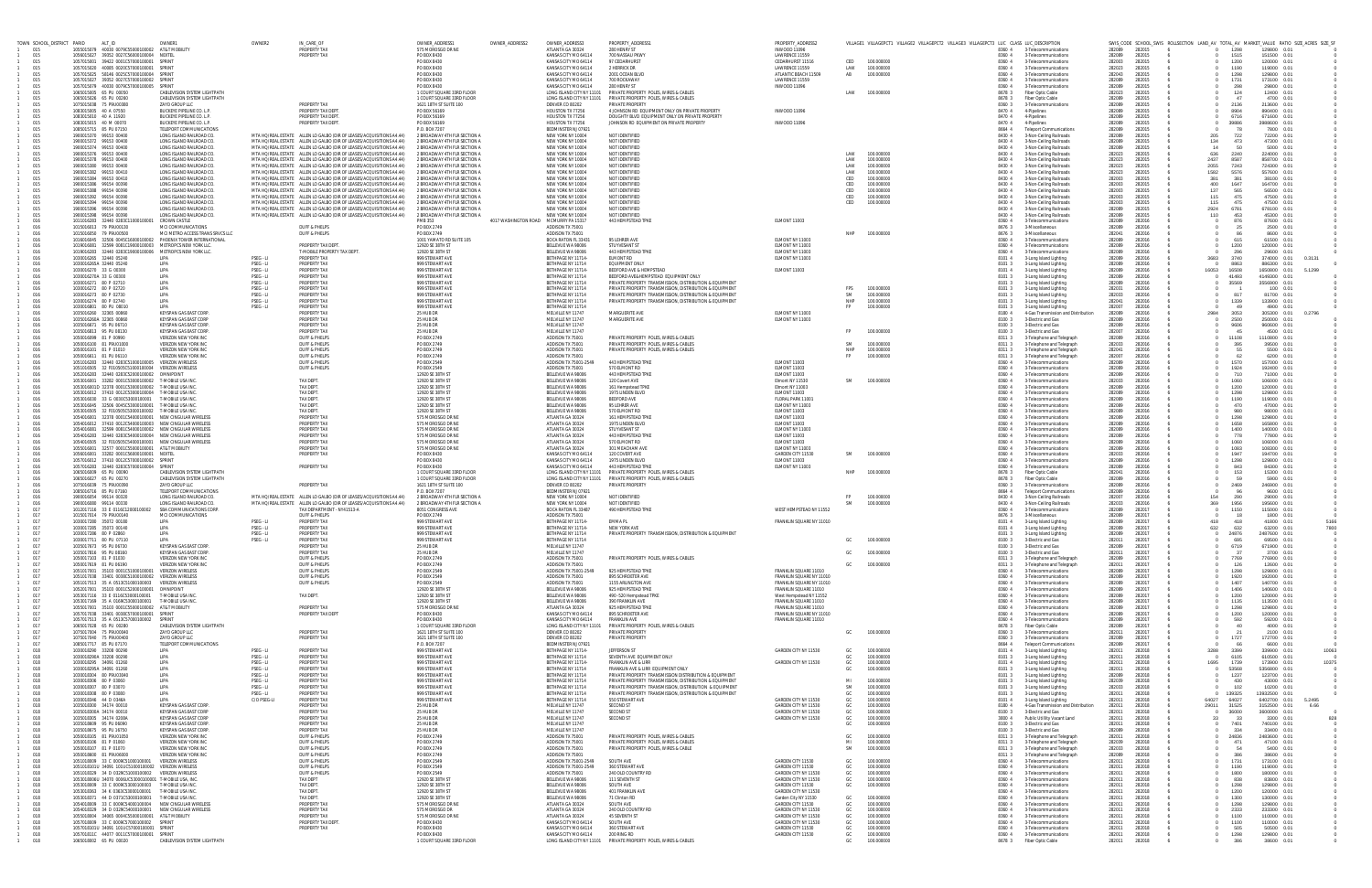| TOWN SCHOOL_DISTRICT PARID<br>018 | 1065018008 65 PU 00080                            | ALT_ID                                                                                                  | OWNFR1<br>CABLEVISION SYSTEM LIGHTPATH                                                                            | OWNER2                 | IN_CARE_OF                                                                                                                                    | OWNER_ADDRESS1<br>1 COURT SQUARE 33RD FLOOR                  | OWNER_ADDRESS2 | OWNER_ADDRESS3<br>LONG ISLAND CITY NY 11101  | PROPERTY ADDRESS1<br>PRIVATE PROPERTY POLES, WIRES & CABLES                                                                            | PROPERTY_ADDRESS2                                   | MI                       | VILLAGE1 VILLAGEPCT1 VILLAGE2 VILLAGEPCT2 VILLAGE3 VILLAGEPCT3 LUC CLASS LUC_DESCRIPTION<br>100,000000 |                  | Fiber Optic Cable                                      | 282039<br>282018                     | SWIS_CODE SCHOOL_SWIS ROLLSECTION LAND_AV TOTAL_AV MARKET_VALUE RATIO SIZE_ACRES SIZE_SI | 101            | 10100 0.01                   |                  |
|-----------------------------------|---------------------------------------------------|---------------------------------------------------------------------------------------------------------|-------------------------------------------------------------------------------------------------------------------|------------------------|-----------------------------------------------------------------------------------------------------------------------------------------------|--------------------------------------------------------------|----------------|----------------------------------------------|----------------------------------------------------------------------------------------------------------------------------------------|-----------------------------------------------------|--------------------------|--------------------------------------------------------------------------------------------------------|------------------|--------------------------------------------------------|--------------------------------------|------------------------------------------------------------------------------------------|----------------|------------------------------|------------------|
| 018                               | 1066018001 66 P9U00010                            |                                                                                                         | LEVEL 3 TELECOM NY                                                                                                |                        |                                                                                                                                               | 1025 ELDORADO DF                                             |                | BROOMFIELD CO 80021                          | PRIVATE PROPERT                                                                                                                        |                                                     | GC                       | 100,000000                                                                                             | 86783<br>8360 3  | 3-Telecommunications                                   | 282011<br>282018                     |                                                                                          | 339            | 33900 0.01                   |                  |
| 018<br>018                        | 1067018001 67 PU 00010<br>1075018005 75 P9U00050  |                                                                                                         | RELIANCE GLOBALCOM SERVICES<br>ZAYO GROUP LLC                                                                     |                        | PROPERTY TAX                                                                                                                                  | 55 IVAN ALLEN JR. BLVD SUITE 845<br>1621 18TH ST SUITE 100   |                | ATLANTA GA 30308-3011<br>DENVER CO 80202     | PUBLIC STREETS & HWYS<br><b>PRIVATE PROPERTY</b>                                                                                       |                                                     | GC<br>GC.                | 100,000000<br>100,000000                                                                               | 8360 4<br>8360 3 | 3-Telecommunications<br>3-Telecommunications           | 282011<br>282018<br>282018<br>282011 |                                                                                          | 127<br>4171    | 12700 0.01<br>417100 0.01    |                  |
| 018                               | 1075018041 75 P9U00410                            |                                                                                                         | ZAYO GROUP LL                                                                                                     |                        | <b>PROPERTY TAX</b>                                                                                                                           | 1621 18TH ST SUITE 100                                       |                | DENVER CO 80202                              | PRIVATE PROPERT                                                                                                                        |                                                     |                          |                                                                                                        | 8360             | 3-Telecommunications                                   | 282089<br>282018                     |                                                                                          |                | 8600 0.01                    |                  |
| 018<br>018                        | 1075018103 75 P9U01030<br>1900018032 99103 00330  |                                                                                                         | ZAYO GROUP LLC<br>LONG ISLAND RAILROAD CO                                                                         |                        | PROPERTY TAX<br>MTA HQ/REAL ESTATE ALLEN LO GALBO (DIR OF LEASES/ACQUISITIONS A4.44)                                                          | 1621 18TH ST SUITE 100<br>2 BROADWAY 4TH FLR SECTION A       |                | <b>DENVER CO 80202</b><br>NEW YORK NY 10004  | PRIVATE PROPERTY<br>NOT IDENTIFIED                                                                                                     |                                                     |                          | 100,000000<br>100,000000                                                                               | 8360 3<br>8430 4 | 3-Telecommunications<br>3-Non-Ceiling Railroads        | 282039<br>282018<br>282011<br>282018 | 120                                                                                      | 190<br>397     | 19000 0.01<br>39700 0.01     |                  |
| 018                               | 1900018034 99103 00330                            |                                                                                                         | LONG ISLAND RAILROAD CO                                                                                           |                        | MTA HO/REAL ESTATE ALLEN LO GALBO (DIR OF LEASES/ACQUISITIONS A4.44)                                                                          | 2 BROADWAY 4TH FLR SECTION A                                 |                | NEW YORK NY 10004                            | NOT IDENTIFIED                                                                                                                         |                                                     |                          | 100,000000                                                                                             | 8430 4           | 3-Non-Ceiling Railroads                                | 282011<br>282018                     | 2118                                                                                     | 7014           | 701400 0.01                  |                  |
| 018<br>018                        | 1900018038 99103 00330<br>1900018044 99103 00330  |                                                                                                         | LONG ISLAND RAILROAD CO<br>LONG ISLAND RAILROAD CO                                                                |                        | MTA HO/REAL ESTATE ALLEN LO GALBO (DIR OF LEASES/ACOUJISITIONS A4-44)<br>MTA HQ/REAL ESTATE ALLEN LO GALBO (DIR OF LEASES/ACQUISITIONS A4.44) | 2 BROADWAY 4TH FLR SECTION /<br>2 BROADWAY 4TH FLR SECTION A |                | NEW YORK NY 10004<br>NEW YORK NY 10004       | NOT IDENTIFIED<br>NOT IDENTIFIED                                                                                                       |                                                     |                          | 100,000000<br>100,000000                                                                               | 8430 4<br>8430 4 | 3-Non-Ceiling Railroads<br>3-Non-Ceiling Railroads     | 282011<br>282018<br>282011<br>282018 | 1256                                                                                     | 4159<br>- 42   | 415900 0.01<br>4200 0.01     |                  |
| 018                               | 1900018046 99103 00330                            |                                                                                                         | LONG ISLAND RAILROAD CO                                                                                           |                        | MTA HO/REAL ESTATE ALLEN LO GALBO (DIR OF LEASES/ACQUISITIONS A4.44)                                                                          | 2 BROADWAY 4TH FLR SECTION A                                 |                | NEW YORK NY 10004                            | NOT IDENTIFIED                                                                                                                         |                                                     |                          | 100.000000                                                                                             | 8430 4           | 3-Non-Ceiling Railroads                                | 282011<br>282018                     |                                                                                          |                | 3500 0.01                    |                  |
| 018<br>018                        | 1900018048 99103 00330<br>1900018050 99104 0033   |                                                                                                         | LONG ISLAND RAILROAD CO<br>LONG ISLAND RAILROAD CO                                                                |                        | MTA HO/REAL ESTATE ALLEN LO GALBO (DIR OF LEASES/ACOULSITIONS A4-44)<br>MTA HO/REAL ESTATE ALLEN LO GALBO (DIR OF LEASES/ACQUISITIONS A4.44)  | 2 BROADWAY 4TH FLR SECTION /<br>2 BROADWAY 4TH FLR SECTION / |                | NEW YORK NY 10004<br>NEW YORK NY 1000-       | NOT IDENTIFIED<br>NOT IDENTIFIED                                                                                                       |                                                     |                          | 100,000000<br>100.000000                                                                               | 8430 4<br>8430 4 | 3-Non-Ceiling Railroads<br>3-Non-Ceiling Railroads     | 282011<br>282018<br>282011<br>282018 | 255                                                                                      | 844            | 3400 0.01<br>84400 0.01      |                  |
| 018                               | 1900018064 99114 00330                            |                                                                                                         | LONG ISLAND RAILROAD CO                                                                                           |                        | MTA HO/REAL ESTATE ALLEN LO GALBO (DIR OF LEASES/ACQUISITIONS A4.44)                                                                          | 2 BROADWAY 4TH FLR SECTION /                                 |                | NEW YORK NY 10004                            | NOT IDENTIFIED                                                                                                                         |                                                     |                          | 100,000000                                                                                             | 8430 4           | 3-Non-Ceiling Railroads                                | 282011<br>282018                     | 803                                                                                      | 2286           | 228600 0.01                  |                  |
| 018<br>018                        | 1900018068 99115 00330<br>1900018070 99115 00330  |                                                                                                         | LONG ISLAND RAILROAD CO<br>LONG ISLAND RAILROAD CO                                                                |                        | MTA HO/REAL ESTATE ALLEN LO GALBO (DIR OF LEASES/ACQUISITIONS A4.44)<br>MTA HO/REAL ESTATE ALLEN LO GALBO (DIR OF LEASES/ACQUISITIONS A4.44)  | 2 BROADWAY 4TH FLR SECTION A<br>2 BROADWAY 4TH FLR SECTION / |                | NEW YORK NY 10004<br>NEW YORK NY 10004       | NOT IDENTIFIED<br>NOT IDENTIFIED                                                                                                       |                                                     |                          | 100,000000<br>100.000000                                                                               | 8430 4<br>8430 4 | 3-Non-Ceiling Railroads<br>3-Non-Ceiling Railroads     | 282011<br>282018<br>282011<br>282018 | 2427<br>3230                                                                             | 6910<br>9197   | 691000 0.01<br>919700 0.01   |                  |
| 018                               | 1900018072 99116 00330                            |                                                                                                         | LONG ISLAND RAILROAD CO                                                                                           |                        | MTA HO/REAL ESTATE ALLEN LO GALBO (DIR OF LEASES/ACQUISITIONS A4.44)                                                                          | 2 BROADWAY 4TH FLR SECTION A                                 |                | NEW YORK NY 10004                            | NOT IDENTIFIED                                                                                                                         |                                                     |                          | 100,000000                                                                                             | 8430 4           | 3-Non-Ceiling Railroads                                | 282011<br>282018                     |                                                                                          | 63<br>180      | 18000 0.01                   |                  |
| 018<br>018                        | 1900018074 99116 00330<br>1900018076 99114 0033   |                                                                                                         | LONG ISLAND RAILROAD CO<br>LONG ISLAND RAILROAD CO                                                                |                        | MTA HQ/REAL ESTATE ALLEN LO GALBO (DIR OF LEASES/ACQUISITIONS A4.44)<br>MTA HO/REAL ESTATE ALLEN LO GALBO (DIR OF LEASES/ACOULSITIONS A4-44)  | 2 BROADWAY 4TH FLR SECTION A<br>2 BROADWAY 4TH FLR SECTION A |                | NEW YORK NY 10004<br>NEW YORK NY 10004       | NOT IDENTIFIED<br>NOT IDENTIFIED                                                                                                       |                                                     |                          | 100,000000<br>100,000000                                                                               | 8430 4<br>8430   | 3-Non-Ceiling Railroads<br>3-Non-Ceiling Railroads     | 282011<br>282018<br>282011<br>282018 | 370<br>2130                                                                              | 1053<br>6063   | 105300 0.01<br>606300 0.01   |                  |
| 018                               | 1900018078 99114 00330                            |                                                                                                         | LONG ISLAND RAILROAD CO                                                                                           |                        | MTA HO/REAL ESTATE ALLEN LO GALBO (DIR OF LEASES/ACQUISITIONS A4.44)<br>MTA HO/REAL ESTATE ALLEN LO GALBO (DIR OF LEASES/ACOUJISITIONS A4-44) | 2 BROADWAY 4TH FLR SECTION A                                 |                | NEW YORK NY 10004                            | NOT IDENTIFIED                                                                                                                         |                                                     |                          | 100,000000                                                                                             | 8430 4           | 3-Non-Ceiling Railroads                                | 282011<br>282018                     |                                                                                          | 7186<br>58     | 718600 0.01                  |                  |
| 018<br>018                        | 1900018082 99116 00340<br>1900018084 99116 00330  |                                                                                                         | LONG ISLAND RAILROAD CO.<br>LONG ISLAND RAILROAD CO                                                               |                        | MTA HO/REAL ESTATE ALLEN LO GALBO (DIR OF LEASES/ACQUISITIONS A4.44)                                                                          | 2 BROADWAY 4TH FLR SECTION A<br>2 BROADWAY 4TH FLR SECTION / |                | NEW YORK NY 10004<br>NEW YORK NY 1000-       | NOT IDENTIFIED<br>NOT IDENTIFIED                                                                                                       |                                                     |                          | 100.000000<br>100,000000                                                                               | 8430 4<br>8430 4 | 3-Non-Ceiling Railroads<br>3-Non-Ceiling Railroads     | 282011<br>282018<br>282011<br>282018 | 2130<br>2393                                                                             | 9983<br>2393   | 998300 0.01<br>239300 0.01   |                  |
| 018                               | 1900018086 99116 00340                            |                                                                                                         | LONG ISLAND RAILROAD CO                                                                                           |                        | MTA HO/REAL ESTATE ALLEN LO GALBO (DIR OF LEASES/ACQUISITIONS A4.44)                                                                          | 2 BROADWAY 4TH FLR SECTION A                                 |                | NEW YORK NY 10004                            | NOT IDENTIFIED                                                                                                                         |                                                     |                          | 100,000000                                                                                             | 8430 4           | 3-Non-Ceiling Railroads                                | 282011<br>282018                     | 763                                                                                      | 2043           | 204300 0.01                  |                  |
| 018<br>018                        | 1900018088 99116 00340<br>1900018090 99345 0034   |                                                                                                         | LONG ISLAND RAILROAD CO<br>LONG ISLAND RAILROAD CO                                                                |                        | MTA HO/REAL ESTATE ALLEN LO GALBO (DIR OF LEASES/ACQUISITIONS A4.44)<br>MTA HO/REAL ESTATE ALLEN LO GALBO (DIR OF LEASES/ACQUISITIONS A4.44)  | 2 BROADWAY 4TH FLR SECTION /<br>2 BROADWAY 4TH FLR SECTION / |                | NEW YORK NY 10004<br>NEW YORK NY 1000-       | NOT IDENTIFIED                                                                                                                         |                                                     |                          | 100,000000<br>100.000000                                                                               | 8430 4<br>8430   | 3-Non-Ceiling Railroads<br>3-Non-Ceiling Railroads     | 282011<br>282018<br>282011<br>282018 | 2549<br>810                                                                              | 5833<br>1853   | 583300 0.01<br>185300 0.01   |                  |
| 018                               | 1900018092 99116 00340                            |                                                                                                         | LONG ISLAND RAILROAD CO                                                                                           |                        | MTA HO/REAL ESTATE ALLEN LO GALBO (DIR OF LEASES/ACQUISITIONS A4.44)                                                                          | 2 BROADWAY 4TH FLR SECTION /                                 |                | NEW YORK NY 10004                            | NOT IDENTIFIED                                                                                                                         |                                                     |                          | 100,000000                                                                                             | 8430 4           | 3-Non-Ceiling Railroads                                | 282011<br>282018                     | 2448                                                                                     | 5602           | 560200 0.01                  |                  |
| 018<br>018                        | 1900018094 99116 00340<br>1900018098 99117 00440  |                                                                                                         | LONG ISLAND RAILROAD CO<br>LONG ISLAND RAILROAD CO.                                                               |                        | MTA HQ/REAL ESTATE ALLEN LO GALBO (DIR OF LEASES/ACQUISITIONS A4.44)<br>MTA HO/REAL ESTATE ALLEN LO GALBO (DIR OF LEASES/ACQUISITIONS A4.44)  | 2 BROADWAY 4TH FLR SECTION A<br>2 BROADWAY 4TH FLR SECTION A |                | NEW YORK NY 10004<br>NEW YORK NY 10004       | NOT IDENTIFIED<br>NOT IDENTIFIED                                                                                                       |                                                     |                          | 100,000000<br>100.000000                                                                               | 8430 4<br>8430 4 | 3-Non-Ceiling Railroads<br>3-Non-Ceiling Railroads     | 282011<br>282018<br>282011<br>282018 | 2503<br>1942                                                                             | 5728<br>3078   | 572800 0.01<br>307800 0.01   |                  |
| 018                               | 1900018496 99164 00340                            |                                                                                                         | LONG ISLAND RAILROAD CO                                                                                           |                        | MTA HO/REAL ESTATE ALLEN LO GALBO (DIR OF LEASES/ACQUISITIONS A4.44)                                                                          | 2 BROADWAY 4TH FLR SECTION /                                 |                | NEW YORK NY 10004                            | NOT IDENTIFIED                                                                                                                         |                                                     |                          | 100,000000                                                                                             | 8430 4           | 3-Non-Ceiling Railroads                                | 282011<br>282018                     | 676                                                                                      | 1382           | 138200 0.01                  |                  |
| 018<br>018                        | 1900018498 99165 0034<br>1900018500 99165 00340   |                                                                                                         | LONG ISLAND RAILROAD CO<br>LONG ISLAND RAILROAD CO                                                                |                        | MTA HO/REAL ESTATE ALLEN LO GALBO (DIR OF LEASES/ACQUISITIONS A4.44)<br>MTA HO/REAL ESTATE ALLEN LO GALBO (DIR OF LEASES/ACQUISITIONS A4.44)  | 2 BROADWAY 4TH FLR SECTION A<br>2 BROADWAY 4TH FLR SECTION A |                | NEW YORK NY 1000-<br>NEW YORK NY 10004       | NOT IDENTIFIED<br>NOT IDENTIFIED                                                                                                       |                                                     |                          | 100.000000<br>100,000000                                                                               | 8430 4<br>8430 4 | 3-Non-Ceiling Railroads<br>3-Non-Ceiling Railroads     | 282011<br>282018<br>282011<br>282018 | 1314<br>1759                                                                             | 6159<br>8245   | 615900 0.01<br>824500 0.01   |                  |
| 018                               | 1900018502 99165 00340                            |                                                                                                         | LONG ISLAND RAILROAD CO                                                                                           |                        | MTA HO/REAL ESTATE ALLEN LO GALBO (DIR OF LEASES/ACQUISITIONS A4.44)                                                                          | 2 BROADWAY 4TH FLR SECTION A                                 |                | NEW YORK NY 10004                            | NOT IDENTIFIED                                                                                                                         |                                                     |                          | 100,000000                                                                                             | 8430 4           | 3-Non-Ceiling Railroads                                | 282011<br>282018                     |                                                                                          | 447            | 44700 0.01                   |                  |
| 018<br>019                        | 1900018506 99165 00340                            | 1019019039 38 F 0039C19000100003                                                                        | LONG ISLAND RAILROAD CO<br>METROPCS NEW YORK LLC                                                                  |                        | MTA HO/REAL ESTATE ALLEN LO GALBO (DIR OF LEASES/ACQUISITIONS A4.44)<br>T-MOBILE PROPERTY TAX DEPT                                            | 2 BROADWAY 4TH FLR SECTION A<br>12920 SE 38TH ST             |                | NEW YORK NY 1000-<br>BELLEVUE WA 98006       | NOT IDENTIFIED<br>10 SUNRISE HWY                                                                                                       | ROCKVILLE CENTRE NY 11570                           |                          | 100,000000                                                                                             | 8430 4<br>8360 4 | 3-Non-Ceiling Railroads<br>3-Telecommunications        | 282011<br>282018<br>282029<br>282019 | 2212                                                                                     | 4469<br>1200   | 446900 0.01<br>120000 0.01   |                  |
| 019                               | 1030019313 80 P 03130                             |                                                                                                         | LIPA                                                                                                              | PSEG - LI              | <b>PROPERTY TAX</b>                                                                                                                           | 999 STEWART AVE                                              |                | BETHPAGE NY 11714                            | PRIVATE PROPERTY TRANSMISSION, DISTRIBUTION & EQUIPMENT                                                                                |                                                     |                          |                                                                                                        | 8101 3           | 3-Long Island Lighting                                 | 282089<br>282019                     |                                                                                          | 4146           | 414600 0.01                  |                  |
| 019<br>019                        | 1030019314 80 P 03140<br>1030019713 80 PU 07130   |                                                                                                         | LIPA<br>LIPA                                                                                                      | PSEG - LI<br>PSEG - LI | PROPERTY TAX<br>PROPERTY TAX                                                                                                                  | 999 STEWART AVE<br>999 STEWART AVI                           |                | BETHPAGE NY 1171<br>BETHPAGE NY 1171         | PRIVATE PROPERTY TRANSMISSION, DISTRIBUTION & EQUIPMENT                                                                                |                                                     | ER<br>LYN                | 100,000000<br>100,000000                                                                               | 8101<br>8100     | 3-Long Island Lighting<br>3-Electric and Gas           | 282005<br>282019<br>282025<br>282019 |                                                                                          | 1795<br>378    | 179500 0.01<br>37800 0.01    |                  |
| 019                               | 1030019808 80 PU 08080                            |                                                                                                         | <b>IIPA</b>                                                                                                       | PSEG - LI              | PROPERTY TAX                                                                                                                                  | 999 STEWART AVE                                              |                | BETHPAGE NY 11714                            |                                                                                                                                        |                                                     | RVC                      | 100,000000                                                                                             | 8101 3           | 3-Long Island Lighting                                 | 282019<br>282029                     |                                                                                          | 123            | 12300 0.01                   |                  |
| 019<br>019                        | 1035019621 95 PU 0621<br>1035019677 95 PU 06770   |                                                                                                         | KEYSPAN GAS EAST CORP.<br><b>KEYSPAN GAS EAST CORP</b>                                                            |                        | PROPERTY TAX                                                                                                                                  | 25 HUB DR<br>25 HUB DR                                       |                | MELVILLE NY 11747<br>MELVILLE NY 11747       |                                                                                                                                        |                                                     | <b>LYN</b>               | 100,000000                                                                                             | 8100<br>8100 3   | 3-Electric and Gas<br>3-Electric and Gas               | 282025<br>282019<br>282089<br>282019 |                                                                                          | 238<br>1120    | 23800 0.01<br>112000 0.01    |                  |
| 019                               | 1035019821 95 PU 0821                             |                                                                                                         | KEYSPAN GAS EAST CORP.                                                                                            |                        | PROPERTY TAX                                                                                                                                  | 25 HUB DR                                                    |                | MELVILLE NY 11747                            |                                                                                                                                        |                                                     | <b>RVC</b>               | 100,000000                                                                                             | 8100             | 3-Electric and Gas                                     | 282029<br>282019                     |                                                                                          | 175            | 17500 0.01                   |                  |
| 019<br>019                        | 1040019093 82 P 00930<br>1040019094 82 P 00940    |                                                                                                         | LONG ISLAND AMERICAN WATER CORF<br>LONG ISLAND AMERICAN WATER CORE                                                |                        |                                                                                                                                               | 60 BROOKLYN AV<br>60 BROOKLYN AVE                            |                | MERRICK NY 11566<br>MERRICK NY 11566         | OUTSIDE OF PUBLIC STREETS WATERMAINS. HYDRANTS & VALVES & SERVICE<br>OUTSIDE OF PUBLIC STREETS WATERMAINS, HYDRANTS & VALVES & SERVICE |                                                     | ER                       | 100,000000                                                                                             | 8223<br>8223     | 3-Long Island Water<br>3-Long Island Water             | 282089<br>282019<br>282005<br>282019 |                                                                                          | 4194<br>1240   | 419400 0.01<br>124000 0.01   |                  |
| 019                               | 1040019641 82 PU 06410                            |                                                                                                         | LONG ISLAND AMERICAN WATER CORP.                                                                                  |                        |                                                                                                                                               | 60 BROOKLYN AVE                                              |                | MERRICK NY 11566                             |                                                                                                                                        |                                                     | <b>LYN</b>               | 100.000000                                                                                             | 8223 3           | 3-Long Island Water                                    | 282025<br>282019                     |                                                                                          | 692            | 69200 0.01                   |                  |
| 019<br>019                        | 1050019109 81 P 01090<br>1050019110 81 P9U01100   |                                                                                                         | VERIZON NEW YORK INC<br><b>VERIZON NEW YORK IN</b>                                                                |                        | DUFF & PHELPS<br>DUFF & PHELPS                                                                                                                | PO BOX 2749<br>PO BOX 2749                                   |                | ADDISON TX 75001<br>ADDISON TX 75001         | PRIVATE PROPERTY POLES, WIRES & CABLES<br>PRIVATE PROPERTY POLES, WIRES & CABLES                                                       |                                                     | FR.                      | 100,000000                                                                                             | 8311<br>8311 3   | 3-Telephone and Telegraph<br>3-Telephone and Telegraph | 282089<br>282019<br>282005<br>282019 |                                                                                          | 1295<br>2374   | 129500 0.01<br>237400 0.01   |                  |
| 019                               | 1050019601 81 PU 06010                            |                                                                                                         | <b>VERIZON NEW YORK INC</b>                                                                                       |                        | DUFF & PHELPS                                                                                                                                 | PO BOX 2749                                                  |                | ADDISON TX 75001                             |                                                                                                                                        |                                                     | <b>LYN</b>               | 100,000000                                                                                             | 8311             | 3-Telephone and Telegraph                              | 282025<br>282019                     |                                                                                          | 180            | 18000 0.01                   |                  |
| 019<br>019                        | 1050019637 81 PU 06370                            | 1051019126  42068  0126C51000100001  VERIZON WIRELESS                                                   | <b>VERIZON NEW YORK IN</b>                                                                                        |                        | DUFF & PHELPS<br><b>DUFF &amp; PHELPS</b>                                                                                                     | PO BOX 2749<br>PO BOX 2549                                   |                | ADDISON TX 75001<br>ADDISON TX 75001-2549    | 16 MAIN ST                                                                                                                             | EAST ROCKAWAY 11518                                 | RVC<br>ER                | 100,000000<br>100,000000                                                                               | 83113<br>8360 4  | 3-Telephone and Telegraph<br>3-Telecommunications      | 282029<br>282019<br>282005<br>282019 |                                                                                          | 1182           | 8100 0.01<br>118200 0.01     |                  |
| 019                               |                                                   | 1053019039 38 F 0039C53000100002 T-MOBILE USA INC                                                       |                                                                                                                   |                        | TAX DEPT.                                                                                                                                     | 12920 SE 38TH S                                              |                | BELLEVUE WA 98006                            | 10 SUNRISE HWY                                                                                                                         | ROCKVILLE CENTRE NY 11570                           |                          |                                                                                                        | 8360 4           | 3-Telecommunications                                   | 282029<br>282019                     |                                                                                          | 1200           | 120000 0.01                  |                  |
| 019<br>019                        | 1075019008 75 P9U00080                            | 1053019126  42068  0126C53000100002  T-MOBILE USA, INC                                                  | <b>ZAYO GROUP LLC</b>                                                                                             |                        | TAX DEPARTMENT<br>PROPERTY TAX                                                                                                                | 12920 SE 38TH ST<br>1621 18TH ST SUITE 100                   |                | BELLEVUE WA 98006<br><b>DENVER CO 80202</b>  | 16 MAIN ST<br>PRIVATE PROPERT                                                                                                          | EAST ROCKAWAY NY 11518                              | ER<br>LYN                | 100,000000<br>100,000000                                                                               | 8360 4<br>8360 3 | 3-Telecommunications<br>3-Telecommunications           | 282005<br>282019<br>282025<br>282019 |                                                                                          | 799<br>449     | 79900 0.01<br>44900 0.01     |                  |
| 019                               | 1075019042 75 P9U00420                            |                                                                                                         | ZAYO GROUP LL                                                                                                     |                        | <b>PROPERTY TAX</b>                                                                                                                           | 1621 18TH ST SUITE 100                                       |                | DENVER CO 80202                              | PRIVATE PROPERT                                                                                                                        |                                                     |                          |                                                                                                        | 8360             | 3-Telecommunications                                   | 282089<br>282019                     |                                                                                          | 288            | 28800 0.01                   |                  |
| 019<br>019                        | 1900019416 99156 00380<br>1900019420 99156 00380  |                                                                                                         | LONG ISLAND RAILROAD CO<br>LONG ISLAND RAILROAD CO                                                                |                        | MTA HO/REAL ESTATE ALLEN LO GALBO (DIR OF LEASES/ACQUISITIONS A4.44)<br>MTA HQ/REAL ESTATE ALLEN LO GALBO (DIR OF LEASES/ACQUISITIONS A4.44)  | 2 BROADWAY 4TH FLR SECTION /<br>2 BROADWAY 4TH FLR SECTION A |                | NEW YORK NY 10004<br>NEW YORK NY 10004       | NOT IDENTIFIED<br>NOT IDENTIFIED                                                                                                       |                                                     | ER<br>ER                 | 100,000000<br>100,000000                                                                               | 8430 4<br>8430 4 | 3-Non-Ceiling Railroads<br>3-Non-Ceiling Railroads     | 282005<br>282019<br>282005<br>282019 | 355<br>1863                                                                              | 1545<br>8112   | 154500 0.01<br>811200 0.01   |                  |
| 019                               | 1900019422 99156 0038                             |                                                                                                         | LONG ISLAND RAILROAD CI                                                                                           |                        | MTA HO/REAL ESTATE ALLEN LO GALBO (DIR OF LEASES/ACQUISITIONS A4.44)                                                                          | 2 BROADWAY 4TH FLR SECTION /                                 |                | NEW YORK NY 1000-                            | NOT IDENTIFIED                                                                                                                         |                                                     | ER                       | 100,000000                                                                                             | 8430 4           | 3-Non-Ceiling Railroads                                | 282005<br>282019                     | 401                                                                                      | 401            | 40100 0.01                   |                  |
| 019<br>019                        | 1900019426 99157 00380<br>1900019428 99157 00430  |                                                                                                         | LONG ISLAND RAILROAD CO<br>LONG ISLAND RAILROAD CO                                                                |                        | MTA HO/REAL ESTATE ALLEN LO GALBO (DIR OF LEASES/ACQUISITIONS A4.44)<br>MTA HQ/REAL ESTATE ALLEN LO GALBO (DIR OF LEASES/ACQUISITIONS A4.44)  | 2 BROADWAY 4TH FLR SECTION A<br>2 BROADWAY 4TH FLR SECTION A |                | NEW YORK NY 10004<br>NEW YORK NY 10004       | NOT IDENTIFIED<br>NOT IDENTIFIED                                                                                                       |                                                     |                          |                                                                                                        | 8430 4<br>8430 4 | 3-Non-Ceiling Railroads<br>3-Non-Ceiling Railroads     | 282089<br>282019<br>282089<br>282019 | 657<br>124                                                                               | 2981<br>1020   | 298100 0.01<br>102000 0.01   |                  |
| 020                               |                                                   |                                                                                                         | 1019020004 38454 0004C19000100005 METROPCS NEW YORK LLC                                                           |                        | <b>T-MOBILE PROPERTY TAX DEPT</b>                                                                                                             | 12920 SE 38TH S                                              |                | BELLEVUE WA 98006                            | 381 Sunrise HW                                                                                                                         | Lynbrook NY 11563                                   | LYN                      | 100,000000                                                                                             | 8360             | 3-Telecommunications                                   | 282025<br>282020                     |                                                                                          | 1200           | 120000 0.01                  |                  |
| 020<br>020                        | 1030020089 37052 00890<br>1030020315 37 F 03070   |                                                                                                         | I IPA<br>LIPA                                                                                                     | PSEG-LL<br>PSEG - LI   | <b>PROPERTY TAX</b><br>PROPERTY TAX                                                                                                           | 999 STEWART AVI<br>999 STEWART AVE                           |                | BETHPAGE NY 11714<br>BETHPAGE NY 11714-      | 325 HENDRICKSON AVE<br><b>HORTON AVE</b>                                                                                               | LYNBROOK NY 11563<br>LYNBROOK NY 11563              | LYN<br><b>LYN</b>        | 100,000000<br>100.000000                                                                               | 8101 4<br>8101 4 | 3-Long Island Lighting<br>3-Long Island Lighting       | 282025<br>282020<br>282025<br>282020 | 2940<br>2232                                                                             | 9413<br>2232   | 941300 0.01<br>223200 0.01   | 0.2754<br>0.4857 |
| 020                               | 1030020320 37052 00350                            |                                                                                                         | LIPA                                                                                                              | PSEG - LI              | PROPERTY TAX                                                                                                                                  | 999 STEWART AVE                                              |                | BETHPAGE NY 11714-                           | 151 WHITEHALL ST                                                                                                                       | LYNBROOK NY 11563                                   | LYN                      | 100.000000                                                                                             | 8101 4           | 3-Long Island Lighting                                 | 282025<br>282020                     | 23599                                                                                    | 23599          | 2359900 0.01                 | 3.62             |
| 020<br>020                        | 1030020320A 37052 00350<br>1030020325 37315 00150 |                                                                                                         | LIPA<br>LIPA                                                                                                      | PSEG - LI<br>PSEG - LI | PROPERTY TAX<br>PROPERTY TAX                                                                                                                  | 999 STEWART AVE<br>999 STEWART AVE                           |                | BETHPAGE NY 11714<br>BETHPAGE NY 11714-      | RAILROAD & GRAND AVE EQUIPMENT ONLY<br><b>BROADWAY</b>                                                                                 |                                                     | LYN<br>LYN               | 100,000000<br>100,000000                                                                               | 8101 3<br>8101 4 | 3-Long Island Lighting<br>3-Long Island Lighting       | 282025<br>282020<br>282025<br>282020 | 2313                                                                                     | 101812<br>4414 | 10181200 0.01<br>441400 0.01 | 10490            |
| 020                               | 1030020325A 37315 00150                           |                                                                                                         | LIPA                                                                                                              | PSEG - LI              | PROPERTY TAX                                                                                                                                  | 999 STEWART AVE                                              |                | BETHPAGE NY 11714                            | BROADWAY EQUIPMENT ONLY                                                                                                                |                                                     | LYN                      | 100,000000                                                                                             | 8101             | 3-Long Island Lighting                                 | 282025<br>282020                     |                                                                                          | 6819           | 681900 0.01                  |                  |
| 020<br>020                        | 1030020330 37532 04180<br>1030020330A 37532 04180 |                                                                                                         | LIPA<br>LIPA                                                                                                      | PSEG - LI<br>PSEG - LI | <b>PROPERTY TAX</b><br>PROPERTY TAX                                                                                                           | 999 STEWART AVE<br>999 STEWART AVE                           |                | BETHPAGE NY 11714<br>BETHPAGE NY 11714       | <b>WHITFHALL ST</b><br>WHITEHALL ST_EQUIPMENT ONLY                                                                                     | LYNBROOK NY 11563                                   | LYN<br><b>LYN</b>        | 100,000000<br>100,000000                                                                               | 8101 4<br>8101   | 3-Long Island Lighting<br>3-Long Island Lighting       | 282025<br>282020<br>282025<br>282020 | 9479                                                                                     | 9700<br>56634  | 970000 0.01<br>15663400 0.01 | 1.454            |
| 020                               | 1030020331 80 P 03310                             |                                                                                                         | LIPA                                                                                                              | PSEG - LI              | PROPERTY TAX                                                                                                                                  | 999 STEWART AVE                                              |                | BETHPAGE NY 11714                            | PRIVATE PROPERTY TRANSMISSION, DISTRIBUTION & EQUIPMENT                                                                                |                                                     |                          |                                                                                                        | 8101             | 3-Long Island Lighting                                 | 282089<br>282020                     |                                                                                          | 1382           | 138200 0.01                  |                  |
| 020<br>020                        | 1030020332 80 P 03320<br>1030020333 80 P 03330    |                                                                                                         | <b>I IPA</b><br>LIPA                                                                                              | PSEG - L<br>PSEG - L   | <b>PROPERTY TAX</b><br>PROPERTY TAX                                                                                                           | 999 STFWART AVI<br>999 STEWART AV                            |                | <b>BETHPAGE NY 11714</b><br>BETHPAGE NY 1171 | PRIVATE PROPERTY TRANSMSISSION. DISTRIBUTION & EQUIPMENT<br>PRIVATE PROPERTY TRANSMISSION. DISTRIBUTION & EQUIPMEN                     |                                                     | FR.                      | 100,000000<br>100.000000                                                                               | 8101<br>8101     | 3-Long Island Lighting<br>3-Long Island Lighting       | 282020<br>282005<br>282017<br>282020 |                                                                                          | 1115<br>1035   | 111500 0.01<br>103500 0.01   |                  |
| 020                               | 1030020334 80 P 03340                             |                                                                                                         | LIPA                                                                                                              | PSEG - LI              | PROPERTY TAX                                                                                                                                  | 999 STEWART AVI                                              |                | BETHPAGE NY 11714                            | PRIVATE PROPERTY TRANSMISSION, DISTRIBUTION & EQUIPMENT                                                                                |                                                     | LYN                      | 100,000000                                                                                             | 8101             | 3-Long Island Lighting                                 | 282025<br>282020                     |                                                                                          | 7301           | 730100 0.01                  |                  |
| 020<br>020                        | 1030020809 80 PU 08090<br>1035020623 95 PU 06230  |                                                                                                         | <b>IIPA</b><br>KEYSPAN GAS EAST CORP.                                                                             | PSEG - LI              | PROPERTY TAX<br>PROPERTY TAX                                                                                                                  | 999 STEWART AVE<br>25 HUB DR                                 |                | BETHPAGE NY 11714<br>MELVILLE NY 11747       |                                                                                                                                        |                                                     | VS.<br><b>LYN</b>        | 100,000000<br>100,000000                                                                               | 8101<br>8100 3   | 3-Long Island Lighting<br>3-Electric and Gas           | 282020<br>282035<br>282025<br>282020 |                                                                                          | 184<br>4603    | 18400 0.01<br>460300 0.01    |                  |
| 020                               | 1035020679 95 PU 06790                            |                                                                                                         | KEYSPAN GAS EAST CORP.                                                                                            |                        | PROPERTY TAX                                                                                                                                  | 25 HUB DR                                                    |                | MELVILLE NY 1174                             |                                                                                                                                        |                                                     |                          |                                                                                                        | 8100 3           | 3-Electric and Gas                                     | 282089<br>282020                     |                                                                                          | 373            | 37300 0.01                   |                  |
| 020<br>020                        | 1040020095 37 F 00450<br>1040020095A 37 F 00450   |                                                                                                         | LONG ISLAND AMERICAN WATER CORF<br>LONG ISLAND AMERICAN WATER CORF                                                |                        |                                                                                                                                               | 60 BROOKLYN AVI<br>60 BROOKLYN AV                            |                | MERRICK NY 11566<br>MERRICK NY 11566         | 38 WRIGHT<br>EQUIPMENT ONLY                                                                                                            |                                                     | <b>LYN</b><br><b>LYN</b> | 100.000000<br>100,000000                                                                               | 8223 4<br>8223   | 3-Long Island Wate<br>3-Long Island Water              | 282025<br>282020<br>282025<br>282020 | 9685                                                                                     | 12655<br>37349 | 1265500 0.01<br>3734900 0.01 | 1.21             |
| 020                               | 1040020096 82 P 00960                             |                                                                                                         | LONG ISLAND AMERICAN WATER CORE                                                                                   |                        |                                                                                                                                               | 60 BROOKLYN AVI                                              |                | MERRICK NY 11566                             | OUTSIDE OF PUBLIC STREETS, WATERMAINS, HYDRANTS & VALVES & SERVICE                                                                     |                                                     |                          |                                                                                                        | 8223             | 3-Long Island Water                                    | 282089<br>282020                     |                                                                                          | 1499           | 149900 0.01                  |                  |
| 020<br>020                        | 1040020097 82 P 00970<br>1040020098 82 P 00980    |                                                                                                         | LONG ISLAND AMERICAN WATER CORP.<br>LONG ISLAND AMERICAN WATER CORF                                               |                        |                                                                                                                                               | 60 BROOKLYN AVE<br>60 BROOKLYN AV                            |                | MERRICK NY 11566<br>MERRICK NY 11566         | OUTSIDE OF PUBLIC STREETS WATERMAINS. HYDRANTS & VALVES & SERVICE<br>OUTSIDE OF PUBLIC STREETS WATERMAINS, HYDRANTS & VALVES & SERVICE |                                                     | ER<br>HH                 | 100,000000<br>100,000000                                                                               | 8223 3<br>8223   | 3-Long Island Water<br>3-Long Island Water             | 282005<br>282020<br>282017<br>282020 |                                                                                          | 773<br>6197    | 77300 0.01<br>619700 0.01    |                  |
| 020                               | 1040020100 37532 08550                            |                                                                                                         | LONG ISLAND AMERICAN WATER CORF                                                                                   |                        |                                                                                                                                               | 60 BROOKLYN AVI                                              |                | MERRICK NY 11566-                            | WHITFHALL ST                                                                                                                           | LYNBROOK NY 11563                                   | LYN                      | 100,000000                                                                                             | 82234            | 3-Long Island Water                                    | 282025<br>282020                     | 5966                                                                                     | 13892          | 1389200 0.01                 |                  |
| 020<br>020                        | 1040020100A 37532 08550<br>1040020101 82 P 01010  |                                                                                                         | LONG ISLAND AMERICAN WATER CORP.<br>LONG ISLAND AMERICAN WATER CORI                                               |                        |                                                                                                                                               | 60 BROOKLYN AVI<br>60 BROOKLYN AV                            |                | MERRICK NY 11566<br>MERRICK NY 11566         | WHITEHALL ST EQUIPMENT ONLY<br>OUTSIDE OF PUBLIC STREETS WATERMAINS, HYDRANTS & VALVES & SERVICE                                       | LYNBROOK NY 11563                                   | LYN<br>LYN               | 100,000000<br>100.000000                                                                               | 8223 3<br>8223   | 3-Long Island Water<br>3-Long Island Water             | 282025<br>282020<br>282020<br>282025 |                                                                                          | 27979<br>13267 | 2797900 0.01<br>1326700 0.01 |                  |
| 020                               | 1040020105  42 D020086B                           |                                                                                                         | LONG ISLAND AMERICAN WATER CORF                                                                                   |                        |                                                                                                                                               | 60 BROOKLYN AVI                                              |                | MERRICK NY 11566-                            | DOXEY BROOK                                                                                                                            |                                                     | LYN                      | 100,000000                                                                                             | 8223 4           | 3-Long Island Water                                    | 282025<br>282020                     | 2028                                                                                     | 2028           | 202800 0.01                  | 1.9              |
| 020<br>020                        | 1040020105A 42 D020086E<br>1040020649 82 PU 06490 |                                                                                                         | LONG ISLAND AMERICAN WATER CORE<br>LONG ISLAND AMERICAN WATER CORP                                                |                        |                                                                                                                                               | 60 BROOKLYN AVI<br>60 BROOKLYN AVE                           |                | MERRICK NY 11566<br>MERRICK NY 11566         |                                                                                                                                        |                                                     | <b>LYN</b><br>VS         | 100,000000<br>100.000000                                                                               | 8223 3<br>8223 3 | 3-Long Island Water<br>3-Long Island Water             | 282025<br>282020<br>282035<br>282020 |                                                                                          | 1033<br>50     | 103300 0.01<br>5000 0.01     |                  |
| 020                               | 1050020111 81 P 01110                             |                                                                                                         | <b>VERIZON NEW YORK INC</b>                                                                                       |                        | <b>DUFF &amp; PHELPS</b>                                                                                                                      | PO BOX 2749                                                  |                | ADDISON TX 75001                             | PRIVATE PROPERTY POLES, WIRES & CABLES                                                                                                 |                                                     |                          |                                                                                                        | 8311 3           | 3-Telephone and Telegraph                              | 282089<br>282020                     |                                                                                          | 432            | 43200 0.01                   |                  |
| 020<br>020                        | 1050020112 81 P 01120<br>1050020113 81 P 01130    |                                                                                                         | <b>VERIZON NEW YORK IN</b><br><b>VERIZON NEW YORK INC</b>                                                         |                        | DUFF & PHELPS<br>DUFF & PHELPS                                                                                                                | PO BOX 2749<br>PO BOX 2749                                   |                | ADDISON TX 75001<br>ADDISON TX 75001         | PRIVATE PROPERTY POLES. WIRES & CABLES<br>PRIVATE PROPERTY POLES, WIRES & CABLE                                                        |                                                     | ER<br>HH                 | 00.000000<br>100,000000                                                                                | 8311<br>83113    | 3-Telephone and Telegraph<br>3-Telephone and Telegraph | 282005<br>282020<br>282017<br>282020 |                                                                                          | 1475<br>406    | 147500 0.01<br>40600 0.01    |                  |
| 020                               | 1050020114 81 P 01140                             |                                                                                                         | <b>VERIZON NEW YORK INC</b>                                                                                       |                        | DUFF & PHELPS                                                                                                                                 | PO BOX 2749                                                  |                | ADDISON TX 75001                             | PRIVATE PROPERTY POLES, WIRES & CABLES                                                                                                 |                                                     | <b>LYN</b>               | 100,000000                                                                                             | 8311 3           | 3-Telephone and Telegraph                              | 282025<br>282020                     |                                                                                          | 3477           | 347700 0.01                  |                  |
| 020<br>020                        | 1050020639 81 PU 06390                            | 1051020004 38454 0004C51000100002 VERIZON WIRELESS                                                      | <b>VERIZON NEW YORK INC</b>                                                                                       |                        | DUFF & PHELPS<br><b>DUFF &amp; PHELPS</b>                                                                                                     | PO BOX 2749<br>PO BOX 2549                                   |                | ADDISON TX 75001<br>ADDISON TX 75001-2549    | 381 SUNRISE HWY                                                                                                                        | LYNBROOK 11563                                      | VS<br>LYN                | 100,000000<br>100,000000                                                                               | 8311 3<br>8360 4 | 3-Telephone and Telegraph<br>3-Telecommunications      | 282035<br>282020<br>282025<br>282020 |                                                                                          | 1190           | 2600 0.01<br>119000 0.01     |                  |
| 020                               |                                                   | 1052020004 38072 0004C52000100001 OMNIPOINT                                                             |                                                                                                                   |                        |                                                                                                                                               | 12920 SE 38TH ST                                             |                | BELLEVUE WA 98006                            | 303 MERRICK RD                                                                                                                         | LYNBROOK 11563                                      | <b>LYN</b>               | 100,000000                                                                                             | 8360 4           | 3-Telecommunications                                   | 282025<br>282020                     |                                                                                          | 1298           | 129800 0.01                  |                  |
| 020<br>020                        |                                                   | 1057020004 38454 0004C57000100004 SPRINT                                                                | 1054020004 38454 0004C54000100001 NEW CINGULAR WIRELESS                                                           |                        | PROPERTY TAX                                                                                                                                  | 575 MOROSGO DR NI<br>PO BOX 8430                             |                | ATLANTA GA 30324<br>KANSAS CITY MO 64114     | 381 SUNRISE HWY<br>381 SUNRISE HWY                                                                                                     | LYNBROOK 11563<br>LYNBROOK 11563                    | LYN<br>LYN               | 100,000000<br>100.000000                                                                               | 8360 4<br>8360 4 | 3-Telecommunications<br>3-Telecommunications           | 282025<br>282020<br>282025<br>282020 |                                                                                          | 1190<br>1298   | 119000 0.01<br>129800 0.01   |                  |
| 020<br>020                        | 1065020007 65 PU 00070<br>1075020009 75 P9U00090  |                                                                                                         | CABLEVISION SYSTEM LIGHTPATH<br>ZAYO GROUP LLC                                                                    |                        | PROPERTY TAX                                                                                                                                  | 1 COURT SQUARE 33RD FLOOR<br>1621 18TH ST SUITE 100          |                | LONG ISLAND CITY NY 11101<br>DENVER CO 80202 | PRIVATE PROPERTY POLES, WIRES & CABLES<br>PRIVATE PROPERTY                                                                             |                                                     | LYN<br><b>LYN</b>        | 100,000000<br>100,000000                                                                               | 8678 3<br>8360   | Fiber Optic Cable<br>3-Telecommunication               | 282025<br>282020<br>282025<br>282020 |                                                                                          | - 90<br>8672   | 9000 0.01                    |                  |
| 020                               | 1075020043 75 P9U00430                            |                                                                                                         | ZAYO GROUP LLC                                                                                                    |                        | PROPERTY TAX                                                                                                                                  | 1621 18TH ST SUITE 100                                       |                | DENVER CO 80202                              | PRIVATE PROPERTY                                                                                                                       |                                                     |                          |                                                                                                        | 8360 3           | 3-Telecommunications                                   | 282089<br>282020                     |                                                                                          | - 96           | 867200 0.01<br>9600 0.01     |                  |
| 020<br>020                        | 1900020170 99143 00370<br>1900020172 99143 00370  |                                                                                                         | LONG ISLAND RAILROAD CO<br>LONG ISLAND RAILROAD CO                                                                |                        | MTA HQ/REAL ESTATE ALLEN LO GALBO (DIR OF LEASES/ACQUISITIONS A4.44)<br>MTA HO/REAL ESTATE ALLEN LO GALBO (DIR OF LEASES/ACQUISITIONS A4.44)  | 2 BROADWAY 4TH FLR SECTION A<br>2 BROADWAY 4TH FLR SECTION A |                | NEW YORK NY 10004<br>NEW YORK NY 10004       | NOT IDENTIFIED<br>NOT IDENTIFIED                                                                                                       |                                                     | <b>LYN</b><br>LYN        | 100,000000<br>100.000000                                                                               | 8430 4<br>8430 4 | 3-Non-Ceiling Railroads<br>3-Non-Ceiling Railroads     | 282025<br>282020<br>282025<br>282020 | 11773<br>1214                                                                            | 73135<br>7545  | 7313500 0.01<br>754500 0.01  |                  |
| 020                               | 1900020174 99143 00380                            |                                                                                                         | LONG ISLAND RAILROAD CO                                                                                           |                        | MTA HO/REAL ESTATE ALLEN LO GALBO (DIR OF LEASES/ACQUISITIONS A4.44)                                                                          | 2 BROADWAY 4TH FLR SECTION A                                 |                | NEW YORK NY 10004                            | NOT IDENTIFIED                                                                                                                         |                                                     | LYN                      | 100,000000                                                                                             | 8430 4           | 3-Non-Ceiling Railroads                                | 282025<br>282020                     | 1626                                                                                     | 10100          | 1010000 0.01                 |                  |
| 020<br>020                        | 1900020176 99143 00380<br>1900020178 99143 00380  |                                                                                                         | LONG ISLAND RAILROAD CO<br>LONG ISLAND RAILROAD CO                                                                |                        | MTA HQ/REAL ESTATE ALLEN LO GALBO (DIR OF LEASES/ACQUISITIONS A4.44)<br>MTA HO/REAL ESTATE ALLEN LO GALBO (DIR OF LEASES/ACQUISITIONS A4.44)  | 2 BROADWAY 4TH FLR SECTION A<br>2 BROADWAY 4TH FLR SECTION A |                | NEW YORK NY 10004<br>NEW YORK NY 10004       | NOT IDENTIFIED<br>NOT IDENTIFIED                                                                                                       |                                                     | <b>LYN</b><br>LYN        | 100,000000<br>100.000000                                                                               | 8430 4<br>8430 4 | 3-Non-Ceiling Railroads<br>3-Non-Ceiling Railroads     | 282025<br>282020<br>282025<br>282020 | 979<br>392                                                                               | 6084<br>2434   | 608400 0.01<br>243400 0.01   |                  |
| 020                               | 1900020180 99143 00380                            |                                                                                                         | LONG ISLAND RAILROAD CO                                                                                           |                        | MTA HO/REAL ESTATE ALLEN LO GALBO (DIR OF LEASES/ACQUISITIONS A4.44)                                                                          | 2 BROADWAY 4TH FLR SECTION A                                 |                | NEW YORK NY 10004                            | NOT IDENTIFIED                                                                                                                         |                                                     | LYN                      | 100,000000                                                                                             | 8430 4           | 3-Non-Ceiling Railroads                                | 282025<br>282020                     | 392                                                                                      | 2434           | 243400 0.01                  |                  |
| 020<br>020                        | 1900020184 99143 0038<br>1900020418 99156 00380   |                                                                                                         | LONG ISLAND RAILROAD CI<br>LONG ISLAND RAILROAD CO                                                                |                        | MTA HO/REAL ESTATE ALLEN LO GALBO (DIR OF LEASES/ACQUISITIONS A4.44)<br>MTA HO/REAL ESTATE ALLEN LO GALBO (DIR OF LEASES/ACQUISITIONS A4.44)  | 2 BROADWAY 4TH FLR SECTION /<br>2 BROADWAY 4TH FLR SECTION A |                | NEW YORK NY 1000-<br>NEW YORK NY 10004       | NOT IDENTIFIED<br>NOT IDENTIFIED                                                                                                       |                                                     | LYN<br>LYN               | 100.000000<br>100.000000                                                                               | 8430 4<br>8430 4 | 3-Non-Ceiling Railroads<br>3-Non-Ceiling Railroads     | 282025<br>282020<br>282025<br>282020 | 3212<br>4230                                                                             | 19957<br>7329  | 1995700 0.01<br>732900 0.01  |                  |
| 020                               | 1900020424 99156 00380                            |                                                                                                         | LONG ISLAND RAILROAD CO.                                                                                          |                        | MTA HO/REAL ESTATE ALLEN LO GALBO (DIR OF LEASES/ACQUISITIONS A4.44)                                                                          | 2 BROADWAY 4TH FLR SECTION A                                 |                | NEW YORK NY 10004                            | NOT IDENTIFIED                                                                                                                         |                                                     | ER                       | 100.000000                                                                                             | 8430 4           | 3-Non-Ceiling Railroads                                | 282005<br>282020                     | 311                                                                                      | 1501           | 150100 0.01                  |                  |
| 021<br>021                        | 1015021607 79 PU 06070<br>1030021335 38432 01450  |                                                                                                         | MCI METRO ACCESS TRANS SRVCS LLC<br><b>KEYSPAN GAS EAST CORP</b>                                                  |                        | <b>DUFF &amp; PHELPS</b><br>PROPERTY TAX                                                                                                      | PO BOX 2749<br>25 HUB DR                                     |                | ADDISON TX 75001<br>MELVILLE NY 11747        | <b>PARK AVE</b>                                                                                                                        |                                                     | HEN<br>RVC               | 100,000000<br>100,000000                                                                               | 8676 3<br>8101 4 | 3-Miscellaneous<br>3-Long Island Lighting              | 282013<br>282021<br>282029<br>282021 |                                                                                          | -33<br>- 33    | 500 0.01<br>3300 0.01        |                  |
| 021                               | 1030021340 80144 00380                            |                                                                                                         | LIPA                                                                                                              | PSEG - LI              | <b>PROPERTY TAX</b>                                                                                                                           | 999 STEWART AVE                                              |                | BETHPAGE NY 11714                            | 38-72,38-94,38-102 EQUIP ONLY LIRR                                                                                                     |                                                     | RVC                      | 100,000000                                                                                             | 8101             | 3-Long Island Lighting                                 | 282029<br>282021                     |                                                                                          | 7867           | 786700 0.01                  |                  |
| 021<br>021                        | 1030021341 80 P 03410<br>1030021342 80 P 03420    |                                                                                                         | LIPA<br>LIPA                                                                                                      | PSEG - LI<br>PSEG - LI | PROPERTY TAX<br>PROPERTY TAX                                                                                                                  | 999 STEWART AVE<br>999 STEWART AVE                           |                | BETHPAGE NY 11714<br>BETHPAGE NY 11714       | PRIVATE PROPERTY TRANSMISSION. DISTRIBUTION & EQUIPMEN<br>PRIVATE PROPERTY TRANSMISSION, DISTRIBUTION & EQUIPMENT                      |                                                     | RVC                      | 100,000000                                                                                             | 8101<br>8101     | 3-Long Island Lighting<br>3-Long Island Lighting       | 282089<br>282021<br>282029<br>282021 |                                                                                          | 2182<br>7707   | 218200 0.01<br>770700 0.01   |                  |
| 021                               | 1030021804 80 PU 08040                            |                                                                                                         | LIPA                                                                                                              | PSEG - LI              | <b>PROPERTY TAX</b>                                                                                                                           | 999 STEWART AVE                                              |                | BETHPAGE NY 11714                            |                                                                                                                                        |                                                     | HEM                      | 100.000000                                                                                             | 8101 3           | 3-Long Island Lighting                                 | 282013<br>282021                     |                                                                                          |                | 3300 0.01                    |                  |
| 021<br>021                        | 1035021631 95 PU 0631<br>1035021681 95 PU 06810   |                                                                                                         | KEYSPAN GAS EAST CORP.<br>KEYSPAN GAS EAST CORP.                                                                  |                        | PROPERTY TAX<br><b>PROPERTY TAX</b>                                                                                                           | 25 HUB DR<br>25 HUB DR                                       |                | MELVILLE NY 11747<br>MELVILLE NY 11747       |                                                                                                                                        |                                                     | RVC                      | 100,000000                                                                                             | 8100<br>8100 3   | 3-Electric and Gas<br>3-Electric and Gas               | 282029<br>282021<br>282089<br>282021 |                                                                                          | 11091<br>589   | 1109100 0.01<br>58900 0.01   |                  |
| 021                               | 1040021115 36272 00420                            |                                                                                                         | LONG ISLAND AMERICAN WATER CORP.                                                                                  |                        |                                                                                                                                               | 60 BROOKLYN AVE                                              |                | MERRICK NY 11566-                            | LONG BEACH RD                                                                                                                          |                                                     |                          |                                                                                                        | 8223 4           | 3-Long Island Water                                    | 282089<br>282021                     | 7850                                                                                     | 15914          | 1591400 0.01                 | 0.7356           |
| 021<br>021                        | 1040021115A 36272 00420<br>1040021623 82 PU 06230 |                                                                                                         | LONG ISLAND AMERICAN WATER CORF<br>LONG ISLAND AMERICAN WATER CORP.                                               |                        |                                                                                                                                               | 60 BROOKLYN AVI<br>60 BROOKLYN AV                            |                | MERRICK NY 11566<br>MERRICK NY 11566         | LONG BEACH ROAD EQUIPMENT ONLY                                                                                                         |                                                     |                          |                                                                                                        | 8223<br>8223 3   | 3-Long Island Water<br>3-Long Island Water             | 282089<br>282021<br>282089<br>282021 |                                                                                          | 37383<br>2540  | 3738300 0.01<br>254000 0.01  |                  |
| 021                               | 1050021115 81 P9U01150                            |                                                                                                         | VERIZON NEW YORK INC                                                                                              |                        | DUFF & PHELPS                                                                                                                                 | PO BOX 2749                                                  |                | ADDISON TX 75001                             | POLES, WIRES & CABLES                                                                                                                  |                                                     |                          |                                                                                                        | 8311 3           | 3-Telephone and Telegraph                              | 282089<br>282021                     |                                                                                          | 682            | 68200 0.01                   |                  |
| 021<br>021                        | 1050021116 81 P 01160<br>1050021623 81 PU 06230   |                                                                                                         | <b>VERIZON NEW YORK INC</b><br>VERIZON NEW YORK INC                                                               |                        | DUFF & PHELPS<br>DUFF & PHELPS                                                                                                                | PO BOX 2749<br>PO BOX 2749                                   |                | ADDISON TX 75001<br>ADDISON TX 75001         | PRIVATE PROPERTY POLES, WIRES, & CABLE:                                                                                                |                                                     | RVC<br><b>HFM</b>        | 100,000000<br>100,000000                                                                               | 8311<br>8311     | 3-Telephone and Telegraph<br>3-Telephone and Telegraph | 282029<br>282021<br>282013<br>282021 |                                                                                          | 5070<br>31     | 507000 0.01<br>3100 0.01     |                  |
| 021                               |                                                   | 1051021001 36546 0001C51000100001 VERIZON WIRELESS                                                      |                                                                                                                   |                        | DUFF & PHELPS                                                                                                                                 | PO BOX 2549                                                  |                | ADDISON TX 75001-2549                        | SHEPHERD S                                                                                                                             | ROCKVILLE CENTRE 11570                              | <b>RVC</b>               | 100,000000                                                                                             | 8360 4           | 3-Telecommunications                                   | 282029<br>282021                     |                                                                                          | 1731           | 173100 0.01                  |                  |
| 021<br>021                        |                                                   | 1051021003 36 C 0003C51000100003 VERIZON<br>1051021039 38296 0039051000100001 VERIZON WIRELESS          |                                                                                                                   |                        | DUFF & PHELPS<br><b>DUFF &amp; PHELPS</b>                                                                                                     | P.O. BOX 2549<br>PO BOX 2549                                 |                | ADDISON TX 75001<br>ADDISON TX 75001-2549    | <b>HEMPSTEAD AVE</b><br>265 SUNRISE HWY                                                                                                | ROCKVILLE CENTRE NY 11570<br>ROCKVILLE CENTRE 11570 | RVC<br>RVC               | 100,000000<br>100,000000                                                                               | 8360 4<br>8360 4 | 3-Telecommunications<br>3-Telecommunications           | 282029<br>282021<br>282029<br>282021 |                                                                                          | 1210<br>1797   | 121000 0.01<br>179700 0.01   |                  |
| 021                               |                                                   | 1053021001 36546 0001C53000100002 T-MOBILE USA INC                                                      |                                                                                                                   |                        | TAX DEPT.                                                                                                                                     | 12920 SE 38TH ST                                             |                | BELLEVUE WA 98006                            | 1 COLLEGE PL                                                                                                                           | ROCKVILLE CENTRE 11570                              | <b>RVC</b>               | 100,000000                                                                                             | 8360 4           | 3-Telecommunications                                   | 282029<br>282021                     |                                                                                          | 1406           | 140600 0.01                  |                  |
| 021<br>021                        |                                                   | 1053021003 36 C 0003C53000100002 T-MOBILE USA INC<br>1053021039 38296 0039C53000100002 T-MOBILE USA INC |                                                                                                                   |                        | TAX DEPT.                                                                                                                                     | 12920 SE 38TH ST<br>12920 SE 38TH ST                         |                | BELLEVUE WA 98006<br>BELLEVUE WA 98006       | <b>HEMPSTEAD AVE</b><br>265 SUNRISE HWY                                                                                                | ROCKVILLE CENTRE NY 11570<br>ROCKVILLE CENTRE 11570 | RVC<br>RVC               | 100,000000<br>100.000000                                                                               | 8360 4<br>8360 4 | 3-Telecommunication<br>3-Telecommunications            | 282029<br>282021<br>282029<br>282021 |                                                                                          | 803<br>842     | 80300 0.01<br>84200 0.01     |                  |
| 021                               |                                                   | 1053021045 38291 0045C53000100003 T-MOBILE USA IN                                                       |                                                                                                                   |                        | TAX DEPT.<br>PROPERTY TAX                                                                                                                     | 12920 SE 38TH ST                                             |                | BELLEVUE WA 98006                            | 142 MAPLE AVE<br><b>HEMPSTEAD AVE</b>                                                                                                  | ROCKVILLE CENTRE NY 11570                           |                          | 100,000000                                                                                             | 8360 4           | 3-Telecommunications                                   | 282029<br>282021<br>282029<br>282021 |                                                                                          | 1140<br>1049   | 114000 0.01                  |                  |
| 021<br>021                        |                                                   |                                                                                                         | 1054021003 36 C 0003C54000100001 NEW CINGULAR WIRELESS<br>1054021045 38291 0045C54000100001 NEW CINGULAR WIRELESS |                        | PROPERTY TAX                                                                                                                                  | 575 MOROSGO DR NI<br>575 MOROSGO DR NE                       |                | ATLANTA GA 30324<br>ATLANTA GA 30324         | <b>MAPLE AVENUE</b>                                                                                                                    | ROCKVILLE CENTRE 11570<br>ROCKVILLE CENTRE 11570    | RVC<br>RVC               |                                                                                                        | 8360 4<br>83604  | 3-Telecommunications<br>3-Telecommunications           | 282029<br>282021                     |                                                                                          | 918            | 104900 0.01<br>91800 0.01    |                  |
| 021                               |                                                   | 1055021015 38313 0015C55000100001 AT&T MOBILITY                                                         |                                                                                                                   |                        | PROPERTY TAX                                                                                                                                  | 575 MOROSGO DR NE                                            |                | ATLANTA GA 30324                             | 100 MERRICK RD                                                                                                                         | ROCKVILLE CENTRE 11570                              | RVC                      | 100.000000                                                                                             | 8360 4           | 3-Telecommunication                                    | 282029<br>282021                     |                                                                                          | 1190           | 119000 0.01                  |                  |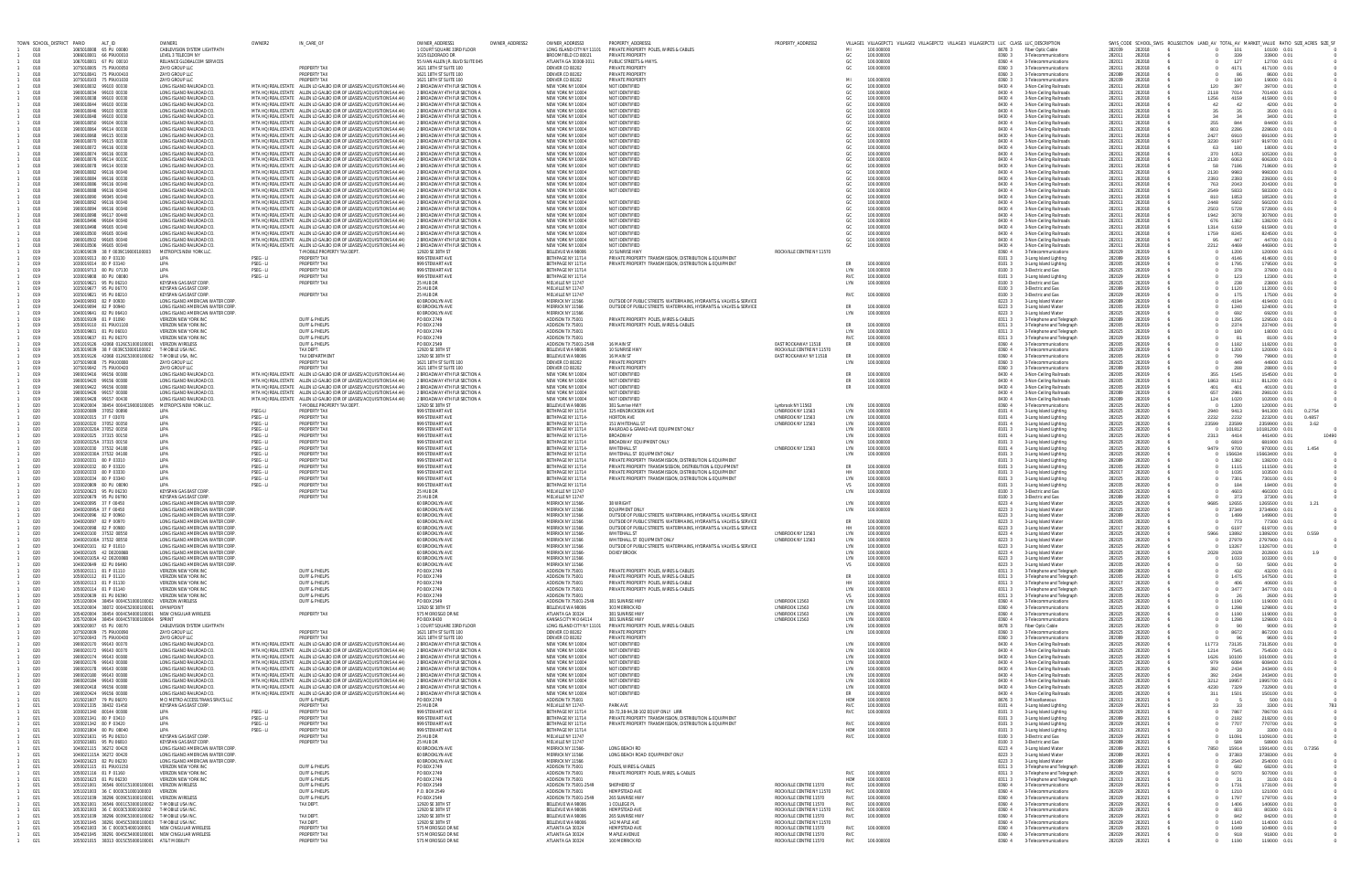| TOWN SCHOOL_DISTRICT PARID | ALT ID                                                                                                                        |                                                                     | OWNER2                 | IN_CARE_OF                                                                                                                                   | <b>OWNER ADDRESS*</b>                                        | OWNER_ADDRESS2                        | <b>OWNER ADDRESS:</b>                             | PROPERTY ADDRESS                                                                                                   | PROPERTY ADDRESS2                                   |                          | VILLAGE1 VILLAGEPCT1 VILLAGE2 VILLAGEPCT2 VILLAGE3 VILLAGEPCT3 LUC CLASS LUC_DESCRIPTION |                  |                                                                              |                                      | SWIS_CODE SCHOOL_SWIS ROLLSECTION LAND_AV TOTAL_AV MARKET_VALUE RATIO SIZE_ACRES SIZE_SF |                |                              |                  |
|----------------------------|-------------------------------------------------------------------------------------------------------------------------------|---------------------------------------------------------------------|------------------------|----------------------------------------------------------------------------------------------------------------------------------------------|--------------------------------------------------------------|---------------------------------------|---------------------------------------------------|--------------------------------------------------------------------------------------------------------------------|-----------------------------------------------------|--------------------------|------------------------------------------------------------------------------------------|------------------|------------------------------------------------------------------------------|--------------------------------------|------------------------------------------------------------------------------------------|----------------|------------------------------|------------------|
| 021<br>021                 | 1057021001 36546 0001C57000100002 SPRINT<br>1057021020 38539 0020C57000100001 SPRINT                                          |                                                                     |                        | PROPERTY TAX                                                                                                                                 | PO BOX 8430<br>PO BOX 8430                                   |                                       | KANSAS CITY MO 64114<br>KANSAS CITY MO 64114      | SHEPHERD ST<br>40 MAINE AVE                                                                                        | ROCKVILLE CENTRE 11570<br>ROCKVILLE CENTRE NY 11570 | RVC.                     | 100,000000                                                                               | 8360 4           | 8360 4 3-Telecommunications<br>3-Telecommunications                          | 282029<br>282021<br>282029<br>282021 | $^{\circ}$                                                                               | 1298<br>1200   | 129800 0.01<br>120000 0.01   |                  |
| 021<br>021                 | 1057021059 38290 0059C57000100001 SPRINT<br>1065021013 65 PU 00130                                                            | CABLEVISION SYSTEM LIGHTPATH                                        |                        |                                                                                                                                              | PO BOX 8430<br>1 COURT SQUARE 33RD FLOOR                     |                                       | KANSAS CITY MO 64114<br>LONG ISLAND CITY NY 11101 | 250 MAPLE AVE<br>PRIVATE PROPERTY POLES, WIRES & CABLES                                                            | ROCKVILLE CENTRE 11570                              | RVC<br><b>RVC</b>        | 100.000000<br>100.000000                                                                 | 8360 4<br>8678 3 | 3-Telecommunications<br>Fiber Optic Cable                                    | 282029<br>282021<br>282029<br>282021 |                                                                                          | 1109<br>117    | 110900 0.01<br>11700 0.01    |                  |
| 021<br>021                 | 1075021044 75 P9U00440<br>1900021188 99144 00380                                                                              | ZAYO GROUP LLC<br>LONG ISLAND RAILROAD CO                           |                        | PROPERTY TAX<br>MTA HO/REAL ESTATE ALLEN LO GALBO (DIR OF LEASES/ACQUISITIONS A4.44)                                                         | 1621 18TH ST SUITE 100<br>2 BROADWAY 4TH FLR SECTION         |                                       | DENVER CO 80202<br>NEW YORK NY 10004              | PRIVATE PROPERTY<br>NOT IDENTIFIED                                                                                 |                                                     | <b>RVC</b>               | 100.000000                                                                               | 8360 3<br>8430 4 | 3-Telecommunications<br>3-Non-Ceiling Railroads                              | 282089<br>282021<br>282029<br>282021 |                                                                                          | 151<br>220     | 15100 0.01<br>22000 0.01     |                  |
| 021                        | 1900021190 99144 00380                                                                                                        | LONG ISLAND RAILROAD CO                                             |                        | MTA HO/REAL ESTATE ALLEN LO GALBO (DIR OF LEASES/ACOLLISITIONS A4-44)                                                                        | 2 BROADWAY 4TH FLR SECTION A                                 |                                       | NEW YORK NY 10004                                 | NOT IDENTIFIED                                                                                                     |                                                     | <b>RVC</b>               | 100,000000                                                                               | 8430 4           | 3-Non-Ceiling Railroads                                                      | 282021<br>282029                     | 309                                                                                      | 3244           | 324400 0.01                  |                  |
| 021<br>021                 | 1900021196 99144 00380<br>1900021198 99144 00380                                                                              | LONG ISLAND RAILROAD CO<br>LONG ISLAND RAILROAD CO                  |                        | MTA HO/REAL ESTATE ALLEN LO GALBO (DIR OF LEASES/ACQUISITIONS A4.44)<br>MTA HO/REAL ESTATE ALLEN LO GALBO (DIR OF LEASES/ACQUISITIONS A4.44) | 2 BROADWAY 4TH FLR SECTION A<br>2 BROADWAY 4TH FLR SECTION A |                                       | NEW YORK NY 10004<br>NEW YORK NY 10004            | NOT IDENTIFIED<br>NOT IDENTIFIED                                                                                   |                                                     | <b>RVC</b>               | 100.000000<br>100.000000                                                                 | 8430 4<br>8430 4 | 3-Non-Ceiling Railroads<br>3-Non-Ceiling Railroads                           | 282029<br>282021<br>282029<br>282021 | 985<br>96                                                                                | 985<br>1008    | 98500 0.0<br>100800 0.01     |                  |
| 021<br>021                 | 1900021200 99144 00380<br>1900021202 99144 0038                                                                               | LONG ISLAND RAILROAD CO.<br>LONG ISLAND RAILROAD CO                 |                        | MTA HO/REAL ESTATE ALLEN LO GALBO (DIR OF LEASES/ACQUISITIONS A4.44)<br>MTA HO/REAL ESTATE ALLEN LO GALBO (DIR OF LEASES/ACQUISITIONS A4.44  | 2 RROADWAY 4TH ELR SECTION 4<br>2 BROADWAY 4TH FLR SECTION A |                                       | NEW YORK NY 10004<br>NEW YORK NY 10004            | NOT IDENTIFIED<br>NOT IDENTIFIED                                                                                   |                                                     | <b>RVC</b><br><b>RVC</b> | 100,000000<br>100.000000                                                                 | 8430 4<br>8430 4 | 3-Non-Ceiling Railroads<br>3-Non-Ceiling Railroads                           | 282029<br>282021<br>282029<br>282021 | 632<br>1385                                                                              | 632<br>14520   | 63200 0.01<br>1452000 0.01   |                  |
| 021<br>021                 | 1900021204 99144 00380<br>1900021206 99144 00380                                                                              | LONG ISLAND RAILROAD CO.<br>LONG ISLAND RAILROAD CO                 |                        | MTA HO/REAL ESTATE ALLEN LO GALBO (DIR OF LEASES/ACQUISITIONS A4.44)<br>MTA HO/REAL ESTATE ALLEN LO GALBO (DIR OF LEASES/ACQUISITIONS A4.44) | 2 BROADWAY 4TH FLR SECTION A<br>2 BROADWAY 4TH FLR SECTION A |                                       | NEW YORK NY 10004<br>NEW YORK NY 10004            | NOT IDENTIFIED<br>NOT IDENTIFIED                                                                                   |                                                     | <b>RVC</b><br><b>RVC</b> | 100,000000<br>100.000000                                                                 | 8430 4<br>8430 4 | 3-Non-Ceiling Railroads<br>3-Non-Ceiling Railroads                           | 282029<br>282021<br>282029<br>282021 | 213<br>319                                                                               | 2236<br>319    | 223600 0.01<br>31900 0.01    |                  |
| 021                        | 1900021210 99144 00380                                                                                                        | LONG ISLAND RAILROAD CO                                             |                        | MTA HO/REAL ESTATE ALLEN LO GALBO (DIR OF LEASES/ACQUISITIONS A4.44)                                                                         | 2 BROADWAY 4TH FLR SECTION A                                 |                                       | NEW YORK NY 10004                                 | NOT IDENTIFIED                                                                                                     |                                                     | <b>RVC</b>               | 100.000000                                                                               | 8430 4           | 3-Non-Ceiling Railroads                                                      | 282029<br>282021                     | 83                                                                                       | 83             | 8300 0.01                    |                  |
| 021<br>021                 | 1900021212 99144 00380<br>1900021214 99144 00380                                                                              | LONG ISLAND RAILROAD CO.<br>LONG ISLAND RAILROAD CO                 |                        | MTA HO/REAL ESTATE ALLEN LO GALBO (DIR OF LEASES/ACQUISITIONS A4.44)<br>MTA HO/REAL ESTATE ALLEN LO GALBO (DIR OF LEASES/ACQUISITIONS A4.44) | 2 BROADWAY 4TH FLR SECTION A<br>2 BROADWAY 4TH FLR SECTION A |                                       | NEW YORK NY 10004<br>NEW YORK NY 10004            | NOT IDENTIFIED<br>NOT IDENTIFIED                                                                                   |                                                     | <b>RVC</b><br>RVC        | 100.000000<br>100.000000                                                                 | 8430 4<br>8430 4 | 3-Non-Ceiling Railroads<br>3-Non-Ceiling Railroads                           | 282029<br>282021<br>282029<br>282021 | 153<br>168                                                                               | 1606<br>1764   | 160600 0.01<br>176400 0.01   |                  |
| 021<br>021                 | 1900021222 99144 0038<br>1900021224 99144 00380                                                                               | LONG ISLAND RAILROAD CO<br>LONG ISLAND RAILROAD CO                  |                        | MTA HO/REAL ESTATE ALLEN LO GALBO (DIR OF LEASES/ACQUISITIONS A4.44<br>MTA HO/REAL ESTATE ALLEN LO GALBO (DIR OF LEASES/ACQUISITIONS A4.44)  | 2 BROADWAY 4TH FLR SECTION<br>2 BROADWAY 4TH FLR SECTION A   |                                       | NEW YORK NY 10004<br>NEW YORK NY 10004            | NOT IDENTIFIED<br>NOT IDENTIFIED                                                                                   |                                                     | <b>RVC</b><br><b>RVC</b> | 100.000000<br>100,000000                                                                 | 8430 4<br>84304  | 3-Non-Ceiling Railroads<br>3-Non-Ceiling Railroads                           | 282029<br>282021<br>282029<br>282021 |                                                                                          | 1008           | 100800 0.0<br>100 0.01       |                  |
| 021<br>021                 | 1900021226 99144 00380<br>1900021228 99144 00380                                                                              | LONG ISLAND RAILROAD CO.<br>LONG ISLAND RAILROAD CO                 |                        | MTA HO/REAL ESTATE ALLEN LO GALBO (DIR OF LEASES/ACQUISITIONS A4.44)<br>MTA HO/REAL ESTATE ALLEN LO GALBO (DIR OF LEASES/ACQUISITIONS A4.44) | 2 BROADWAY 4TH FLR SECTION A<br>2 BROADWAY 4TH FLR SECTION A |                                       | NEW YORK NY 10004<br>NEW YORK NY 10004            | NOT IDENTIFIED<br>NOT IDENTIFIED                                                                                   |                                                     | <b>RVC</b>               | 100.000000<br>100.000000                                                                 | 8430 4<br>8430 4 | 3-Non-Ceiling Railroads                                                      | 282029<br>282021<br>282029<br>282021 | 33                                                                                       | 33             | 3300 0.01<br>$200 \t 0.0$    |                  |
| 021                        | 1900021230 99144 00290                                                                                                        | LONG ISLAND RAILROAD CO.                                            |                        | MTA HO/REAL ESTATE ALLEN LO GALBO (DIR OF LEASES/ACQUISITIONS A4.44)                                                                         | 2 RROADWAY 4TH FLR SECTION 4                                 |                                       | NEW YORK NY 10004                                 | NOT IDENTIFIED                                                                                                     |                                                     | <b>RVC</b>               | 100,000000                                                                               | 8430 4           | 3-Non-Ceiling Railroads<br>3-Non-Ceiling Railroads                           | 282029<br>282021                     | - 24                                                                                     | - 24           | 2400 0.01                    |                  |
| 021<br>021                 | 1900021232 99144 00380<br>1900021234 99144 00380                                                                              | LONG ISLAND RAILROAD CO.<br>LONG ISLAND RAILROAD CO                 |                        | MTA HQ/REAL ESTATE ALLEN LO GALBO (DIR OF LEASES/ACQUISITIONS A4.44)<br>MTA HO/REAL ESTATE ALLEN LO GALBO (DIR OF LEASES/ACQUISITIONS A4.44) | 2 RROADWAY 4TH ELR SECTION 4<br>2 BROADWAY 4TH FLR SECTION A |                                       | NEW YORK NY 10004<br>NEW YORK NY 10004            | NOT IDENTIFIED<br>NOT IDENTIFIED                                                                                   |                                                     | <b>RVC</b><br><b>RVC</b> | 100.000000<br>100.000000                                                                 | 8430 4<br>8430 4 | 3-Non-Ceiling Railroads<br>3-Non-Ceiling Railroads                           | 282029<br>282021<br>282029<br>282021 | -74                                                                                      | -74            | 200 0.01<br>7400 0.01        |                  |
| 021<br>021                 | 1900021236 99144 00380<br>1900021238 99144 00380                                                                              | LONG ISLAND RAILROAD CO<br>LONG ISLAND RAILROAD CO.                 |                        | MTA HO/REAL ESTATE ALLEN LO GALBO (DIR OF LEASES/ACQUISITIONS A4.44)<br>MTA HO/REAL ESTATE ALLEN LO GALBO (DIR OF LEASES/ACQUISITIONS A4.44) | 2 BROADWAY 4TH FLR SECTION A<br>2 BROADWAY 4TH FLR SECTION A |                                       | NEW YORK NY 10004<br>NEW YORK NY 10004            | NOT IDENTIFIED<br>NOT IDENTIFIED                                                                                   |                                                     | <b>RVC</b><br><b>RVC</b> | 100,000000<br>100.000000                                                                 | 8430 4<br>8430 4 | 3-Non-Ceiling Railroads<br>3-Non-Ceiling Railroads                           | 282029<br>282021<br>282029<br>282021 | 562                                                                                      | 5890           | 589000 0.01<br>500 0.01      |                  |
| 021<br>021                 | 1900021240 99144 00380<br>1900021242 99144 00380                                                                              | LONG ISLAND RAILROAD CO.<br>LONG ISLAND RAILROAD CO                 |                        | MTA HO/REAL ESTATE ALLEN LO GALBO (DIR OF LEASES/ACQUISITIONS A4.44)<br>MTA HO/REAL ESTATE ALLEN LO GALBO (DIR OF LEASES/ACQUISITIONS A4.44) | 2 BROADWAY 4TH FLR SECTION A<br>2 BROADWAY 4TH FLR SECTION A |                                       | NEW YORK NY 10004<br>NEW YORK NY 10004            | NOT IDENTIFIED<br>NOT IDENTIFIED                                                                                   |                                                     | <b>RVC</b><br><b>RVC</b> | 100.000000<br>100.000000                                                                 | 8430 4<br>8430 4 | 3-Non-Ceiling Railroads                                                      | 282029<br>282021<br>282029<br>282021 |                                                                                          |                | 400 0.01<br>500 0.01         |                  |
| 022                        | 1019022485 32057 0485C19000100006 METROPCS NEW YORK LLC                                                                       |                                                                     |                        | <b>T-MOBILE PROPERTY TAX DEPT</b>                                                                                                            | 12920 SE 38TH ST                                             |                                       | BELLEVUE WA 98006                                 | 22 VAN BUREN AV                                                                                                    | FLORAL PARK NY 11001                                |                          |                                                                                          | 8360 4           | 3-Non-Ceiling Railroads<br>3-Telecommunications                              | 282007<br>282022                     |                                                                                          | 1100           | 110000 0.01                  |                  |
| 022<br>022                 | 1030022345 80101 00320<br>1030022350 32067010146                                                                              | LIPA<br>LIPA                                                        | PSEG - LI<br>PSEG - LI | PROPERTY TAX<br>PROPERTY TAX                                                                                                                 | 999 STEWART AVE<br>999 STEWART AVE                           |                                       | BETHPAGE NY 11714<br>BETHPAGE NY 11714-           | 32-7,32-27 SHEET 1 EQUIPMENT ONLY LIRR<br><b>FLOWER AVE</b>                                                        |                                                     | <b>FP</b>                | 100,000000<br>100.000000                                                                 | 8101 3<br>8101 4 | 3-Long Island Lightin<br>3-Long Island Lighting                              | 282007<br>282022<br>282007<br>282022 | 8165                                                                                     | 24455<br>8307  | 2445500 0.01<br>830700 0.01  | 0.8678           |
| 022<br>022                 | 1030022350A 32067010146<br>1030022351 80 P 03510                                                                              | LIPA<br>LIPA                                                        | PSEG - LI<br>PSEG - LI | <b>PROPERY TAX</b><br>PROPERTY TAX                                                                                                           | 999 STEWART AVE<br>999 STEWART AVE                           |                                       | BETHPAGE NY 11714<br>BETHPAGE NY 11714            | FLOWER AVE EQUIPMENT ONLY<br>PRIVATE PROPERTY TRANSMISSION, DISTRIBUTION & EQUIPMENT                               |                                                     | <b>FP</b>                | 100.000000                                                                               | 8101 3<br>8101 3 | 3-Long Island Lighting<br>3-Long Island Lightin                              | 282007<br>282022<br>282089<br>282022 |                                                                                          | 9422<br>2182   | 942200 0.01<br>218200 0.01   |                  |
| 022<br>022                 | 1030022352 80 P 03520<br>1030022353 80 P 03530                                                                                | LIPA<br>LIPA                                                        | PSEG - LI<br>PSEG - LI | PROPERTY TAX<br>PROPERTY TAX                                                                                                                 | 999 STEWART AVE<br>999 STEWART AVE                           |                                       | BETHPAGE NY 11714<br>BETHPAGE NY 11714            | PRIVATE PROPERTY TRANSMISSION, DISTRIBUTION & EQUIPMENT<br>PRIVATE PROPERTY TRANSMISSION, DISTRIBUTION & EQUIPMENT |                                                     | <b>BLR</b><br><b>FP</b>  | 100.000000<br>100.000000                                                                 | 8101 3<br>8101 3 | 3-Long Island Lighting<br>3-Long Island Lighting                             | 282001<br>282022<br>282007<br>282022 |                                                                                          | 71<br>4249     | 7100 0.01<br>424900 0.01     |                  |
| 022                        | 1035022605 95 PU 0605                                                                                                         | <b>KEYSPAN GAS FAST CORP</b>                                        |                        | <b>PROPERTY TAX</b>                                                                                                                          | 25 HUB DR                                                    |                                       | MELVILLE NY 11747                                 |                                                                                                                    |                                                     | <b>FP</b>                | 100,000000                                                                               | 8100 3           | 3-Electric and Gas                                                           | 282007<br>282022                     |                                                                                          | 3927           | 392700 0.01                  |                  |
| 022<br>022                 | 1035022683 95 PU 06830<br>1050022117 81 P 01170                                                                               | KEYSPAN GAS EAST CORP<br><b>VERIZON NEW YORK IN</b>                 |                        | PROPERTY TAX<br><b>DUFF &amp; PHELPS</b>                                                                                                     | 25 HUB DR<br>PO BOX 2749                                     |                                       | MELVILLE NY 11747<br>ADDISON TX 7500              | PRIVATE PROPERTY POLES, WIRES & CABLES                                                                             |                                                     |                          |                                                                                          | 8100 3<br>8311 3 | 3-Electric and Gas<br>3-Telephone and Telegraph                              | 282089<br>282022<br>282089<br>282022 |                                                                                          | 589<br>682     | 58900 0.01<br>68200 0.01     |                  |
| 022<br>022                 | 1050022119 81 P 01190<br>1051022485 32057 0485C51000100002 VERIZON WIRELESS                                                   | VERIZON NEW YORK IN                                                 |                        | DUFF & PHFLPS<br>DUFF & PHELPS                                                                                                               | PO BOX 2749<br>PO BOX 2549                                   |                                       | ADDISON TX 75001<br>ADDISON TX 75001-2549         | <b>PRIVATE PROPERTY POLES, WIRES &amp; CABLES</b><br>22 VAN BUREN AV                                               | FLORAL PARK 11001                                   | <b>FP</b><br><b>FP</b>   | 100,000000<br>100.000000                                                                 | 8311 3<br>8360 4 | 3-Telephone and Telegraph<br>3-Telecommunications                            | 282007<br>282022<br>282007<br>282022 |                                                                                          | 5448<br>1190   | 544800 0.01<br>119000 0.01   |                  |
| 022<br>022                 | 1053022146 32067010146C53000100001 T-MOBILE USA INC.<br>1053022485 32057 0485C53000100004 T-MOBILE USA INC                    |                                                                     |                        | TAX DEPT.<br>TAX DEPT.                                                                                                                       | 12920 SE 38TH ST<br>12920 SE 38TH ST                         |                                       | BELLEVUE WA 98006<br>BELLEVUE WA 98006            | 80 PLAINFIELD AVI<br>22 VAN BUREN AVI                                                                              | FLORAL PARK NY 11001<br>FLORAL PARK 11001           | FP<br>FP                 | 100,000000<br>100,000000                                                                 | 83604<br>8360 4  | 3-Telecommunication<br>3-Telecommunications                                  | 282007<br>282022<br>282007<br>282022 |                                                                                          | 233<br>1298    | 23300 0.01<br>129800 0.01    |                  |
| 022                        | 1054022485 32057 0485C54000100005 NEW CINGULAR WIRELESS                                                                       |                                                                     |                        | PROPERTY TAX                                                                                                                                 | 575 MOROSGO DR NE                                            |                                       | ATLANTA GA 30324                                  | 22 VAN BUREN AVE                                                                                                   | FLORAL PARK 11001                                   | FP                       | 100.000000                                                                               | 8360 4           | 3-Telecommunications                                                         | 282007<br>282022                     |                                                                                          | 1190           | 119000 0.01                  |                  |
| 022<br>022                 | 1057022485 32057 0485C57000100003 SPRINT<br>1065022001 65 PU 00010                                                            | CABLEVISION SYSTEM LIGHTPATH                                        |                        |                                                                                                                                              | PO BOX 8430<br>1 COURT SQUARE 33RD FLOOR                     |                                       | KANSAS CITY MO 64114<br>LONG ISLAND CITY NY 11101 | 22 VAN BUREN AVE<br>PRIVATE PROPERTY POLES, WIRES & CABLES                                                         | FLORAL PARK 11001                                   | FP<br><b>FP</b>          | 100.000000<br>100.000000                                                                 | 8360 4<br>8678 3 | 3-Telecommunications<br>Fiber Optic Cable                                    | 282007<br>282022<br>282007<br>282022 |                                                                                          | 1190<br>188    | 119000 0.01<br>18800 0.01    |                  |
| 022<br>022                 | 1075022045 75 P9U00450<br>1900022002 99101 00320                                                                              | ZAYO GROUP LLC<br>LONG ISLAND RAILROAD CO                           |                        | PROPERTY TAX<br>MTA HO/REAL ESTATE ALLEN LO GALBO (DIR OF LEASES/ACQUISITIONS A4.44)                                                         | 1621 18TH ST SUITE 100<br>2 BROADWAY 4TH FLR SECTION         |                                       | DENVER CO 80202<br>NEW YORK NY 10004              | <b>PRIVATE PROPERT</b><br>NOT IDENTIFIED                                                                           |                                                     |                          |                                                                                          | 8360 3<br>8430 4 | 3-Telecommunications<br>3-Non-Ceiling Railroads                              | 282089<br>282022<br>282089<br>282022 | 914                                                                                      | 151<br>7469    | 15100 0.0<br>746900 0.01     |                  |
| 022<br>022                 | 1900022004 99101 00320<br>1900022006 99101 00320                                                                              | LONG ISLAND RAILROAD CO<br>LONG ISLAND RAILROAD CO                  |                        | MTA HO/REAL ESTATE ALLEN LO GALBO (DIR OF LEASES/ACQUISITIONS A4.44)<br>MTA HO/REAL ESTATE ALLEN LO GALBO (DIR OF LEASES/ACQUISITIONS A4.44) | 2 BROADWAY 4TH FLR SECTION A<br>2 BROADWAY 4TH FLR SECTION   |                                       | NEW YORK NY 10004<br>NEW YORK NY 10004            | NOT IDENTIFIED<br>NOT IDENTIFIED                                                                                   |                                                     | <b>BLR</b>               | 100,000000<br>100.000000                                                                 | 8430 4<br>8430 4 | 3-Non-Ceiling Railroads<br>3-Non-Ceiling Railroads                           | 282001<br>282022<br>282007<br>282022 | 365<br>1364                                                                              | 9586<br>35788  | 958600 0.01<br>3578800 0.01  |                  |
| 022                        | 1900022008 99101 00320                                                                                                        | LONG ISLAND RAILROAD CO                                             |                        | MTA HO/REAL ESTATE ALLEN LO GALBO (DIR OF LEASES/ACQUISITIONS A4.44)                                                                         | 2 BROADWAY 4TH FLR SECTION A                                 |                                       | NEW YORK NY 10004                                 | NOT IDENTIFIED                                                                                                     |                                                     | FP                       | 100.000000                                                                               | 8430 4           | 3-Non-Ceiling Railroads                                                      | 282007<br>282022                     | 1218                                                                                     | 31953          | 3195300 0.01                 |                  |
| 022<br>022                 | 1900022010 99101 00320<br>1900022011 99101 0032                                                                               | LONG ISLAND RAILROAD CO<br>LONG ISLAND RAILROAD CO                  |                        | MTA HQ/REAL ESTATE ALLEN LO GALBO (DIR OF LEASES/ACQUISITIONS A4.44)<br>MTA HO/REAL ESTATE ALLEN LO GALBO (DIR OF LEASES/ACQUISITIONS A4.44  | 2 BROADWAY 4TH FLR SECTION A<br>2 BROADWAY 4TH FLR SECTION   |                                       | NEW YORK NY 10004<br>NEW YORK NY 10004            | NOT IDENTIFIED<br>NOT IDENTIFIED                                                                                   |                                                     |                          | 100.000000<br>100.000000                                                                 | 8430 4<br>8430 4 | 3-Non-Ceiling Railroads<br>3-Non-Ceiling Railroads                           | 282007<br>282022<br>282007<br>282022 | 487                                                                                      | 12781<br>84    | 1278100 0.01<br>8400 0.0     |                  |
| 022<br>022                 | 1900022012 99101 00320<br>1900022014 99101 00320                                                                              | LONG ISLAND RAILROAD CO<br>LONG ISLAND RAILROAD CO.                 |                        | MTA HO/REAL ESTATE ALLEN LO GALBO (DIR OF LEASES/ACQUISITIONS A4.44)<br>MTA HQ/REAL ESTATE ALLEN LO GALBO (DIR OF LEASES/ACQUISITIONS A4.44) | 2 BROADWAY 4TH FLR SECTION A<br>2 BROADWAY 4TH FLR SECTION A |                                       | NEW YORK NY 10004<br>NEW YORK NY 10004            | NOT IDENTIFIED<br>NOT IDENTIFIED                                                                                   |                                                     |                          | 100,000000<br>100.000000                                                                 | 8430 4<br>8430 4 | 3-Non-Ceiling Railroads<br>3-Non-Ceiling Railroads                           | 282007<br>282022<br>282007<br>282022 | 61<br>2862                                                                               | 1598<br>75090  | 159800 0.01<br>7509000 0.0   |                  |
| 022<br>022                 | 1900022016 99102 0032<br>1900022018 99102 00320                                                                               | LONG ISLAND RAILROAD CO<br>LONG ISLAND RAILROAD CO                  |                        | MTA HO/REAL ESTATE ALLEN LO GALBO (DIR OF LEASES/ACQUISITIONS A4.44)<br>MTA HO/REAL ESTATE ALLEN LO GALBO (DIR OF LEASES/ACQUISITIONS A4.44) | 2 BROADWAY 4TH FLR SECTION A<br>2 BROADWAY 4TH FLR SECTION A |                                       | NEW YORK NY 10004<br>NEW YORK NY 10004            | NOT IDENTIFIED<br>NOT IDENTIFIED                                                                                   |                                                     |                          | 100.000000<br>100.000000                                                                 | 8430 4<br>8430 4 | 3-Non-Ceiling Railroads<br>3-Non-Ceiling Railroads                           | 282007<br>282022<br>282007<br>282022 | 2140<br>4359                                                                             | 56238<br>4359  | 5623800 0.01<br>435900 0.01  |                  |
| 022                        | 1900022020 99102 00320                                                                                                        | LONG ISLAND RAILROAD CO.                                            |                        | MTA HO/REAL ESTATE ALLEN LO GALBO (DIR OF LEASES/ACQUISITIONS A4.44)                                                                         | 2 BROADWAY 4TH FLR SECTION A                                 |                                       | NEW YORK NY 10004                                 | NOT IDENTIFIED                                                                                                     |                                                     |                          | 100.000000                                                                               | 8430 4           | 3-Non-Ceiling Railroads                                                      | 282007<br>282022                     | 365                                                                                      | 9586           | 958600 0.01                  |                  |
| 022<br>022                 | 1900022022 99102 00320<br>1900022024 99102 00320                                                                              | LONG ISLAND RAILROAD CO<br>LONG ISLAND RAILROAD CO.                 |                        | MTA HO/REAL ESTATE ALLEN LO GALBO (DIR OF LEASES/ACQUISITIONS A4.44)<br>MTA HO/REAL ESTATE ALLEN LO GALBO (DIR OF LEASES/ACQUISITIONS A4.44) | 2 BROADWAY 4TH FLR SECTION A<br>2 BROADWAY 4TH FLR SECTION A |                                       | NEW YORK NY 10004<br>NEW YORK NY 10004            | NOT IDENTIFIED<br>NOT IDENTIFIED                                                                                   |                                                     |                          | 100,000000<br>100,000000                                                                 | 8430 4<br>8430 4 | 3-Non-Ceiling Railroads<br>3-Non-Ceiling Railroads                           | 282007<br>282022<br>282007<br>282022 | 231<br>12                                                                                | 6071<br>319    | 607100 0.01<br>31900 0.01    |                  |
| 022<br>022                 | 1900022028 99102 00320<br>1900022030 99102 00320                                                                              | LONG ISLAND RAILROAD CO.<br>LONG ISLAND RAILROAD CO.                |                        | MTA HQ/REAL ESTATE ALLEN LO GALBO (DIR OF LEASES/ACQUISITIONS A4.44)<br>MTA HO/REAL ESTATE ALLEN LO GALBO (DIR OF LEASES/ACQUISITIONS A4.44) | 2 BROADWAY 4TH FLR SECTION A<br>2 BROADWAY 4TH FLR SECTION A |                                       | NEW YORK NY 10004<br>NEW YORK NY 10004            | NOT IDENTIFIED<br>NOT IDENTIFIED                                                                                   |                                                     |                          | 100.000000<br>100.000000                                                                 | 8430 4<br>8430 4 | 3-Non-Ceiling Railroads<br>3-Non-Ceiling Railroads                           | 282007<br>282022<br>282007<br>282022 | 173<br>3069                                                                              | 173<br>80522   | 17300 0.01<br>8052200 0.01   |                  |
| 022<br>022                 | 1900022052 99114 00320<br>1900022056 99114 0032                                                                               | LONG ISLAND RAILROAD CO<br>LONG ISLAND RAILROAD CO                  |                        | MTA HO/REAL ESTATE ALLEN LO GALBO (DIR OF LEASES/ACQUISITIONS A4.44)<br>MTA HO/REAL ESTATE ALLEN LO GALBO (DIR OF LEASES/ACQUISITIONS A4.44  | 2 BROADWAY 4TH FLR SECTION A<br>2 BROADWAY 4TH FLR SECTION   |                                       | NEW YORK NY 10004<br>NEW YORK NY 1000-            | NOT IDENTIFIED<br>NOT IDENTIFIED                                                                                   |                                                     |                          | 100,000000<br>100.000000                                                                 | 8430 4<br>8430 4 | 3-Non-Ceiling Railroads                                                      | 282007<br>282022<br>282007<br>282022 | 1468                                                                                     | 53903          | 5390300 0.01                 |                  |
| 022                        | 1900022058 99114 00320                                                                                                        | LONG ISLAND RAILROAD CO                                             |                        | MTA HO/REAL ESTATE ALLEN LO GALBO (DIR OF LEASES/ACQUISITIONS A4.44)                                                                         | 2 BROADWAY 4TH FLR SECTION A                                 |                                       | NEW YORK NY 10004                                 | NOT IDENTIFIED                                                                                                     |                                                     |                          | 100.000000                                                                               | 8430 4           | 3-Non-Ceiling Railroads<br>3-Non-Ceiling Railroads                           | 282007<br>282022                     |                                                                                          |                | 200 0.01<br>400 0.01         |                  |
| 022<br>022                 | 1900022060 99114 00320<br>1900022062 99114 0032                                                                               | LONG ISLAND RAILROAD CO<br>LONG ISLAND RAILROAD CO                  |                        | MTA HO/REAL ESTATE ALLEN LO GALBO (DIR OF LEASES/ACQUISITIONS A4.44)<br>MTA HO/REAL ESTATE ALLEN LO GALBO (DIR OF LEASES/ACQUISITIONS A4.44) | 2 BROADWAY 4TH FLR SECTION A<br>2 BROADWAY 4TH FLR SECTION A |                                       | NEW YORK NY 10004<br>NEW YORK NY 10004            | NOT IDENTIFIED<br>NOT IDENTIFIED                                                                                   |                                                     |                          | 100,000000<br>100.000000                                                                 | 8430 4<br>8430 4 | 3-Non-Ceiling Railroads<br>3-Non-Ceiling Railroads                           | 282022<br>282007<br>282007<br>282022 |                                                                                          |                | 500 0.01<br>3700 0.01        |                  |
| 023<br>023                 | 1011023585 56 H 0585C11000100001<br>1015023016 79 P9U00160                                                                    | <b>CROWN CASTLE</b><br>MCI COMMUNICATIONS                           |                        | <b>DUFF &amp; PHELPS</b>                                                                                                                     | <b>PMB 353</b><br>PO BOX 2749                                | 4017 WASHINGTON ROAD MCMURRY PA 15317 | ADDISON TX 75001                                  | 3320 BELTAGH AV                                                                                                    | WANTAGH 11793                                       |                          |                                                                                          | 8360 4<br>8676 3 | 3-Telecommunications<br>3-Miscellaneous                                      | 282089<br>282023<br>282089<br>282023 |                                                                                          | 1036<br>- 29   | 103600 0.01<br>2900 0.01     |                  |
| 023                        | 1017023765H 63261 0765HC17000100001 BEACON WIRELESS, LLC                                                                      |                                                                     |                        |                                                                                                                                              | 436A MONTAUK HWY                                             | PO BOX 3042                           | EAST QUOGUE NY 11942                              | <b>CEDAR CREEK</b>                                                                                                 | SEAFORD NY 11783                                    |                          |                                                                                          | 8360 4           | 3-Telecommunications                                                         | 282089<br>282023<br>282023           |                                                                                          | 1161           | 116100 0.01                  |                  |
| 023<br>023                 | 1018023020   56258   0020C18000100004   SBA   2012 TC ASSETS, LL<br>1019023034 57219 0034C19000100003 METROPCS NEW YORK LL    |                                                                     |                        | TAX DEPT. - NY15386-A<br>T-MOBILE PROPERTY TAX DEPT.                                                                                         | 8051 CONGRESS AVE<br>12920 SE 38TH ST                        |                                       | BOCA RATON FL 33487<br>BELLEVUE WA 98006          | 3010 BURNS AVI<br>3375 PARK AVE                                                                                    | WANTAGH 11793<br>WANTAGH 11793                      |                          |                                                                                          | 8360 4<br>8360 4 | 3-Telecommunications<br>3-Telecommunications                                 | 282089<br>282089<br>282023           |                                                                                          | 1250<br>1298   | 125000 0.01<br>129800 0.01   |                  |
| 023<br>023                 | 1030023355 63 K 0500A<br>1030023360 67001 0001D                                                                               | LIPA<br>LIPA                                                        | PSEG - LI<br>PSEG - LI | PROPERTY TAX<br>PROPERTY TAX                                                                                                                 | 999 STEWART AVE<br>999 STEWART AVE                           |                                       | BETHPAGE NY 11714<br>BETHPAGE NY 11714            | WANTAGE CAUSEWAY EQUIPMENT ONLY<br>JONES BEACH FOUIPMENT ONLY                                                      |                                                     |                          |                                                                                          | 8101 3<br>8101 3 | 3-Long Island Lighting<br>3-Long Island Lighting                             | 282089<br>282023<br>282089<br>282023 |                                                                                          | 4905<br>147    | 490500 0.01<br>14700 0.01    |                  |
| 023<br>023                 | 1030023361 80 P 03610<br>1035023685 95 PU 0685                                                                                | LIPA<br><b>KEYSPAN GAS EAST COR</b>                                 | PSEG - LI              | PROPERTY TAX<br>PROPERTY TAX                                                                                                                 | 999 STEWART AVE<br>25 HUB DR                                 |                                       | BETHPAGE NY 11714<br>MELVILLE NY 11747            | PRIVATE PROPERTY TRANSMISSION , DISTRIBUTION & EQUIPMENT                                                           |                                                     |                          |                                                                                          | 8101 3<br>8100 3 | 3-Long Island Lighting<br>3-Electric and Gas                                 | 282089<br>282023<br>282089<br>282023 |                                                                                          | 30695<br>8290  | 3069500 0.01<br>829000 0.01  |                  |
| 023<br>023                 | 1050023120 56300 00050<br>1050023122 81 P 01220                                                                               | <b>VERIZON NEW YORK IN</b><br>VERIZON NEW YORK INC                  |                        | <b>DUFF &amp; PHELPS</b><br><b>DUFF &amp; PHELPS</b>                                                                                         | PO BOX 2749<br>PO BOX 2749                                   |                                       | ADDISON TX 75001<br>ADDISON TX 75001              | 2020 JONES AVE<br>PRIVATE PROPERTY POLES, WIRES, & CABLES                                                          |                                                     |                          |                                                                                          | 83114<br>8311 3  | 3-Telephone and Telegraph<br>3-Telephone and Telegraph                       | 282089<br>282023<br>282089<br>282023 | 12731                                                                                    | 22937<br>9586  | 2293700 0.01<br>958600 0.01  | 1.5906           |
| 023                        | 1050023125 56300 00090                                                                                                        | <b>VERIZON NEW YORK IN</b>                                          |                        | <b>DUFF &amp; PHELPS</b>                                                                                                                     | PO BOX 2749                                                  |                                       | ADDISON TX 75001                                  | <b>BROOKSIDE AVE</b>                                                                                               |                                                     |                          |                                                                                          | 8311 4           | 3-Telephone and Telegraph                                                    | 282089<br>282023                     | 789                                                                                      | 873            | 87300 0.01                   | 7318             |
| 023<br>023                 | 1050023130 56300 00170<br>1050023135 56300 00300                                                                              | VERIZON NEW YORK IN<br>VERIZON NEW YORK INC                         |                        | <b>DUFF &amp; PHELPS</b><br><b>DUFF &amp; PHELPS</b>                                                                                         | <b>PO BOX 2749</b><br>PO BOX 2749                            |                                       | ADDISON TX 75001<br>ADDISON TX 75001              | <b>BROOKSIDE AVE</b><br><b>BROOKSIDE AVE</b>                                                                       |                                                     |                          |                                                                                          | 8311 4<br>8311 4 | 3-Telephone and Telegraph<br>3-Telephone and Telegraph                       | 282089<br>282023<br>282089<br>282023 | 1001<br>2038                                                                             | 1108<br>2254   | 110800 0.01<br>225400 0.01   | 0.3198<br>0.4335 |
| 023                        | 1051023001D 67001 0001DC51000100004 VERIZON WIRELESS<br>1051023585 56 H 0585C51000100002 VERIZON WIRELESS                     |                                                                     |                        | <b>DUFF &amp; PHELPS</b><br>DUEF & PHFLPS                                                                                                    | PO BOX 2549<br><b>PO ROX 2549</b>                            |                                       | ADDISON TX 75001<br>ADDISON TX 75001-2549         | JONES BEACH CAUSEWAY<br>3320 RELTAGH AVE                                                                           | WANTAGH NY 11793<br>MANTAGH 11793                   |                          |                                                                                          | 8360 4<br>8360 4 | 3-Telecommunications                                                         | 282089<br>282023<br>282089<br>282023 |                                                                                          | 619<br>2091    | 61900 0.01<br>209100 0.01    |                  |
| 023<br>023                 | 1051023765H 63261 0765HC51000100003 VERIZON WIRELES:<br>1053023001D 67001 0001DC53000100002 T-MOBILE USA INC                  |                                                                     |                        | <b>DUFF &amp; PHELPS</b><br><b>TAX DEPARTMENT</b>                                                                                            | PO BOX 2549<br>12920 SE 38TH ST                              |                                       | ADDISON TX 75001<br>BELLEVUE WA 98006             | <b>CEDAR CREEK</b><br>JONES BEACH CAUSEWAY                                                                         | SEAFORD NY 11783<br>WANTAGH NY 11793                |                          |                                                                                          | 8360 4<br>8360 4 | 3-Telecommunications<br>3-Telecommunications                                 | 282089<br>282023<br>282089<br>282023 |                                                                                          | 1623<br>454    | 162300 0.01<br>45400 0.01    |                  |
| 023                        | 1053023020   56258   0020C53000100003   T-MOBILE USA INC                                                                      |                                                                     |                        | TAX DEPT.                                                                                                                                    | 12920 SE 38TH ST                                             |                                       | BELLEVUE WA 98006                                 | 3010 BURNS AVE                                                                                                     | WANTAGH 11793                                       |                          |                                                                                          | 8360 4           | 3-Telecommunications                                                         | 282089<br>282023                     |                                                                                          | 1298           | 129800 0.01                  |                  |
| 023<br>023                 | 1053023034 57219 0034C53000100002 T-MOBILE USA INC<br>1053023585 56 H 0585C53000100003 T-MOBILE USA INC                       |                                                                     |                        | TAX DEPT.<br>TAX DEPT.                                                                                                                       | 12920 SE 38TH ST<br>12920 SE 38TH ST                         |                                       | BELLEVUE WA 98006<br>BELLEVUE WA 98006            | 3375 PARK AVE<br>3320 BELTAGH AVE                                                                                  | WANTAGH 11793<br>WANTAGH 11793                      |                          |                                                                                          | 8360 4<br>8360 4 | 3-Telecommunications<br>3-Telecommunications                                 | 282089<br>282023<br>282089<br>282023 |                                                                                          | 1082<br>1298   | 108200 0.01<br>129800 0.01   |                  |
| 023<br>023                 | 1053023765H 63261 0765HC53000100002 T-MOBILE USA. INC<br>1054023001D 67001 0001DC54000100001 NEW CINGULAR WIRELES             |                                                                     |                        | <b>TAX DEPARTMENT</b><br>PROPERTY TAX                                                                                                        | 12920 SE 38TH ST<br>575 MOROSGO DR N                         |                                       | BELLEVUE WA 98006<br>ATLANTA GA 30324             | <b>CEDAR CREEK</b><br><b>JONES BEACH CAUSEWAY</b>                                                                  | SEAFORD NY 11783<br>WANTAGH NY 1179                 |                          |                                                                                          | 8360 4<br>8360 4 | 3-Telecommunications<br>3-Telecommunications                                 | 282089<br>282023<br>282089<br>282023 |                                                                                          | 501<br>619     | 50100 0.01<br>61900 0.01     |                  |
| 023<br>023                 | 1054023020    56258    0020C54000100002    NEW CINGULAR WIRELESS<br>1054023765H 63261 0765HC54000100004 NEW CINGULAR WIRELESS |                                                                     |                        | PROPERTY TAX<br>PROPERTY TAX DEPT                                                                                                            | 575 MOROSGO DR N<br>575 MOROSGO DR NE                        |                                       | ATLANTA GA 30324<br>ATLANTA GA 30324              | 3010 BURNS AVE<br><b>CEDAR CREEK</b>                                                                               | WANTAGH 11793<br>SEAFORD NY 11783                   |                          |                                                                                          | 8360 4<br>8360 4 | 3-Telecommunications<br>3-Telecommunications                                 | 282089<br>282023<br>282089<br>282023 |                                                                                          | 1298<br>1492   | 129800 0.01<br>149200 0.01   |                  |
| 023<br>023                 | 1057023001D 67001 0001DC57000100003 SPRIN<br>1057023047    56462    0047C57000100002    SPRINT                                |                                                                     |                        | PROPERTY TAX                                                                                                                                 | PO BOX 8430<br>PO BOX 8430                                   |                                       | KANSAS CITY MO 64114<br>KANSAS CITY MO 64114      | JONES BEACH CAUSEWAY<br>1228 WANTAGH AVE                                                                           | WANTAGH NY 11793<br>WANTAGH 11793                   |                          |                                                                                          | 8360 4<br>8360 4 | 3-Telecommunications<br>3-Telecommunications                                 | 282089<br>282023<br>282089<br>282023 |                                                                                          | 326<br>680     | 32600 0.01                   |                  |
| 023                        | 1060023020 56 H 23280                                                                                                         | NEW YORK WATER SERVICE CORP                                         |                        |                                                                                                                                              | 60 BROOKLYN AVE                                              |                                       | MERRICK NY 11566                                  | OLD MILL ROAD                                                                                                      |                                                     |                          |                                                                                          | 8225 4           | 3-New York Water Service Corporation                                         | 282023<br>282089                     | 1156                                                                                     | 1541           | 68000 0.01<br>154100 0.01    | 0.3096           |
| 023<br>023                 | 1060023020A 56 H 23280<br>1060023025 57248 00180                                                                              | NEW YORK WATER SERVICE CORP<br>NEW YORK WATER SERVICE CORE          |                        |                                                                                                                                              | 60 BROOKLYN AVE<br>60 BROOKLYN AVE                           |                                       | MERRICK NY 11566<br>MERRICK NY 11566              | OLD MILL ROAD EQUIPMENT ONLY<br><b>DFMOTT AVE - SEAFORD-</b>                                                       | <b>OYSTER BAY EXP</b>                               |                          |                                                                                          | 8225 3<br>8225 4 | 3-New York Water Service Corporation<br>3-New York Water Service Corporation | 282089<br>282023<br>282089<br>282023 | 27214                                                                                    | 3856<br>31814  | 385600 0.01<br>3181400 0.01  |                  |
| 023<br>023                 | 1060023025A 57248 00180<br>1060023028 83 P 00280                                                                              | NEW YORK WATER SERVICE CORE<br>NEW YORK WATER SERVICE CORE          |                        |                                                                                                                                              | 60 BROOKLYN AVE<br>60 BROOKLYN AVE                           |                                       | MERRICK NY 11566<br><b>MERRICK</b><br>NY 11566    | DEMOTT AVENUE & SEAFORD EQUIPMENT ONLY<br>OUTSIDE OF PUBLIC STREETS WATERMAINS, HYDRANTS, & VALVES & SERVICE       |                                                     |                          |                                                                                          | 8225 3<br>8225 3 | 3-New York Water Service Corporation<br>3-New York Water Service Corporation | 282089<br>282023<br>282023<br>282089 |                                                                                          | 38434<br>22549 | 3843400 0.01<br>2254900 0.01 |                  |
| 023<br>023                 | 1065023029 65 PU 00290<br>1075023046 75 P9U00460                                                                              | CABLEVISION SYSTEM LIGHTPATH<br>ZAYO GROUP LLC                      |                        | PROPERTY TAX                                                                                                                                 | 1 COURT SOLIARE 33RD ELOOR<br>1621 18TH ST SUITE 100         |                                       | DENVER CO 80202                                   | LONG ISLAND CITY NY 11101 PRIVATE PROPERTY POLES WIRES & CARLES<br><b>PRIVATE PROPERTY</b>                         |                                                     |                          |                                                                                          | 8678 3<br>8360 3 | <b>Fiber Optic Cable</b><br>3-Telecommunications                             | 282089<br>282023<br>282089<br>282023 |                                                                                          | - 47<br>2131   | 4700 0.01<br>213100 0.01     |                  |
| 023                        | 1085023723 85 PU 07230                                                                                                        | TELEPORT COMMUNICATIONS                                             |                        |                                                                                                                                              | P.O. BOX 7207                                                |                                       | BEDMINSTER NJ 07921                               |                                                                                                                    |                                                     |                          |                                                                                          | 8664 4           | <b>Teleport Communications</b>                                               | 282089<br>282023                     |                                                                                          | 78             | 7800 0.01                    |                  |
| 023<br>023                 | 1900023336 99149 00560<br>1900023338 99149 00560                                                                              | LONG ISLAND RAILROAD CO.<br>LONG ISLAND RAILROAD CO.                |                        | MTA HO/REAL ESTATE ALLEN LO GALBO (DIR OF LEASES/ACQUISITIONS A4.44)<br>MTA HO/REAL ESTATE ALLEN LO GALBO (DIR OF LEASES/ACQUISITIONS A4.44) | 2 BROADWAY 4TH ELR SECTION 4<br>2 BROADWAY 4TH FLR SECTION A |                                       | NEW YORK NY 10004<br>NEW YORK NY 10004            |                                                                                                                    |                                                     |                          |                                                                                          | 8430 4<br>8430 4 | 3-Non-Ceiling Railroads<br>3-Non-Ceiling Railroads                           | 282089<br>282023<br>282089<br>282023 | 604<br>2132                                                                              | 15305<br>53977 | 1530500 0.01<br>5397700 0.0  |                  |
| 023<br>023                 | 1900023340 99149 00560<br>1900023344 99149 00570                                                                              | LONG ISLAND RAILROAD CO.<br>LONG ISLAND RAILROAD CO.                |                        | MTA HO/REAL ESTATE ALLEN LO GALBO (DIR OF LEASES/ACOUISITIONS A4-44)<br>MTA HO/REAL ESTATE ALLEN LO GALBO (DIR OF LEASES/ACQUISITIONS A4.44) | 2 BROADWAY 4TH FLR SECTION A<br>2 BROADWAY 4TH FLR SECTION A |                                       | NEW YORK NY 10004<br>NEW YORK NY 10004            | NOT IDENTIFIED                                                                                                     |                                                     |                          |                                                                                          | 8430 4<br>8430 4 | 3-Non-Ceiling Railroads<br>3-Non-Ceiling Railroads                           | 282089<br>282023<br>282089<br>282023 | 167<br>1937                                                                              | 167<br>49058   | 16700 0.01<br>4905800 0.01   |                  |
| 023<br>023                 | 1900023348 99149 00570<br>1900023350 99149 00570                                                                              | LONG ISLAND RAILROAD CO<br>LONG ISLAND RAILROAD CO.                 |                        | MTA HO/REAL ESTATE ALLEN LO GALBO (DIR OF LEASES/ACQUISITIONS A4.44)<br>MTA HO/REAL ESTATE ALLEN LO GALBO (DIR OF LEASES/ACQUISITIONS A4.44) | 2 BROADWAY 4TH FLR SECTION A<br>2 BROADWAY 4TH FLR SECTION A |                                       | NEW YORK NY 10004<br>NEW YORK NY 10004            | NOT IDENTIFIED<br>NOT IDENTIFIED                                                                                   |                                                     |                          |                                                                                          | 8430 4<br>8430 4 | 3-Non-Ceiling Railroads<br>3-Non-Ceiling Railroads                           | 282089<br>282023<br>282089<br>282023 | 140                                                                                      | 1776<br>3553   | 177600 0.01<br>355300 0.01   |                  |
| 023                        | 1900023352 99149 00570                                                                                                        | LONG ISLAND RAILROAD CO.                                            |                        | MTA HQ/REAL ESTATE ALLEN LO GALBO (DIR OF LEASES/ACQUISITIONS A4.44)                                                                         | 2 BROADWAY 4TH FLR SECTION A                                 |                                       | NEW YORK NY 10004                                 | NOT IDENTIFIED                                                                                                     |                                                     |                          |                                                                                          | 8430 4           | 3-Non-Ceiling Railroads                                                      | 282089<br>282023                     | 56                                                                                       | -56            | 5600 0.01                    |                  |
| 023<br>023                 | 1900023354 99149 0057<br>1900023356 99149 00570                                                                               | LONG ISLAND RAILROAD CO<br>LONG ISLAND RAILROAD CO.                 |                        | MTA HO/REAL ESTATE ALLEN LO GALBO (DIR OF LEASES/ACQUISITIONS A4.44)<br>MTA HO/REAL ESTATE ALLEN LO GALBO (DIR OF LEASES/ACQUISITIONS A4.44) | 2 BROADWAY 4TH FLR SECTION A<br>2 BROADWAY 4TH FLR SECTION A |                                       | NEW YORK NY 10004<br>NEW YORK NY 10004            | NOT IDENTIFIED<br>NOT IDENTIFIED                                                                                   |                                                     |                          |                                                                                          | 8430 4<br>8430 4 | 3-Non-Ceiling Railroads<br>3-Non-Ceiling Railroads                           | 282089<br>282023<br>282089<br>282023 | 514                                                                                      | - 22<br>12982  | 2200 0.01<br>1298200 0.01    |                  |
| 024<br>024                 | 1030024365 39 B0800060<br>1030024370 39029 00080                                                                              | LIPA<br>LIPA                                                        | PSEG - LI<br>PSEG - LI | PROPERTY TAX<br>PROPERTY TAX                                                                                                                 | 999 STFWART AVF<br>999 STEWART AVE                           |                                       | BETHPAGE NY 11714-<br>BETHPAGE NY 11714-          | <b>GIBSON STREET</b><br><b>ROCKAWAY AVE</b>                                                                        | SOUTH VALLEY STREAM NY 11581                        | VS.<br><b>VS</b>         | 100,000000<br>100.000000                                                                 | 8101 4<br>8101 4 | 3-Long Island Lighting<br>3-Long Island Lighting                             | 282035<br>282024<br>282035<br>282024 | 1634<br>477                                                                              | 1634<br>477    | 163400 0.01<br>47700 0.01    | 0.3561<br>3125   |
| 024<br>024                 | 1030024370A 39029 00080<br>1030024375  42271  01760                                                                           | LIPA<br>LIPA                                                        | PSEG - LI<br>PSEG - LI | PROPERTY TAX<br>PROPERTY TAX                                                                                                                 | 999 STFWART AVE<br>999 STEWART AVE                           |                                       | BETHPAGE NY 11714<br>BETHPAGE NY 11714-           | REAR ROCKAWAY AVE EQUIPMENT ONLY<br>TRAFALGAR SQUARE                                                               | SOUTH VALLEY STREAM NY 11581 VS                     |                          | 100.000000<br>100.000000                                                                 | 8101 3<br>8101 4 | 3-Long Island Lighting<br>3-Long Island Lightin                              | 282035<br>282024<br>282035<br>282024 | 271                                                                                      | 13902<br>271   | 1390200 0.01<br>27100 0.01   | 4920             |
| 024                        | 1030024380 42271 03320                                                                                                        | LIPA                                                                | PSEG - LI              | PROPERTY TAX                                                                                                                                 | 999 STEWART AVE                                              |                                       | BETHPAGE NY 11714                                 | <b>SCRANTON AVE</b>                                                                                                | LYNBROOK NY 11563                                   | LYN                      | 100.000000                                                                               | 8101 4           | 3-Long Island Lightin                                                        | 282025<br>282024                     | 934                                                                                      | 934            | 93400 0.01                   |                  |
| 024<br>024                 | 1030024384 42272 01120<br>1030024386 80 P 03860                                                                               | LIPA<br>LIPA                                                        | PSEG - LI<br>PSEG - LI | PROPERTY TAX<br>PROPERTY TAX                                                                                                                 | 999 STFWART AVE<br>999 STEWART AVE                           |                                       | <b>BETHPAGE NY 11714</b><br>BETHPAGE NY 11714     | ROCKAWAY AVE<br>PRIVATE PROPERTY TRANSMISSION, DISTRIBUTION & EQUIPMENT                                            | LYNBROOK NY 11563                                   | LYN                      | 078,000000<br>022.000000 VS                                                              | 8101 4<br>8101 3 | 3-Long Island Lighting<br>3-Long Island Lightin                              | 282035<br>282024<br>282089<br>282024 | 775                                                                                      | 775<br>1600    | 77500 0.01<br>160000 0.01    | 0.3623           |
| 024<br>024                 | 1030024387 80 P 03870<br>1030024715 80 PU 07150                                                                               | LIPA<br><b>I IPA</b>                                                | PSEG - LI<br>PSEG - LI | PROPERTY TAX<br>PROPERTY TAX                                                                                                                 | 999 STEWART AVE<br>999 STFWART AVE                           |                                       | BETHPAGE NY 11714<br><b>BETHPAGE NY 11714</b>     | PRIVATE PROPERTY TRANSMISSION. DISTRIBUTION & EQUIPMENT                                                            |                                                     | VS<br>LYN                | 100.000000<br>100,000000                                                                 | 8101 3<br>8100 3 | 3-Long Island Lightin<br>3-Electric and Gas                                  | 282035<br>282024<br>282025<br>282024 |                                                                                          | 12597<br>419   | 1259700 0.01<br>41900 0.01   |                  |
| 024<br>024                 | 1035024625 95 PU 0625<br>1035024635 95 PU 06350                                                                               | <b>KEYSPAN GAS EAST CORE</b><br><b>KEYSPAN GAS EAST CORP</b>        |                        | PROPERTY TAX<br>PROPERTY TAX                                                                                                                 | 25 HUB DR<br>25 HUB DR                                       |                                       | MELVILLE NY 11747<br>MELVILLE NY 11747            |                                                                                                                    |                                                     | LYN<br>VS                | 100.000000<br>100.000000                                                                 | 8100 3<br>8100 3 | 3-Electric and Gas<br>3-Electric and Gas                                     | 282025<br>282024<br>282035<br>282024 |                                                                                          | 264<br>451     | 26400 0.01<br>45100 0.01     |                  |
| 024                        | 1035024687 95 PU 06870                                                                                                        | KEYSPAN GAS EAST CORP.                                              |                        | PROPERTY TAX                                                                                                                                 | 25 HUB DR                                                    |                                       | MELVILLE NY 11747                                 |                                                                                                                    |                                                     |                          |                                                                                          | 8100 3           | 3-Electric and Gas                                                           | 282089<br>282024                     |                                                                                          | 432            | 43200 0.01                   |                  |
| 024<br>024                 | 1040024120 37372 0001/<br>1040024125 37372 0001B                                                                              | LONG ISLAND AMERICAN WATER CORP<br>LONG ISLAND AMERICAN WATER CORP  |                        |                                                                                                                                              | 60 BROOKLYN AVI<br>60 BROOKLYN AVE                           |                                       | MERRICK NY 11566<br>MERRICK NY 11566-             | E HAWTHORNE AVE<br><b>HAWTHORNE AVE</b>                                                                            | VALLEY STREAM NY 11580<br>LYNBROOK NY 11563         | VS<br>LYN                | 100.000000<br>100.000000                                                                 | 8223 4<br>8223 4 | 3-Long Island Water<br>3-Long Island Water                                   | 282035<br>282024<br>282025<br>282024 | 4610<br>1152                                                                             | 4844<br>1177   | 484400 0.01<br>117700 0.01   | 4700             |
| 024<br>024                 | 1040024125A 37372 0001B<br>1040024130 42 D020086                                                                              | LONG ISLAND AMERICAN WATER CORP.<br>LONG ISLAND AMERICAN WATER CORP |                        |                                                                                                                                              | 60 BROOKLYN AVE<br>60 BROOKLYN AVI                           |                                       | MERRICK NY 11566<br>MERRICK NY 11566              | HAWTHORNE AVE EQUIPMENT ONLY<br>DOXEY BROOK & PENINSULA                                                            | LYNBROOK NY 11563                                   | LYN<br>LYN               | 100.000000<br>100.000000                                                                 | 8223 3<br>8223 4 | 3-Long Island Water<br>3-Long Island Water                                   | 282025<br>282024<br>282025<br>282024 | 22                                                                                       | 4307<br>- 22   | 430700 0.01<br>2200 0.01     | 892              |
| 024<br>024                 | 1040024130A 42 D020086<br>1040024131 82 P 01310                                                                               | LONG ISLAND AMERICAN WATER CORP<br>LONG ISLAND AMERICAN WATER CORP. |                        |                                                                                                                                              | <b>60 BROOKLYN AVE</b><br>60 BROOKLYN AVE                    |                                       | MERRICK NY 11566<br>MERRICK NY 11566              | OUTSIDE OF PUBLIC STREETS WATERMAINS, HYDRANTS & VALVES & SERVICE                                                  |                                                     | LYN                      | 100,000000                                                                               | 8223 3<br>8223 3 | 3-Long Island Water<br>3-Long Island Water                                   | 282025<br>282024<br>282089<br>282024 |                                                                                          | 200<br>1595    | 20000 0.01<br>159500 0.01    |                  |
| 024<br>024                 | 1040024132 82 P 01320<br>1040024643 82 PU 06430                                                                               | LONG ISLAND AMERICAN WATER CORP.<br>LONG ISLAND AMERICAN WATER CORP |                        |                                                                                                                                              | 60 BROOKLYN AVE<br><b>60 BROOKLYN AVE</b>                    |                                       | MERRICK NY 11566<br>MERRICK NY 11566              | OUTSIDE OF PUBLIC STREETS WATERMAINS, HYDRANTS & VALVES & SERVICE                                                  |                                                     | <b>VS</b><br>LYN         | 100.000000<br>100.000000                                                                 | 8223 3<br>8223 3 | 3-Long Island Water<br>3-Long Island Water                                   | 282035<br>282024<br>282025<br>282024 |                                                                                          | 3408<br>761    | 340800 0.01<br>76100 0.01    |                  |
| 024                        | 1050024136 81 P 01360                                                                                                         | VERIZON NEW YORK INC                                                |                        | DUFF & PHELPS                                                                                                                                | PO BOX 2749                                                  |                                       | ADDISON TX 75001                                  | PRIVATE PROPERTY POLES, WIRES, & CABLES                                                                            |                                                     |                          |                                                                                          |                  | 8311 3 3-Telephone and Telegraph                                             | 282089<br>282024                     |                                                                                          | 500            | 50000 0.01                   |                  |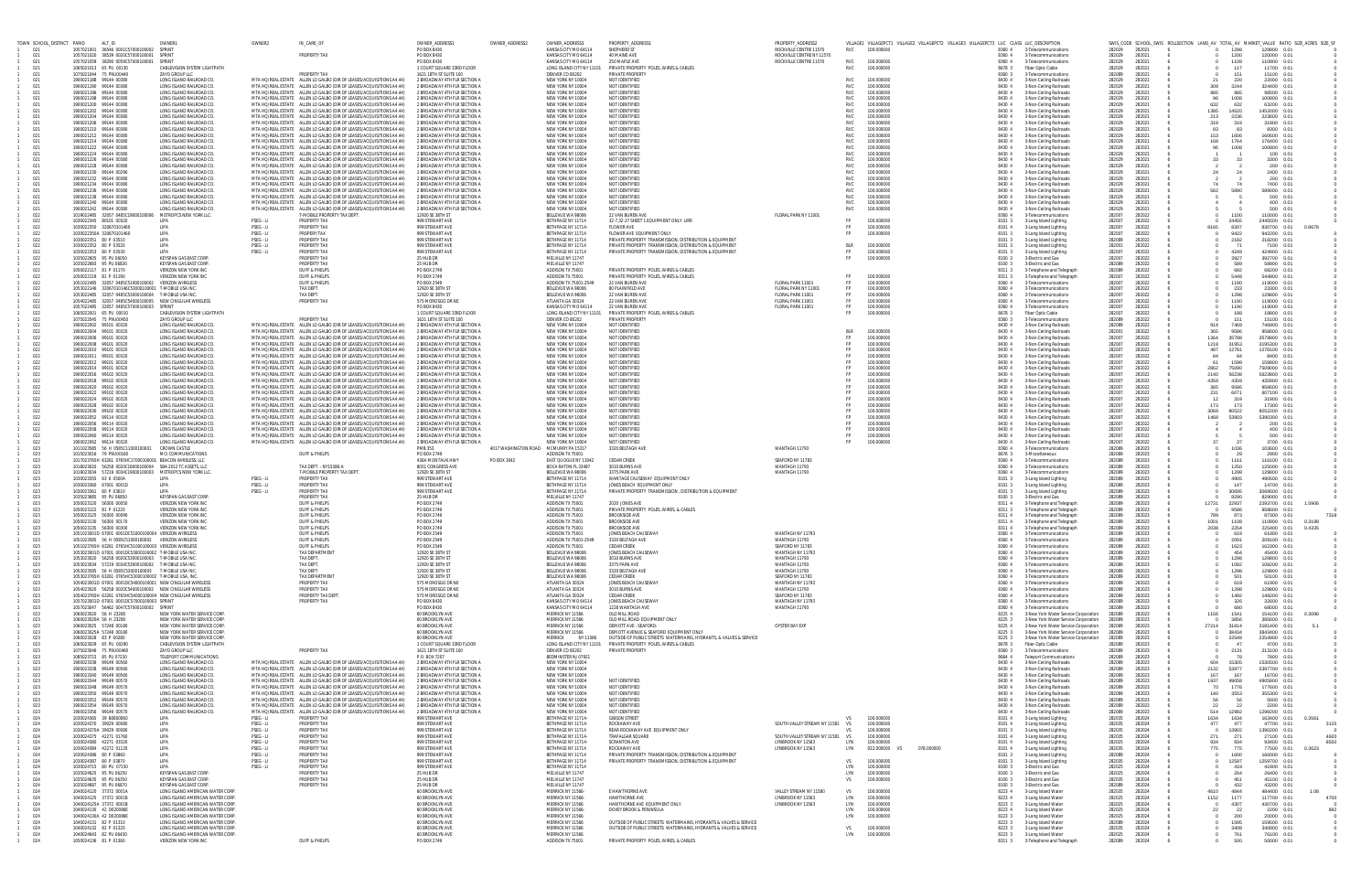| TOWN SCHOOL_DISTRICT PARID | ALT ID<br>1050024137 81 P 01370                                                                                    | OWNER1                                                              | OWNER2                 | IN_CARE_OF                                                                                                                                    | OWNER_ADDRESS1                                               | OWNER_ADDRESS2 | OWNER_ADDRESS3                                    | PROPERTY ADDRESS1                                                                                                         | PROPERTY_ADDRESS2                                  |                 | VILLAGE1 VILLAGEPCT1 VILLAGE2 VILLAGEPCT2 VILLAGE3 VILLAGEPCT3 LUC CLASS LUC_DESCRIPTION |                  |                                                                              |                  |                  |              |                |                              | SWIS_CODE SCHOOL_SWIS ROLLSECTION LAND_AV TOTAL_AV MARKET_VALUE RATIO SIZE_ACRES SIZE_SP |
|----------------------------|--------------------------------------------------------------------------------------------------------------------|---------------------------------------------------------------------|------------------------|-----------------------------------------------------------------------------------------------------------------------------------------------|--------------------------------------------------------------|----------------|---------------------------------------------------|---------------------------------------------------------------------------------------------------------------------------|----------------------------------------------------|-----------------|------------------------------------------------------------------------------------------|------------------|------------------------------------------------------------------------------|------------------|------------------|--------------|----------------|------------------------------|------------------------------------------------------------------------------------------|
| 024<br>024                 | 1050024603 81 PU 0603                                                                                              | VERIZON NEW YORK INC<br><b>VERIZON NEW YORK IN</b>                  |                        | DUFF & PHELPS<br>DUFF & PHELPS                                                                                                                | PO BOX 2749<br>PO BOX 2749                                   |                | ADDISON TX 75001<br>ADDISON TX 7500               | PRIVATE PROPERTY POLES, WIRES & CABLES                                                                                    |                                                    | VS.<br>LYN      | 100,000000<br>100,00000                                                                  | 8311 3           | 8311 3 3-Telephone and Telegraph<br>3-Telephone and Telegraph                | 282035<br>282025 | 282024<br>282024 |              | 1797<br>199    | 179700 0.01<br>19900 0.01    |                                                                                          |
| 024                        | 1051024001 39003 0001C51000100001 VERIZON WIRELESS                                                                 |                                                                     |                        | DUFF & PHELPS                                                                                                                                 | PO BOX 2549                                                  |                | ADDISON TX 75001-2549                             | 70 SUNRISE HWY                                                                                                            | VALLEY STREAM 11580                                | VS              | 100,000000                                                                               | 8360 4           | 3-Telecommunications                                                         | 282035           | 282024           |              | 847            | 84700 0.01                   |                                                                                          |
| 024<br>024                 | 1051024413 37337 0413C51000100002 VERIZON WIRELESS<br>1052024069 39502 0069C52000100001 OMNIPOINT                  |                                                                     |                        | DUFF & PHELPS                                                                                                                                 | P.O. BOX 2549<br>12920 SE 38TH S                             |                | ADDISON TX 75001<br>BELLEVUE WA 98006             | CENTRAL AVE<br>1000 ROSEDALE RD                                                                                           | VALLEY STREAM 11580<br>SOUTH VALLEY STREAM 11581   |                 | 100,000000                                                                               | 83604<br>8360    | 3-Telecommunications<br>3-Telecommunications                                 | 282035<br>282089 | 282024<br>282024 |              | 671<br>1298    | 67100 0.01<br>129800 0.01    |                                                                                          |
| 024                        | 1053024006 39383 0006C53000100003 T-MOBILE USA INC                                                                 |                                                                     |                        | <b>TAX DFPT</b>                                                                                                                               | 12920 SE 38TH S                                              |                | BELLEVUE WA 98006                                 | 181 S FRANKLIN AVE                                                                                                        | VALLEY STREAM 11580                                | VS              | 100,000000                                                                               | 8360 4           | 3-Telecommunications                                                         | 282035           | 282024           |              | 1406           | 140600 0.01                  |                                                                                          |
| 024                        | 1053024413 37337 0413C53000100001 T-MOBILE USA INC                                                                 |                                                                     |                        | TAX DEPT.<br>PROPERTY TAX                                                                                                                     | 12920 SE 38TH ST                                             |                | BELLEVUE WA 98006                                 | CENTRAL AVE<br>99 HAWTHORNE AVE                                                                                           | VALLEY STREAM 11580<br>VALLEY STREAM 11580         | VS              | 100.000000<br>100,000000                                                                 | 8360 4<br>8360 - | 3-Telecommunications                                                         | 282035<br>282035 | 282024<br>282024 |              | 990<br>1190    | 99000 0.01                   |                                                                                          |
| 024<br>024                 | 1054024057 37333 0167C54000100001 NEW CINGULAR WIRELESS<br>1057024001 39004 0001C57000100002 SPRINT                |                                                                     |                        |                                                                                                                                               | 575 MOROSGO DR NE<br>PO BOX 8430                             |                | ATLANTA GA 30324<br>KANSAS CITY MO 64114          | 70 E SUNRISE HWY                                                                                                          | SOUTH VALLEY STREAM 11581                          | VS<br><b>VS</b> | 100,000000                                                                               | 8360 4           | 3-Telecommunications<br>3-Telecommunications                                 | 282035           | 282024           |              | 652            | 119000 0.01<br>65200 0.01    |                                                                                          |
| 024                        | 1057024006 39383 0006C57000100001 SPRINT                                                                           |                                                                     |                        |                                                                                                                                               | PO BOX 8430                                                  |                | KANSAS CITY MO 64114                              | 181 S FRANKLIN                                                                                                            | SOUTH VALLEY STREAM 11581                          | <b>VS</b>       | 100.000000                                                                               | 8360 4           | 3-Telecommunications                                                         | 282035           | 282024           |              | 1298           | 129800 0.01                  |                                                                                          |
| 024<br>024                 | 1075024010 75 P9U00100<br>1075024047 75 P9H00470                                                                   | ZAYO GROUP LLC<br><b>ZAYO GROUP LLC</b>                             |                        | PROPERTY TAX<br>PROPERTY TAX                                                                                                                  | 1621 18TH ST SUITE 100<br>1621 18TH ST SUITE 100             |                | DENVER CO 80202<br>DENVER CO 80202                | PRIVATE PROPERT<br>PRIVATE PROPERT                                                                                        |                                                    | LYN             | 100,000000                                                                               | 8360 3<br>8360   | 3-Telecommunications<br>3-Telecommunications                                 | 282025<br>282089 | 282024<br>282024 |              | 497<br>111     | 49700 0.01<br>11100 0.01     |                                                                                          |
| 024                        | 1900024132 99122 0039                                                                                              | LONG ISLAND RAILROAD CO                                             |                        | MTA HQ/REAL ESTATE ALLEN LO GALBO (DIR OF LEASES/ACQUISITIONS A4.44)                                                                          | 2 BROADWAY 4TH FLR SECTION /                                 |                | NEW YORK NY 1000-                                 | NOT IDENTIFIED                                                                                                            |                                                    | VS              | 100.00000                                                                                | 8430             | 3-Non-Ceiling Railroads                                                      | 282035           | 282024           | 2760         | 19082          | 1908200 0.01                 |                                                                                          |
| 024                        | 1900024134 99122 00390                                                                                             | LONG ISLAND RAILROAD CO                                             |                        | MTA HO/REAL ESTATE ALLEN LO GALBO (DIR OF LEASES/ACQUISITIONS A4.44)                                                                          | 2 BROADWAY 4TH FLR SECTION /                                 |                | NEW YORK NY 10004                                 | NOT IDENTIFIED                                                                                                            |                                                    |                 | 100,00000                                                                                | 8430             | 3-Non-Ceiling Railroads                                                      | 282035           | 282024           | 65           | 449            | 44900 0.01                   |                                                                                          |
| 024<br>024                 | 1900024156 99142 00370<br>1900024158 99142 0037                                                                    | LONG ISLAND RAILROAD CO<br>LONG ISLAND RAILROAD CO                  |                        | MTA HO/REAL ESTATE ALLEN LO GALBO (DIR OF LEASES/ACOULSITIONS A4-44)<br>MTA HO/REAL ESTATE ALLEN LO GALBO (DIR OF LEASES/ACQUISITIONS A4.44)  | 2 BROADWAY 4TH FLR SECTION A<br>2 BROADWAY 4TH FLR SECTION A |                | NEW YORK NY 10004<br>NEW YORK NY 10004            | NOT IDENTIFIED<br>NOT IDENTIFIED                                                                                          |                                                    |                 | 100,000000<br>100.00000                                                                  | 8430 4<br>8430   | 3-Non-Ceiling Railroads<br>3-Non-Ceiling Railroads                           | 282035<br>282035 | 282024<br>282024 | 981<br>4229  | 2271<br>56729  | 227100 0.01<br>5672900 0.01  |                                                                                          |
| 024                        | 1900024160 99142 00370                                                                                             | LONG ISLAND RAILROAD CO                                             |                        | MTA HO/REAL ESTATE ALLEN LO GALBO (DIR OF LEASES/ACQUISITIONS A4.44)                                                                          | 2 BROADWAY 4TH FLR SECTION A                                 |                | NEW YORK NY 10004                                 | NOT IDENTIFIED                                                                                                            |                                                    | LYN             | 100,000000                                                                               | 8430             | 3-Non-Ceiling Railroads                                                      | 282025           | 282024           | 110          | 1154           | 115400 0.01                  |                                                                                          |
| 024                        | 1900024162 99142 00370                                                                                             | LONG ISLAND RAILROAD CO                                             |                        | MTA HO/REAL ESTATE ALLEN LO GALBO (DIR OF LEASES/ACOUJISITIONS A4-44)                                                                         | 2 BROADWAY 4TH FLR SECTION A                                 |                | NEW YORK NY 10004                                 | NOT IDENTIFIED                                                                                                            |                                                    | VS.             | 100.000000                                                                               | 8430             | 3-Non-Ceiling Railroads                                                      | 282035           | 282024           | 3803         | 51746          | 5174600 0.01                 |                                                                                          |
| 024<br>024                 | 1900024164 99142 0037<br>1900024166 99142 00370                                                                    | LONG ISLAND RAILROAD CO<br>LONG ISLAND RAILROAD CO                  |                        | MTA HO/REAL ESTATE ALLEN LO GALBO (DIR OF LEASES/ACQUISITIONS A4.44)<br>MTA HO/REAL ESTATE ALLEN LO GALBO (DIR OF LEASES/ACOUJISITIONS A4-44) | 2 BROADWAY 4TH FLR SECTION A<br>2 BROADWAY 4TH FLR SECTION A |                | NEW YORK NY 10004<br>NEW YORK NY 10004            | NOT IDENTIFIED<br>NOT IDENTIFIED                                                                                          |                                                    | VS              | 100,000000<br>100,000000                                                                 | 8430<br>8430     | 3-Non-Ceiling Railroads<br>3-Non-Ceiling Railroads                           | 282035<br>282035 | 282024<br>282024 | 879<br>176   | 879<br>176     | 87900 0.0<br>17600 0.01      |                                                                                          |
| 024                        | 1900024168 99142 00370                                                                                             | LONG ISLAND RAILROAD CO                                             |                        | MTA HQ/REAL ESTATE ALLEN LO GALBO (DIR OF LEASES/ACQUISITIONS A4.44)                                                                          | 2 BROADWAY 4TH FLR SECTION A                                 |                | NEW YORK NY 10004                                 | NOT IDENTIFIED                                                                                                            |                                                    | VS.             | 100,000000                                                                               | 8430             | 3-Non-Ceiling Railroads                                                      | 282035           | 282024           | 1243         | 16016          | 1601600 0.01                 |                                                                                          |
| 025                        | 1015025017 79 P9U00170                                                                                             | MCI COMMUNICATIONS                                                  |                        | <b>DUFF &amp; PHELPS</b>                                                                                                                      | PO BOX 2749                                                  |                | ADDISON TX 75001                                  |                                                                                                                           |                                                    |                 |                                                                                          | 8676 3           | 3-Miscellaneous                                                              | 282089           | 282025           |              |                | 3800 0.01                    |                                                                                          |
| 025<br>025                 | 1030025388 80 P 03880<br>1035025689 95 PU 06890                                                                    | <b>I IPA</b><br><b>KEYSPAN GAS EAST CORP</b>                        | PSEG - LI              | <b>PROPERTY TAX</b><br>PROPERTY TAX                                                                                                           | 999 STEWART AVI<br>25 HUB DR                                 |                | BETHPAGE NY 11714<br>MELVILLE NY 11747            | PRIVATE PROPERTY TRANSMISSION, DISTRIBUTION & EQUIPMENT                                                                   |                                                    |                 |                                                                                          | 8101<br>8100 3   | 3-Long Island Lighting<br>3-Electric and Gas                                 | 282089<br>282089 | 282025<br>282025 |              | 44806<br>12101 | 4480600 0.01<br>1210100 0.01 |                                                                                          |
| 025                        | 1050025141 81 P 01410                                                                                              | <b>VERIZON NEW YORK INC</b>                                         |                        | DUFF & PHELPS                                                                                                                                 | PO BOX 2749                                                  |                | ADDISON TX 7500                                   | PRIVATE PROPERTY POLES, WIRES & CABLES                                                                                    |                                                    |                 |                                                                                          | 8311             | 3-Telephone and Telegraph                                                    | 282089           | 282025           |              | 13993          | 1399300 0.01                 |                                                                                          |
| 025                        | 1051025023U 55137 0023UC51000100003 VERIZON WIRELESS                                                               |                                                                     |                        | DUFF & PHELPS                                                                                                                                 | P.O. BOX 2549                                                |                | ADDISON TX 75001                                  | 1955 MERRICK RD                                                                                                           | MERRICK NY 11566                                   |                 |                                                                                          | 8360 4           | 3-Telecommunications                                                         | 282089           | 282025           |              | 1880           | 188000 0.01                  |                                                                                          |
| 025<br>025                 | 1051025030  55128  0030C51000100003  VERIZON WIRELESS<br>1052025030   55128   0030C52000100001   OMNIPOINT         |                                                                     |                        | <b>DUFF &amp; PHELPS</b>                                                                                                                      | PO BOX 2549<br>12920 SE 38TH ST                              |                | ADDISON TX 75001<br>BELLEVUE WA 98006             | 15 MERRICK RD<br>15 MERRICK RD                                                                                            | MERRICK NY 11566<br>MERRICK 11566                  |                 |                                                                                          | 8360 -<br>8360 4 | 3-Telecommunications<br>3-Telecommunications                                 | 282089<br>282089 | 282025<br>282025 |              | 1600<br>1298   | 160000 0.01<br>129800 0.01   |                                                                                          |
| 025                        | 1053025023U 55137 0023UC53000100001 T-MOBILE USA INC                                                               |                                                                     |                        |                                                                                                                                               | 12920 SE 38TH S                                              |                | BELLEVUE WA 98006                                 | 1955 MERRICK RD                                                                                                           | MERRICK NY 1156                                    |                 |                                                                                          | 8360 4           | 3-Telecommunications                                                         | 282089           | 282025           |              | 913            | 91300 0.01                   |                                                                                          |
| 025                        | 1054025023U 55137 0023UC54000100002 NEW CINGULAR WIRELES!                                                          |                                                                     |                        | PROPERTY TAX DEPT                                                                                                                             | 575 MOROSGO DI                                               |                | ATLANTA GA 30324                                  | 1955 MERRICK RI                                                                                                           | MERRICK NY 1156                                    |                 |                                                                                          | 8360             | 3-Telecommunications                                                         | 282089           | 282025           |              | 1724           | 172400 0.01                  |                                                                                          |
| 025<br>025                 | 1054025030   55128   0030C54000100002   NEW CINGULAR WIRELESS<br>1060025030 55127 00180                            | NEW YORK WATER SERVICE CORE                                         |                        | PROPERTY TAX DEPT                                                                                                                             | 575 MOROSGO DR<br>60 BROOKLYN AVE                            |                | ATLANTA GA 30324<br>MERRICK NY 11566              | 15 MERRICK RD<br>72 BROOKLYN AVE AVE                                                                                      | MERRICK NY 11566<br>MERRICK NY 11566               |                 |                                                                                          | 8360 -<br>8225   | 3-Telecommunications<br>3-New York Water Service Corporation                 | 282089<br>282089 | 282025<br>282025 | 5529         | 1100<br>12745  | 110000 0.01<br>1274500 0.01  | 0.5181                                                                                   |
| 025                        | 1060025030A 55127 00180                                                                                            | NEW YORK WATER SERVICE CORI                                         |                        |                                                                                                                                               | 60 BROOKLYN AVI                                              |                | MERRICK NY 11566                                  | 72 BROOKLYN AVE EQUIPMENT ONLY                                                                                            | MERRICK NY 11566                                   |                 |                                                                                          | 8225             | 3-New York Water Service Corporation                                         | 282089           | 282025           |              | 3127           | 312700 0.01                  |                                                                                          |
| 025<br>025                 | 1060025035 55127 00210<br>1060025035A 55127 00210                                                                  | NEW YORK WATER SERVICE CORI<br>NEW YORK WATER SERVICE CORI          |                        |                                                                                                                                               | 60 BROOKLYN AVE<br>60 BROOKLYN AVE                           |                | MERRICK NY 11566<br>MERRICK NY 11566              | 60 BROOKLYN AVI<br>60 BROOKLYN AVE EQUIPMENT ONLY                                                                         | MERRICK NY 11566<br>MERRICK NY 11566               |                 |                                                                                          | 8225<br>8225 3   | 3-New York Water Service Corporation<br>3-New York Water Service Corporation | 282089<br>282089 | 282025<br>282025 | 2100         | 5319<br>516    | 531900 0.01<br>51600 0.01    | 8571                                                                                     |
| 025                        | 1060025040 55127 0061                                                                                              | NEW YORK WATER SERVICE CORI                                         |                        |                                                                                                                                               | 60 BROOKLYN AV                                               |                | MERRICK NY 11566                                  | 60 BROOKLYN AVI                                                                                                           | MERRICK NY 1156                                    |                 |                                                                                          | 8225             | 3-New York Water Service Corporation                                         | 282089           | 282025           | 1721         | 2087           | 208700 0.01                  | 7025                                                                                     |
| 025                        | 1060025045 55502 01100                                                                                             | NEW YORK WATER SERVICE COR                                          |                        |                                                                                                                                               | 60 BROOKLYN AVE                                              |                | MERRICK NY 11566                                  | JEFFERSON ST                                                                                                              |                                                    |                 |                                                                                          | 8225             | 3-New York Water Service Corporation                                         | 282089           | 282025           | 19018        | 22395          | 2239500 0.01                 | 1.98                                                                                     |
| 025<br>025                 | 1060025045A 55502 01100<br>1060025050 55502 01130                                                                  | NEW YORK WATER SERVICE CORE<br>NEW YORK WATER SERVICE CORI          |                        |                                                                                                                                               | 60 BROOKLYN AVI<br>60 BROOKLYN AVI                           |                | MERRICK NY 11566<br>MERRICK NY 11566              | JEFFERSEON STREET EQUIPMENT ONLY                                                                                          |                                                    |                 |                                                                                          | 8225 3<br>8225   | 3-New York Water Service Corporation<br>3-New York Water Service Corporation | 282089<br>282089 | 282025<br>282025 | 100          | 15686<br>100   | 1568600 0.01<br>10000 0.01   | 4085                                                                                     |
| 025                        | 1060025055 55502 05770                                                                                             | NEW YORK WATER SERVICE CORE                                         |                        |                                                                                                                                               | 60 BROOKLYN AVI                                              |                | MERRICK NY 11566                                  |                                                                                                                           |                                                    |                 |                                                                                          | 8225 4           | 3-New York Water Service Corporation                                         | 282089           | 282025           | 2083         | 2083           | 208300 0.01                  | 8502                                                                                     |
| 025                        | 1060025060 55502 06240                                                                                             | NEW YORK WATER SERVICE CORE                                         |                        |                                                                                                                                               | 60 BROOKLYN AVE                                              |                | MERRICK NY 11566                                  |                                                                                                                           |                                                    |                 |                                                                                          | 8225             | 3-New York Water Service Corporation                                         | 282089           | 282025           | 1746         | 1746           | 174600 0.01                  | 7125                                                                                     |
| 025                        | 1060025065 62004 0370<br>1060025068 83 P 00680                                                                     | NEW YORK WATER SERVICE CORE<br>NEW YORK WATER SERVICE CORE          |                        |                                                                                                                                               | 60 BROOKLYN AVI<br>60 BROOKLYN AVE                           |                | MERRICK NY 11566<br>MERRICK NY 11566              | CLUBHOUSE & MERRICK EQUIP ONLY ON LAND OWNED BY TOWN<br>OUTSIDE OF PUBLIC STREETS WATERMAINS. HYDRANTS & VALVES & SERVICI | MERRICK NY 11566                                   |                 |                                                                                          | 8225<br>8225     | 3-New York Water Service Corporation                                         | 282089<br>282089 | 282025<br>282025 |              | 4900<br>19790  | 490000 0.01                  |                                                                                          |
| 025<br>025                 | 1065025030 65 PU 00300                                                                                             | CABLEVISION SYSTEM LIGHTPATH                                        |                        |                                                                                                                                               | 1 COURT SQUARE 33RD FLOOR                                    |                |                                                   | LONG ISLAND CITY NY 11101 PRIVATE PROPERTY POLES, WIRES & CABLES                                                          |                                                    |                 |                                                                                          | 8678 3           | 3-New York Water Service Corporation<br>Fiber Optic Cable                    | 282089           | 282025           |              |                | 1979000 0.01<br>6900 0.01    |                                                                                          |
| 025                        | 1075025048 75 P9U00480                                                                                             | ZAYO GROUP LLC                                                      |                        | PROPERTY TAX                                                                                                                                  | 1621 18TH ST SUITE 100                                       |                | DENVER CO 80202                                   | PRIVATE PROPERTY                                                                                                          |                                                    |                 |                                                                                          | 8360 3           | 3-Telecommunication                                                          | 282089           | 282025           |              | 3110           | 311000 0.01                  |                                                                                          |
| 025                        | 1085025725 85 PU 07250                                                                                             | TELEPORT COMMUNICATIONS                                             |                        | MTA HO/REAL ESTATE ALLEN LO GALBO (DIR OF LEASES/ACQUISITIONS A4.44)                                                                          | P.O. BOX 7207                                                |                | BEDMINSTER NJ 07921                               |                                                                                                                           |                                                    |                 |                                                                                          | 8664             | <b>Teleport Communications</b>                                               | 282089           | 282025           | 957          | -113           | 11300 0.01                   |                                                                                          |
| 025<br>025                 | 1900025286 99147 00550<br>1900025288 99147 00550                                                                   | LONG ISLAND RAILROAD CO.<br>LONG ISLAND RAILROAD CO                 |                        | MTA HO/REAL ESTATE ALLEN LO GALBO (DIR OF LEASES/ACQUISITIONS A4.44)                                                                          | 2 BROADWAY 4TH FLR SECTION A<br>2 BROADWAY 4TH FLR SECTION A |                | NEW YORK NY 10004<br>NEW YORK NY 10004            | NOT IDENTIFIED<br>NOT IDENTIFIED                                                                                          |                                                    |                 |                                                                                          | 8430 4<br>8430   | 3-Non-Ceiling Railroads<br>3-Non-Ceiling Railroads                           | 282089<br>282089 | 282025<br>282025 | 1595         | 3366<br>5611   | 336600 0.01<br>561100 0.01   |                                                                                          |
| 025                        | 1900025294 99147 00550                                                                                             | LONG ISLAND RAILROAD CO                                             |                        | MTA HO/REAL ESTATE ALLEN LO GALBO (DIR OF LEASES/ACOUISITIONS A4 44)                                                                          | 2 BROADWAY 4TH FLR SECTION A                                 |                | NEW YORK NY 10004                                 | NOT IDENTIFIED                                                                                                            |                                                    |                 |                                                                                          | 8430 4           | 3-Non-Ceiling Railroads                                                      | 282089           | 282025           | 314          | 14692          | 1469200 0.01                 |                                                                                          |
| 025                        | 1900025300 99147 00550                                                                                             | LONG ISLAND RAILROAD CO<br>LONG ISLAND RAILROAD CO                  |                        | MTA HO/REAL ESTATE ALLEN LO GALBO (DIR OF LEASES/ACQUISITIONS A4.44)                                                                          | 2 BROADWAY 4TH FLR SECTION A<br>2 BROADWAY 4TH FLR SECTION A |                | NEW YORK NY 10004<br>NEW YORK NY 10004            | NOT IDENTIFIED                                                                                                            |                                                    |                 |                                                                                          | 8430<br>8430 4   | 3-Non-Ceiling Railroads                                                      | 282089<br>282089 | 282025<br>282025 | 2409<br>1459 | 6605<br>1459   | 660500 0.0                   |                                                                                          |
| 025<br>025                 | 1900025302 99147 00550<br>1900025312 99148 00560                                                                   | LONG ISLAND RAILROAD CO                                             |                        | MTA HO/REAL ESTATE ALLEN LO GALBO (DIR OF LEASES/ACQUISITIONS A4.44)<br>MTA HO/REAL ESTATE ALLEN LO GALBO (DIR OF LEASES/ACOULSITIONS A4-44)  | 2 RROADWAY 4TH ELR SECTION A                                 |                | NEW YORK NY 10004                                 | NOT IDENTIFIED<br>NOT IDENTIFIED                                                                                          |                                                    |                 |                                                                                          | 8430 4           | 3-Non-Ceiling Railroads<br>3-Non-Ceiling Railroads                           | 282089           | 282025           | 590          | 590            | 145900 0.01<br>59000 0.01    |                                                                                          |
| 025                        | 1900025314 99148 0056                                                                                              | LONG ISLAND RAILROAD CO                                             |                        | MTA HO/REAL ESTATE ALLEN LO GALBO (DIR OF LEASES/ACQUISITIONS A4.44)                                                                          | 2 BROADWAY 4TH FLR SECTION A                                 |                | NEW YORK NY 10004                                 | NOT IDENTIFIED                                                                                                            |                                                    |                 |                                                                                          | 8430             | 3-Non-Ceiling Railroads                                                      | 282089           | 282025           |              |                | $200 \t 0.0$                 |                                                                                          |
| 025<br>025                 | 1900025318 99148 00560<br>1900025322 99148 00560                                                                   | LONG ISLAND RAILROAD CO<br>LONG ISLAND RAILROAD CO                  |                        | MTA HO/REAL ESTATE ALLEN LO GALBO (DIR OF LEASES/ACQUISITIONS A4.44)<br>MTA HO/REAL ESTATE ALLEN LO GALBO (DIR OF LEASES/ACQUISITIONS A4.44)  | 2 BROADWAY 4TH FLR SECTION A<br>2 BROADWAY 4TH FLR SECTION A |                | NEW YORK NY 10004<br>NEW YORK NY 10004            | NOT IDENTIFIED<br>Not Identified                                                                                          |                                                    |                 |                                                                                          | 8430<br>8430     | 3-Non-Ceiling Railroads<br>3-Non-Ceiling Railroads                           | 282089<br>282089 | 282025<br>282025 | - 78<br>438  | - 78<br>1541   | 7800 0.01<br>154100 0.01     |                                                                                          |
| 025                        | 1900025324 99148 00560                                                                                             | LONG ISLAND RAILROAD CO                                             |                        | MTA HO/REAL ESTATE ALLEN LO GALBO (DIR OF LEASES/ACQUISITIONS A4.44)                                                                          | 2 BROADWAY 4TH FLR SECTION A                                 |                | NEW YORK NY 10004                                 | NOT IDENTIFIED                                                                                                            |                                                    |                 |                                                                                          | 8430             | 3-Non-Ceiling Railroads                                                      | 282089           | 282025           | 853          | 3001           | 300100 0.01                  |                                                                                          |
| 025                        | 1900025326 99148 00560                                                                                             | LONG ISLAND RAILROAD CO                                             |                        | MTA HO/REAL ESTATE ALLEN LO GALBO (DIR OF LEASES/ACQUISITIONS A4.44)                                                                          | 2 BROADWAY 4TH FLR SECTION A                                 |                | NEW YORK NY 10004                                 | NOT IDENTIFIED                                                                                                            |                                                    |                 |                                                                                          | 8430.4           | 3-Non-Ceiling Railroads                                                      | 282089           | 282025           |              |                | 200 0.01                     |                                                                                          |
| 026<br>026                 | 1015026018 79 P9U00180<br>1030026390 46 M 02600                                                                    | MCI COMMUNICATIONS<br>LIPA                                          | PSEG - LI              | <b>DUFF &amp; PHELPS</b><br>PROPERTY TAX                                                                                                      | PO BOX 2749<br>999 STEWART AVI                               |                | ADDISON TX 75001<br>BETHPAGE NY 11714             | <b>HICKSVILLE RD</b>                                                                                                      | BETHPAGE NY 11714                                  |                 |                                                                                          | 8676 3<br>8101   | 3-Miscellaneous<br>3-Long Island Lighting                                    | 282089<br>282089 | 282026<br>282026 | 3578         | 11<br>3578     | 1100 0.01<br>357800 0.01     |                                                                                          |
| 026                        | 1030026390A 46 M 02600                                                                                             | LIPA                                                                | PSEG - LI              | <b>PROPERTY TAX</b>                                                                                                                           | 999 STEWART AVI                                              |                | BETHPAGE NY 11714                                 | HICKSVILLE RD EQUIPMENT ONLY                                                                                              |                                                    |                 |                                                                                          | 8101 3           | 3-Long Island Lighting                                                       | 282089           | 282026           |              | 25505          | 2550500 0.01                 |                                                                                          |
| 026                        | 1030026396 46347 00460                                                                                             | LIPA                                                                | PSEG - LI              | PROPERTY TAX                                                                                                                                  | 999 STEWART AVE                                              |                | BETHPAGE NY 11714                                 | MALLARD RD                                                                                                                | LEVITTOWN NY 11756                                 |                 |                                                                                          | 8101 4           | 3-Long Island Lighting                                                       | 282089           | 282026           | 416          | 416            | 41600 0.01                   | 7700                                                                                     |
| 026<br>026                 | 1030026400 46396 00320<br>1030026400A 46396 00320                                                                  | LIPA<br>LIPA                                                        | PSEG - LI<br>PSEG - LI | PROPERTY TAX<br><b>PROPERTY TAX</b>                                                                                                           | 999 STEWART AVE<br>999 STFWART AVE                           |                | BETHPAGE NY 11714-<br>BETHPAGE NY 11714           | <b>MERIDIAN RD</b>                                                                                                        | LEVITTOWN NY 11756                                 |                 |                                                                                          | 8101 4<br>8101 3 | 3-Long Island Lighting<br>3-Long Island Lighting                             | 282089<br>282089 | 282026<br>282026 | 1337         | 1337<br>240    | 133700 0.01<br>24000 0.01    | 6600                                                                                     |
| 026                        | 1030026405 46396 00380                                                                                             | LIPA                                                                | PSEG - LI              | PROPERTY TAX                                                                                                                                  | 999 STEWART AVE                                              |                | BETHPAGE NY 11714-                                | NEPTUNE LN                                                                                                                | LEVITTOWN NY 11756                                 |                 |                                                                                          | 8101             | 3-Long Island Lighting                                                       | 282089           | 282026           | 1596         | 1596           | 159600 0.01                  | 9849                                                                                     |
| 026                        | 1030026406 80 P 04060                                                                                              | LIPA                                                                | PSEG - LI              | PROPERTY TAX                                                                                                                                  | 999 STEWART AVE                                              |                | BETHPAGE NY 11714                                 | PRIVATE PROPERTY TRANSMISSION. DISTRIBUTION & EQUIPMENT                                                                   |                                                    |                 |                                                                                          | 8101 3           | 3-Long Island Lighting                                                       | 282089           | 282026           |              | 16293          | 1629300 0.01                 |                                                                                          |
| 026<br>026                 | 1035026691 95 PU 0691<br>1050026142 81 P 01420                                                                     | KEYSPAN GAS FAST CORP<br><b>VERIZON NEW YORK IN</b>                 |                        | <b>PROPERTY TAX</b><br>DUFF & PHELPS                                                                                                          | 25 HUB DR<br>PO BOX 2749                                     |                | MFI VII I F NY 11747<br>ADDISON TX 75001          | PRIVATE PROPERTY POLES, WIRES & CABLES                                                                                    |                                                    |                 |                                                                                          | 8100 3<br>8311 3 | 3-Electric and Gas<br>3-Telephone and Telegraph                              | 282089<br>282089 | 282026<br>282026 |              | 4400<br>5089   | 440000 0.01<br>508900 0.01   |                                                                                          |
| 026                        | 1050026145 46394 00260                                                                                             | <b>VERIZON NEW YORK IN</b>                                          |                        | DUFF & PHELPS                                                                                                                                 | PO BOX 2749                                                  |                | ADDISON TX 75001                                  | 33 13 HEMPSTEAD TPKE                                                                                                      | LEVITTOWN NY 11756                                 |                 |                                                                                          | 8311 4           | 3-Telephone and Telegraph                                                    | 282089           | 282026           | 11226        | 44728          | 4472800 0.01                 | 0.8182                                                                                   |
| 026                        |                                                                                                                    |                                                                     |                        | DUFF & PHFLPS                                                                                                                                 | PO BOX 2549                                                  |                | ADDISON TX 75001-2549                             | N WANTAGH AVE                                                                                                             | LEVITTOWN NY 11756                                 |                 |                                                                                          | 8360 4           | 3-Telecommunications                                                         | 282089           | 282026           |              | 1463           | 146300 0.01                  |                                                                                          |
| 026<br>026                 | 1053026083  46  T 0083C53000100001<br>1053026217   46   M   0217C53000100004   T-MOBILE USA INC                    | T-MOBILE USA INC                                                    |                        | TAX DEPT.<br><b>TAX DFPT</b>                                                                                                                  | 12920 SE 38TH 5<br>12920 SE 38TH ST                          |                | BELLEVUE WA 98006<br>BELLEVUE WA 98006            | 3601 HEMPSTEAD TPK<br>N WANTAGH AVE                                                                                       | LEVITTOWN 11756<br>LEVITTOWN NY 11756              |                 |                                                                                          | 8360<br>8360 4   | 3-Telecommunications<br>3-Telecommunications                                 | 282089<br>282089 | 282026<br>282026 |              | 1298<br>866    | 129800 0.01<br>86600 0.01    |                                                                                          |
| 026                        |                                                                                                                    |                                                                     |                        | PROPERTY TAX                                                                                                                                  | 575 MOROSGO DR NE                                            |                | ATLANTA GA 30324                                  | 3601 HEMPSTEAD TPK                                                                                                        | LEVITTOWN 11756                                    |                 |                                                                                          | 8360 4           | 3-Telecommunications                                                         | 282089           | 282026           |              | 1190           | 119000 0.01                  |                                                                                          |
| 026                        | 1057026217  46  M  0217C57000100003  SPRINT                                                                        |                                                                     |                        |                                                                                                                                               | PO BOX 8430                                                  |                | KANSAS CITY MO 64114                              | N WANTAGH AVI                                                                                                             | LEVITTOWN NY 11756                                 |                 |                                                                                          | 8360 -           | 3-Telecommunications                                                         | 282089           | 282026           |              | 1100           | 110000 0.01                  |                                                                                          |
| 026<br>026                 | 1060026641 83 PU 06410<br>1065026031 65 PU 00310                                                                   | NEW YORK WATER SERVICE CORE<br><b>CABLEVISION SYSTEM LIGHTPATH</b>  |                        |                                                                                                                                               | 60 BROOKLYN AVI<br>1 COURT SOLIARE 33RD ELOOR                |                | MERRICK NY 11566                                  | LONG ISLAND CITY NY 11101 PRIVATE PROPERTY POLES, WIRES & CABLES                                                          |                                                    |                 |                                                                                          | 8225 3<br>8678 3 | 3-New York Water Service Corporation<br>Fiber Optic Cable                    | 282089<br>282089 | 282026<br>282026 |              | 2291<br>- 25   | 229100 0.01<br>2500 0.01     |                                                                                          |
| 026                        | 1075026049 75 P9U00490                                                                                             | ZAYO GROUP LL                                                       |                        | PROPERTY TAX                                                                                                                                  | 1621 18TH ST SUITE 100                                       |                | <b>DENVER CO 80202</b>                            | PRIVATE PROPERTY                                                                                                          |                                                    |                 |                                                                                          | 8360             | 3-Telecommunications                                                         | 282089           | 282026           |              | 1131           | 113100 0.0                   |                                                                                          |
| 026                        | 1085026726 85 PU 07260                                                                                             | TFI FPORT COMMUNICATIONS                                            |                        |                                                                                                                                               | P.O. BOX 7207                                                |                | BEDMINSTER NJ 0792                                |                                                                                                                           |                                                    |                 |                                                                                          | 8664 -           | <b>Teleport Communications</b>                                               | 282089           | 282026           |              | -41            | 4100 0.01                    |                                                                                          |
| 026<br>026                 | 1900026124 99120 00460<br>1900026126 99120 00460                                                                   | LONG ISLAND RAILROAD CO.<br>LONG ISLAND RAILROAD CO                 |                        | MTA HQ/REAL ESTATE ALLEN LO GALBO (DIR OF LEASES/ACQUISITIONS A4.44)<br>MTA HO/REAL ESTATE ALLEN LO GALBO (DIR OF LEASES/ACOULSITIONS A4 44)  | 2 BROADWAY 4TH FLR SECTION A<br>2 BROADWAY 4TH FLR SECTION A |                | NEW YORK NY 10004<br>NEW YORK NY 10004            | NOT IDENTIFIED<br>NOT IDENTIFIED                                                                                          |                                                    |                 |                                                                                          | 8430 4<br>8430   | 3-Non-Ceiling Railroads<br>3-Non-Ceiling Railroads                           | 282089<br>282089 | 282026<br>282026 | 268<br>263   | 268<br>263     | 26800 0.01<br>26300 0.01     |                                                                                          |
| 026                        | 1900026128 99120 0046C                                                                                             | LONG ISLAND RAILROAD CO                                             |                        | MTA HO/REAL ESTATE ALLEN LO GALBO (DIR OF LEASES/ACQUISITIONS A4.44) 2 BROADWAY 4TH FLR SECTION A                                             |                                                              |                | NEW YORK NY 10004                                 | NOT IDENTIFIED                                                                                                            |                                                    |                 |                                                                                          | 8430 4           | 3-Non-Ceiling Railroads                                                      | 282089           | 282026           | 111          | 111            | 11100 0.01                   |                                                                                          |
| 026<br>027                 | 1900026130 99121 00460<br>1015027019 79 P9U00190                                                                   | LONG ISLAND RAILROAD CO.<br>MCI COMMUNICATIONS                      |                        | MTA HO/REAL ESTATE ALLEN LO GALBO (DIR OF LEASES/ACQUISITIONS A4.44) 2 BROADWAY 4TH FLR SECTION A<br>DUFF & PHELPS                            | PO BOX 2749                                                  |                | NEW YORK NY 10004<br>ADDISON TX 75001             | NOT IDENTIFIED                                                                                                            |                                                    |                 |                                                                                          | 8430 4<br>8676 3 | 3-Non-Ceiling Railroads<br>3-Miscellaneous                                   | 282089<br>282089 | 282026<br>282027 | 42           | 42<br>13       | 4200 0.01<br>1300 0.01       |                                                                                          |
| 027                        | 1015027611 79 PU 06110                                                                                             | MCLMETRO ACCESS TRANS SRVCS LLC                                     |                        | DUFF & PHFLPS                                                                                                                                 | PO BOX 2749                                                  |                | ADDISON TX 75001                                  |                                                                                                                           |                                                    | HFM             | 100,000000                                                                               | 8676 3           | 3-Miscellaneous                                                              | 282013           | 282027           |              |                | 500 0.01                     |                                                                                          |
| 027                        | 1019027100 35 P 0100C19000100006 METROPCS NEW YORK LLC.                                                            |                                                                     |                        | T-MOBILE PROPERTY TAX DEPT.                                                                                                                   | 12920 SE 38TH ST                                             |                | BELLEVUE WA 98006                                 | 575 BIRCH ST                                                                                                              | WEST HEMPSTEAD 11552                               |                 |                                                                                          | 8360 -           | 3-Telecommunications                                                         | 282089           | 282027           |              | 1100           | 110000 0.01                  |                                                                                          |
| 027<br>027                 | 1019027427 35443 0427C19000100002 METROPCS NEW YORK LLC<br>1019027573 35079 0573C19000100001 METROPCS NEW YORK LLC |                                                                     |                        | T-MOBILE PROPERTY TAX DEPT.<br>T-MOBILE PROPERTY TAX DEPT                                                                                     | 12920 SE 38TH ST<br>12920 SE 38TH ST                         |                | BELLEVUE WA 98006<br>BELLEVUE WA 98006            | 734 WOODFIELD RD<br>60 HEMPSTEAD AVE                                                                                      | WEST HEMPSTEAD NY 11552<br>WEST HEMPSTEAD NY 11552 |                 |                                                                                          | 8360 4<br>8360 4 | 3-Telecommunications<br>3-Telecommunications                                 | 282089<br>282089 | 282027<br>282027 |              | 1200<br>1107   | 120000 0.01                  |                                                                                          |
| 027                        | 1030027410 80163 00350                                                                                             | LIPA                                                                | PSEG - LI              | PROPERTY TAX                                                                                                                                  | 999 STEWART AVE                                              |                | BETHPAGE NY 11714                                 |                                                                                                                           |                                                    |                 |                                                                                          | 8101 3           | 3-Long Island Lighting                                                       | 282089           | 282027           |              | 4876           | 110700 0.01<br>487600 0.01   |                                                                                          |
| 027                        | 1030027415 35371 00030                                                                                             | LIPA                                                                | PSEG - LI              | PROPERTY TAX                                                                                                                                  | 999 STEWART AVE                                              |                | BETHPAGE NY 11714-                                | 78 HEMPSTEAD GARDENS DR                                                                                                   | WEST HEMPSTEAD NY 11552                            |                 |                                                                                          | 8101 4           | 3-Long Island Lighting                                                       | 282089           | 282027           | 4718         | 4787           | 478700 0.01                  | 1.09                                                                                     |
| 027<br>027                 | 1030027415A 35371 00030<br>1030027420 35408 01160                                                                  | LIPA<br>LIPA                                                        | PSEG - LI<br>PSEG - LI | PROPERTY TAX<br>PROPERTY TAX                                                                                                                  | 999 STEWART AVE<br>999 STEWART AVE                           |                | BETHPAGE NY 11714<br>BETHPAGE NY 11714-           | 576 MULBERRY LN                                                                                                           | WEST HEMPSTEAD NY 11552                            |                 |                                                                                          | 8101 3<br>8101   | 3-Long Island Lighting<br>3-Long Island Lighting                             | 282089<br>282089 | 282027<br>282027 | 2887         | 33306<br>2946  | 3330600 0.01<br>294600 0.01  |                                                                                          |
| 027                        | 1030027420A 35408 01160                                                                                            | LIPA                                                                | PSEG - LI              | PROPERTY TAX                                                                                                                                  | 999 STEWART AVE                                              |                | BETHPAGE NY 11714                                 | MULBURY LANE EQUIPMENT ONLY                                                                                               |                                                    |                 |                                                                                          | 8101 3           | 3-Long Island Lighting                                                       | 282089           | 282027           |              | 3691           | 369100 0.01                  |                                                                                          |
| 027<br>027                 | 1030027421 80 P 04210<br>1030027805 80 PU 08050                                                                    | LIPA<br>LIPA                                                        | PSEG - LI<br>PSEG - LI | PROPERTY TAX<br>PROPERTY TAX                                                                                                                  | 999 STEWART AVE<br>999 STEWART AVE                           |                | BETHPAGE NY 11714<br>BETHPAGE NY 11714            | PRIVATE PROPERTY TRANSMISSION, DISTRIBUTION & EQUIPMENT                                                                   |                                                    | HEM             | 100,00000                                                                                | 8101 3<br>8101 3 | 3-Long Island Lighting<br>3-Long Island Lighting                             | 282089<br>282013 | 282027<br>282027 |              | 19130<br>- 42  | 1913000 0.01<br>4200 0.01    |                                                                                          |
| 027                        | 1035027693 95 PU 06930                                                                                             | KEYSPAN GAS EAST CORP.                                              |                        | PROPERTY TAX                                                                                                                                  | 25 HUB DR                                                    |                | MELVILLE NY 11747                                 |                                                                                                                           |                                                    |                 |                                                                                          | 8100 3           | 3-Electric and Gas                                                           | 282089           | 282027           |              | 5167           | 516700 0.01                  |                                                                                          |
| 027                        | 1035027700 95 PU 07000                                                                                             | KEYSPAN GAS EAST CORP.                                              |                        | PROPERTY TAX                                                                                                                                  | 25 HUB DR                                                    |                | MELVILLE NY 11747                                 |                                                                                                                           |                                                    | <b>HFM</b>      | 100,00000                                                                                | 8100 3           | 3-Electric and Gas                                                           | 282013           | 282027           |              |                | 900 0.01                     |                                                                                          |
| 027<br>027                 | 1040027135 35429 03010<br>1040027135A 35429 03010                                                                  | LONG ISLAND AMERICAN WATER CORP.<br>LONG ISLAND AMERICAN WATER CORP |                        |                                                                                                                                               | 60 BROOKLYN AVE<br>60 BROOKLYN AVI                           |                | MERRICK NY 11566-<br>MERRICK NY 11566             | <b>CLEVELAND ST</b><br>CLEVELAND ST EQUIPMENT ONLY                                                                        | WEST HEMPSTEAD NY 11552<br>WEST HEMPSTEAD NY 11552 |                 |                                                                                          | 8223<br>8223     | 3-Long Island Water<br>3-Long Island Water                                   | 282089<br>282089 | 282027<br>282027 | 3523         | 3701<br>4756   | 370100 0.01<br>475600 0.01   | 0.4715                                                                                   |
| 027                        | 1040027633 82 PU 06330                                                                                             | LONG ISLAND AMERICAN WATER CORP.                                    |                        |                                                                                                                                               | 60 BROOKLYN AVI                                              |                | MERRICK NY 11566                                  |                                                                                                                           |                                                    |                 |                                                                                          | 8223 3           | 3-Long Island Water                                                          | 282089           | 282027           |              | 7910           | 791000 0.01                  |                                                                                          |
| 027                        | 1050027146 81 P 01460                                                                                              | <b>VERIZON NEW YORK INC</b><br>VERIZON NEW YORK INC                 |                        | <b>DUFF &amp; PHELPS</b>                                                                                                                      | PO BOX 2749                                                  |                | ADDISON TX 75001<br>ADDISON TX 75001              | PRIVATE PROPERTY POLES, WIRES, CABLES                                                                                     |                                                    |                 |                                                                                          | 8311 3           | 3-Telephone and Telegraph                                                    | 282089           | 282027           |              | 5974           | 597400 0.01                  |                                                                                          |
| 027<br>027                 | 1050027625 81 PU 06250<br>1051027100 35 P 0100C51000100003 VERIZON WIRELESS                                        |                                                                     |                        | <b>DUFF &amp; PHELPS</b><br>DUFF & PHELPS                                                                                                     | PO BOX 2749<br>PO BOX 2549                                   |                | ADDISON TX 75001-2549                             | 575 BIRCH AVE                                                                                                             | WEST HEMPSTEAD 11552                               | <b>HFM</b>      | 100,000000                                                                               | 8311 3<br>8360 - | 3-Telephone and Telegraph<br>3-Telecommunications                            | 282013<br>282089 | 282027<br>282027 |              | -39<br>2091    | 3900 0.01<br>209100 0.01     |                                                                                          |
| 027                        | 1052027427 35443 0427C52000100001 OMNIPOINT                                                                        |                                                                     |                        |                                                                                                                                               | 12920 SE 38TH ST                                             |                | BELLEVUE WA 98006                                 | 734 WOODFIELD RD                                                                                                          | WEST HEMPSTEAD 11552                               |                 |                                                                                          | 8360 4           | 3-Telecommunications                                                         | 282089           | 282027           |              | 2567           | 256700 0.01                  |                                                                                          |
| 027                        | 1053027001 33535 0001C53000100001 T-MOBILE USA INC<br>1053027100 35 P 0100C53000100004 T-MOBILE USA INC            |                                                                     |                        | TAX DEPT<br>TAX DEPT.                                                                                                                         | 12920 SF 38TH S<br>12920 SE 38TH S                           |                | BELLEVUE WA 98006<br>BELLEVUE WA 98006            | 170 CHERRY VALLEY AVE<br>575 BIRCH AVE                                                                                    | WEST HEMPSTEAD NY 11552<br>WEST HEMPSTEAD 11552    |                 |                                                                                          | 8360 4<br>8360   | 3-Telecommunications                                                         | 282089<br>282089 | 282027<br>282027 |              | 1142<br>1298   | 114200 0.01<br>129800 0.01   |                                                                                          |
| 027<br>027                 | 1053027202 35386 0202C53000100001 T-MOBILE USA INC                                                                 |                                                                     |                        | <b>TAX DFPT</b>                                                                                                                               | 12920 SE 38TH ST                                             |                | BELLEVUE WA 98006                                 | 95 WOODFIELD RD                                                                                                           | WEST HEMPSTEAD 11552                               |                 |                                                                                          | 8360 4           | 3-Telecommunications<br>3-Telecommunications                                 | 282089           | 282027           |              | 1123           | 112300 0.01                  |                                                                                          |
| 027                        | 1054027100 35 P 0100C54000100005 NEW CINGULAR WIRELESS                                                             |                                                                     |                        | PROPERTY TAX                                                                                                                                  | 575 MOROSGO DR NE                                            |                | ATLANTA GA 30324                                  | 575 BIRCH AVE                                                                                                             | WEST HEMPSTEAD 11552                               |                 |                                                                                          | 8360 -           | 3-Telecommunications                                                         | 282089           | 282027           |              | 1298           | 129800 0.01                  |                                                                                          |
| 027                        | 1057027100 35 P 0100C57000100002 SPRINT<br>1065027032 65 PU 00320                                                  | CABLEVISION SYSTEM LIGHTPATH                                        |                        |                                                                                                                                               | PO BOX 8430<br>1 COURT SQUARE 33RD FLOOR                     |                | KANSAS CITY MO 64114                              | 575 BIRCH ST<br>PRIVATE PROPERTY POLES. WIRES & CABLES                                                                    | WEST HEMPSTEAD 11552                               |                 |                                                                                          | 8360 -<br>8678 3 | 3-Telecommunications                                                         | 282089<br>282089 | 282027<br>282027 |              | 1298<br>29     | 129800 0.01                  |                                                                                          |
| 027<br>027                 | 1075027050 75 P9U00500                                                                                             | ZAYO GROUP LLC                                                      |                        | PROPERTY TAX                                                                                                                                  | 1621 18TH ST SUITE 100                                       |                | LONG ISLAND CITY NY 11101<br>DENVER CO 80202      | PRIVATE PROPERTY                                                                                                          |                                                    |                 |                                                                                          | 8360 3           | Fiber Optic Cable<br>3-Telecommunications                                    | 282089           | 282027           |              | 1328           | 2900 0.01<br>132800 0.01     |                                                                                          |
| 027                        | 1085027727 85 PU 07270                                                                                             | TELEPORT COMMUNICATIONS                                             |                        |                                                                                                                                               | P.O. BOX 7207                                                |                | BEDMINSTER NJ 07921                               |                                                                                                                           |                                                    |                 |                                                                                          | 8664             | <b>Teleport Communication</b>                                                | 282089           | 282027           |              | -48            | 4800 0.01                    |                                                                                          |
| 027<br>027                 | 1900027468 99162 00350<br>1900027476 99163 00350                                                                   | LONG ISLAND RAILROAD CO<br>LONG ISLAND RAILROAD CO                  |                        | MTA HQ/REAL ESTATE ALLEN LO GALBO (DIR OF LEASES/ACQUISITIONS A4.44)<br>MTA HQ/REAL ESTATE ALLEN LO GALBO (DIR OF LEASES/ACQUISITIONS A4.44)  | 2 BROADWAY 4TH FLR SECTION<br>2 BROADWAY 4TH FLR SECTION A   |                | NEW YORK NY 10004<br>NEW YORK NY 10004            | NOT IDENTIFIED<br>NOT IDENTIFIED                                                                                          |                                                    |                 |                                                                                          | 8430 4<br>8430 4 | 3-Non-Ceiling Railroads<br>3-Non-Ceiling Railroads                           | 282089<br>282089 | 282027<br>282027 | 931<br>238   | 4843<br>1238   | 484300 0.01<br>123800 0.01   |                                                                                          |
| 027                        | 1900027478 99163 00350                                                                                             | LONG ISLAND RAILROAD CO                                             |                        | MTA HQ/REAL ESTATE ALLEN LO GALBO (DIR OF LEASES/ACQUISITIONS A4.44)                                                                          | 2 BROADWAY 4TH FLR SECTION A                                 |                | NEW YORK NY 10004                                 | NOT IDENTIFIED                                                                                                            |                                                    |                 |                                                                                          | 8430             | 3-Non-Ceiling Railroads                                                      | 282089           | 282027           | 330          | 386            | 38600 0.01                   |                                                                                          |
| 027                        | 1900027482 99163 00350                                                                                             | LONG ISLAND RAILROAD CO                                             |                        | MTA HO/REAL ESTATE ALLEN LO GALBO (DIR OF LEASES/ACQUISITIONS A4.44)                                                                          | 2 BROADWAY 4TH FLR SECTION A                                 |                | NEW YORK NY 10004                                 | NOT IDENTIFIED                                                                                                            |                                                    |                 |                                                                                          | 8430 4           | 3-Non-Ceiling Railroads                                                      | 282089           | 282027           | 4117         | 21434          | 2143400 0.01                 |                                                                                          |
| 028<br>028                 | 1015028021 79 P9U00210<br>1030028422 80 P 04220                                                                    | MCI COMMUNICATIONS<br>LIPA                                          | PSEG - LI              | <b>DUFF &amp; PHELPS</b><br>PROPERTY TAX                                                                                                      | PO BOX 2749<br>999 STEWART AVE                               |                | ADDISON TX 75001<br>BETHPAGE NY 11714             | PRIVATE PROPERTY TRANSMISSION, DISTRIBUTION & EQUIPMENT                                                                   |                                                    |                 |                                                                                          | 8676 3<br>8101   | 3-Miscellaneous<br>3-Long Island Lighting                                    | 282089<br>282089 | 282028<br>281000 |              | -15<br>21894   | 1500 0.01<br>2189400 0.01    |                                                                                          |
| 028                        | 1035028695 95 PU 06950                                                                                             | KEYSPAN GAS EAST CORP.                                              |                        | PROPERTY TAX                                                                                                                                  | 25 HUB DR                                                    |                | MELVILLE NY 11747                                 |                                                                                                                           |                                                    |                 |                                                                                          | 8100 3           | 3-Electric and Gas                                                           | 282089           | 281000           |              | 5913           | 591300 0.01                  |                                                                                          |
| 028                        | 1040028136 82 P 01360                                                                                              | LONG ISLAND AMERICAN WATER CORP.                                    |                        |                                                                                                                                               | 60 BROOKLYN AVE                                              |                | MERRICK NY 11566                                  | OUTSIDE OF PUBLIC STREETS WATERMAINS, HYDRANTS & VALVES & SERVICE                                                         |                                                    |                 |                                                                                          | 8223             | 3-Long Island Water                                                          | 282089           | 281000           |              | 1010           | 101000 0.01                  |                                                                                          |
| 028<br>028                 | 1050028147 81 P 01470<br>1051028029    60    E    0029C51000100001    VERIZON WIRELESS                             | <b>VERIZON NEW YORK INC</b>                                         |                        | <b>DUFF &amp; PHELPS</b><br><b>DUFF &amp; PHELPS</b>                                                                                          | PO BOX 2749<br>PO BOX 2549                                   |                | ADDISON TX 75001<br>ADDISON TX 75001-2549         | PRIVATE PROPERTY POLES, WIRES & CABLES<br>350 LIDO BLVD                                                                   | LONG BEACH 11561                                   |                 |                                                                                          | 8311 3<br>8360 4 | 3-Telephone and Telegraph<br>3-Telecommunications                            | 282089<br>282089 | 281000<br>281000 |              | 6838<br>1711   | 683800 0.01<br>171100 0.01   |                                                                                          |
| 028                        |                                                                                                                    |                                                                     |                        |                                                                                                                                               | 12920 SE 38TH ST                                             |                | BELLEVUE WA 98006                                 | 350 LIDO BLVD                                                                                                             | LONG BEACH 11561                                   |                 |                                                                                          | 8360 -           | 3-Telecommunications                                                         | 282089           | 281000           |              | 901            | 90100 0.01                   |                                                                                          |
| 028                        |                                                                                                                    |                                                                     |                        | PROPERTY TAX                                                                                                                                  | 575 MOROSGO DR NE                                            |                | ATLANTA GA 30324                                  | 350 LIDO BLVD                                                                                                             | LONG BEACH 11561                                   |                 |                                                                                          | 8360 -           | 3-Telecommunications                                                         | 282089           | 281000           |              | 1082           | 108200 0.01                  |                                                                                          |
| 028<br>028                 | 1057028029 60 F 0029C57000100003 SPRINT<br>1065028033 65 PU 00330                                                  | CABLEVISION SYSTEM LIGHTPATH                                        |                        |                                                                                                                                               | PO BOX 8430<br>1 COURT SQUARE 33RD FLOOR                     |                | KANSAS CITY MO 64114<br>LONG ISLAND CITY NY 11101 | 350 LIDO BLVD<br>PRIVATE PROPERTY POLES, WIRES & CABLES                                                                   | LONG BEACH 11561                                   |                 |                                                                                          | 8360 4<br>8678 3 | 3-Telecommunications<br>Fiber Optic Cable                                    | 282089<br>282089 | 281000<br>282028 |              | 370            | 37000 0.01<br>3400 0.01      |                                                                                          |
| 028                        | 1075028051 75 P9U00510                                                                                             | ZAYO GROUP LLC                                                      |                        | PROPERTY TAX                                                                                                                                  | 1621 18TH ST SUITE 100                                       |                | DENVER CO 80202                                   | PRIVATE PROPERTY                                                                                                          |                                                    |                 |                                                                                          | 8360 3           | 3-Telecommunications                                                         | 282089           | 282028           |              | 1520           | 152000 0.01                  |                                                                                          |
| 028                        | 1085028728 85 PU 07280                                                                                             | TELEPORT COMMUNICATIONS                                             |                        |                                                                                                                                               | P.O. BOX 7207                                                |                | BEDMINSTER NJ 07921                               |                                                                                                                           |                                                    |                 |                                                                                          | 8664             | <b>Teleport Communications</b>                                               | 282089           | 281000           |              | 55             | 5500 0.01                    |                                                                                          |
| 029<br>029                 | 1015029022 79 P9U00220<br>1030029423 80 P 04230                                                                    | MCI COMMUNICATIONS<br>LIPA                                          | PSEG - LI              | <b>DUFF &amp; PHELPS</b><br>PROPERTY TAX                                                                                                      | PO BOX 2749<br>999 STEWART AVE                               |                | ADDISON TX 75001<br>BETHPAGE NY 11714             | PRIVATE PROPERTY TRANSMISSION, DISTRIBUTION & EQUIPMENT                                                                   |                                                    |                 |                                                                                          | 8676<br>8101 3   | 3-Miscellaneous<br>3-Long Island Lighting                                    | 282089<br>282089 | 282029<br>282029 |              | - 22<br>14911  | 2200 0.01<br>1491100 0.01    |                                                                                          |
| 029                        | 1035029397 95 PU 03970                                                                                             | KEYSPAN GAS EAST CORP.                                              |                        | PROPERTY TAX                                                                                                                                  | 25 HUB DR                                                    |                | MELVILLE NY 11747                                 |                                                                                                                           |                                                    |                 |                                                                                          | 8100 3           | 3-Electric and Gas                                                           | 282089           | 282029           |              | 4027           | 402700 0.01                  |                                                                                          |
| 029                        | 1050029150 81 P9U01500                                                                                             | VERIZON NEW YORK INC                                                |                        | <b>DUFF &amp; PHELPS</b>                                                                                                                      | PO BOX 2749                                                  |                | ADDISON TX 75001                                  | PRIVATE PROPERTY POLES, WIRES & CABLES                                                                                    |                                                    |                 |                                                                                          | 8311 3           | 3-Telephone and Telegraph                                                    | 282089           | 282029           |              | 4657           | 465700 0.01                  |                                                                                          |